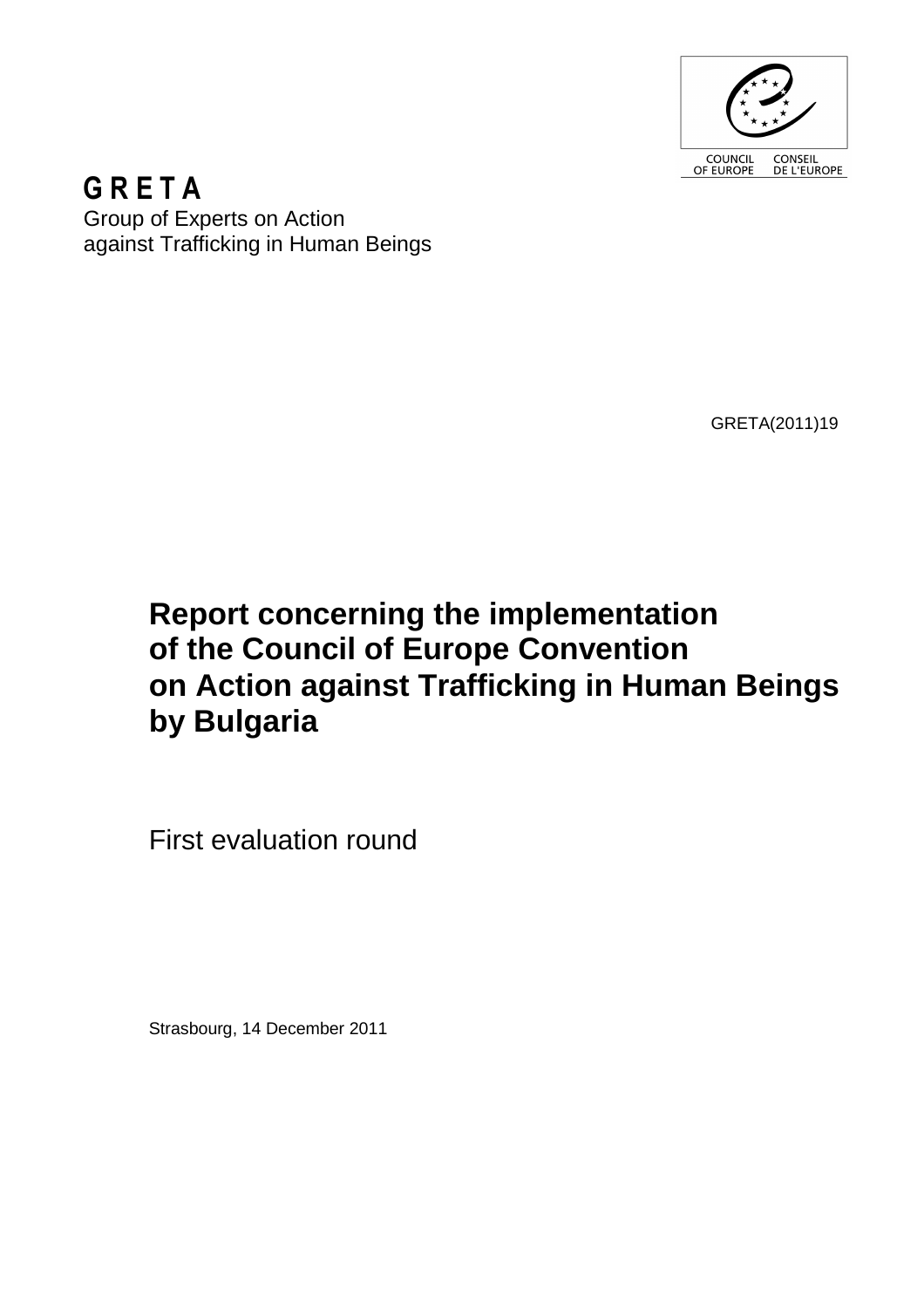Secretariat of the Council of Europe Convention on Action against Trafficking in Human Beings GRETA and Committee of the Parties) DG I - Directorate General of Human Rights and Rule of Law Council of Europe F- 67075 Strasbourg Cedex France + 33 (0)3 90 21 52 54

trafficking@coe.int

http://www.coe.int/trafficking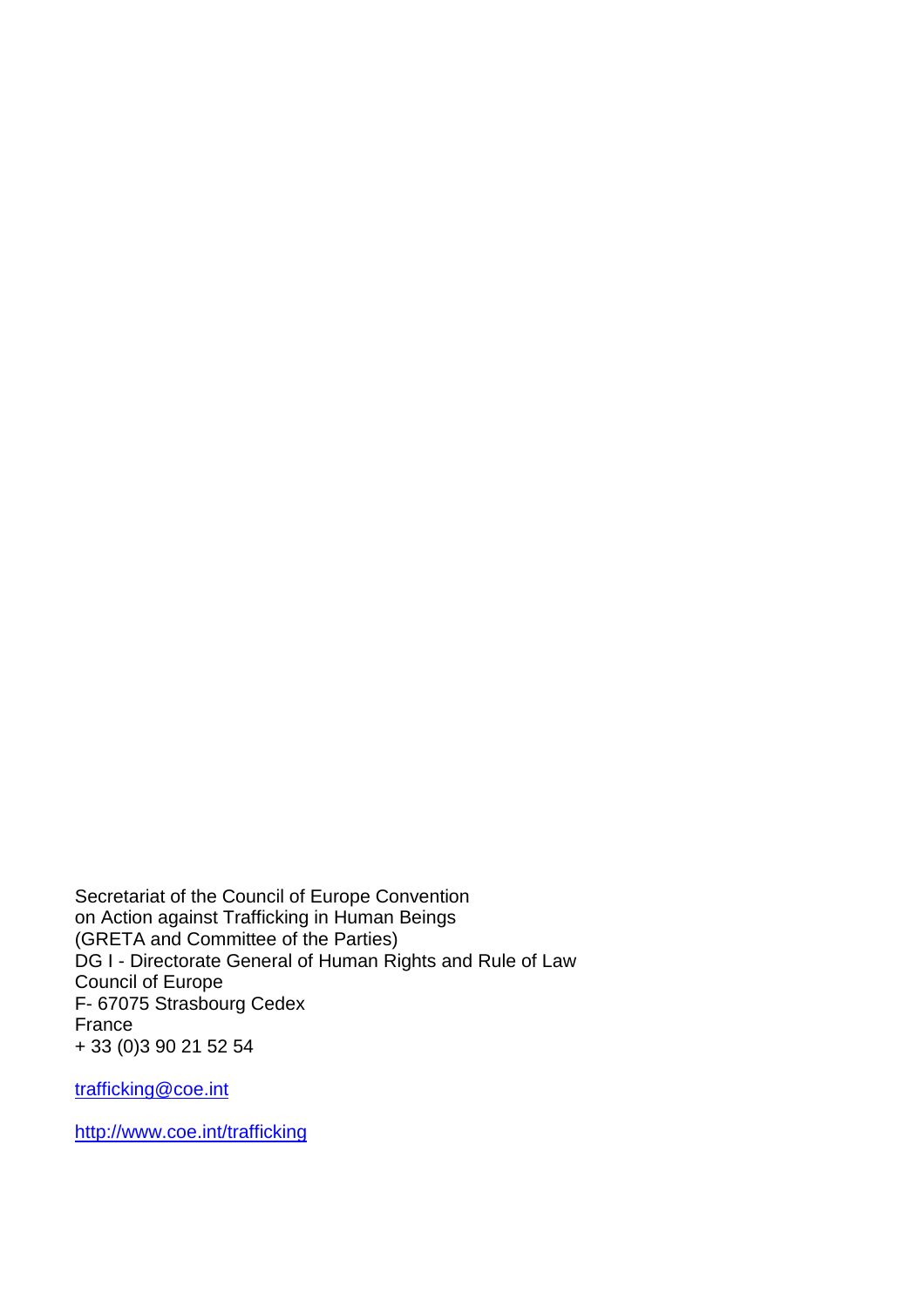## **Table of contents**

\_\_\_\_\_\_\_\_\_\_\_\_\_\_\_\_\_\_\_\_\_\_\_\_\_\_\_\_\_\_\_\_\_\_\_\_\_\_\_\_\_\_\_\_\_\_\_\_\_\_\_\_\_\_\_\_\_\_\_\_\_\_\_\_\_\_\_\_\_\_\_\_\_\_\_\_\_\_\_\_\_\_\_\_\_\_\_\_\_\_\_\_\_\_\_\_\_\_\_\_\_\_\_\_\_\_\_\_\_\_

| L    |                                                                                                |  |  |  |
|------|------------------------------------------------------------------------------------------------|--|--|--|
| Ш.   | National framework in the field of action against trafficking in human beings in Bulgaria 10   |  |  |  |
| 1.   | Overview of the current situation and trends in the area of trafficking in human beings in     |  |  |  |
| 2.   | Overview of the legal and policy framework in the field of action against trafficking in human |  |  |  |
|      |                                                                                                |  |  |  |
|      |                                                                                                |  |  |  |
| 3.   | Overview of the institutional framework for action against trafficking in human beings12       |  |  |  |
|      | a. National Commission for Combating Trafficking in Human Beings and local commissions12       |  |  |  |
|      |                                                                                                |  |  |  |
|      | c. National Mechanism for Referral and Support of Trafficked Persons in Bulgaria 14            |  |  |  |
|      | d. Co-ordination Mechanism for Referral, Care and Protection of Repatriated Unaccompanied      |  |  |  |
|      |                                                                                                |  |  |  |
|      |                                                                                                |  |  |  |
|      |                                                                                                |  |  |  |
| III. | Implementation of the Council of Europe Convention on Action against Trafficking in            |  |  |  |
| 1.   | Integration of the core concepts and definitions contained in the Convention in the internal   |  |  |  |
|      | a. Human rights-based approach to action against trafficking in human beings16                 |  |  |  |
|      | b. Definitions of "trafficking in human beings" and "victim of THB" in Bulgarian law 17        |  |  |  |
|      | i.                                                                                             |  |  |  |
|      | İİ.                                                                                            |  |  |  |
|      | c. Comprehensive approach to THB, co-ordination of all actors and actions, and 20              |  |  |  |
|      |                                                                                                |  |  |  |
|      | $\dot{L}$                                                                                      |  |  |  |
|      | İİ.                                                                                            |  |  |  |
|      | İİİ.                                                                                           |  |  |  |
|      | iv.                                                                                            |  |  |  |
|      | v.                                                                                             |  |  |  |
| 2.   | Implementation by Bulgaria of measures aimed to prevent trafficking in human beings 29         |  |  |  |
|      |                                                                                                |  |  |  |
|      | b. Social, economic and other initiatives for groups vulnerable to THB31                       |  |  |  |
|      |                                                                                                |  |  |  |
|      | d. Border measures to prevent THB and measures to enable legal migration 33                    |  |  |  |
|      | e. Measures to ensure the quality, security and integrity of travel and identity documents34   |  |  |  |
| 3.   | Implementation by Bulgaria of measures to protect and promote the rights of victims of         |  |  |  |
|      |                                                                                                |  |  |  |
|      |                                                                                                |  |  |  |
|      |                                                                                                |  |  |  |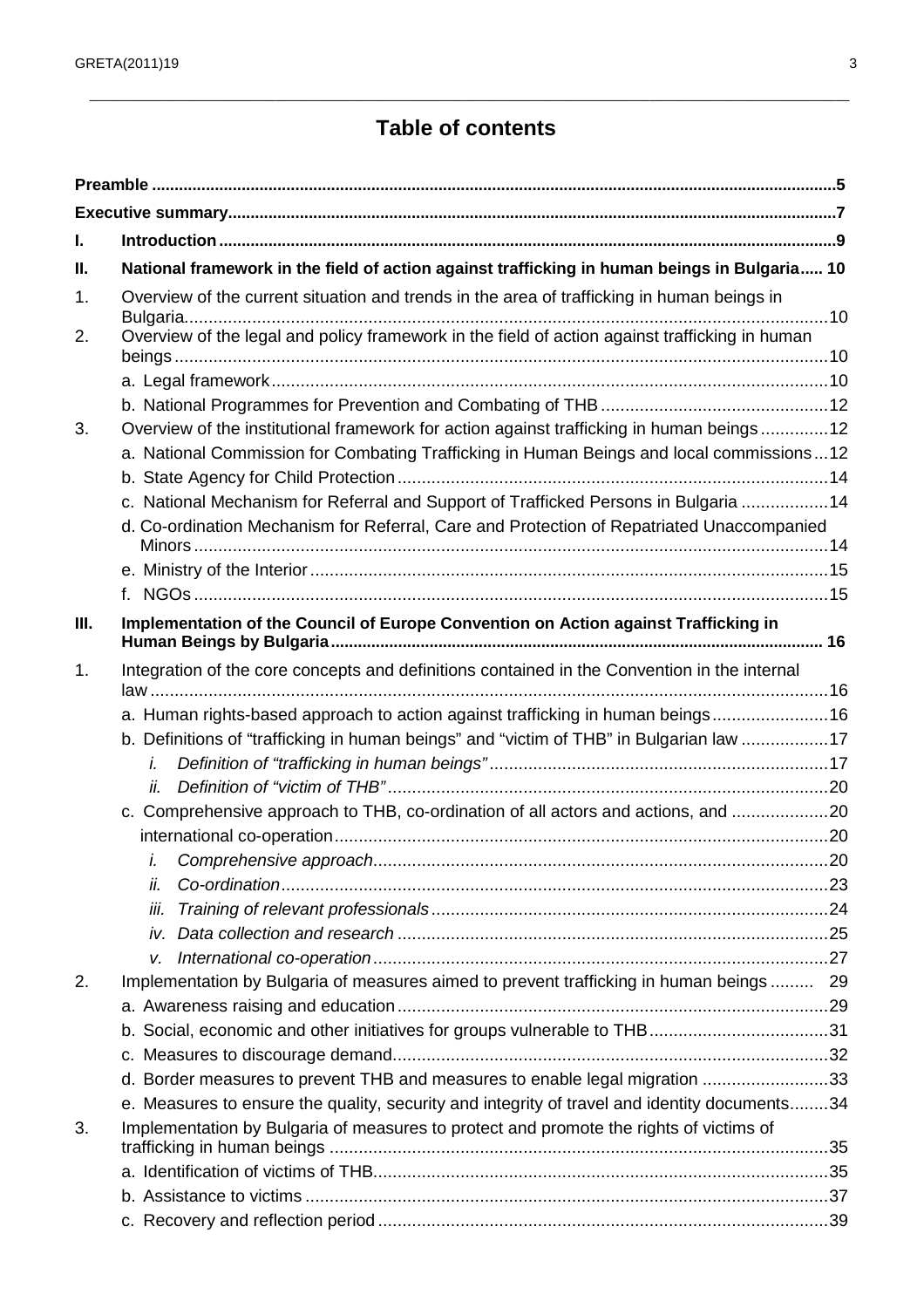| 4.                                                                                          | Implementation by Bulgaria of measures concerning substantive criminal law, investigation, |  |  |  |
|---------------------------------------------------------------------------------------------|--------------------------------------------------------------------------------------------|--|--|--|
|                                                                                             |                                                                                            |  |  |  |
|                                                                                             |                                                                                            |  |  |  |
|                                                                                             |                                                                                            |  |  |  |
| 5.                                                                                          |                                                                                            |  |  |  |
|                                                                                             |                                                                                            |  |  |  |
|                                                                                             |                                                                                            |  |  |  |
|                                                                                             |                                                                                            |  |  |  |
| Appendix II: List of public bodies and intergovernmental and non-governmental organisations |                                                                                            |  |  |  |
|                                                                                             |                                                                                            |  |  |  |
|                                                                                             |                                                                                            |  |  |  |
|                                                                                             |                                                                                            |  |  |  |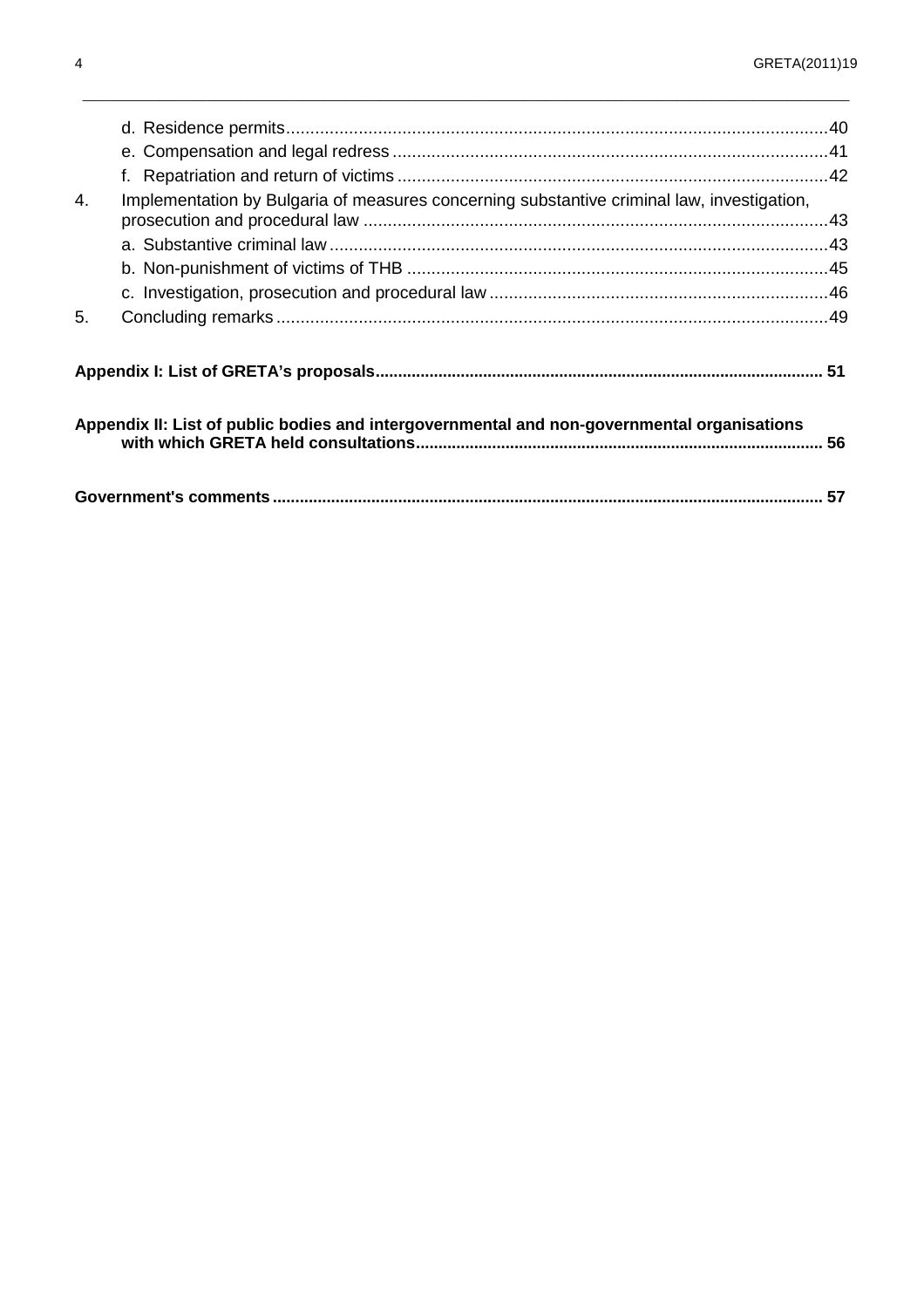### **Preamble**

As the Council of Europe Convention on Action against Trafficking in Human Beings ("the Convention") and the monitoring mechanism to evaluate its implementation are relatively new, it is appropriate to set out their salient features at the beginning of the first report to each Party to the Convention.

\_\_\_\_\_\_\_\_\_\_\_\_\_\_\_\_\_\_\_\_\_\_\_\_\_\_\_\_\_\_\_\_\_\_\_\_\_\_\_\_\_\_\_\_\_\_\_\_\_\_\_\_\_\_\_\_\_\_\_\_\_\_\_\_\_\_\_\_\_\_\_\_\_\_\_\_\_\_\_\_\_\_\_\_\_\_\_\_\_\_\_\_\_\_\_\_\_\_\_\_\_\_\_\_\_\_\_\_\_\_

The Convention was adopted by the Committee of Ministers of the Council of Europe on 3 May 2005, following a series of other initiatives by the Council of Europe in the field of combating trafficking in human beings. The Convention entered into force on 1 February 2008. It is a legally binding instrument which builds on already existing international instruments. At the same time, the Convention goes beyond the minimum standards agreed upon in other international instruments and aims at strengthening the protection afforded by them.

The main added value of the Convention is its human rights perspective and focus on victim protection. The Convention clearly defines trafficking as being first and foremost a violation of human rights and an offence to the dignity and integrity of the human being; greater protection is therefore needed for all of its victims. The Convention also has a comprehensive scope of application, encompassing all forms of trafficking (whether national or transnational, linked or not linked to organised crime) and taking in all persons who are victims of trafficking (women, men or children). The forms of exploitation covered by the Convention are, at a minimum, sexual exploitation, forced labour or services, slavery or practices similar to slavery, servitude and the removal of organs.

As trafficking in human beings is a worldwide phenomenon, one of the express purposes of the Convention is to promote international co-operation in the efforts to combat trafficking. In this context, it is noteworthy that the Convention is not restricted to Council of Europe member states; non-member states and the European Union also have the possibility of becoming Parties.

To be effective, and given the nature of the phenomenon, a strategy for combating trafficking in human beings must adopt a co-ordinated and multidisciplinary approach, incorporating prevention, protection of victims' rights and prosecution of traffickers. The Convention contains various provisions in each of these three areas, placing obligations on states to take appropriate measures, in partnership with civil society and in co-operation with other states.

The measures provided for by the Convention in the area of prevention include awarenessraising for persons vulnerable to trafficking; economic and social initiatives to tackle the underlying causes of trafficking; actions aimed at discouraging demand; and putting in place border control measures to prevent and detect trafficking in human beings.

The Convention also provides for a series of measures to protect and promote the rights of victims. Victims of trafficking must be identified and recognised as such in order to avoid police and public authorities treating them as "irregular migrants" or criminals. Victims should be granted physical and psychological assistance and support for their reintegration into society. Further, by virtue of the Convention, victims are entitled to a minimum of 30 days to recover and escape from the influence of the traffickers and to take a decision about their possible co-operation with the authorities. A renewable residence permit should be granted if their personal situation so requires and/or if their continued presence is needed in order to co-operate in a criminal investigation. In addition, the Convention establishes the right of victims to receive compensation and provides for measures for their repatriation and return with due regard to the rights, safety and dignity of the victims.

In the area of substantive and procedural criminal law, the Convention places on Parties a series of obligations aimed at enabling the effective prosecution of traffickers and ensuring that they are punished in a proportionate and dissuasive manner. Particular attention is paid to the issue of victim and witness protection during investigation and court proceedings. Parties should also provide for the possibility of not imposing penalties on victims for their involvement in unlawful activities.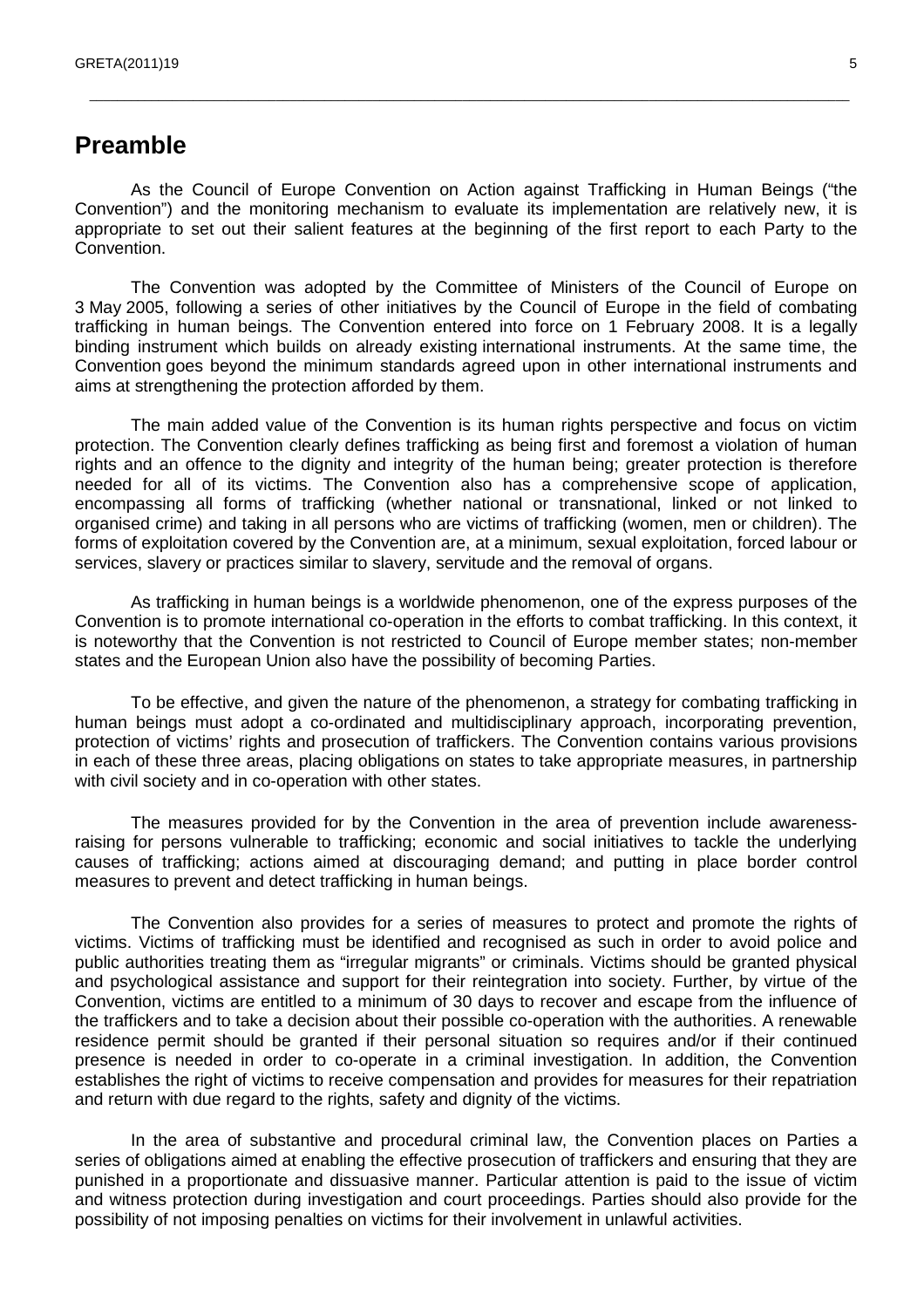Another important added value of the Convention is the monitoring system set up to supervise the implementation of the obligations contained in it, which consists of two pillars: the Group of Experts on Action against Trafficking in Human Beings (GRETA) and the Committee of the Parties.

\_\_\_\_\_\_\_\_\_\_\_\_\_\_\_\_\_\_\_\_\_\_\_\_\_\_\_\_\_\_\_\_\_\_\_\_\_\_\_\_\_\_\_\_\_\_\_\_\_\_\_\_\_\_\_\_\_\_\_\_\_\_\_\_\_\_\_\_\_\_\_\_\_\_\_\_\_\_\_\_\_\_\_\_\_\_\_\_\_\_\_\_\_\_\_\_\_\_\_\_\_\_\_\_\_\_\_\_\_\_\_

GRETA is composed of fifteen independent and impartial experts chosen for their recognised competence in the fields of human rights, assistance and protection of victims, and action against trafficking in human beings, or because of their professional experience in the areas covered by the Convention. The task of GRETA is to evaluate the implementation of the Convention by the Parties, following a procedure divided into rounds. At the beginning of each round, GRETA defines autonomously the provisions to be monitored and determines the most appropriate means to carry out the evaluation, being guided by the Rules of procedure for evaluating implementation of the Convention adopted at GRETA's 2nd meeting (16-19 June 2009). GRETA has decided that the duration of the first evaluation round shall be four years starting at the beginning of 2010 and finishing at the end of 2013.

In carrying out its monitoring work, GRETA has the right to avail itself of a variety of means for collecting information. As a first step, GRETA sends a detailed questionnaire to the authorities of the Party undergoing evaluation. It may also make additional requests for information. By virtue of the Convention, Parties are obliged to co-operate with GRETA in providing the requested information. Another important source of information is civil society and, indeed, GRETA maintains contacts with non-governmental organisations which can provide relevant information. In addition, GRETA may decide to carry out a visit to the country concerned in order to collect additional information or to evaluate the practical implementation of the adopted measures. This visit allows for direct meetings with the relevant bodies (governmental and non-governmental) and is also an occasion for GRETA to visit facilities where protection and assistance are provided to victims of trafficking and other related structures. Furthermore, GRETA may decide to organise hearings with various actors in the field of action against trafficking in human beings.

GRETA's evaluation reports are thus the result of information gathered from a variety of sources. They contain an analysis of the situation in each Party regarding action taken to combat trafficking in human beings and suggestions concerning the way in which the country may strengthen the implementation of the Convention and deal with any problems identified. In its assessment, GRETA is not bound by the case-law of judicial and quasi-judicial bodies acting in the same field, but may use them as a point of departure or reference. The reports are drawn up in a co-operative spirit and are intended to assist states in their efforts; they can offer support for the changes on which the national authorities have already embarked, and lend legitimacy to the direction of national policies. Because of its multidisciplinary and multinational composition, and as a consequence of its independent approach, GRETA provides a professional and impartial international voice in this process.

As regards the procedure for the preparation of reports, GRETA examines a draft report on each Party in plenary session. The report is sent to the relevant government for comments, which are taken into account by GRETA when establishing its final report. This final report is adopted by GRETA in a plenary session and transmitted to the Party concerned, which is invited to submit any final comments. At the expiry of the time-limit of one month for the Party to make comments, the report and conclusions by GRETA, together with eventual comments made by the national authorities, are made public and sent to the Committee of the Parties. In the context of the first evaluation round, this completes GRETA's task in respect of the Party concerned, but it is only the first stage in an on-going dialogue between GRETA and the authorities.

The second pillar of the monitoring mechanism, the Committee of the Parties, is composed of the representatives in the Committee of Ministers of the Parties to the Convention and of representatives of Parties non-members of the Council of Europe. On the basis of GRETA's reports, the Committee of the Parties may adopt recommendations addressed to a Party concerning the measures to be taken to implement GRETA's conclusions.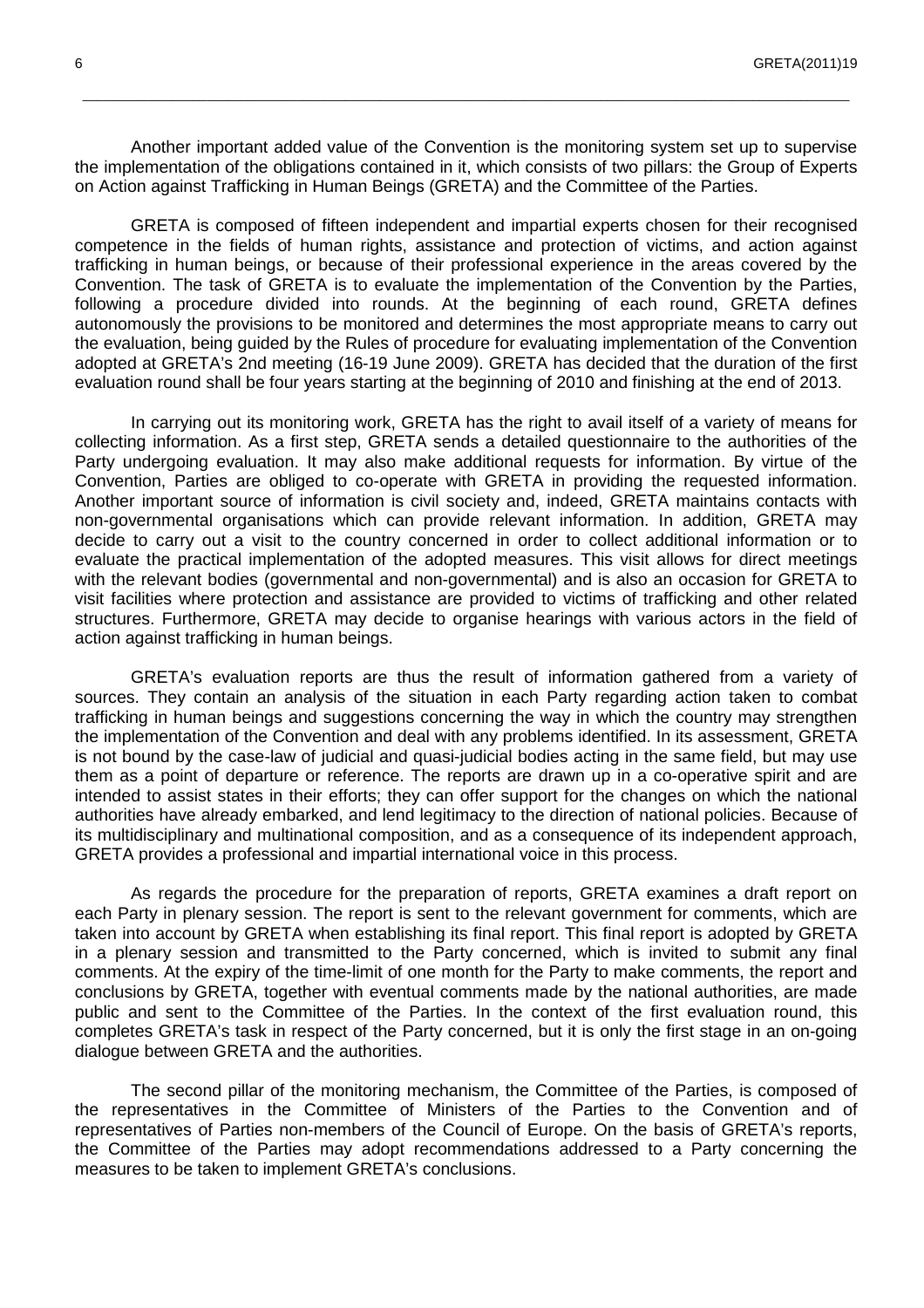## **Executive summary**

The Bulgarian authorities have taken a number of important steps to prevent and combat trafficking in human beings. The national legal framework in the field of action against trafficking in human beings has evolved in the light of the country's international commitments as well as the situation and trends of trafficking in Bulgaria. A specific law on combating trafficking in human beings was adopted in 2003, and in 2009 the use of services of victims of trafficking was criminalised and the penalties for trafficking were increased. The institutional framework put in place, at national and local level, aims to bring together in a co-ordinated effort all relevant actors, including non-governmental organisations. The setting up in November 2010 of a national mechanism for referral and support of trafficked persons strengthens the co-operative framework between state actors and civil society in the identification of trafficked persons and their protection.

\_\_\_\_\_\_\_\_\_\_\_\_\_\_\_\_\_\_\_\_\_\_\_\_\_\_\_\_\_\_\_\_\_\_\_\_\_\_\_\_\_\_\_\_\_\_\_\_\_\_\_\_\_\_\_\_\_\_\_\_\_\_\_\_\_\_\_\_\_\_\_\_\_\_\_\_\_\_\_\_\_\_\_\_\_\_\_\_\_\_\_\_\_\_\_\_\_\_\_\_\_\_\_\_\_\_\_\_\_\_

That said, the national referral mechanism remains to be backed up with necessary funding. Although the budget allocated by the State to the National Commission for Combating Trafficking in Human Beings has been increased, there is still a considerable reliance on external financing for many activities, including prevention, research and provision of assistance to victims of trafficking. GRETA considers that the Bulgarian authorities should make a further investment to ensure that the national and local commissions for combating trafficking in human beings can effectively carry out the full range of tasks within their mandate.

 Given that Bulgaria is predominantly a country of origin of victims of trafficking, prevention has been a strong aspect of the action taken by the Bulgarian authorities, in partnership with nongovernmental and international organisations. Considerable work has been done on the awarenessraising side as well as in the areas of training and international co-operation. A good practice is the appointment of "labour attaches" in countries where Bulgarian nationals seek employment. However, GRETA urges the Bulgarian authorities to strengthen the aspect of prevention through social and economic empowerment measures for groups vulnerable to THB. There is clearly a need for a comprehensive, co-ordinated and adapted approach towards the problems in the Roma community, aiming at improving their integration and access to education, health care and social assistance as an ultimate prevention measure against trafficking in human beings. GRETA also urges the authorities to take steps to secure the registration of all persons from socially vulnerable groups at birth and for social services, both as a prevention measure and in order to avoid re-trafficking

While acknowledging the efforts made by the Bulgarian authorities to improve the identification of victims of trafficking through the setting up of a national referral mechanism, GRETA concludes that the current identification system is not sufficiently effective as it risks to leave out those who do not want to co-operate with the authorities and take part in judicial proceedings against the alleged traffickers. Further, GRETA considers that the Bulgarian authorities should pay more attention to the identification of persons detained as irregular migrants.

As regards assistance measures for victims of trafficking, GRETA urges the Bulgarian authorities to ensure that all the measures provided for in law are guaranteed in practice. Even when assistance is delegated to non-governmental organisations, the state has an obligation to provide adequate financing and to ensure the quality of the services delivered. In this context, GRETA stresses the need to set up a sufficient number of shelters for victims of trafficking in order to meet the needs for accommodating such victims, and to ensure that the conditions provided in the shelters are adequate. It is also necessary to provide victims of trafficking with vocational training and access to the labour market with a view to improving their chances to reintegrate in society and to avoid re-trafficking.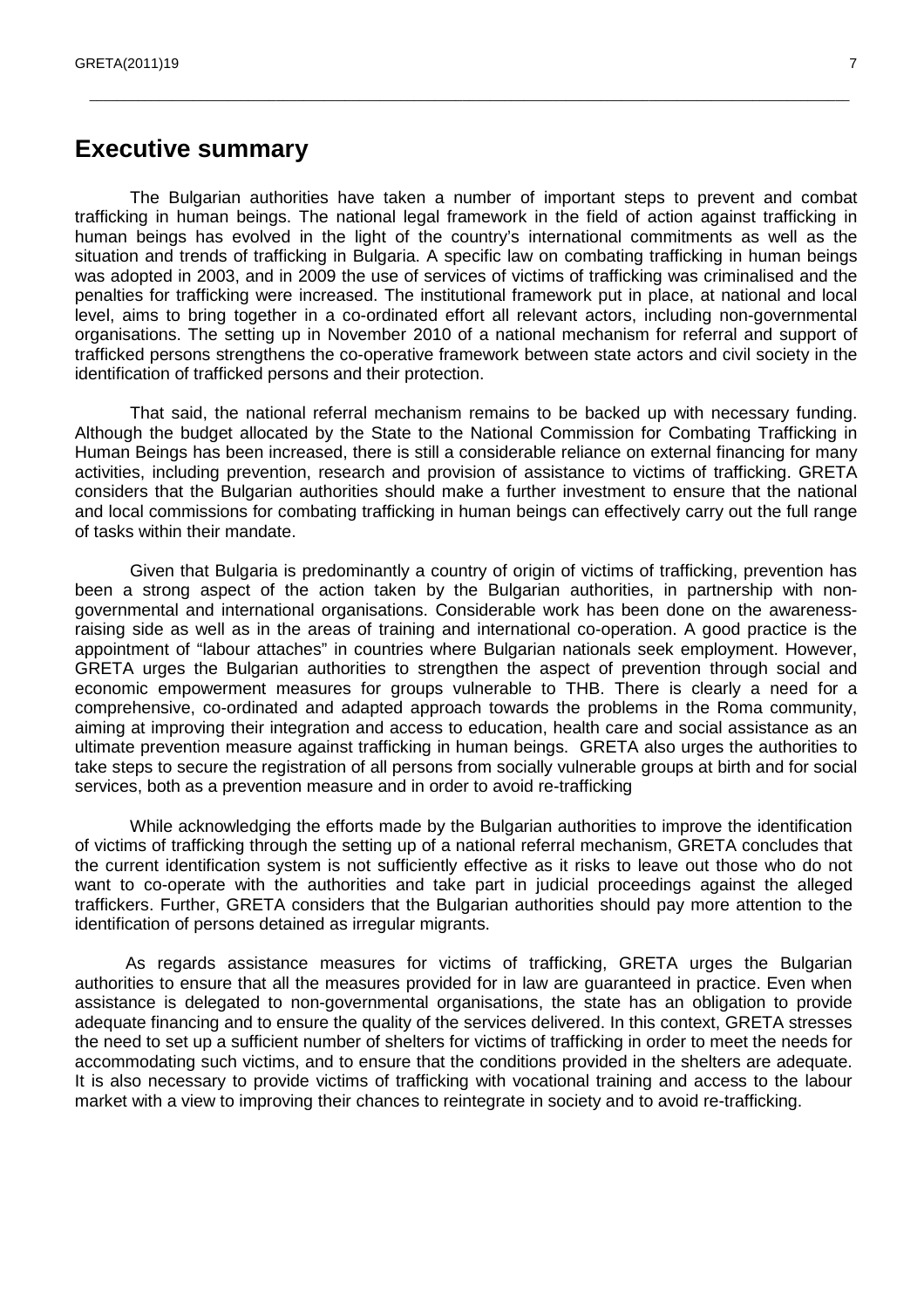When it comes to children, the setting up of a co-ordination mechanism for referral, care and protection of repatriated unaccompanied minors is a welcome development. However, GRETA considers that there is a need to improve the system for providing assistance to child victims of trafficking, both in terms of accommodation in crisis centres and as regards medium and long-term support programmes tailored to the needs of the children.

\_\_\_\_\_\_\_\_\_\_\_\_\_\_\_\_\_\_\_\_\_\_\_\_\_\_\_\_\_\_\_\_\_\_\_\_\_\_\_\_\_\_\_\_\_\_\_\_\_\_\_\_\_\_\_\_\_\_\_\_\_\_\_\_\_\_\_\_\_\_\_\_\_\_\_\_\_\_\_\_\_\_\_\_\_\_\_\_\_\_\_\_\_\_\_\_\_\_\_\_\_\_\_\_\_\_\_\_\_\_\_

Concerning the compensation of victims of trafficking, despite the existence of legal possibilities, this aspect remains largely unexplored. GRETA urges the Bulgarian authorities to increase their efforts to provide information to victims of trafficking about their right to compensation and the ways to access it, and to ensure that victims have effective access to legal aid in this respect.

Most of the substantive criminal law provisions of the Convention are adequately reflected in Bulgarian law. However, GRETA urges the Bulgarian authorities to take legislative measures allowing for the possibility of not imposing penalties on victims of THB for their involvement in unlawful activities to the extent that they were compelled to do so. As regards the confiscation of assets acquired through the trafficking in human beings, discussions are underway about the way in which the confiscated assets are to be used, in particular how a part of them can be directed to the victims.

Regarding the investigation of cases of trafficking in human beings, welcome efforts have been made in the area of international co-operation. That said, GRETA urges the Bulgarian authorities to step up proactive investigations of potential cases in sectors such as entertainment, tourism and construction. Further, GRETA considers that the Bulgarian authorities should prioritise the identification of gaps in the investigation procedure and the presentation of cases in court, *inter alia* with a view to ensuring an expeditious trail.

Finally, GRETA also considers that the Bulgarian authorities should make full use of the available measures to protect victims and to prevent intimidation during the investigation and during and after the court proceedings. In this context, the Bulgarian authorities should take additional measures to ensure that victims of THB are adequately informed and assisted during the pre-trial and court proceedings.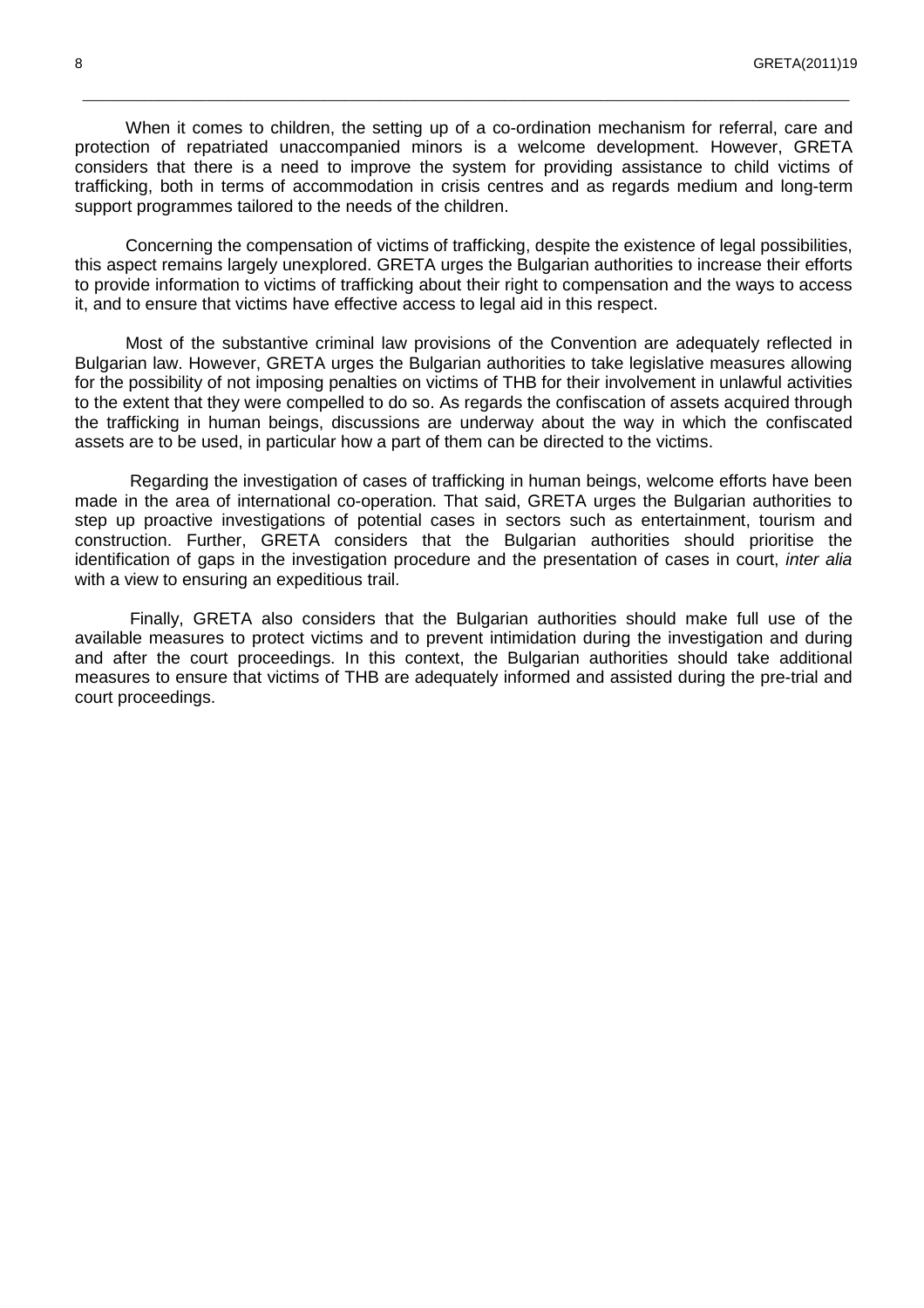## **I. Introduction**

1. Bulgaria deposited the instrument of ratification of the Council of Europe Convention on Action against Trafficking in Human Beings ("the Convention") on 17 April 2007. The Convention as such entered into force on 1 February 2008, following its 10th ratification.

\_\_\_\_\_\_\_\_\_\_\_\_\_\_\_\_\_\_\_\_\_\_\_\_\_\_\_\_\_\_\_\_\_\_\_\_\_\_\_\_\_\_\_\_\_\_\_\_\_\_\_\_\_\_\_\_\_\_\_\_\_\_\_\_\_\_\_\_\_\_\_\_\_\_\_\_\_\_\_\_\_\_\_\_\_\_\_\_\_\_\_\_\_\_\_\_\_\_\_\_\_\_\_\_\_\_\_\_\_\_

2. As established in Article 36(1) of the Convention, the Group of Experts on Action against Trafficking in Human Beings ("GRETA") monitors the implementation of the Convention by the Parties. GRETA does so in conformity with the procedure laid down in Article 38 of the Convention and the Rules on the evaluation procedure of the implementation of the Council of Europe Convention on Action against Trafficking in Human Beings by the Parties. For the first evaluation round, GRETA drew up a monitoring timetable according to which the Parties to the Convention were divided into groups, Bulgaria being in the first group of 10 Parties to be evaluated in 2010-2011.

3. In accordance with Article 38 of the Convention, GRETA proceeded with the examination of the measures taken by Bulgaria to implement the provisions set out in the Convention. The "Questionnaire for the evaluation of the implementation of the Council of Europe Convention on Action against Trafficking in Human Beings by the parties – first evaluation round" was sent to the Bulgarian authorities on 10 February 2010. The deadline for submitting the reply to the questionnaire was 1 September 2010. The Bulgarian authorities submitted their reply on 30 August 2010<sup>1</sup>.

4. In preparation of the present report, GRETA used the reply to the questionnaire by the Bulgarian authorities, information received from non-governmental organisations (NGOs) in response to requests sent by GRETA, and other information collected by GRETA. In addition, a country visit to Bulgaria took place from 21 to 24 February 2011. It was carried out by a delegation composed of:

- Mr Vladimir Gilca, member of GRETA
- Ms Hanne Sophie Greve, member of GRETA
- Ms Petya Nestorova, Executive Secretary of the Council of Europe Convention on Action against Trafficking in Human Beings.

5. During the country visit, the GRETA delegation held meetings with the Deputy Prime Minister and Chair of the National Commission for Combating Trafficking in Human Beings, Mr Tsvetan Tsvetanov, and senior officials of relevant ministries and other public institutions (see Appendix II). Further, it met the Ombudsman of Bulgaria and members of his office. In addition, the delegation met representatives of the municipal authorities in Varna, including members of the Local Commission for Combating Trafficking in Human Beings and staff of the local information and training centre. These meetings took place in a spirit of close co-operation.

6. The GRETA delegation held separate meetings with representatives of the International Organisation for Migration (IOM) and members of NGOs working in the area of action against trafficking in human beings (THB). GRETA is grateful for the information that they provided.

7. Further, in the context of the country visit, the GRETA delegation visited crisis centres accommodating victims of trafficking in Sofia and Varna.

8. GRETA wishes to place on record the valuable assistance provided by the contact person appointed by the Bulgarian authorities, Ms Denitsa Boeva, Chief Expert at the National Commission for Combating Trafficking in Human Beings.

9. The draft version of the present report was adopted by GRETA at its 10th meeting (21-24 June 2011) and was submitted to the Bulgarian authorities on 6 July 2011 for comments. The authorities' comments were received on 4 August 2011 and were taken into account by GRETA when drawing up its final evaluation report, which was adopted at GRETA's 11<sup>th</sup> meeting (20-23 September 2011).

 $\frac{1}{1}$ 

The Bulgarian authorities have requested the publication of their reply to the questionnaire, which can be found at: http://www.coe.int/t/dghl/monitoring/trafficking/Source/GRETA\_2011\_2\_R\_Q\_BGR\_en.pdf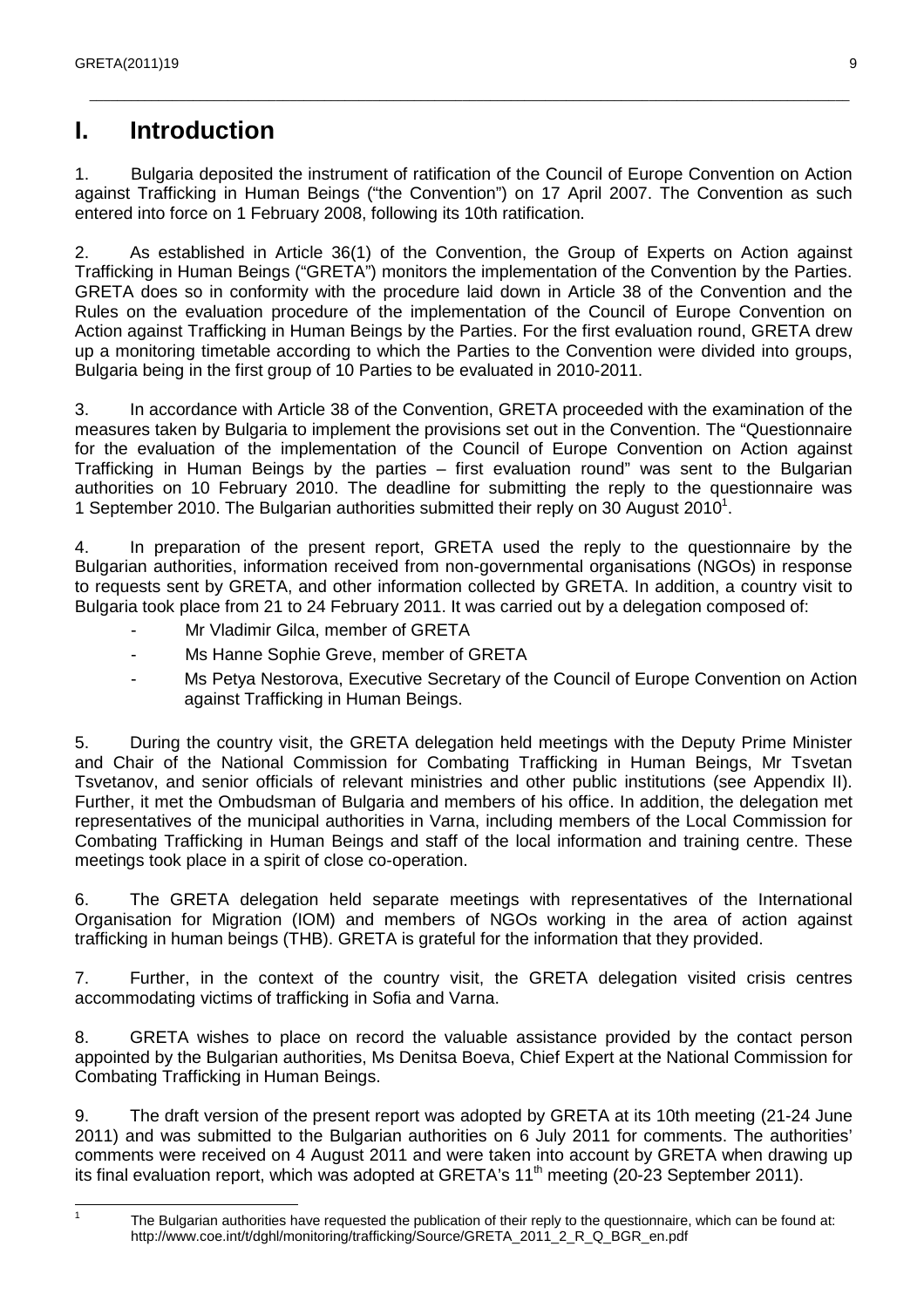## **II. National framework in the field of action against trafficking in human beings in Bulgaria**

\_\_\_\_\_\_\_\_\_\_\_\_\_\_\_\_\_\_\_\_\_\_\_\_\_\_\_\_\_\_\_\_\_\_\_\_\_\_\_\_\_\_\_\_\_\_\_\_\_\_\_\_\_\_\_\_\_\_\_\_\_\_\_\_\_\_\_\_\_\_\_\_\_\_\_\_\_\_\_\_\_\_\_\_\_\_\_\_\_\_\_\_\_\_\_\_\_\_\_\_\_\_\_\_\_\_\_\_\_\_\_

## **1. Overview of the current situation and trends in the area of trafficking in human beings in Bulgaria**

10. According to the Bulgarian authorities, Bulgaria is primarily a country of origin for trafficked persons, the overwhelming majority of identified victims being Bulgarian nationals (all 283 victims identified in 2008; 316 out of 319 victims identified in 2009). Some 40% of the victims of trafficking identified during the period 2008-2009 were subject to national trafficking, i.e. within Bulgaria. The main form of exploitation has been forced prostitution, both abroad and within the country. There have also been cases of labour exploitation (80 in 2008; 51 in 2009), servitude (10 in 2008; 3 in 2008), and pregnant women being trafficked abroad in order to have their newborn babies sold (19 in 2009). Women have constituted the majority of identified victims (202 in 2008; 237 in 2009). As regards child victims of trafficking, the number of cases identified in 2008 and 2009 were respectively 71 and 57.

11. Statistical information provided by the Supreme Cassation Prosecutor's Office in respect of 2010 shows that the number of identified victims of trafficking has been on the rise (432 in 2010, of whom 327 women and 70 children). Similar to the previous two years, sexual exploitation has remained the prevailing form of exploitation. In addition, there were six identified victims of trafficking for the purpose of removal of organs and six cases of pregnant women trafficked in order to have their babies sold.

12. The Bulgarian authorities acknowledge that Bulgaria is also to some extent a country of transit and destination for trafficked persons, although the official statistics do not reveal the real scale of the problem (only three foreign victims of trafficking were identified in 2008-2009).

## **2. Overview of the legal and policy framework in the field of action against trafficking in human beings**

#### a. Legal framework

13. At the international level, in addition to the Council of Europe Anti-Trafficking Convention, Bulgaria is Party to the United Nations (UN) Convention against Transnational Organised Crime and its Protocol to Prevent, Suppress and Punish Trafficking in Persons, especially Women and Children (both of which it ratified in 2001). Bulgaria is also Party to a number of other international treaties relevant to action against THB, in particular the UN Convention on the Rights of the Child and its Optional Protocol on the Sale of Children, Child Prostitution and Child Pornography; the European Convention on Mutual Assistance in Criminal Matters and its Additional Protocols; the European Convention on Extradition; the European Convention on the Transfer of Proceedings in Criminal Matters; and the Council of Europe Convention on Cybercrime.

14. Since joining the European Union (EU) on 1 January 2007, Bulgaria is also bound by the EU legislation in the field of combating THB, in particular Directive 2011/36/EU of the European Parliament and of the Council of 5 April 2011 on preventing and combating trafficking in human beings and protecting its victims; Council Directive 2004/81/EC of 29 April 2004 on the residence permit issued to third-country nationals who are victims of trafficking in human beings or who have been the subject of an action to facilitate illegal immigration, and who co-operate with the competent authorities; Council Directive 2004/80/EC of 29 April 2004 relating to compensation to crime victims; and Framework Decision 2001/220/JHA of 15 March 2001 of the Council of the European Union on the standing of victims in criminal proceedings.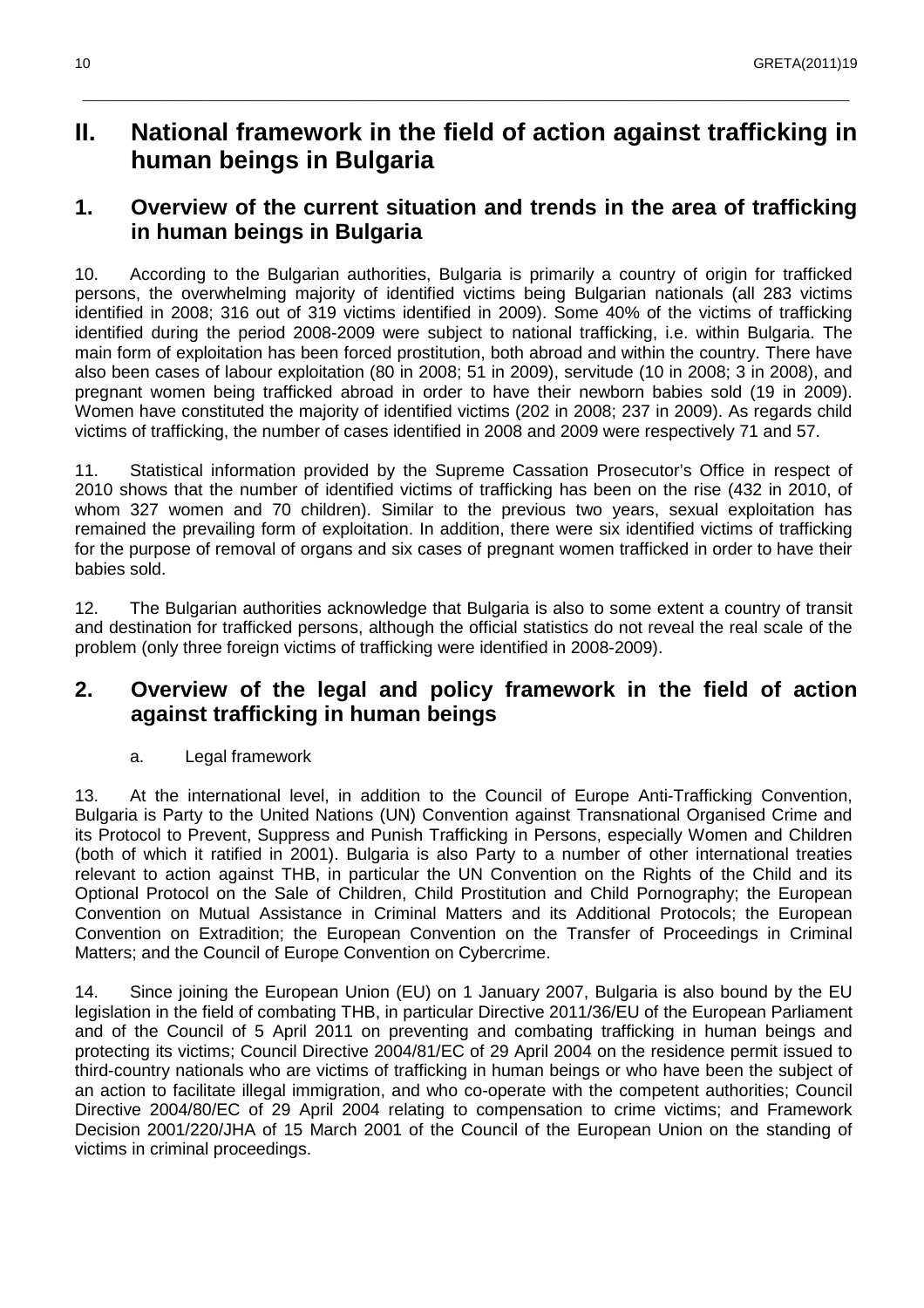15. The Bulgarian national legal framework in the field of action against trafficking in human beings has evolved since the early 2000s in the light of the country's international commitments. In 2002, provisions criminalising trafficking in human beings were introduced in the Criminal Code (CC), namely Section IX "Trafficking in People" of Chapter II "Crimes against the Person" (Articles 159a to 159c). The anti-trafficking provisions of the CC were amended and supplemented in 2006 and subsequently in April 2009 when the use of services of a victim of trafficking was criminalised (new Article 159c) and the penalties for THB were increased.

\_\_\_\_\_\_\_\_\_\_\_\_\_\_\_\_\_\_\_\_\_\_\_\_\_\_\_\_\_\_\_\_\_\_\_\_\_\_\_\_\_\_\_\_\_\_\_\_\_\_\_\_\_\_\_\_\_\_\_\_\_\_\_\_\_\_\_\_\_\_\_\_\_\_\_\_\_\_\_\_\_\_\_\_\_\_\_\_\_\_\_\_\_\_\_\_\_\_\_\_\_\_\_\_\_\_\_\_\_\_

16. In June 2001, an inter-ministerial working group was set up to draft a comprehensive law to address human trafficking. The Law on Combating Trafficking in Human Beings (hereinafter "the Anti-Trafficking Law") was adopted on 7 May 2003 and entered into force on 1 January 2004. The law defines the legal obligations of the different state authorities involved in combating THB and the relations between them, as well as promotes co-operation with NGOs. It also provides for the setting up of a national commission and local commissions for combating THB, and creates the legal mechanism for the development of an annual national programme which is to be approved by the Council of Ministers. Further, the law contains a variety of measures to prevent THB and to protect and assist its victims, including the setting up of shelters for temporary accommodation of victims of trafficking and centres for their protection and support, and the granting of special protection status to victims for the time of the criminal proceedings.

17. A number of other internal legal acts have relevance to action against THB and the protection of trafficking victims, in particular:

- the 2006 Code of Criminal Procedure (CCP), *inter alia* as regards the institution of criminal proceedings, the rights of victims in criminal proceedings, the protection of witnesses, and criminal proceedings involving international co-operation;
- the 2004 Law on the Protection of Persons at Risk in Relation to Criminal Proceedings, which provides for special protection measures for participants in criminal proceedings related to THB;
- the 2006 Law on Assistance and Financial Compensation to Crime Victims, pursuant to which THB is one of the seven most serious crimes against the person for which the state has the obligation to support and compensate the victims;
- the 2000 Law on Child Protection, which contains provisions for the protection of children at risk and the rights of children in administrative and judicial proceedings;
- the 1998 Law on Foreigners in Bulgaria (with subsequent amendments), which contains provisions regulating the issuing of residence permits to victims of trafficking;
- the 1998 Law on Bulgarian Identity Documents (with subsequent amendments), which provides for taking away the identity documents of children about whom there is evidence of past involvement into trafficking.

18. As regards secondary legislation, particular mention should be made of the 2004 Regulation governing the shelters for temporary accommodation and centres for protection and assistance of victims of human trafficking, which sets out the assistance measures provided to victims of THB, and the 2004 Regulation of the organisation and activity of the National Commission for Combating Trafficking in Human Beings. Further, as regards children, the 2003 Implementing Regulation of the Law on Child Protection and the Code of Conduct for the Prevention of Trafficking and Sexual Exploitation of Children in Tourism are of particular relevance.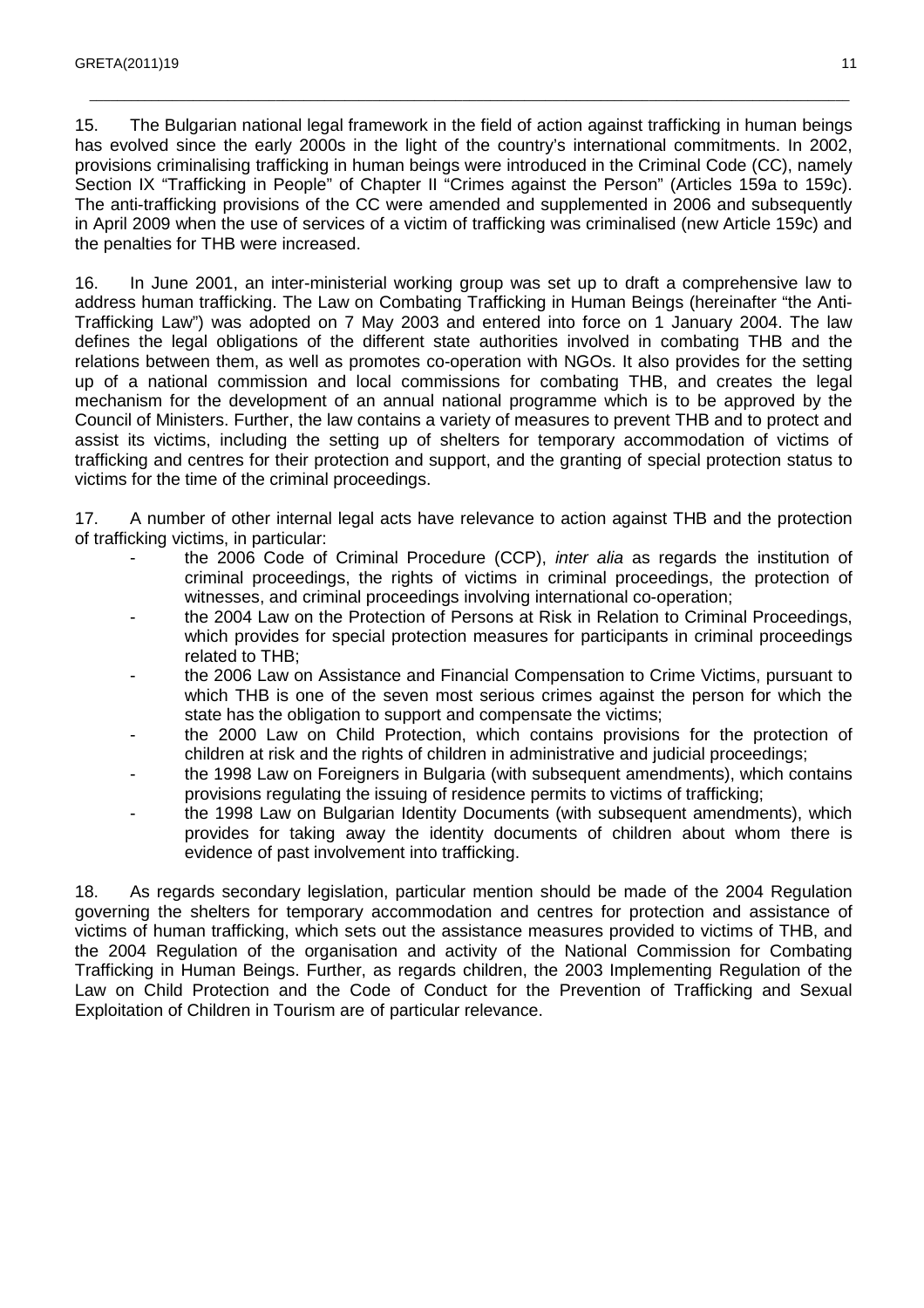#### b. National Programmes for Prevention and Combating of THB

19. Pursuant to Article 7(3) of the Anti-Trafficking Law, the National Commission for Combating Trafficking in Human Beings (NCCTHB) develops and administers on an annual basis the implementation of the National Programme for Prevention and Counteraction of Trafficking in Human Beings and Protection of Victims (hereinafter "National Programme"). The National Programme is approved by the Council of Ministers and encompasses the main activities and responsible institutions with regard to the prevention of human trafficking, protection, social assistance and reintegration of its victims as well as measures necessary for the criminal prosecution of persons who commit trafficking.

\_\_\_\_\_\_\_\_\_\_\_\_\_\_\_\_\_\_\_\_\_\_\_\_\_\_\_\_\_\_\_\_\_\_\_\_\_\_\_\_\_\_\_\_\_\_\_\_\_\_\_\_\_\_\_\_\_\_\_\_\_\_\_\_\_\_\_\_\_\_\_\_\_\_\_\_\_\_\_\_\_\_\_\_\_\_\_\_\_\_\_\_\_\_\_\_\_\_\_\_\_\_\_\_\_\_\_\_\_\_\_

20. The first National Programme was developed in 2005. It envisaged prevention activities based on raising awareness among children, parents, teachers, social workers, medical professionals, police officers, prosecutors, judges, consular officers and other relevant officials. The programme also contained measures for the structural and administrative formation of the NCCTHB and the local commissions, co-operation with NGOs, and development of mechanisms for co-operation between all responsible ministries and agencies as well as bilateral and multinational co-operation for ensuring the protection of child and adult victims of trafficking. The National Programmes adopted in the ensuing years followed a similar approach.

21. The implementation of each National Programmes has been the subject of an annual report drawn up by the NCCTHB and published on its website. Although the full report on the implementation of the 2010 National Programme was not available at the time of drawing up GRETA's report, the Bulgarian authorities have provided GRETA with information on the activities that have been implemented. These activities will be reflected in the relevant parts of this report.

22. The most recent National Programme was adopted by the NCCTHB in February 2011 and was approved by the Council of Ministers on 4 May 2011. It has been drawn up with the expert support of the permanent working group set up at the NCCTHB (see paragraph 29). The 2011 National Programme puts the emphasis on local policies and efforts for combating THB and on prevention work among adolescents, their parents and teachers, and ethnic minorities, with a view to combating THB for the purpose of labour and sexual exploitation, as well as child trafficking. Similar to previous annual programmes, the 2011 National Programme lists concrete activities in six main areas: (i) institutional and organisational measures; (ii) prevention; (iii) training and qualification of staff; (iv) protection, rehabilitation and reintegration of victims of THB; (v) international co-operation; (vi) legislative measures (see paragraph 69 for further information on the National Programme).

23. The activities envisaged in the 2011 National Programme are to be funded through the budget of the NCCTHB, the budgets of the responsible ministries, services and municipalities, as well as through projects and programmes financed by international organisations. There is no mention in the National Programme of the exact amount of money allocated to each activity. The same has been the case for all previous annual programmes, the funding of activities depending to a large extent on external financing (see paragraph 75).

## **3. Overview of the institutional framework for action against trafficking in human beings**

a. National Commission for Combating Trafficking in Human Beings and local commissions

24. The NCCTHB was set up in 2004 by virtue of the Anti-Trafficking Law. It is an inter-agency structure subordinated to the Council of Ministers, which determines and administers the implementation of the national policy and strategy in the area of combating THB and co-ordinates the interaction between the relevant institutions and organisations.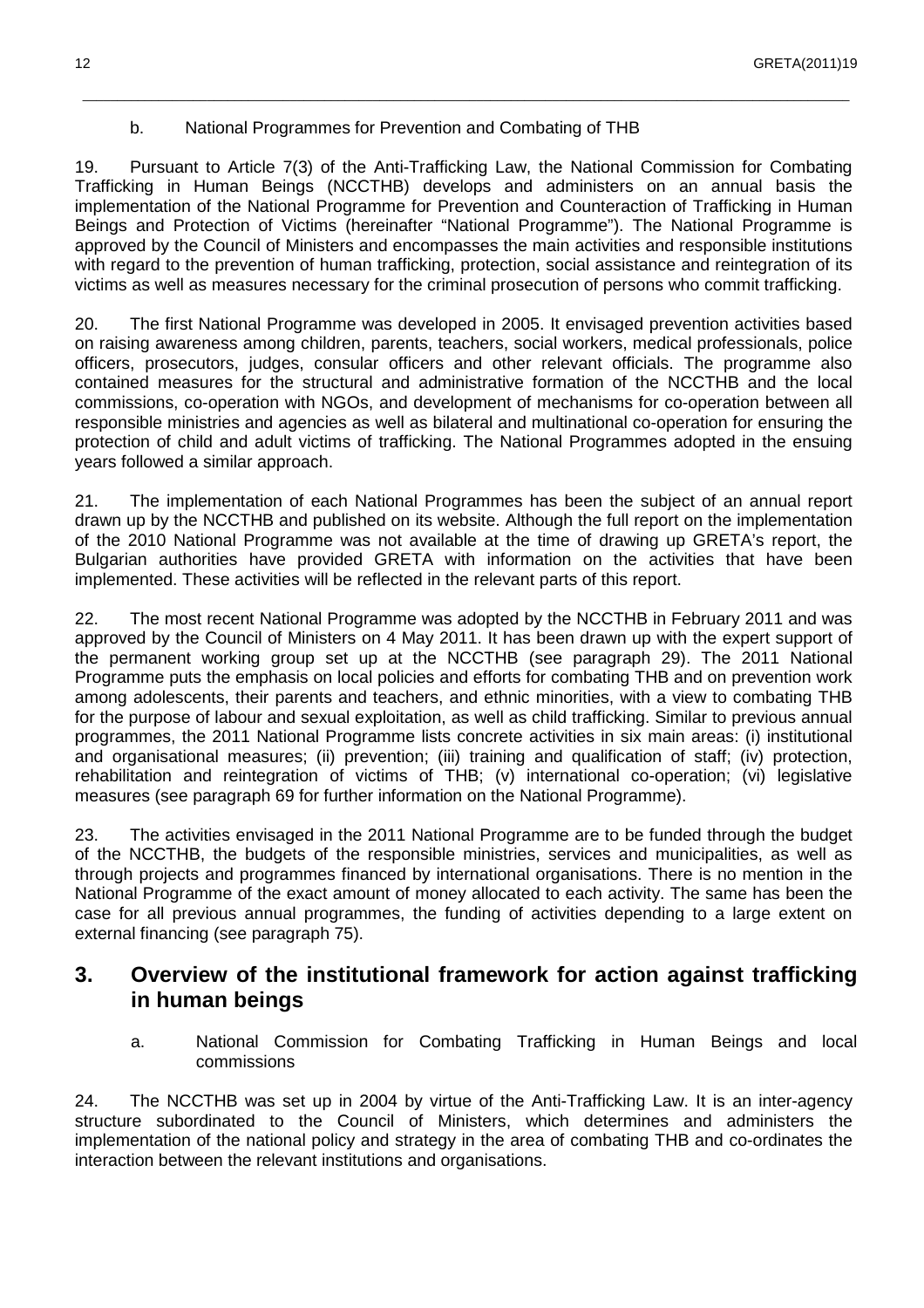25. The composition of the NCCTHB as defined by the Anti-Trafficking Law is as follows: Chair: Deputy Prime Minister Members:

\_\_\_\_\_\_\_\_\_\_\_\_\_\_\_\_\_\_\_\_\_\_\_\_\_\_\_\_\_\_\_\_\_\_\_\_\_\_\_\_\_\_\_\_\_\_\_\_\_\_\_\_\_\_\_\_\_\_\_\_\_\_\_\_\_\_\_\_\_\_\_\_\_\_\_\_\_\_\_\_\_\_\_\_\_\_\_\_\_\_\_\_\_\_\_\_\_\_\_\_\_\_\_\_\_\_\_\_\_\_

- **Deputy Minister of Foreign Affairs**
- **Deputy Minister of Labour and Social Affairs**
- **•** Deputy Minister of the Interior
- Deputy Minister of Justice
- **Deputy Minister of Health**
- **Deputy Minister of Education, Youth and Science**
- **Deputy Chair of the State Agency of National Security**
- **Deputy Chair of the State Agency for Child Protection**
- **Deputy Chair of the Central Commission for Combating Juvenile Delinquency**
- **Deputy Prosecutor General**
- **Deputy Chair of the Supreme Court of Cassation**
- **Deputy Director of the National Investigation Service.**

26. The NCCTHB sets up annual National Programmes and publishes reports concerning their implementation, which are presented to the Council of Ministers for approval. It is also responsible for promoting research, analysis and statistical reporting of human trafficking data, organising training programmes and awareness-raising campaigns, and contributing to international co-operation with the aim to combating trafficking in human beings, including through participating in projects funded by the EU, the United States Agency for International Development (USAID), IOM and various foreign Governments, as well as supporting the setting up of Joint Investigation Teams (JITs).

27. The NCCTHB has an office in Sofia and a permanent Secretariat employing nine persons. The state-allocated budget of the NCCTHB in 2011 is 296 000 BGN, i.e. approximately 151 340 Euros, about one-third of which is for staff salaries and some 50% (70 967 Euros) for financing various activities (prevention campaigns, training, the running of three information centres and two state shelters for victims of trafficking, etc.). As of July 2011, the budget of the NCCTHB has been increased by 60 000 BGN (approximately 30 677 Euros) for the implementation of activities and specifically for the protection of victims.

28. At least once a year, the NCCTHB holds a general meeting in the above-mentioned composition in order to adopt the annual National Programme and the report on the implementation of the programme for the previous year. In practice, general meetings of the NCCTHB have been held on average twice a year. The meetings of the NCCTHB can be attended by representatives of NGOs working in the area of action against THB as well as by representatives of relevant international organisations which have the status of observers (see paragraph 82).

29. In addition, since 2007, a working group composed of some 22 experts from relevant ministries, agencies, international organisations and NGOs has been set up under the NCCTHB for closer expert discussions and contact over everyday issues. This working group meets at least once a month. In 2009 and 2010, the working group met several times in an enlarged composition in order to develop a National Mechanism for Referral and Support of Trafficked Persons (see paragraph 33).

30. In addition to the NCCTHB, the Anti-Trafficking Law provides for the setting up of local commissions for combating THB, which are chaired by a deputy mayor and include representatives of the municipal authorities in the areas of education, child protection, health care, social policy and law enforcement, as well as NGOs representatives. Since 2008, such local commissions have been set up in seven of the country's 28 regions (Burgas, Montana, Pazardzhik, Plovdiv, Rousse, Sliven and Varna). One more local commission is to be set up in 2011. The work of the local commissions is supervised by the NCCTHB, which funds their activities, with some contribution from the respective municipality.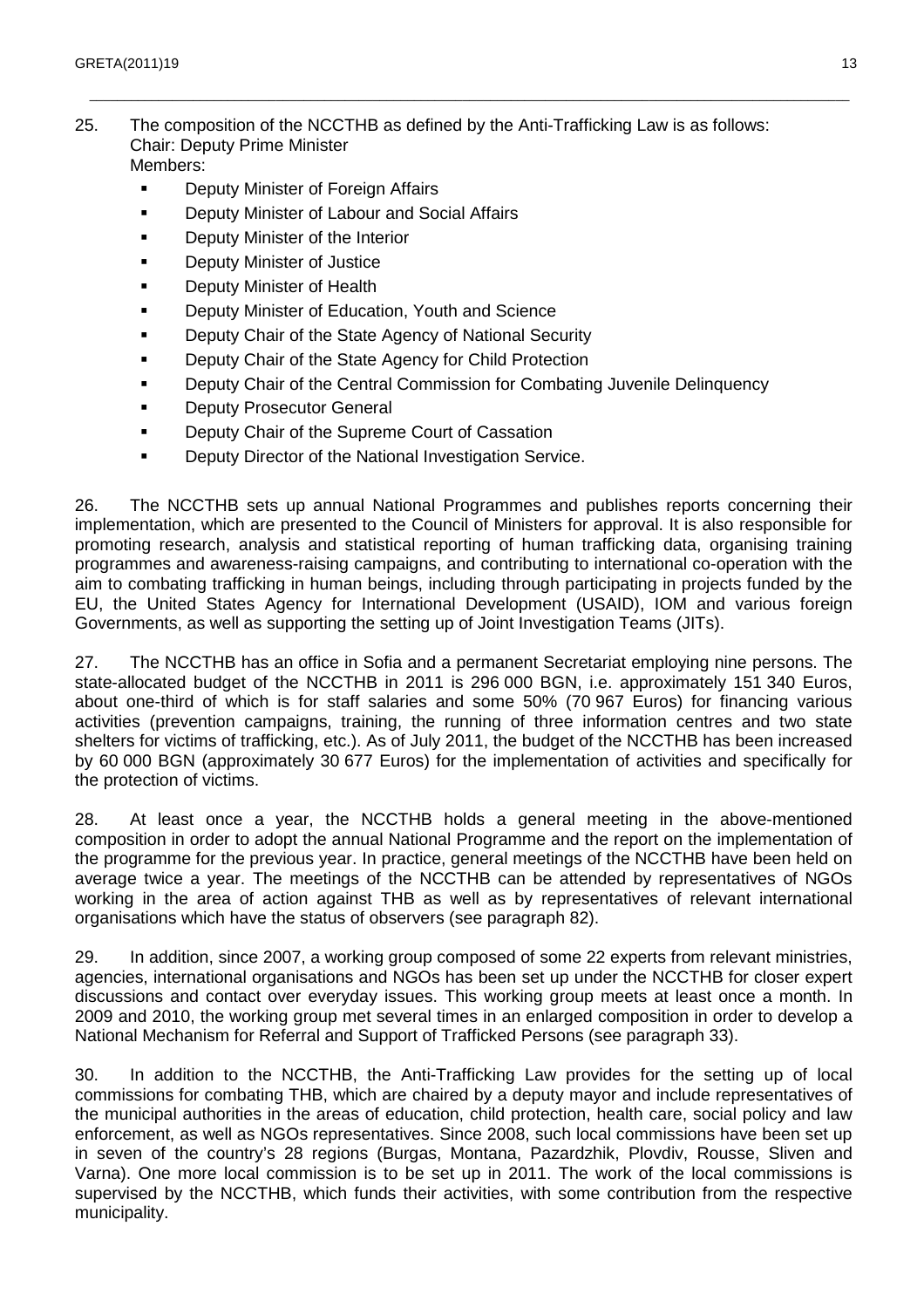#### b. State Agency for Child Protection

31. Since its establishment on 1 January 2001 by the Council of Ministers, the State Agency for Child Protection (SACP) has been involved in the fight against trafficking in children, which is one of the main priorities of its work. In 2003, the Bulgarian Government adopted a National Plan against Sexual Exploitation of Children for the period 2003-2005. An inter-governmental group involving all relevant ministries and NGOs was established at the National Council for Child Protection to coordinate the activities of this action plan. The SACP and the Ministry of the Interior were appointed as national co-ordinators for its implementation.

\_\_\_\_\_\_\_\_\_\_\_\_\_\_\_\_\_\_\_\_\_\_\_\_\_\_\_\_\_\_\_\_\_\_\_\_\_\_\_\_\_\_\_\_\_\_\_\_\_\_\_\_\_\_\_\_\_\_\_\_\_\_\_\_\_\_\_\_\_\_\_\_\_\_\_\_\_\_\_\_\_\_\_\_\_\_\_\_\_\_\_\_\_\_\_\_\_\_\_\_\_\_\_\_\_\_\_\_\_\_\_

32. At present, the SACP has a co-ordinating role in the implementation of national measures against trafficking in children. The activities of the SACP include participation in the development of legal changes and programmes for prevention as well as practical work for providing assistance in the context of the repatriation and reintegration of children who are victims of trafficking.

c. National Mechanism for Referral and Support of Trafficked Persons in Bulgaria

33. The National Mechanism for Referral and Support of Trafficked Persons (NRM) was set up on 23 November 2010, after several years of preparatory work, following an initiative by the NGO Animus/La Strada in 2008. The project for the setting up of a NRM in Bulgaria was financed by the MATRA programme of the Dutch Ministry of Foreign Affairs and received the support of the NCCTHB. The NRM is a co-operative framework through which state actors fulfil their obligations to protect and promote the human rights of trafficked persons, in partnership with civil society. It describes the roles and procedures of all stakeholders and provides concrete measures and steps for the identification and referral of trafficked persons.

34. At the time of GRETA's country visit to Bulgaria, the NRM was in the process of being approved by the ministries involved, but its existence was already being publicised by means of brochures and books in Bulgarian and English. At the time of drawing up GRETA's report, the NRM remained to be backed up with necessary funding from the state budget (see paragraph 170).

d. Co-ordination Mechanism for Referral, Care and Protection of Repatriated Unaccompanied Minors

35. The Co-ordination Mechanism for Referral, Care and Protection of Repatriated Unaccompanied Minors was set up as part of the above-mentioned National Action Plan against Commercial Sexual Exploitation of Children (2003-2005) and its basic principles were included in the first National Programme for 2005. It sets up a system for inter-institutional referral of cases and creates obligations for co-operation between stakeholders involved in the fight against trafficking in children. In implementing the Co-ordination Mechanism, stakeholders are guided by the principles of the best interest of the child, inter-institutional information exchange and collaboration, multidisciplinary approach at a national and local level, flexibility in the decision making process, setting of long-term goals, and case ethics.

36. In 2010, an inter-governmental working group within the SACP developed a project for updating the Co-ordination Mechanism. The updated document was signed in December 2010 by the Minister of the Interior, the Minister of Labour and Social Policy, the Minister of Foreign Affairs, the Chair of the SACP, and the Executive Director of the State Agency for Social Assistance. The new aspects of the Co-ordination Mechanism concern the expansion of the range of the agencies at central and local levels, the options for receiving information about unaccompanied children and children victims of human trafficking referred from abroad, the stages of referral and assistance, and the description of the powers of all institutions involved. The co-ordination of the implementation of the mechanism is executed by the Minister of the Interior and the Chair of the SACP.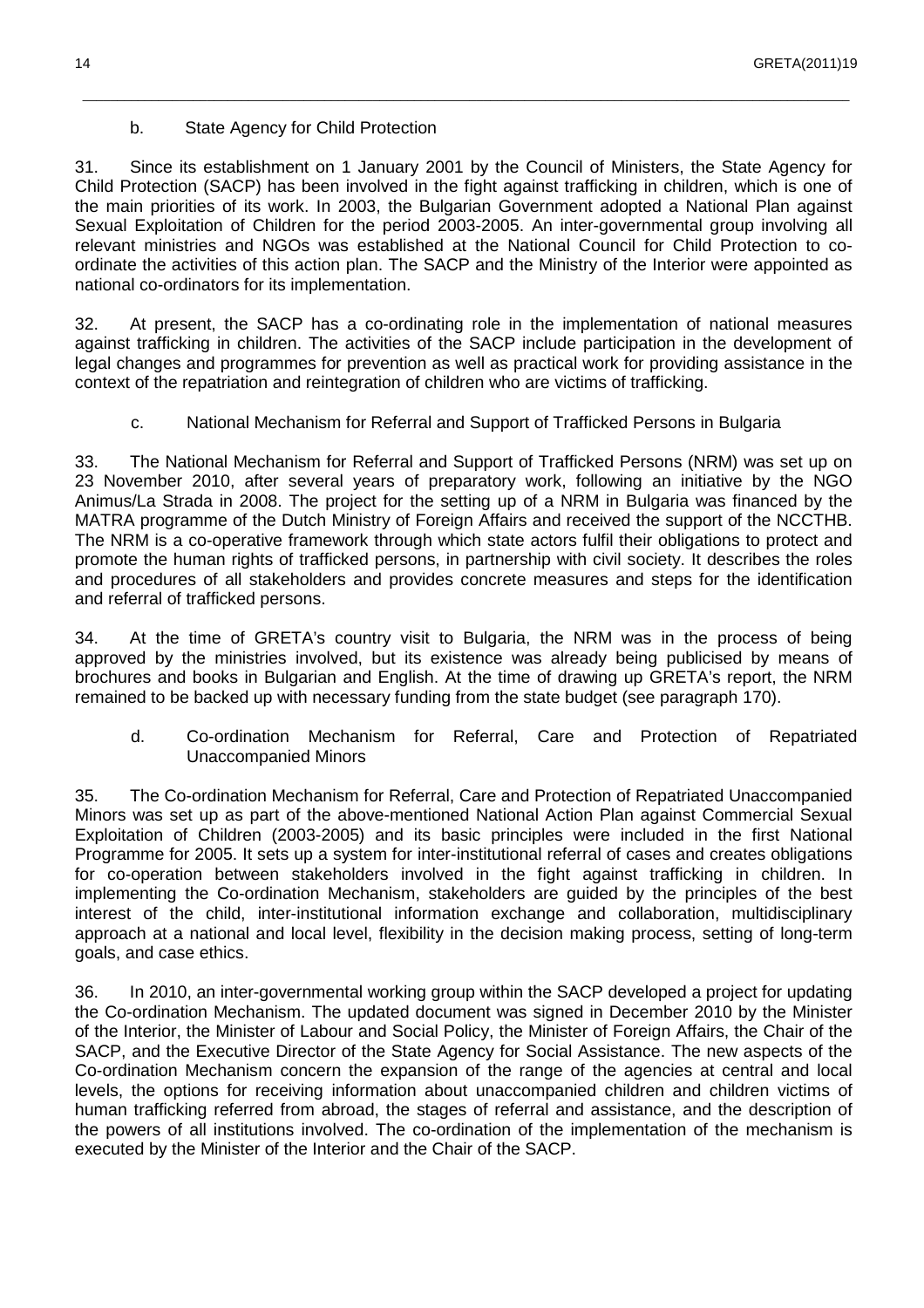#### e. Ministry of the Interior

37. Since 1999, a specialised unit "Trafficking in Human Beings" has operated within the Ministry of the Interior, currently under the Chief Directorate for Combating Organised Crime. The unit employs operational officers, analysts and technical staff. A senior officer from this unit participates in the above-mentioned working group at the NCCTHB and provides training to police officers at the Academy of the Ministry of the Interior. Further, an officer from the unit is a member of the MIRAGE group established within the Southeast European Co-operative Initiative (SECI Centre) with the purpose of counteracting THB and illegal migration. The unit is also responsible for the planning of JITs (see paragraph 97), together with the Prosecutor's Office and foreign partners.

\_\_\_\_\_\_\_\_\_\_\_\_\_\_\_\_\_\_\_\_\_\_\_\_\_\_\_\_\_\_\_\_\_\_\_\_\_\_\_\_\_\_\_\_\_\_\_\_\_\_\_\_\_\_\_\_\_\_\_\_\_\_\_\_\_\_\_\_\_\_\_\_\_\_\_\_\_\_\_\_\_\_\_\_\_\_\_\_\_\_\_\_\_\_\_\_\_\_\_\_\_\_\_\_\_\_\_\_\_\_

38. At a regional level, all 28 territorial units of the Chief Directorate for Combating Organised Crime employ an operative officer whose priority task is to deal with cases of THB. In some of the territorial units, due to identified necessity, there are groups of officers dealing with THB.

39. The Chief Directorate of Border Police of the Ministry of the Interior also has a specialised team dealing with human trafficking, which is part of the Unit for Counteracting Cross-border Crimes.

40. The Migration Directorate of the Ministry of the Interior is responsible for the identification of trafficked persons among foreign citizens residing in the territory of Bulgaria and for the collection of information and reporting of cases of trafficking to the Prosecutor's Office.

f. NGOs

41. NGOs have played a key role in the field of action against THB in Bulgaria over the years, through carrying out awareness-raising activities, training and research on THB, providing assistance to victims, and participating in international projects. Some NGOs have been active in this area since the mid-1990s, prior to the setting up of the NCCTHB. For example, the NGO Animus Association/La Strada has been implementing projects aimed at prevention, training and assistance to victims of domestic violence and trafficking since 1994, including the setting up of a telephone hotline and the running of a crisis and rehabilitation centre. The NGO Nadia Centre Foundation, set up in 1995, provides psycho-social care to women victims of violence and victims of trafficking (including a shelter) and runs training programmes. The Gender Research Foundation specialises in the provision of legal assistance and monitoring of legislation, with a particular focus on gender equality. The NGO Partners Bulgarian Foundation runs the project "Save the Children". The Bulgarian Helsinki Committee has, in particular, performed research on human trafficking in the Roma community and child trafficking.

42. Outside Sofia, a number of NGOs run projects related to the fight against THB at the local level. For example, Caritas Rousse organises prevention campaigns in schools, trains volunteers and currently works on a joint project with Caritas Bucharest. In Varna, the NGO SOS Families at Risk runs a crisis centre. Another NGO, Open Door Foundation, runs a shelter in Pleven.

43. The NCCTHB keeps a national register of NGOs active in the area of combating THB, which in 2010 included 30 organisations. The NRM set up at the end of 2010 includes 14 NGOs as service providers. These NGOs are responsible for the identification of trafficked persons and the provision of emergency and long-term psychological, social, health and legal assistance to them.

44. The work of Bulgarian NGOs in the area of combating THB is often done jointly with international NGOs, e.g. La Strada and Terre des Hommes, and has been funded mostly by international donors. The key international players in this area are the IOM, the International Centre for Migration Policy Development (ICMPD), and USAID.

45. As noted in paragraph 28, NGOs can participate in the meetings of the NCCTHB solely as observers. Five NGOs and two international organisations are currently represented in the working group set up at the NCCTHB. As regards the local commissions, NGOs participate as full members. Further, certain NGOs (e.g. Animus Association, Nadia Centre Foundation) have signed memoranda of understanding with the Ministry of the Interior.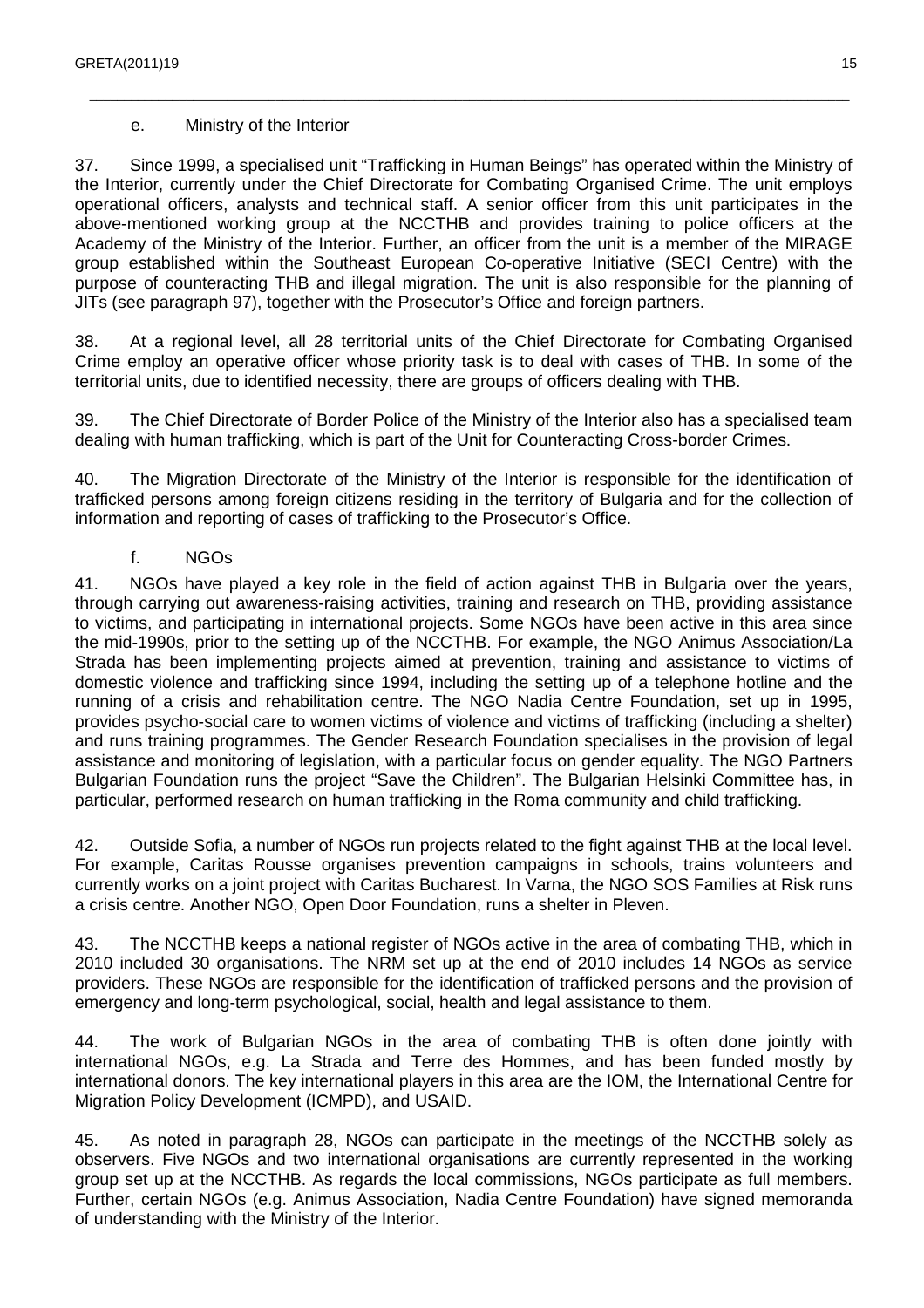## **III. Implementation of the Council of Europe Convention on Action against Trafficking in Human Beings by Bulgaria**

\_\_\_\_\_\_\_\_\_\_\_\_\_\_\_\_\_\_\_\_\_\_\_\_\_\_\_\_\_\_\_\_\_\_\_\_\_\_\_\_\_\_\_\_\_\_\_\_\_\_\_\_\_\_\_\_\_\_\_\_\_\_\_\_\_\_\_\_\_\_\_\_\_\_\_\_\_\_\_\_\_\_\_\_\_\_\_\_\_\_\_\_\_\_\_\_\_\_\_\_\_\_\_\_\_\_\_\_\_\_\_

## **1. Integration of the core concepts and definitions contained in the Convention in the internal law**

a. Human rights-based approach to action against trafficking in human beings

46. Article 1(1)(b) of the Convention establishes as one of its purposes the protection of the human rights of the victims of trafficking. Further, Article 5(3) includes the obligation for Parties to promote a human rights-based approach in the development, implementation and assessment of the policies and programmes to prevent THB. The Explanatory Report on the Convention states that the main added value of the Convention is its human rights perspective and its focus on victim protection. In the same vein, the United Nations Recommended Principles and Guidelines on Human Rights and Human Trafficking emphasise that "the human rights of trafficked persons shall be at the centre of all efforts to prevent and combat trafficking and to protect, assist and provide redress to victims"<sup>2</sup>.

47. THB constitutes an offence to the dignity and fundamental freedoms of the human being and is thus a grave violation of human rights. GRETA emphasises the obligations of States to respect, fulfil and protect human rights, including by ensuring compliance by non-State actors, in accordance with the duty of due diligence. The human rights-based approach entails that a State that fails to fulfil these obligations may, for instance, be held accountable for violations of the European Convention on Human Rights (in case the State concerned is a Party to it). This has been confirmed by the European Court of Human Rights in its judgment in the case of Rantsev v. Cyprus and Russia, where the Court concluded that THB within the meaning of Article 3(a) of the Palermo Protocol and Article 4(a) of the Anti-Trafficking Convention falls within the scope of Article 4 of the European Convention on Human Rights<sup>3</sup> (which prohibits slavery, servitude and forced or compulsory labour). The Court further concluded that Article 4 entails a positive obligation to protect victims, or potential victims, as well as a procedural obligation to investigate trafficking.

48. GRETA considers that the human rights-based approach to action against THB requires States to set up a comprehensive framework for the prevention of THB, the protection of trafficked persons as victims of a serious human rights violation, and the effective investigation and prosecution of traffickers. Such protection includes steps to secure that all victims of THB are properly identified. It also includes measures to empower trafficked persons by enhancing their rights to adequate protection, assistance and redress, including recovery and rehabilitation, in a participatory and nondiscriminatory framework, irrespective of their residency status. Further, measures to prevent THB should be taken in the field of socio-economic, labour and migration policies.

49. GRETA wishes to stress the need for States to also address THB as a form of violence against women and to take account of gender-specific types of exploitation, as well as the particular situation of child victims of THB, in line with the relevant international legal instruments<sup>4</sup>.

 $\frac{1}{2}$  Addendum to the report of the United Nations High Commissioner for Human Rights (E/2002/68/Add. 1), http://www.ohchr.org/Documents/Publications/Traffickingen.pdf<br>3<br>Currus and Bussia, pa. 25065/04, paragray

Rantsev v. Cyprus and Russia, no. 25965/04, paragraph 282, ECHR 2010.

<sup>4</sup> Such as the Council of Europe Convention on Preventing and Combating Violence against Women and Domestic Violence; the Council of Europe Convention on the Protection of Children against Sexual Exploitation and Sexual Abuse; the United Nations Convention on the Rights of the Child and the Optional Protocol thereto on the Sale of Children, Child Prostitution and Child Pornography; and the United Nations Convention on the Elimination of All Forms of Discrimination against Women.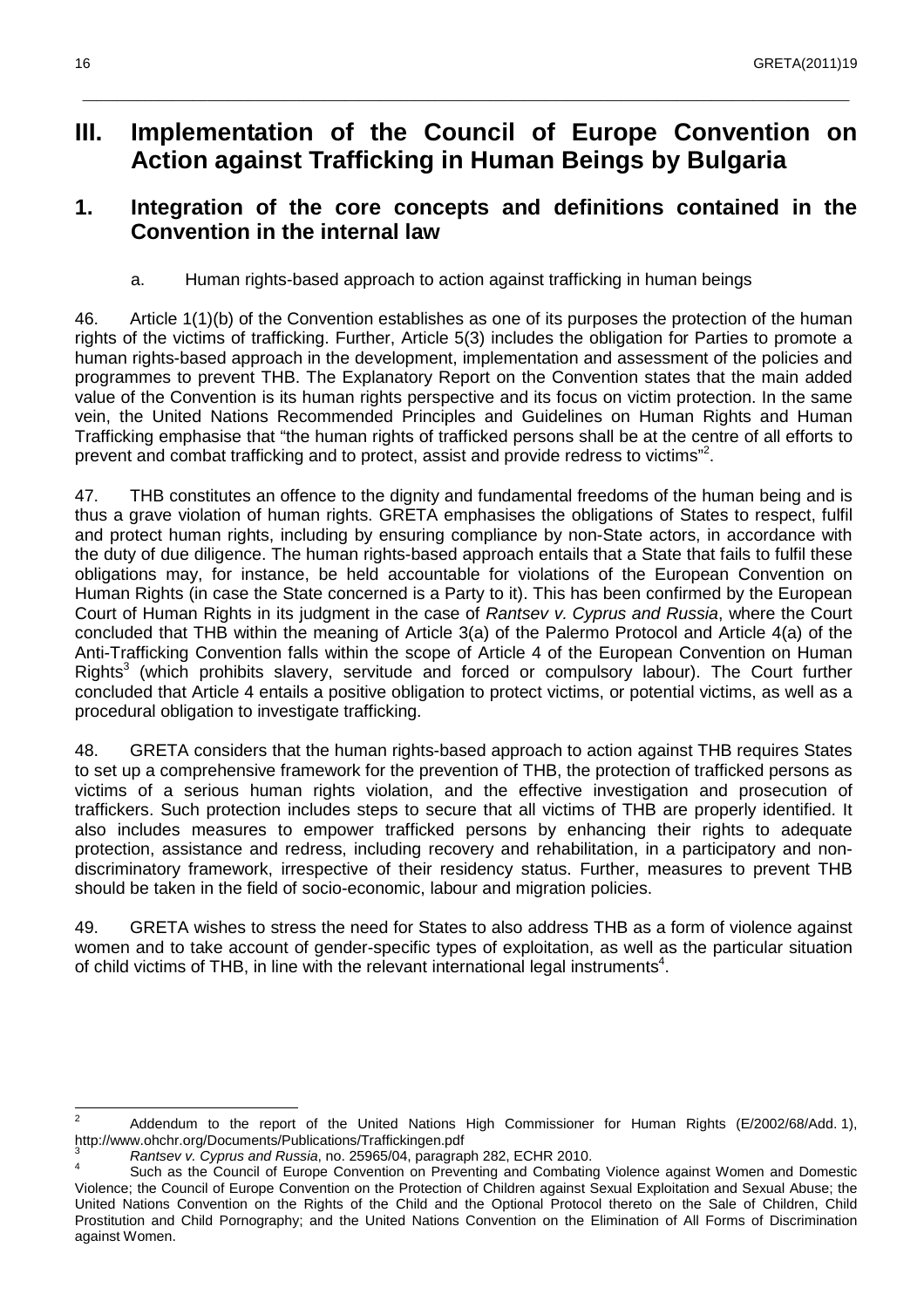50. Pursuant to Article 5, paragraph 4, of the Bulgarian Constitution, international treaties which have been ratified in accordance with the constitutional procedure, have been promulgated and have come into force with respect to Bulgaria are part of Bulgarian legislation and have primacy over any conflicting provision in domestic legislation. In this regard, the Council of Europe Anti-Trafficking Convention is part of the domestic legislation of Bulgaria and all its regulations should be perceived as part of domestic legislation. According to the Bulgarian authorities, in this way Bulgaria has adopted the idea that trafficking in human beings constitutes a violation of human rights and an offence to the dignity and the integrity of the human being.

\_\_\_\_\_\_\_\_\_\_\_\_\_\_\_\_\_\_\_\_\_\_\_\_\_\_\_\_\_\_\_\_\_\_\_\_\_\_\_\_\_\_\_\_\_\_\_\_\_\_\_\_\_\_\_\_\_\_\_\_\_\_\_\_\_\_\_\_\_\_\_\_\_\_\_\_\_\_\_\_\_\_\_\_\_\_\_\_\_\_\_\_\_\_\_\_\_\_\_\_\_\_\_\_\_\_\_\_\_\_

51. Policy documents related to the fight against THB, such as the annual National Programmes, also make it clear that THB is a serious violation of human rights and an affront to human dignity, in some cases resulting in violations of the right to life. The introduction to the NRM reaffirms this and stresses that trafficked persons have a broad range of short and long-term needs which must be met in order to lead fulfilling lives.

52. It is also noteworthy that NGOs active in the fight against THB in Bulgaria promote a human rights-based and victim-centred approach through their projects. In particular, NGOs which run crisis centres and shelters and provide various forms of assistance put the emphasis on the fact that victims of trafficking are in the first place persons in need of care and protection, and not just witnesses.

53. To illustrate the human-rights based approach to action against THB, the Bulgarian authorities have highlighted the obligations of the State with regard to victims of trafficking contained *inter alia* in the Anti-Trafficking Law (which provides for assistance measures to such victims and grants them a special protection status for the time of the criminal proceedings), the Law on Assistance and Financial Compensation to Crime Victims (which specifically lists THB as one of the most severe crimes against the person for which the State has the obligation to support and compensate the victims), the Law on the Protection of Individuals at Risk in Relation to Criminal Proceedings (which provides for special protection measures for participants in criminal proceedings related to THB), the Law on Child Protection (which enforces the right of every child at risk to receive special protection by the state), and the Law on Protection against Discrimination.

54. The human rights-based approach to action against THB entails transparency and accountability on the part of the State through the adoption of a national policy and action plans for combating trafficking in human beings, the co-ordination of efforts of all relevant actors, regular training of relevant professionals, research and data collection, and the provision of adequate funding for the implementation of all these measures. The following sections of this report examine in detail the effectiveness of the policies and measures taken by the Bulgarian authorities in these fields.

b. Definitions of "trafficking in human beings" and "victim of THB" in Bulgarian law

#### i. Definition of "trafficking in human beings"

55. In accordance with Article 4(a) of the Convention, trafficking in human beings includes three components: an action ("the recruitment, transportation, transfer, harbouring or receipt of persons"); the use of certain means ("threat or use of force or other forms of coercion, of abduction, of fraud, of deception, of the abuse of power or of a position of vulnerability or of the giving or receiving of payments or benefits to achieve the consent of a person having control over another person"); and the purpose of exploitation ("at a minimum, the exploitation of the prostitution of others or other forms of sexual exploitation, forced labour or services, slavery or practices similar to slavery, servitude or the removal of organs"). In the case of children, pursuant to Article 4(c) of the Convention, it is immaterial whether the means referred to above have been used.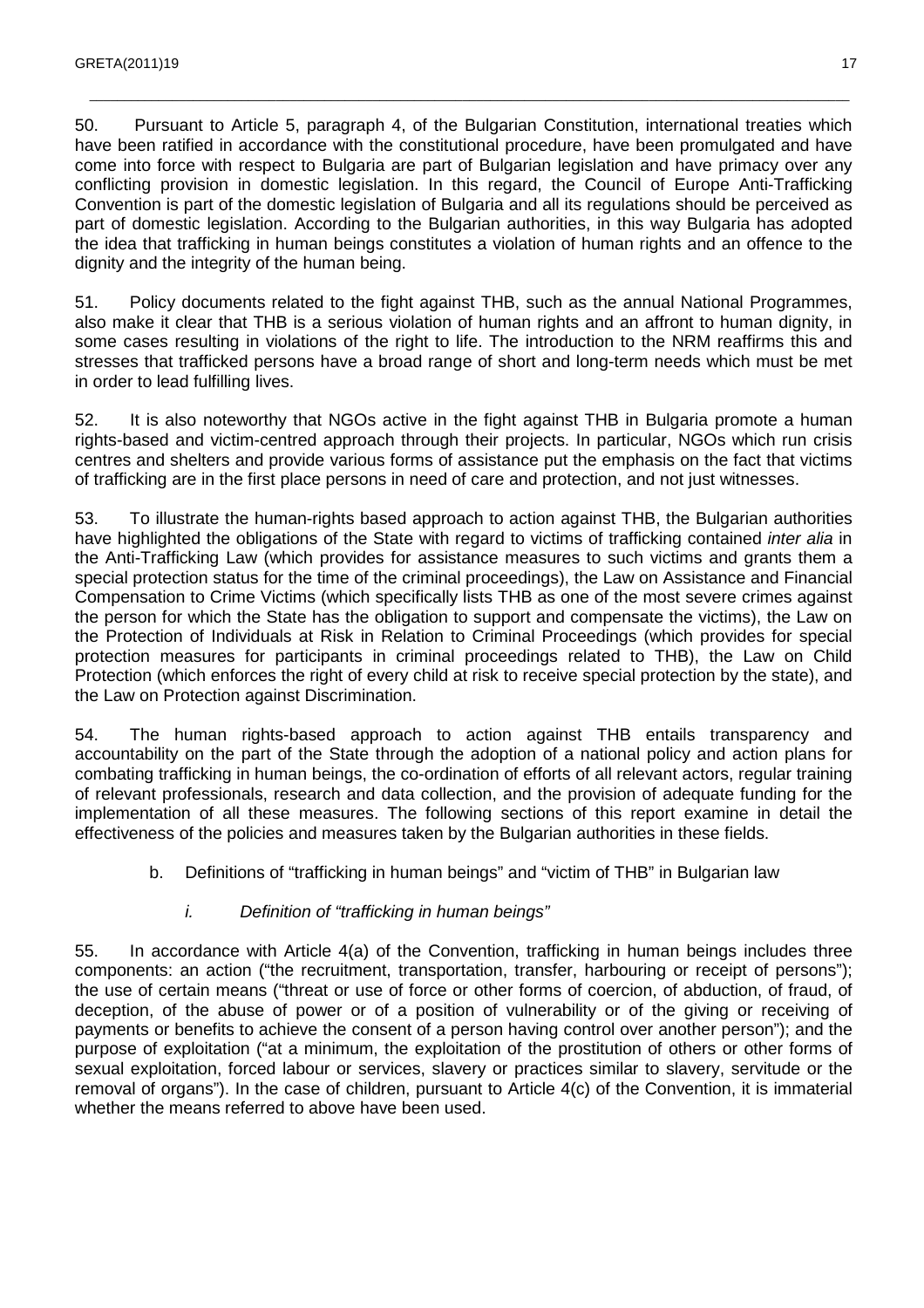56. Under Bulgarian law, a definition of trafficking in human beings is provided in Paragraph 1 of the Additional Provisions of the Anti-Trafficking Law, according to which:

\_\_\_\_\_\_\_\_\_\_\_\_\_\_\_\_\_\_\_\_\_\_\_\_\_\_\_\_\_\_\_\_\_\_\_\_\_\_\_\_\_\_\_\_\_\_\_\_\_\_\_\_\_\_\_\_\_\_\_\_\_\_\_\_\_\_\_\_\_\_\_\_\_\_\_\_\_\_\_\_\_\_\_\_\_\_\_\_\_\_\_\_\_\_\_\_\_\_\_\_\_\_\_\_\_\_\_\_\_\_\_

"1. "Trafficking in human beings" means the recruitment, transportation, transfer, concealment or acceptance of human beings, regardless of their own will, by means of coercion, abduction, deprivation of liberty, fraud, abuse of power, abuse of a state of dependence, or by means of giving, receiving or promising benefits to obtain the consent of a person who has control over another person, when it is carried out for the purpose of exploitation;

2. "Exploitation" means the illegal use of human beings for debauchery, removal of physical organs, forced labour, slavery or servitude;

3. The recruitment, transportation, transfer, concealment or acceptance of children for the purpose of exploitation shall be considered an act of trafficking in human beings, regardless of whether they have been carried out by the means in subparagraph 1 above."

57. This definition of THB includes the three above-mentioned constitutive elements of THB as regards adults, in line with Article 4(a) of the Convention. As regards children, the definition of trafficking contains only two of the above elements, i.e. the action and the purpose of exploitation, irrespective of the means used. This is also in line with the definition in the Convention.

58. A definition of trafficking in human beings is also provided in the Criminal Code (CC), pursuant to which:

Article 159a: "1. An individual who recruits, transports, hides or admits individuals or groups of people in view of using them for sexual activities, forced labour, dispossession of bodily organs or holding them in forceful subjection, regardless of their consent, shall be punished by deprivation of liberty of two to eight years and a fine from BGN three thousand to twelve thousand.

- 2. Where the act under paragraph 1 has been committed:
	- 1. with regard to an individual who has not turned eighteen years of age;
	- 2. through the use of coercion or by misleading the individual;
	- 3. through kidnapping or illegal deprivation of liberty;
	- 4. through abuse of a status of dependency;
	- 5. through the abuse of power;
	- 6. through promising, giving away or receiving benefits,

the punishment shall be deprivation of liberty from three to ten years and a fine from BGN ten thousand to twenty thousand.

3. Where the act under paragraph 1 has been committed in respect to a pregnant woman with the purpose of selling her child, the punishment shall be deprivation of liberty from three to fifteen years and a fine from BGN twenty thousand to fifty thousand."

Article 159b: "1. An individual who recruits, transports, hides or admits individuals or groups of people and guides them over the border of the country with the objectives under Article 159a, paragraph 1, shall be punished by deprivation of liberty from three to twelve years and a fine of up to BGN ten thousand to twenty thousand.

2. Where the act under paragraph 1 has been committed in the presence of characteristics under Article 159a, paragraphs 2 and 3, the punishment shall be deprivation of liberty from five to twelve years and a fine from BGN twenty thousand to fifty thousand."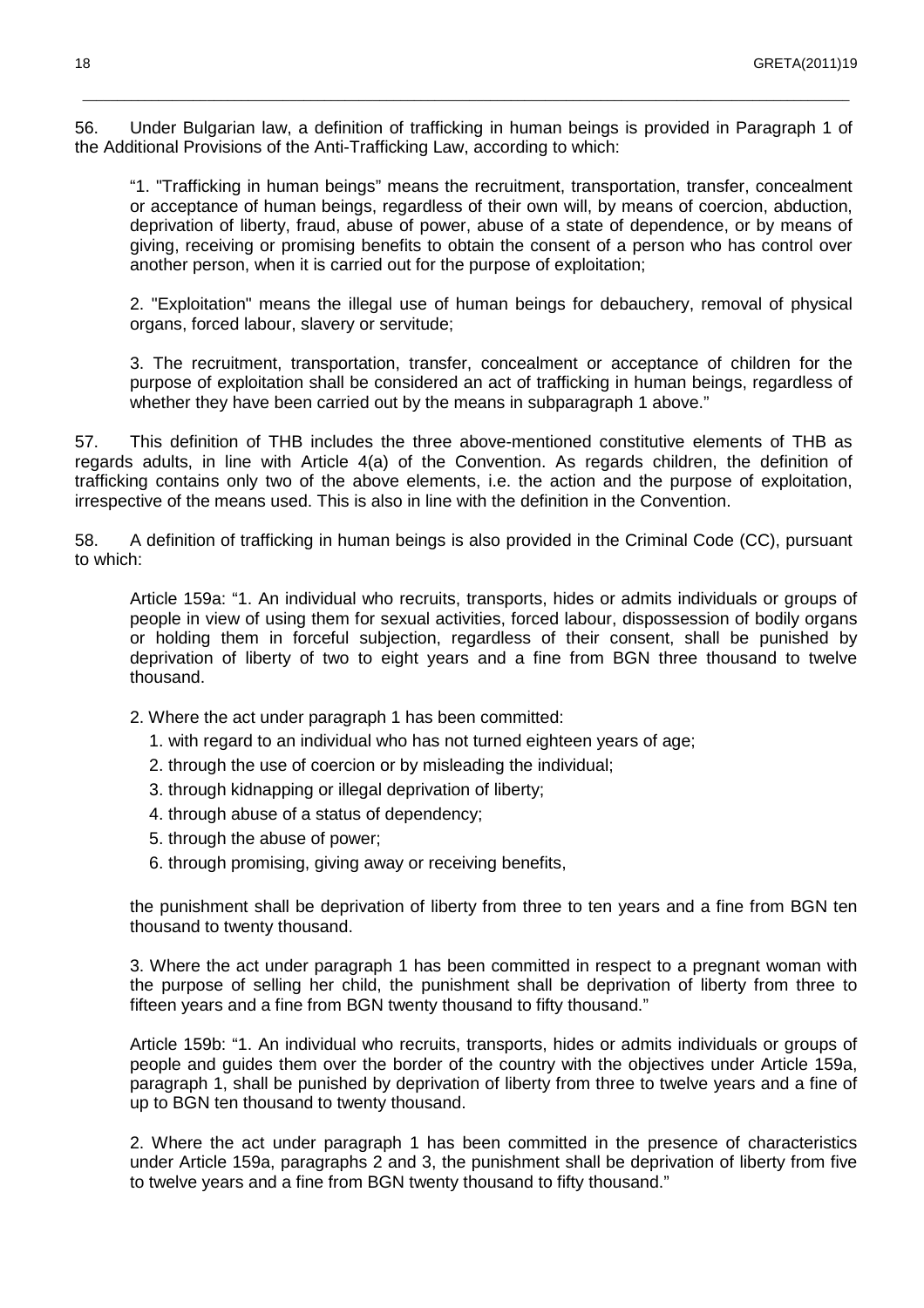Article 159d: "Where acts under Articles 159a and 159b qualify as dangerous recidivism or have been committed at the orders or in implementing a decision of an organised criminal group, the punishment shall be deprivation of liberty from five to fifteen years and a fine from BGN twenty to one hundred thousand, the courts being also competent to impose confiscation of some or all possessions of the perpetrator."

59. The above-mentioned provisions of the CC criminalise all forms of trafficking: internal trafficking (Article 159a), transnational trafficking (Article 159b), trafficking linked to organised crime (Article 159d) and trafficking not linked to organised crime (Articles 159a and 159b).

\_\_\_\_\_\_\_\_\_\_\_\_\_\_\_\_\_\_\_\_\_\_\_\_\_\_\_\_\_\_\_\_\_\_\_\_\_\_\_\_\_\_\_\_\_\_\_\_\_\_\_\_\_\_\_\_\_\_\_\_\_\_\_\_\_\_\_\_\_\_\_\_\_\_\_\_\_\_\_\_\_\_\_\_\_\_\_\_\_\_\_\_\_\_\_\_\_\_\_\_\_\_\_\_\_\_\_\_\_\_

60. Within the meaning of Bulgarian criminal legislation, "debauchery" is the exploitation of prostitution or other unlawful sexual activities with a mercantile purpose. The forms of exploitation covered by the Bulgarian definitions of THB are thus in compliance with the definition in Article 4 of the Convention. In addition, Bulgarian legislation includes as a separate form of exploitation the trafficking of a pregnant woman for the purpose of selling her child. On the other hand, it would appear that the list of forms of exploitation covered by Bulgarian legislation is exhaustive rather than open-ended as is the case in the Convention.

61. As regards the actions leading to the exploitation of the victim, Article 159a of the CC refers to four of the five actions contained in the definition of THB in the Convention: recruitment, transportation, hiding (which is a synonym of harbouring) and admittance (which is a synonym of receipt). According to the Bulgarian authorities, the action of "transfer" is covered by Article 159b (on transnational trafficking) which contains the action of "guiding over the border" in addition to the ones contained in Article 159a.

62. The two definitions of THB under Bulgarian law – in the Anti-Trafficking Law and in the CC differ when it comes to the means by which exploitation is achieved. While the former definition follows the approach adopted in the definition in the Convention, in the case of the latter, the component of means is excluded from the *corpus delicti* under Article 159(a), paragraph 1, of the CC. The use of means is considered as an aggravating circumstance under Article 159(a), paragraph 2, points 1 to 6, of the CC and carries heavier penalties, with the means contained in this provision of the CC corresponding to those enumerated in the Convention (see paragraph 55). In this context, reference should be made to an Interpretative Decision of the Supreme Court of Cassation dated 16 July 2009 concerning the application of the legal provisions on THB and aiming at the unification of judicial practice. According to it, the Bulgarian legislator has made it possible to bring under criminal liability more perpetrators because to prove that there was a corpus delicti, it is sufficient to demonstrate that one of the actions took place with the purpose of exploitation, without having to prove the use of means (the latter being considered as aggravating circumstances). As a result, not only the crime of THB but also its victims are given a broader definition under Bulgarian criminal law in comparison with the Anti-Trafficking Law and the Council of Europe Convention. This approach is seen as corresponding to the current economic and social climate in Bulgaria: because of their difficult material situation, some people enter into an "employment-like" relationship with traffickers who do not have to use coercion or fraud to achieve the goal of exploitation. According to senior prosecutors and judges met during GRETA's country visit to Bulgaria, this approach has led to a higher number of prosecutions and convictions.

63. Pursuant to Article 4(b) of the Convention, the consent of the victim of THB is irrelevant where any of the means set forth in the definition of THB have been used. The above-mentioned interpretative decision of the Supreme Court of Cassation makes it clear that the consent of the victim ("the voluntary nature of the victim's behaviour") does not nullify the criminal liability of the perpetrator. Whether the victim has consented to the exploitation or has been coerced through one of the means is irrelevant for establishing the basic corpus delicti, although it may be of importance when establishing the extent of the penalty. This tallies with the above-mentioned approach to the use of means as an aggravating circumstance.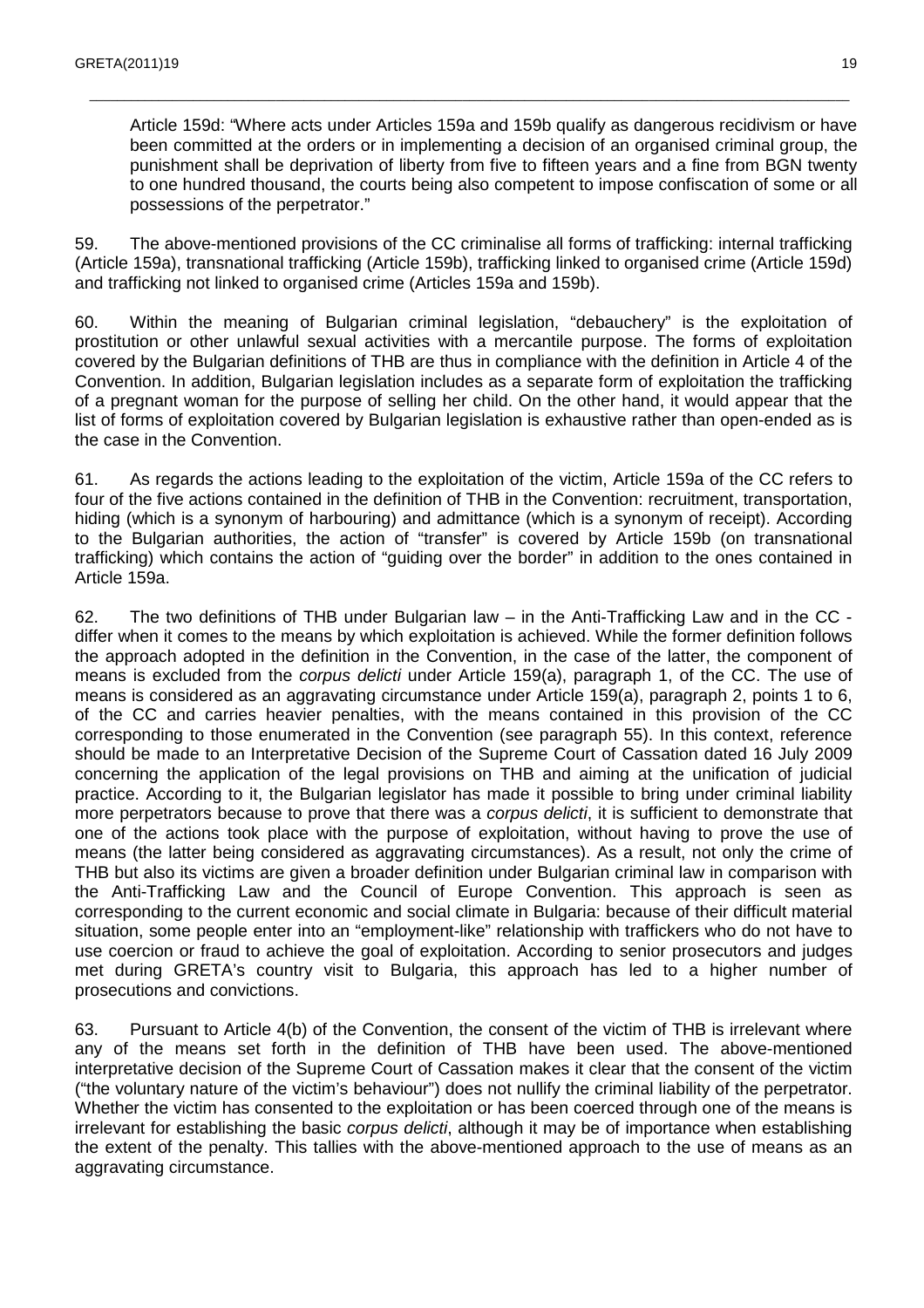64. GRETA has some concerns as to whether the definition of THB contained in Article 159a of the CC might pose problems when it comes to using instruments of international co-operation, such as extradition, in particular if there are no aggravating circumstances and the offence under Article 159a of the CC is not considered as trafficking in human beings under the legislations of other Parties to the Convention. In this connection, the Bulgarian authorities have indicated that Bulgaria applies successfully the international, bilateral and multilateral instruments on extradition. Since January 2007, Bulgaria applies the Council Framework Decision of 13 June 2002 on the European arrest warrant and the surrender procedures between Member States. The 2005 Law on Extradition and European Arrest Warrant lists the crimes under this Framework decision for which there is no need to check double criminal liability, one of them being trafficking in human beings. Through the removal of the requirement for double criminal liability, all possible problems concerning differences in definitions in national legislations are overcome. According to the Bulgarian authorities, there have been no cases for which the execution of a European arrest warrant was not granted to Bulgaria on the grounds that the act is not within the corpus delicti according to the legislation of the other country, if aggravating circumstances are not present under Article 159a, paragraph 2 of the CC (respectively Article 159b, paragraph 2 in connection to Article 159a, paragraph 2 of the CC, for cases of international THB).

\_\_\_\_\_\_\_\_\_\_\_\_\_\_\_\_\_\_\_\_\_\_\_\_\_\_\_\_\_\_\_\_\_\_\_\_\_\_\_\_\_\_\_\_\_\_\_\_\_\_\_\_\_\_\_\_\_\_\_\_\_\_\_\_\_\_\_\_\_\_\_\_\_\_\_\_\_\_\_\_\_\_\_\_\_\_\_\_\_\_\_\_\_\_\_\_\_\_\_\_\_\_\_\_\_\_\_\_\_\_\_

65. GRETA takes note of the above-mentioned explanations of the Bulgarian authorities, which however would not apply to extraditions from/to non-EU countries. In this connection, GRETA stresses the fundamental importance of using a definition of trafficking in human beings on which there is international consensus. The definition of THB in Bulgarian law covers the concepts in Article 4 of the Convention in a manner consistent with the principles and spirit of the Convention. That said, GRETA notes the difference between the two definitions of trafficking in human beings under Bulgarian law as regards the use of means and invites the Bulgarian authorities to ensure that the national antitrafficking provisions are interpreted in a manner fully conforming to the Convention.

ii. Definition of "victim of THB"

66. The Convention defines "victim of THB" as any natural person who is subjected to THB as defined in Article 4 of the Convention. Recognition of victims of THB as such is essential as it gives rise to their entitlement to the broad range of protection and assistance measures set out in the Convention.

67. Under Bulgarian law, the definition of "victim of THB" is provided in Paragraph 1, subparagraph 5, of the Additional Provisions of the Anti-Trafficking Law, pursuant to which a "victim" is every person who has been subject to trafficking in human beings. This definition is in conformity with the Convention.

68. As mentioned in paragraph 51, several other legal acts contain provisions related to the rights of victims of trafficking to assistance, protection and redress. The question of the definition of victim of THB will be further discussed in the sections of this report dealing with the identification of victims and the assistance measures provided to them, along with the related proposals made by GRETA.

- c. Comprehensive approach to THB, co-ordination of all actors and actions, and international co-operation
	- i. Comprehensive approach

69. One of the aims of the Convention is to design a comprehensive framework for the protection and assistance of victims and witnesses. To be effective, any national action to combat THB must be comprehensive and multi-sectoral, and take on board the required multidisciplinary expertise. Article 29(2) of the Convention requires Parties to take measures to ensure the co-ordination of national policies and actions against THB, including through the setting-up of specific co-ordinating bodies. Further, the Convention refers to the need to co-operate and build strategic partnership with civil society through co-operative frameworks that can help governments fulfil their obligations under the Convention (Article 35).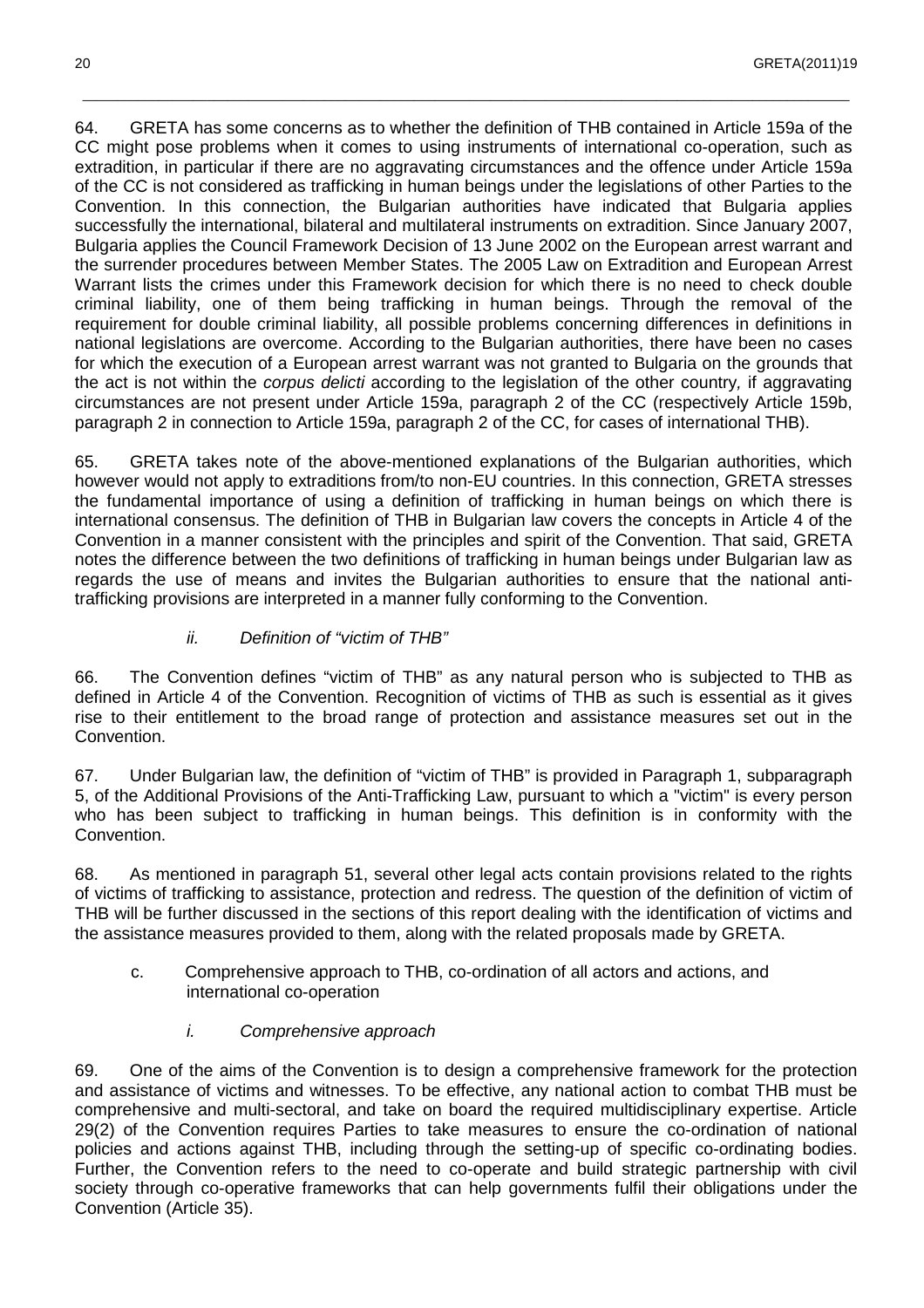70. The legal and policy framework in the field of action against THB in Bulgaria which has been outlined above is intended to cover all victims of THB subjected to different types of exploitation, both transnationally and nationally. The composition of the NCCTHB and the expert working group set up within it is multidisciplinary in nature. Further, the annual national programmes aim to involve all relevant actors and cover the aspects of prevention, protection and prosecution, as well as international co-operation. For example, the 2011 National Programme includes activities in the following areas:

\_\_\_\_\_\_\_\_\_\_\_\_\_\_\_\_\_\_\_\_\_\_\_\_\_\_\_\_\_\_\_\_\_\_\_\_\_\_\_\_\_\_\_\_\_\_\_\_\_\_\_\_\_\_\_\_\_\_\_\_\_\_\_\_\_\_\_\_\_\_\_\_\_\_\_\_\_\_\_\_\_\_\_\_\_\_\_\_\_\_\_\_\_\_\_\_\_\_\_\_\_\_\_\_\_\_\_\_\_\_

- (i) Institutional and organisational measures, the goal of which is to build the mechanisms for institutional support, develop the administrative structures provided for in the Anti-Trafficking Law at national and local level, and ensure their effective functioning. In this context, the setting up of two more local commissions for combating THB and the development of state shelters for victims of trafficking are envisaged.
- (ii) Prevention, the aim being to raise the awareness of the public and high-risk groups (women, children, ethnic minorities, unemployed and socially disadvantaged people) on the problem of human trafficking, and to develop mechanisms for curbing this phenomenon and for creating public intolerance towards it. Amongst others, it is planned to carry out an information campaign targeted at clients of sexual services, to expand the prevention activities at border crossing points, to include prominent Roma community leaders in the fight against THB, and to develop health and social programmes for prevention of pregnancy at a young age.
- (iii) Training and qualification of staff, the goal of which is to increase the capacity of the staff of the NCCTHB, staff of the shelters for temporary accommodation of victims of trafficking, service providers staff and public officials (magistrates, law enforcement officials, border police staff, diplomatic and consular staff, social workers, teachers).
- (iv) Protection, rehabilitation and reintegration of victims of THB, the goal being to provide assistance and support to victims and protect their rights. In this context, it is envisaged to develop special employment programmes for victims of THB, to popularise the Law on Assistance and Financial Compensation to Crime Victims, and to set up a working group for the development of a mechanism for providing a package of social services to victims of THB.
- (v) International co-operation, the goal of which is to share good practices and build bilateral and multilateral partnerships.
- (vi) Legislative measures. In this context, it is inter alia envisaged to propose amendments to the Anti-Trafficking Law and related legislation, in particular with a view to strengthening support to victims, and to develop a mechanism for the provision of free legal assistance to victims of THB throughout the criminal proceedings.

71. The preventive measures taken to date have aimed at raising broad awareness rather than focusing on the most vulnerable groups (see paragraphs 113-119). Thus the activities aimed at prevention of trafficking usually take place in big towns. There is a shortage of preventive measures that take place in Roma neighbourhoods, and little evidence of direct participation in systematic and consistent prevention measures by vulnerable groups such as Roma, poor people, and disabled women and children, or of NGOs working with these groups. That said, GRETA notes the outreach programme developed in Varna and aimed at the Roma community, which is a very good example of local preventive action (see paragraph 117). The NCCTHB, which considers the work with the most vulnerable groups as a priority, is currently searching for funds to apply this model in the regions of Burgas, Montana and Sliven. The Bulgarian authorities acknowledge the need to step up prevention work among ethnic minorities, which figures as one of the priorities of the 2011 National Programme. Similarly, prevention amongst children as a vulnerable group is also seen as a priority. This group has been targeted mostly through the education system (see paragraph 115). That said, due to the problems of registering Roma children at birth and enrolling them in schools (see paragraph 126), the preventive measures taken through the education system risk to miss this vulnerable group.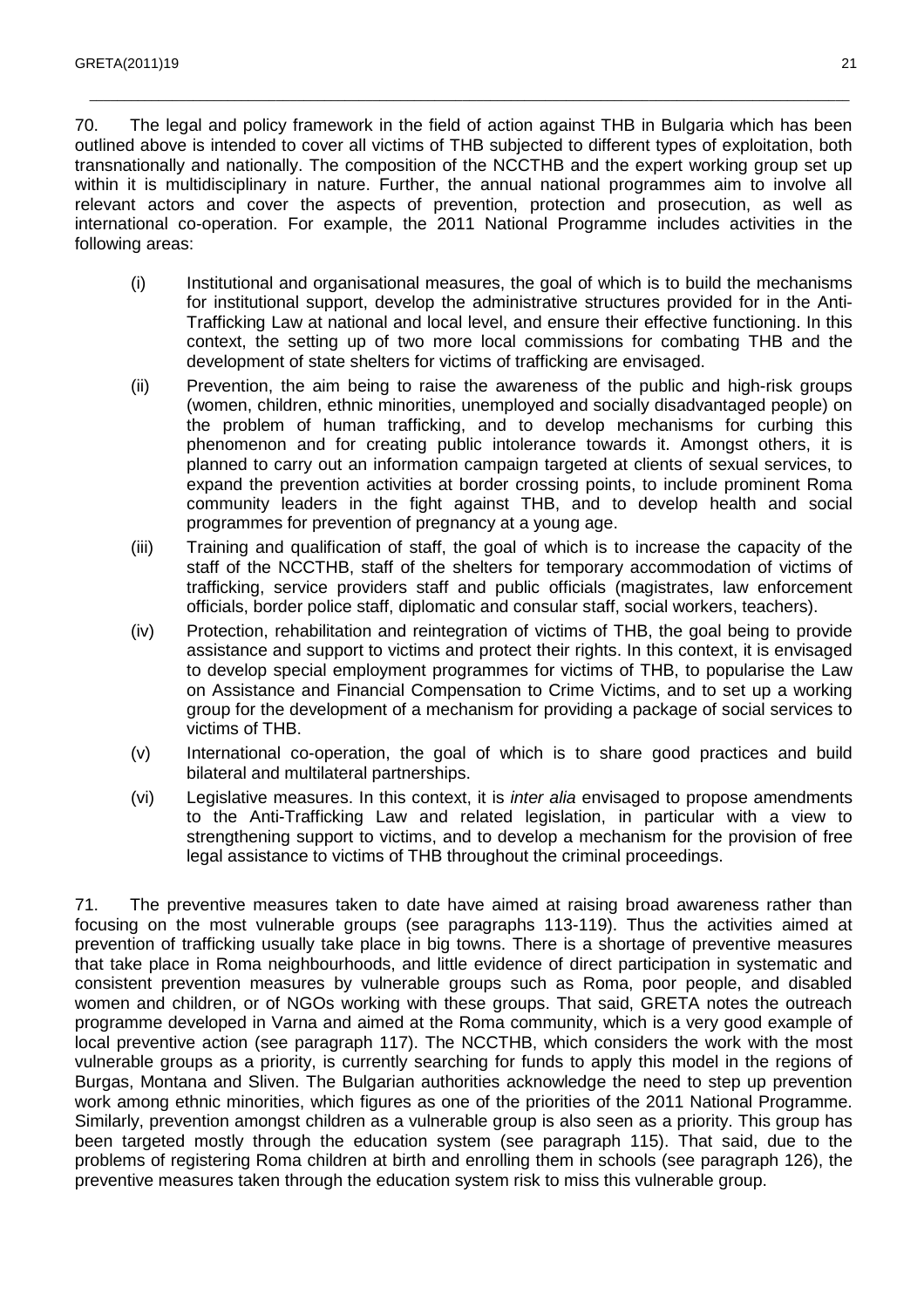72. Another aspect which has not received due attention in the national policy against THB is the trafficking of foreign nationals. As noted above (see paragraph 12), there is general acknowledgment that foreign victims of trafficking both transit Bulgaria and reach it as a country of final destination. However, the very low number of identified foreign victims in the official statistics suggests that there is a scope for improvement in the identification process when it comes to foreign nationals arriving or residing in Bulgaria. Concerns have been expressed by NGOs that foreign victims of THB are extradited before being identified and given the opportunity to recover and co-operate with the authorities (see paragraph 150).

\_\_\_\_\_\_\_\_\_\_\_\_\_\_\_\_\_\_\_\_\_\_\_\_\_\_\_\_\_\_\_\_\_\_\_\_\_\_\_\_\_\_\_\_\_\_\_\_\_\_\_\_\_\_\_\_\_\_\_\_\_\_\_\_\_\_\_\_\_\_\_\_\_\_\_\_\_\_\_\_\_\_\_\_\_\_\_\_\_\_\_\_\_\_\_\_\_\_\_\_\_\_\_\_\_\_\_\_\_\_\_

73. Further, when it comes to prevention measures, GRETA takes note of the concern expressed by NGOs according to which gender mainstreaming is not sufficiently present in the national antitrafficking policy. In this context, GRETA wishes to stress that gender equality means not only nondiscrimination on grounds of gender, but also positive measures to achieve equality between women and men. Equality must be promoted by supporting specific policies for women, who are more likely to be exposed to human rights violations such as physical violence, rape and trafficking for the purpose of sexual exploitation.

74. Statistical information for 2010 (see paragraph 11) indicates that there have been cases of trafficking for the purpose of removal of organs. According to journalistic investigations, this phenomenon appears to be on the rise; it has, however, not been adequately addressed in the policy framework for combating THB.

75. Another aspect of the fight against THB which needs increased attention is the reintegration of victims of trafficking and the prevention of re-trafficking (see paragraph 168).

76. The limited budget of the NCCTHB prevents it from developing the aspect of assistance to victims. As noted in paragraph 23, the activities included in the annual National Programmes depend on funding being secured by the ministries and other public bodies involved. Most of the assistance to adult victims of THB, including the running of crisis centres and shelters, has been provided by NGOs funded by donors. A lot of the prevention, training and research projects have also depended on external financing. The reliance of the national action against THB on international donors can have negative aspects, such as uncertainty about the continuation of funding, dependence on the priorities and agendas of the donors, and danger of a lack of coherence of the project activities. Further, following Bulgaria's entry into the EU in 2007, there has reportedly been a withdrawal of external funding for NGOs. GRETA understands that a small grants fund (totalling 50 000 BGN) has been set up at the NCCTHB in 2011 and that NGOs are entitled to apply to it for the financing of projects. Since 2009, the NCCTHB has opened one state-funded shelter, in Varna, and a second one was to be opened in Burgas in September 2011. As regards assistance to child victims of trafficking, it is funded by the state budget (see paragraph 166).

77. As regards the implementation of the annual National Programmes, there is no evaluation performed by an independent body. In addition to the annual reporting system by the NCCTHB, such an independent evaluation can assist the authorities in assessing the impact of the activities and help them plan future policies and measures to combat THB.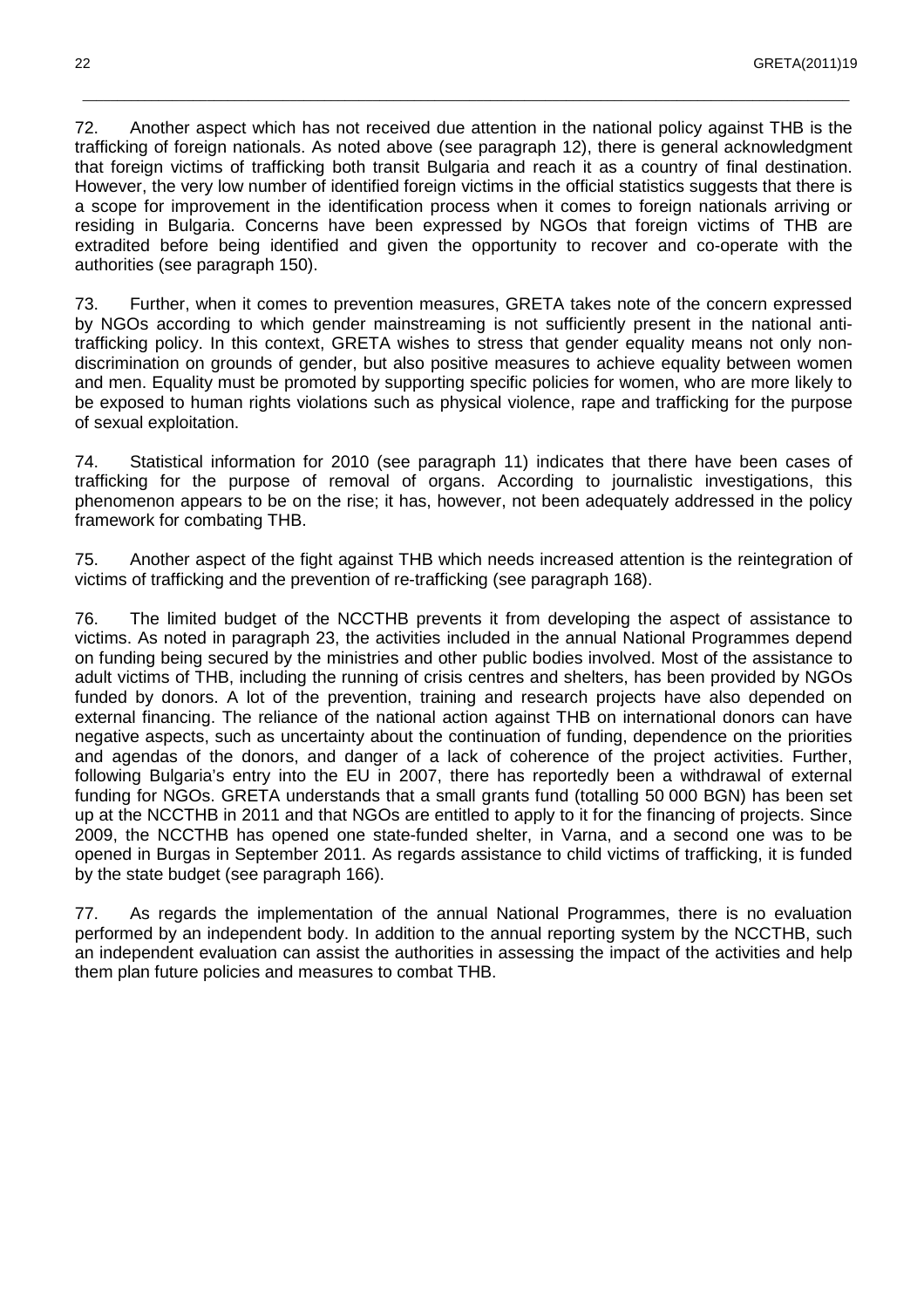78. **GRETA considers that the Bulgarian authorities should take further steps to ensure that the national action to combat THB is comprehensive, and in particular:**

\_\_\_\_\_\_\_\_\_\_\_\_\_\_\_\_\_\_\_\_\_\_\_\_\_\_\_\_\_\_\_\_\_\_\_\_\_\_\_\_\_\_\_\_\_\_\_\_\_\_\_\_\_\_\_\_\_\_\_\_\_\_\_\_\_\_\_\_\_\_\_\_\_\_\_\_\_\_\_\_\_\_\_\_\_\_\_\_\_\_\_\_\_\_\_\_\_\_\_\_\_\_\_\_\_\_\_\_\_\_

- **pay increased attention to preventive measures among vulnerable groups, such as the Roma community, children and disabled persons;**
- **include in the national policy measures to identify the scale of trafficking of foreign nationals and to provide such victims of THB with assistance in accordance with the Convention;**
- **ensure that gender mainstreaming is reflected in the national anti-trafficking policy;**
- **include in the national action measures to address THB for the purpose of removal of organs;**
- **provide for increased measures to assist the reintegration of victims of THB and prevent re-trafficking;**
- **allocate the necessary resources to the NCCTHB to enable it to fulfil its mandate;**
- **include action against THB as a priority issue in the programmes and projects proposed for financing through EU Structural Funds.**

79. **Further, GRETA invites the Bulgarian authorities to introduce an independent evaluation of the annual National Programme as a tool for assessing the impact of the activities and for planning future policies and measures to combat THB.** 

ii. Co-ordination

80. Article 29(2) of the Convention requires Parties to take measures to ensure the co-ordination of their policies and actions against THB, including through the setting-up of specific co-ordinating bodies. Further, the Convention refers to the need to co-operate and build strategic partnership with civil society through co-operative frameworks that can help governments fulfil their obligations under the Convention (Article 35).

81. As indicated in paragraph 24, since 2004 the NCCTHB has defined and administered the implementation of the national policy and strategy in the area of combating THB, by co-ordinating interaction between relevant state institutions. The fact that the NCCTHB is subordinated to the Council of Ministers rather than to any particular Ministry is a sign of political will to ensure that it functions as an inter-agency structure. GRETA considers that this is a good practice. However, given that the Secretariat of the NCCTHB is expected to perform a variety of tasks linked to the planning, implementation and evaluation of the National Programme, GRETA considers that further investment should be made in the development of its human and financial resources.

82. GRETA takes note of concerns expressed by NGOs that the work of the local commissions for combating THB, which have been set up in locations with the highest level of risk of THB, is hampered by a high turnover among their members and insufficient motivation linked to the fact that members are not paid for their participation in the commissions' work. The secretary of each local commission, who is in charge of co-ordination and operational activities, is appointed by the mayor of the respective municipality, reportedly against very low pay.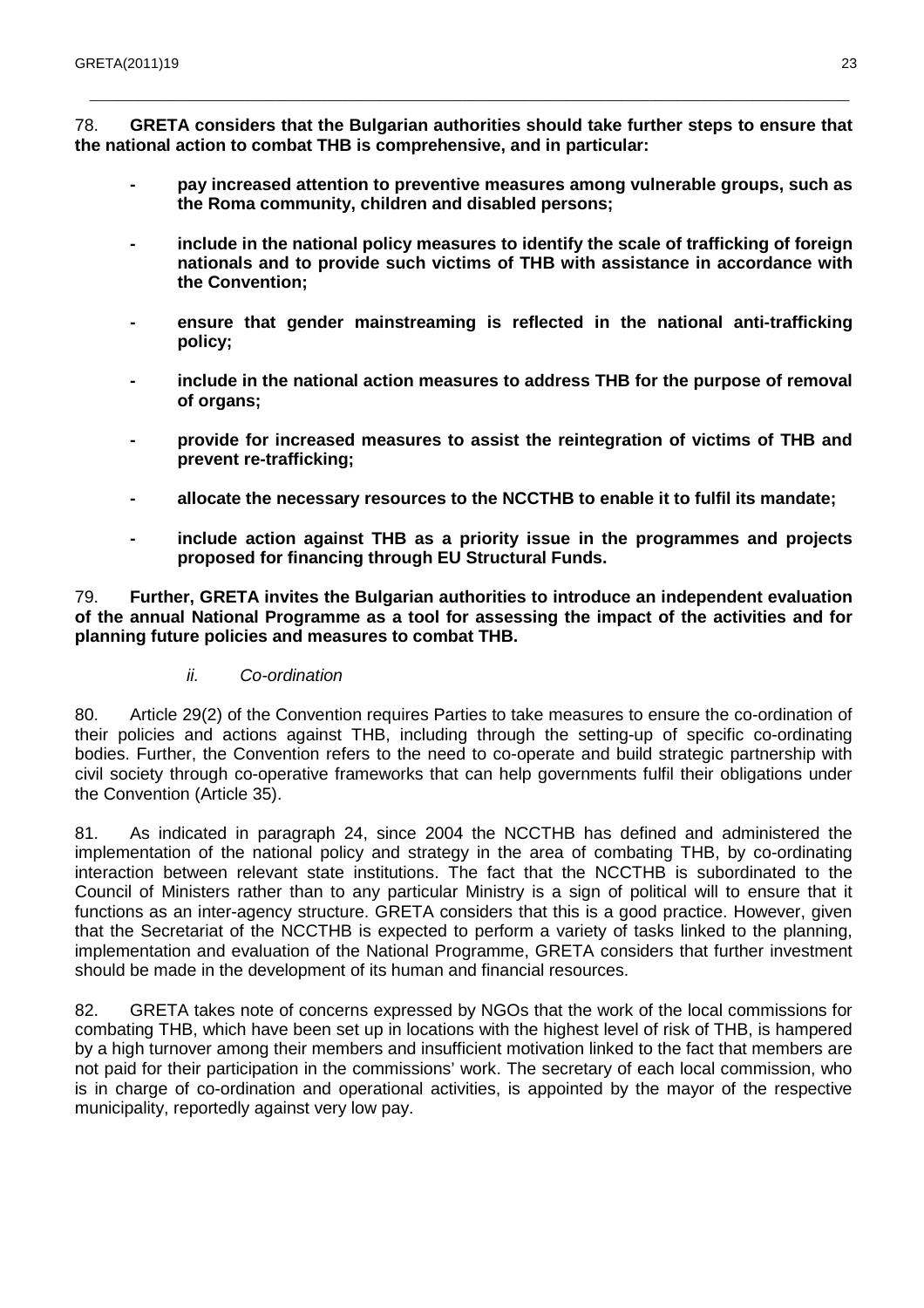83. According to the Regulation of the organisation and activity of the NCCTHB, representatives of NGOs can participate in the meetings solely as observers. The procedure for applying to participate in the meetings is rather complicated and, as far as GRETA understands, this theoretical possibility has so far not been used by any NGO. Admittedly, five NGOs and two international organisations are represented in the expert working group set up at the NCCTHB (see paragraph 29). The NCCTHB also took the initiative to invite certain NGOs and international organisations to its meeting on 23 November 2010. There is nevertheless a feeling in the NGO community that NGOs are not sufficiently involved in the national policy-making process. Further mechanisms for involving NGOs in decision making are needed in order to create synergies and increase the impact of their work. In addition, the criteria for participation in the expert working group are not clear and some NGOs active in the area of combating THB and interested in taking part in the working group have reportedly not been invited.

\_\_\_\_\_\_\_\_\_\_\_\_\_\_\_\_\_\_\_\_\_\_\_\_\_\_\_\_\_\_\_\_\_\_\_\_\_\_\_\_\_\_\_\_\_\_\_\_\_\_\_\_\_\_\_\_\_\_\_\_\_\_\_\_\_\_\_\_\_\_\_\_\_\_\_\_\_\_\_\_\_\_\_\_\_\_\_\_\_\_\_\_\_\_\_\_\_\_\_\_\_\_\_\_\_\_\_\_\_\_\_

84. As noted in paragraph 41, the participation of NGOs in the action to combat THB in Bulgaria and protect its victims is fundamental. Many local, national and international NGOs implement projects for raising awareness and assisting victims of trafficking, but these initiatives lack consistency and coordination with a view to ensuring long-term, efficient action. Although the NCCTHB and NGOs are partners in a number of projects, the capacity of the NCCTHB to co-ordinate and guide the efforts of the different stakeholders is insufficient. For example, every year NGOs are invited by the NCCTHB to provide information on their activities against THB; however, this information is not subject to feedback and the activities are not evaluated by the NCCTHB. As a result, GRETA was informed that some NGOs develop and implement their projects on their own.

85. **GRETA invites the Bulgarian authorities to invest in the human resources of the NCCTHB and the local commissions for combating THB so that they can effectively carry out the full range of tasks within their mandate.** 

86. **GRETA also invites the Bulgarian authorities to further strengthen co-ordination between national and municipal authorities and NGOs active in the field of action against THB and to ensure that NGOs are involved in the planning of the national policy**. **This could entail the conclusion of formal agreements between the state authorities and NGOs, setting out the specific framework for co-operation. Particular attention should also be paid to involving Roma NGOs in the fight against THB.** 

#### iii. Training of relevant professionals

87. Over the years, training of professionals working in the field of prevention of THB and protection of its victims has been provided within the framework of many of the projects run by NGOs and financed by international donors, as well as by the national authorities.

88. According to the Bulgarian authorities, each new employee of the NCCTHB, the local commissions and the crisis centres undergoes initial training on human trafficking. At least one other training per year is organised. The NCCTHB also provides training for other actors engaged in combating trafficking in human beings, both from its own budget and through external financing. Until 2008, the financing of training activities depended on donors. In 2009, the NCCTHB spent 9 273 Euros on training of relevant professionals and 1 420 Euros on volunteers. In the first half of 2010, the amount spent by the NCCTHB on training of relevant professionals was 23 946 Euros and 2 677 Euros on volunteers. Another 13 726 Euros were planned for teacher training until the end of 2010.

89. In 2010, the Ministry of Education, Youth and Science, together with the NCCTHB and the local commissions for combating THB, organised training sessions on prevention of THB for teachers and pedagogic counsellors at schools in Burgas, Montana, Pazardzhik, Plovdiv, Sliven, Shumen, Sofia, Vratsa and Yambol. A total of 300 teachers and pedagogic counsellors reportedly followed this training.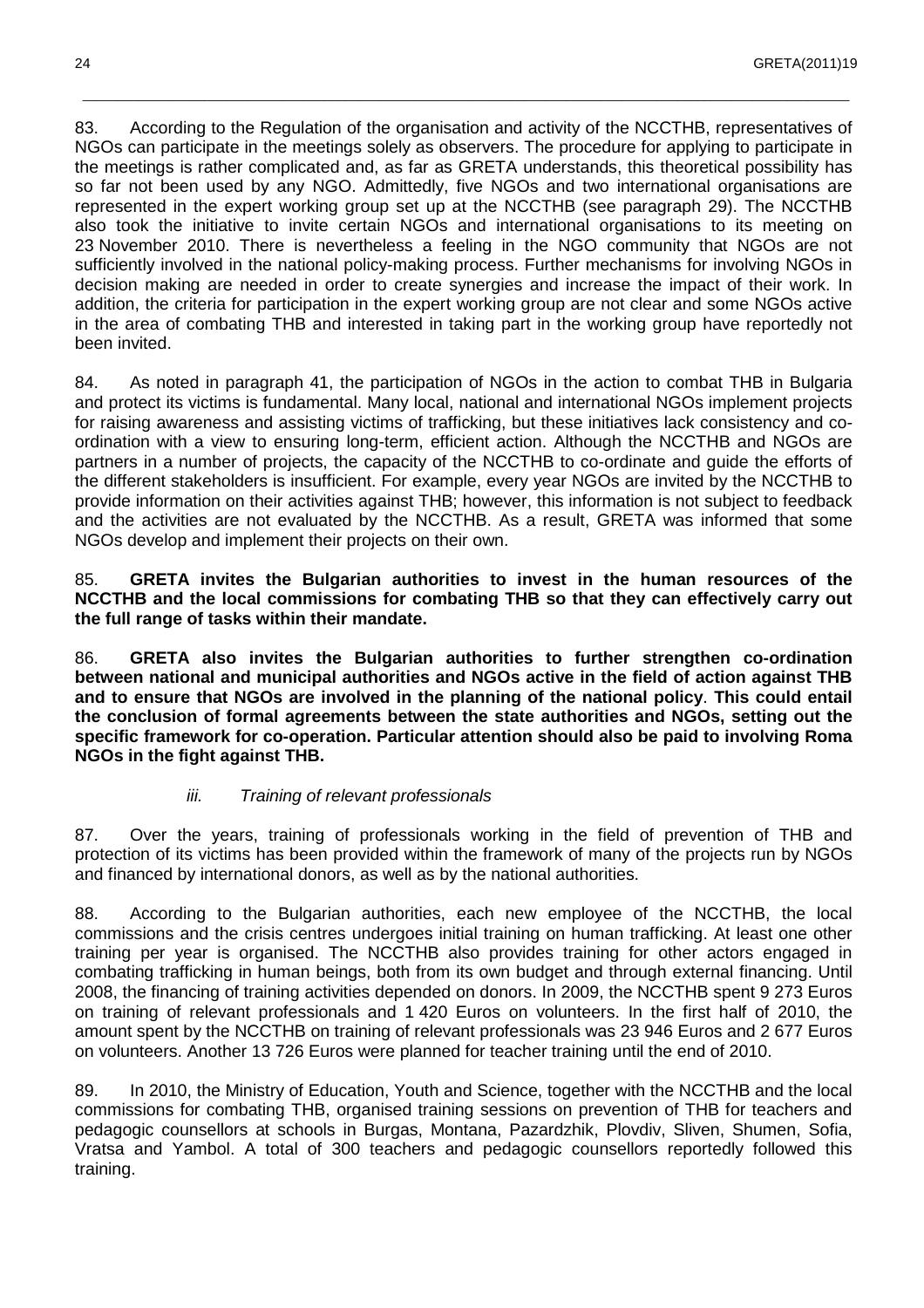90. As regards training on THB-related issues for police officers, it is provided at the Academy of the Ministry of the Interior both during the obligatory initial training (which includes two hours of lectures on THB) and in the context of building professional qualifications (four hours of lectures). A specialised distance learning course "Counteraction of crimes related to THB", lasting five weeks, is also available and was reportedly followed by 90 persons in 2010. According to information provided by the Ministry of the Interior, in 2010, training on THB was provided in the context of six different modules, one of which was a "training of trainers" (involving some 1 000 police officers).

\_\_\_\_\_\_\_\_\_\_\_\_\_\_\_\_\_\_\_\_\_\_\_\_\_\_\_\_\_\_\_\_\_\_\_\_\_\_\_\_\_\_\_\_\_\_\_\_\_\_\_\_\_\_\_\_\_\_\_\_\_\_\_\_\_\_\_\_\_\_\_\_\_\_\_\_\_\_\_\_\_\_\_\_\_\_\_\_\_\_\_\_\_\_\_\_\_\_\_\_\_\_\_\_\_\_\_\_\_\_

91. Specialised training for magistrates on the crime of THB takes place at the National Institute of Justice. Further, within the framework of the Bulgarian-Norwegian project "Improving the Bulgarian-Norwegian response to human trafficking", training seminars for magistrates and social workers employed in shelters, crisis centres and child protection units were organised in 2010. Within the framework of the same project, training seminars on methods for investigating crimes related to THB were organised for prosecutors in all regions. Moreover, the National Investigation Service provides training to investigators on crimes related to THB following a specially developed methodology.

92. A project run by the ICMPD entitled "Awareness training on trafficking in human beings for police, border guards and customs officials in EU member states and candidate countries" developed a European standard module (including a background reader, handbook and trainer guide) for the training of professionals on the basis of the relevant EU and international standards.

93. Training on THB-related issues is also provided to diplomats, consuls and military attaches at the Diplomatic Institute of the Ministry of Foreign Affairs. Further, in 2009, the IOM organised two workshops for relevant professionals on THB for labour exploitation in the context of the management of labour migration.

94. GRETA welcomes the efforts made by the Bulgarian authorities to train relevant professionals working in the field of prevention of THB and protection of its victims. Despite these efforts, NGOs have expressed concerns about the attitude of some law enforcement officials who reportedly treat victims of trafficking as "prostitutes" (in particular those from the Roma community). Furthermore, it would appear that professionals working with groups at risk, such as those employed in homes for children without parental care and staff of the local commissions for combating juvenile delinquency, have not benefited from training on THB-related issues.

95. **GRETA invites the Bulgarian authorities to design future training programmes with a view to improving the knowledge and skills of relevant professionals which enable them to identify victims of trafficking and to assist and protect them. Training on THB-related issues should also be provided to staff working in homes for children without parental care and the local commissions for combating juvenile delinquency. During the training, particular attention should be paid to overcoming entrenched negative attitudes and prejudices vis-à-vis victims of trafficking. As regards in particular training for law enforcement officials, it should aim also at developing skills for proactive prevention work.** 

#### iv. Data collection and research

96. According to Article 7(4) of the Anti-Trafficking Law, the NCCTHB promotes the research, analysis and statistical reporting of human trafficking data. Since the beginning of 2008, using a database model developed by the ICMPD, the Secretariat of the NCCTHB has been collecting data on victims of trafficking from all relevant authorities and NGOs, as well as data on traffickers from the Prosecutor's Office. The database (still under construction) should serve the analysis of tendencies, methods, profile of victims, risk regions, etc. and thus help the planning of necessary steps for prevention and protection of victims. The Secretariat of the NCCTHB acknowledges that there are challenges in building the database since information is collected by different instances, e.g. the Supreme Cassation Prosecutor's Office, the Ministry of Justice, the Ministry of the Interior, the SACP, NGOs).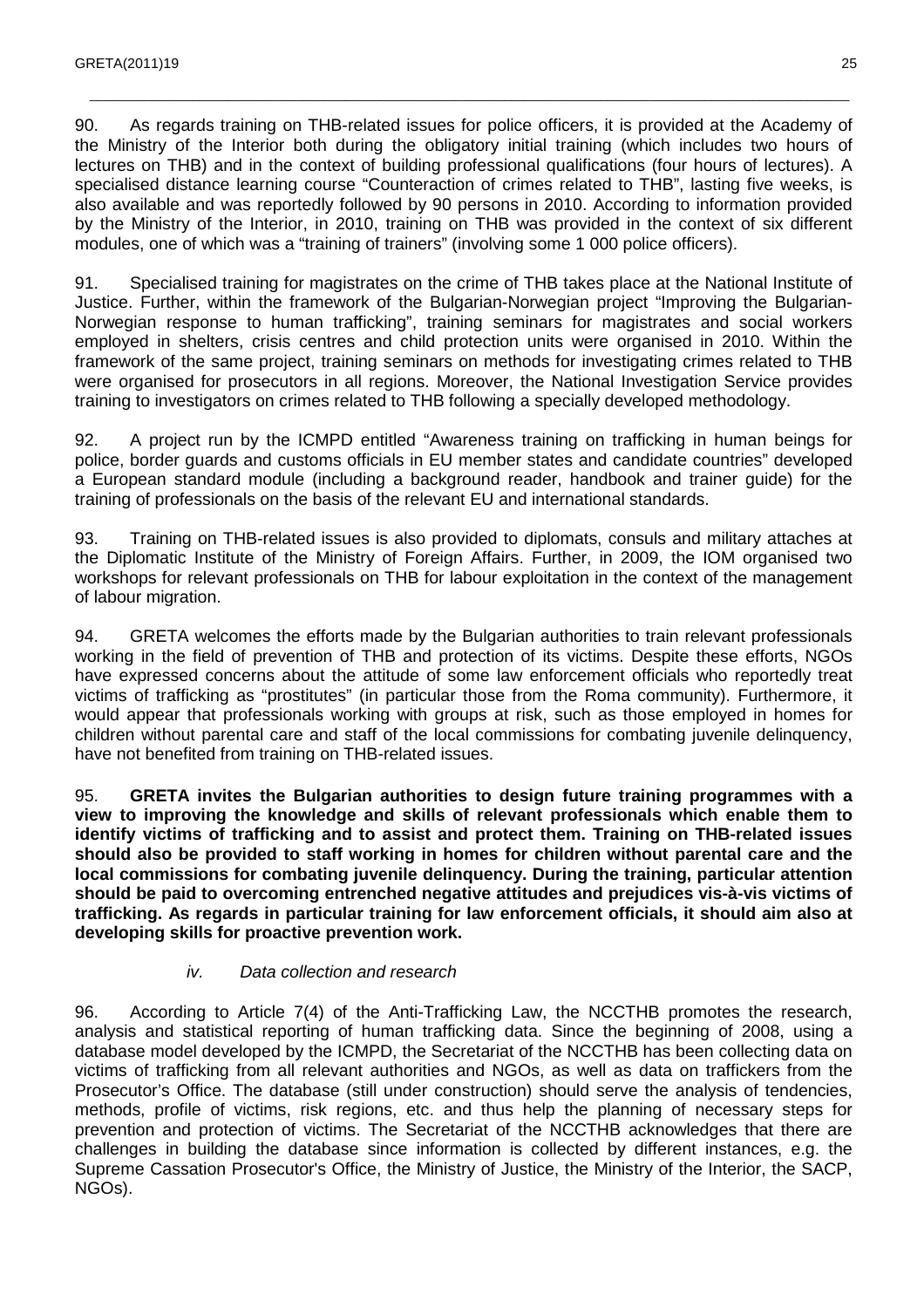97. In addition, the Supreme Cassation Prosecutor's Office gathers, summarises and analyses on a monthly and annual basis information regarding criminal proceedings in cases of human trafficking, the number of accused, convicted and acquitted persons as well as data on the victims of trafficking (gender, age, purpose of the exploitation). According to the Bulgarian authorities, a unified information system to combat crime (UISCC) is currently under development by the Prosecutor's Office and it will be accessed by all right-protection bodies. As regards the provisions on trafficking in human beings in the CC (Articles 159 a-d), the system can deliver reports according to 19 criteria related to the qualification of the crime in the CC, each of them with subcriteria for the included events.

\_\_\_\_\_\_\_\_\_\_\_\_\_\_\_\_\_\_\_\_\_\_\_\_\_\_\_\_\_\_\_\_\_\_\_\_\_\_\_\_\_\_\_\_\_\_\_\_\_\_\_\_\_\_\_\_\_\_\_\_\_\_\_\_\_\_\_\_\_\_\_\_\_\_\_\_\_\_\_\_\_\_\_\_\_\_\_\_\_\_\_\_\_\_\_\_\_\_\_\_\_\_\_\_\_\_\_\_\_\_\_

98. It is noteworthy that the official statistics on victims of THB collected by the Supreme Cassation Prosecutor's Office are limited to persons who have taken part in criminal proceedings as witnesses. This significantly narrows the understanding of the problem (official statistics being referred to as merely "the tip of the iceberg") and, in turn, the resources which are allocated to the protection and assistance of victims. The data collection should therefore be broadened to include victims of THB identified by NGOs and other relevant structures, regardless of whether criminal proceedings have been instituted and whether the persons have given testimony against the alleged perpetrators. In this context, GRETA was informed that the database under construction at the NCCTHB has the option of qualifying victims as potential or identified, both categories being entered regardless of their identification or participation in criminal proceedings.

99. As regards research, in 2008, the NCCTHB commissioned two sociological surveys on public opinion and attitudes to THB, one involving 1 502 adults, the other involving young people aged between 18 and 35.<sup>5</sup> The sociological surveys found that some 45% of young people from risk groups do not have a clear idea about what "trafficking in human beings" means. In particular, there is a low level of awareness as regards the problem of trafficking within the country and the trafficking of foreigners into Bulgaria. In the autumn of 2009, the same agency carried out a sociological research entitled "Trafficking in human beings: emigration and sexual exploitation" which involved a sample of 1 007 persons aged over 18.<sup>6</sup> According to this research, following Bulgaria's accession to the EU, the partial opening of the job market and the growing institutional culture of people have substantially decreased human trafficking for labour exploitation. The research found a considerable change in the methods and mechanisms of recruiting young women for sexual exploitation, with violence ceding its place to coercion and deception, and force being substituted by a "negotiated relationship" or "advance payment". The NCCTHB is using the results of these sociological researches to develop its future strategy and activity programmes.

100. In 2010, the Bulgarian Helsinki Committee carried out research on THB in five of the largest Roma communities in Bulgaria, which was used in a publication by the European Roma Rights Centre.<sup>7</sup> The official statistics do not provide a breakdown according to ethnicity (processing such data is prohibited under the Law on Protection of Personal Data) and assessing the number of Roma victims of trafficking is thus not easy. According to NGO estimates, Roma constitute over 50% of victims of trafficking because they are overrepresented among the poor and less educated people, and cannot rely on support from the municipal or state authorities. According to policemen interviewed for the purposes of the research, Roma constitute over 80% of the victims of trafficking. The interviews of Roma victims and their relatives/friends showed that they have no trust in the police and prosecution and do not report cases of trafficking to the authorities. Victims who live in Roma neighbourhoods also have limited access to information about the available social services supporting victims of trafficking and are not aware of any prevention programmes. As a result, Roma victims of trafficking are more vulnerable, less informed and have a lower capacity to escape trafficking channels. The research found that the police and prosecution do not collect information about potential victims/perpetrators and do not inform residents of Roma neighbourhoods about their rights in case they or their acquaintances appear to be victims. The research concluded that the police and prosecution adopt a reactive approach to crimes of trafficking in human beings rather than a proactive one.

 5 http://antitraffic.government.bg/images/info\_files/1254918665.pdf

<sup>6</sup> Mediana Agency, "Trafficking in Human Beings, Emigration and Sexual Exploitation", October 2009.

http://antitraffic.government.bg/images/info\_files/1265975066.pdf 7

European Roma Rights Centre, "Breaking the Silence: Trafficking in Romani Communities", March 2011.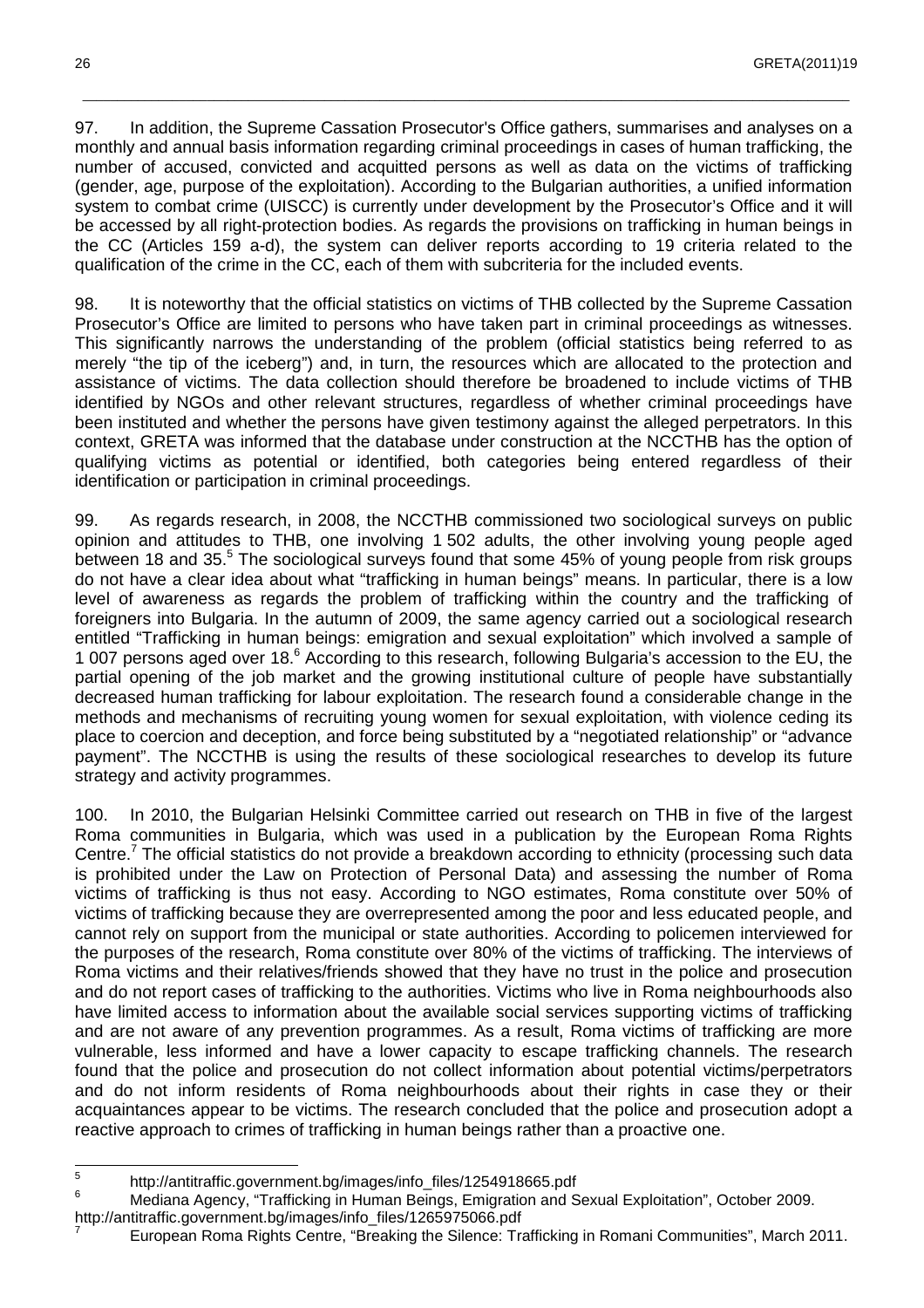101. Further, the NGO Animus Association is planning to start a study on the profiles of victims of trafficking in seven regions of Bulgaria. An area where further research appears to be needed is trafficking for labour exploitation in Bulgaria.

\_\_\_\_\_\_\_\_\_\_\_\_\_\_\_\_\_\_\_\_\_\_\_\_\_\_\_\_\_\_\_\_\_\_\_\_\_\_\_\_\_\_\_\_\_\_\_\_\_\_\_\_\_\_\_\_\_\_\_\_\_\_\_\_\_\_\_\_\_\_\_\_\_\_\_\_\_\_\_\_\_\_\_\_\_\_\_\_\_\_\_\_\_\_\_\_\_\_\_\_\_\_\_\_\_\_\_\_\_\_

102. GRETA welcomes the progress made in developing the aspect of data collection on THB. **GRETA considers that, for the purpose of preparing, monitoring and evaluating anti-trafficking policies, the Bulgarian authorities should develop and maintain a comprehensive and coherent statistical system on trafficking in human beings by compiling reliable statistical information from all main actors and allowing disaggregation (concerning sex, age, type of exploitation, country of origin and/or destination, etc.). This should be accompanied by all the necessary measures to respect the right of data subjects to personal data protection, including when NGOs working with victims of trafficking are asked to provide information for the national database.**

103. **In addition, GRETA invites the Bulgarian authorities to continue conducting and supporting research on THB-related issues as an important source of information for future policy measures. Areas where research is needed in order to shed more light on the extent of the problem of THB include trafficking of foreign nationals and trafficking for the purpose of labour exploitation in Bulgaria.** 

#### v. International co-operation

104. The Convention requires Parties to co-operate with each other "to the widest extent possible" in order to prevent and combat THB, protect and assist victims, and investigate related criminal offences (Article 32).

105. In Bulgaria, the aspect of international co-operation in the area of combating THB is well developed, both at the level of the national authorities and at civil society level.

106. In addition to being a member of the European Police Office (EUROPOL) and Interpol, Bulgaria has concluded bilateral agreements in the area of police co-operation with almost all EU and EFTA states. Further, since March 2009, Bulgaria is Party to the Convention on Police Co-operation in South-East Europe. As mentioned in paragraph 37, Bulgaria participates in the MIRAGE group established under the SECI Centre in Bucharest, via which bilateral and multilateral police operations are conducted, intelligence is exchanged, and parallel investigations are conducted with the other 12 SECI member States. In the area of police investigations, there are a number of examples of successful joint actions through the setting up of joint investigation teams (JITs), recently with the UK and the Netherlands. In 2010, a joint operation with the Greek police led to dismantling a channel for trafficking pregnant women and selling their newborn babies in Greece. Another example concerns a joint operation with the French police which resulted in stopping a trafficking channel of women for sexual exploitation from Varna to Bordeaux. Further, a model for combating child trafficking was developed with the Austrian authorities and similar models are being set up with Greece and the UK.

107. According to the Bulgarian authorities, whenever there is information on criminal activity related to trafficking in human beings outside Bulgaria, the Ministry of the Interior immediately informs its partner services by providing them with complete data related to the case. The information exchange can take place directly between the responsible units or through the National central bureau of Interpol, the National unit EUROPOL, EU member States liaison officers in Bulgaria, representatives of the Ministry of the Interior abroad or the Bulgarian liaison officer at the SECI Centre in Bucharest.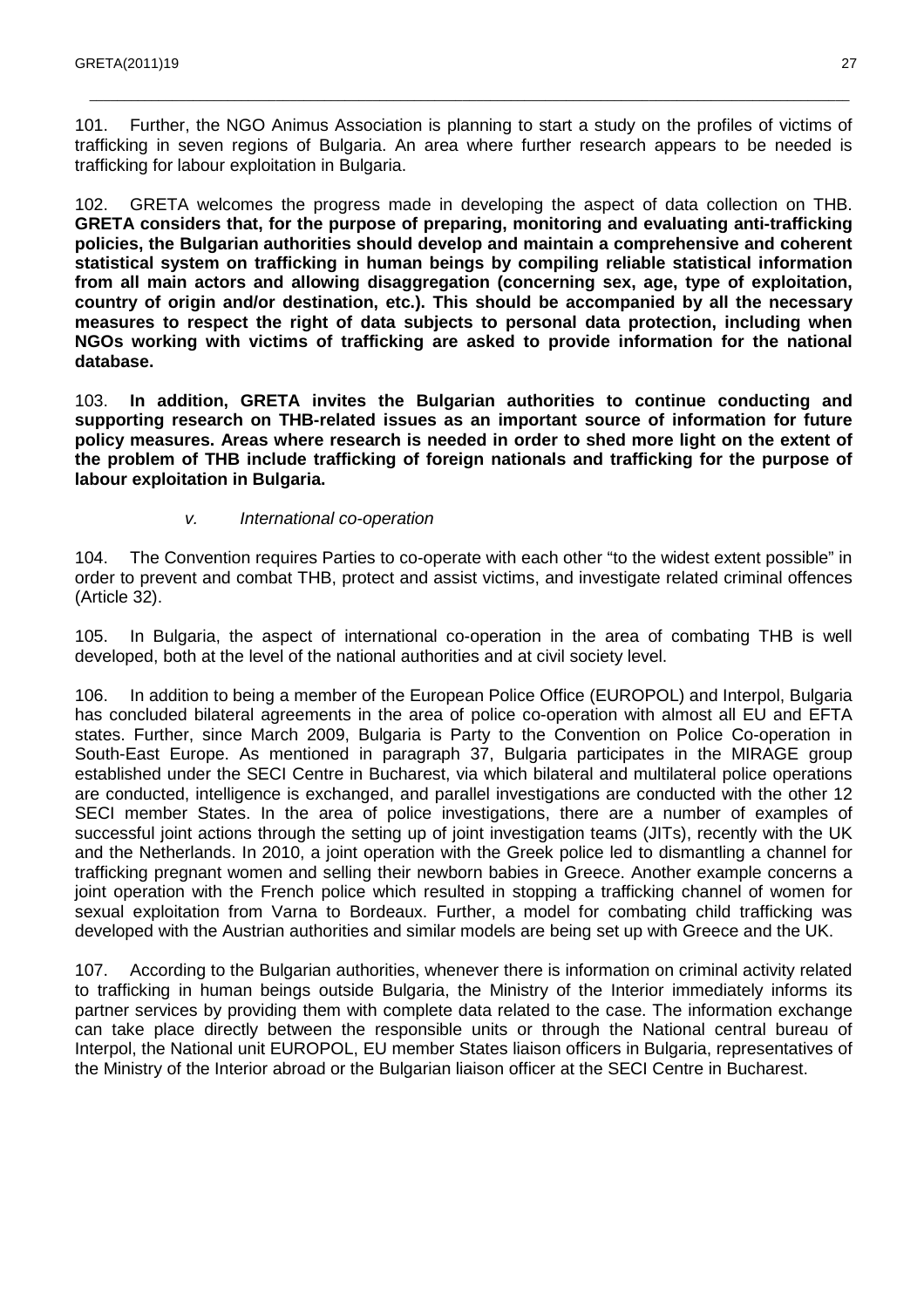108. The co-operation between destination countries and countries of origin, such as Bulgaria, is of paramount importance. In addition to co-operating in the area of investigations, certain countries of destination for Bulgarian victims of trafficking (e.g. the Netherlands) have started getting more involved in addressing the pull factors and have been funding projects in Bulgaria. For example, the project "Trafficking in human beings in Bulgaria and the Netherlands – common efforts in counteraction" was implemented by the NCCTHB, the Bulgarian Ministry of the Interior, the Dutch Police and other Dutch public agencies in 2009–2010. Another project, entitled "Reducing the number of Romanian and Bulgarian victims trafficked into Spain and Italy" (2007–2010), brought together the efforts of the NCCTHB, the Romanian National Agency for Combating Trafficking in Persons, the Department for Rights and Equal Opportunities of Italy, the General Police Directorate of Spain and the United Kingdom Human Trafficking Centre. Workshops and seminars intended for sharing experience and good practices between relevant professionals have been organised by France, Norway, Sweden, the UK, the USA, etc.

\_\_\_\_\_\_\_\_\_\_\_\_\_\_\_\_\_\_\_\_\_\_\_\_\_\_\_\_\_\_\_\_\_\_\_\_\_\_\_\_\_\_\_\_\_\_\_\_\_\_\_\_\_\_\_\_\_\_\_\_\_\_\_\_\_\_\_\_\_\_\_\_\_\_\_\_\_\_\_\_\_\_\_\_\_\_\_\_\_\_\_\_\_\_\_\_\_\_\_\_\_\_\_\_\_\_\_\_\_\_\_

109. A number of other projects in the area of international co-operation have taken place in recent years. The key international players in this area are the IOM, the ICMPD and USAID. One of the projects, entitled "Transnational referral mechanism – South-Eastern Europe", was launched in 2007 with the participation of the ICMPD, USAID, the NCCTHB and the Bulgarian Ministry of the Interior. The objective of this project is the development of mechanisms for comprehensive transnational victim support and co-operation on transnational cases between participating countries from South-Eastern Europe (Albania, Bosnia and Herzegovina, Bulgaria, Croatia, "the former Yugoslav Republic of Macedonia", Moldova, Montenegro, Romania, Serbia and Kosovo<sup>8</sup>).

110. The NCCTHB convenes periodic meetings of the international donor co-ordination group for combating THB which has been set up in order to share information, discuss future projects and cooperation possibilities.

111. GRETA commends the efforts made in the area of international co-operation and **invites the Bulgarian authorities to continue exploring possibilities for international co-operation in the fields of protecting and assisting victims of THB, and the investigation and prosecution of trafficking cases.**

 $\overline{a}$ 8 All reference to Kosovo, whether the territory, institutions or population, in this report shall be understood in full compliance with United Nations Security Council Resolution 1244 and without prejudice to the status of Kosovo.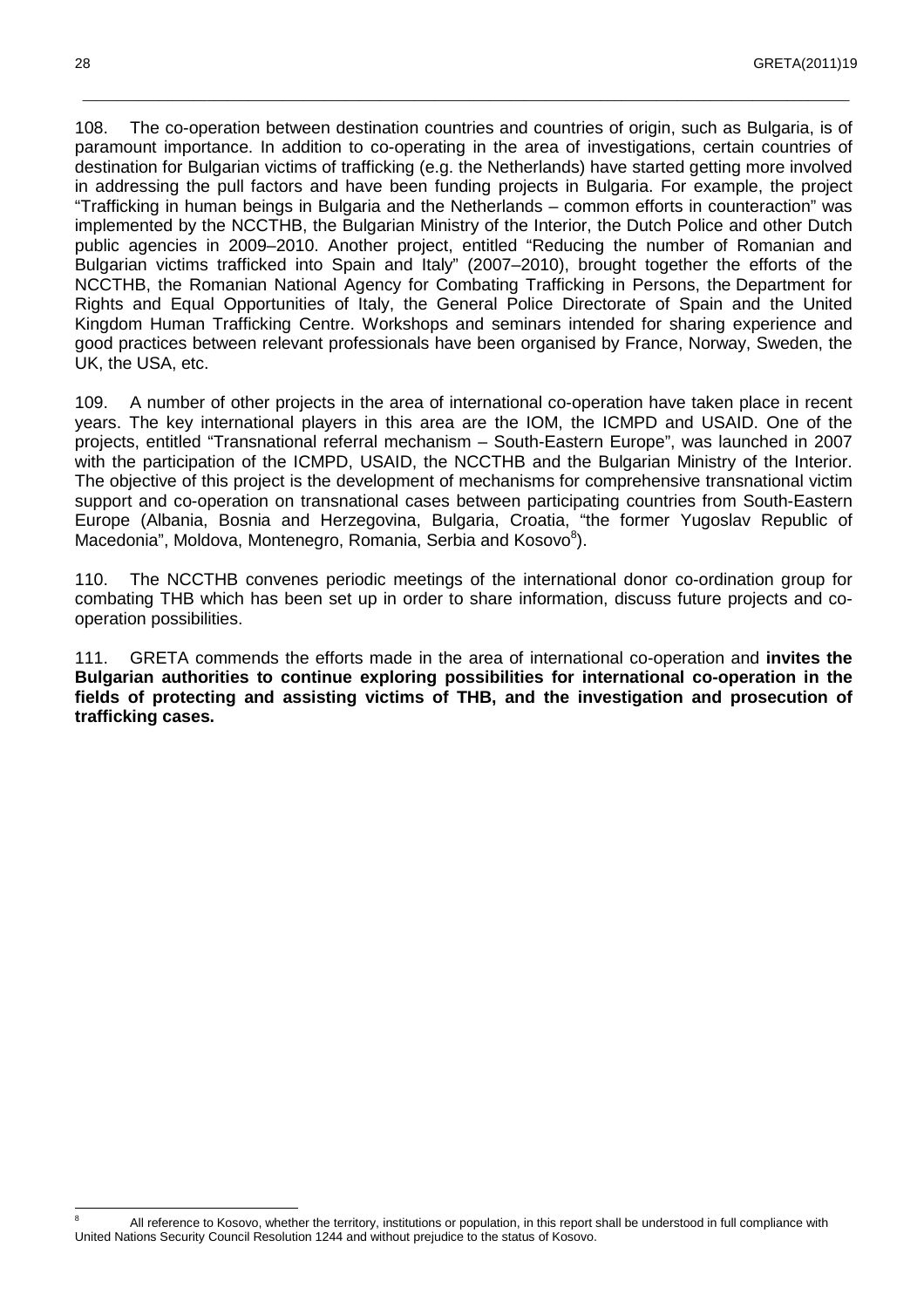## **2. Implementation by Bulgaria of measures aimed to prevent trafficking in human beings**

\_\_\_\_\_\_\_\_\_\_\_\_\_\_\_\_\_\_\_\_\_\_\_\_\_\_\_\_\_\_\_\_\_\_\_\_\_\_\_\_\_\_\_\_\_\_\_\_\_\_\_\_\_\_\_\_\_\_\_\_\_\_\_\_\_\_\_\_\_\_\_\_\_\_\_\_\_\_\_\_\_\_\_\_\_\_\_\_\_\_\_\_\_\_\_\_\_\_\_\_\_\_\_\_\_\_\_\_\_\_

112. According to Article 5 of the Convention, Parties must take co-ordinated action to prevent THB, with the involvement of relevant NGOs, other organisations and members of civil society as appropriate. The Convention requires Parties in particular to take measures to discourage demand, strengthen border controls and ensure the integrity, security and validity of travel or identity documents (Articles 6 to 9).

a. Awareness raising and education

113. Given that Bulgaria is perceived as predominantly a country of origin, raising awareness about THB as a form of prevention has played a key part in the action taken by the Bulgarian authorities in partnership with NGOs, foreign governments and international organisations (in particular the IOM and ICMPD). A great number of campaigns and projects have taken place over the years, covering THB for the purposes of sexual and labour exploitation, of both adults and children, and taking place both transnationally and nationally. To mention but a few examples from recent years:

- Since 2007, the NCCTHB has organised campaigns to mark the European Day against Human Trafficking (18 October). In 2008, together with the SACP, the Ministry of Education, Youth and Science, and several NGOs, the NCCTHB developed information materials for school children and teachers with the message "Trafficking in human beings: time for action", which were disseminated to 3 000 schools throughout the country. A survey of the effectiveness of this activity (involving some 7 800 teachers and 133 180 pupils) was carried out by the NCCTHB. The results of this survey were used to plan other activities in the following years and to develop a manual for teachers regarding the topic of THB and its teaching at school. This manual, which includes several modules, case studies and a role-play, was disseminated to all the country's schools at the beginning of the school year 2010-2011. Trainings of teachers on how to use the manual have been organised.
- A national campaign "16 days against violence against women" took place in 2008.
- Also in 2008, the campaign "A safe holiday" was carried out in 31 schools in four cities in Bulgaria with the aim of preventing trafficking for labour exploitation of students looking for summer jobs. It involved screenings of the American documentary "Cargo: Innocence Lost" accompanied by discussions on THB. The feedback given by the participants was used to evaluate their knowledge of the problem of THB and the impact of the documentary.
- In 2009, the national campaign "Better informed than exploited", intended for the general public, was carried out by the NCCTHB together with a series of governmental and nongovernmental actors.
- In 2010, the programme "Human trafficking in Bulgaria and the Netherlands  $-$  common efforts in counteraction" was carried out by the NCCTHB in co-operation with the Bulgarian Ministry of the Interior and Dutch Government agencies. It was addressed to the general public in risk regions (Burgas, Montana, Pazardzhik, Sliven and Varna) and involved the distribution of information materials, a video clip, simulation court cases, contests and volunteer training.
- In August 2010, the NCCTHB printed and distributed the Council of Europe comic strip "You are not for sale".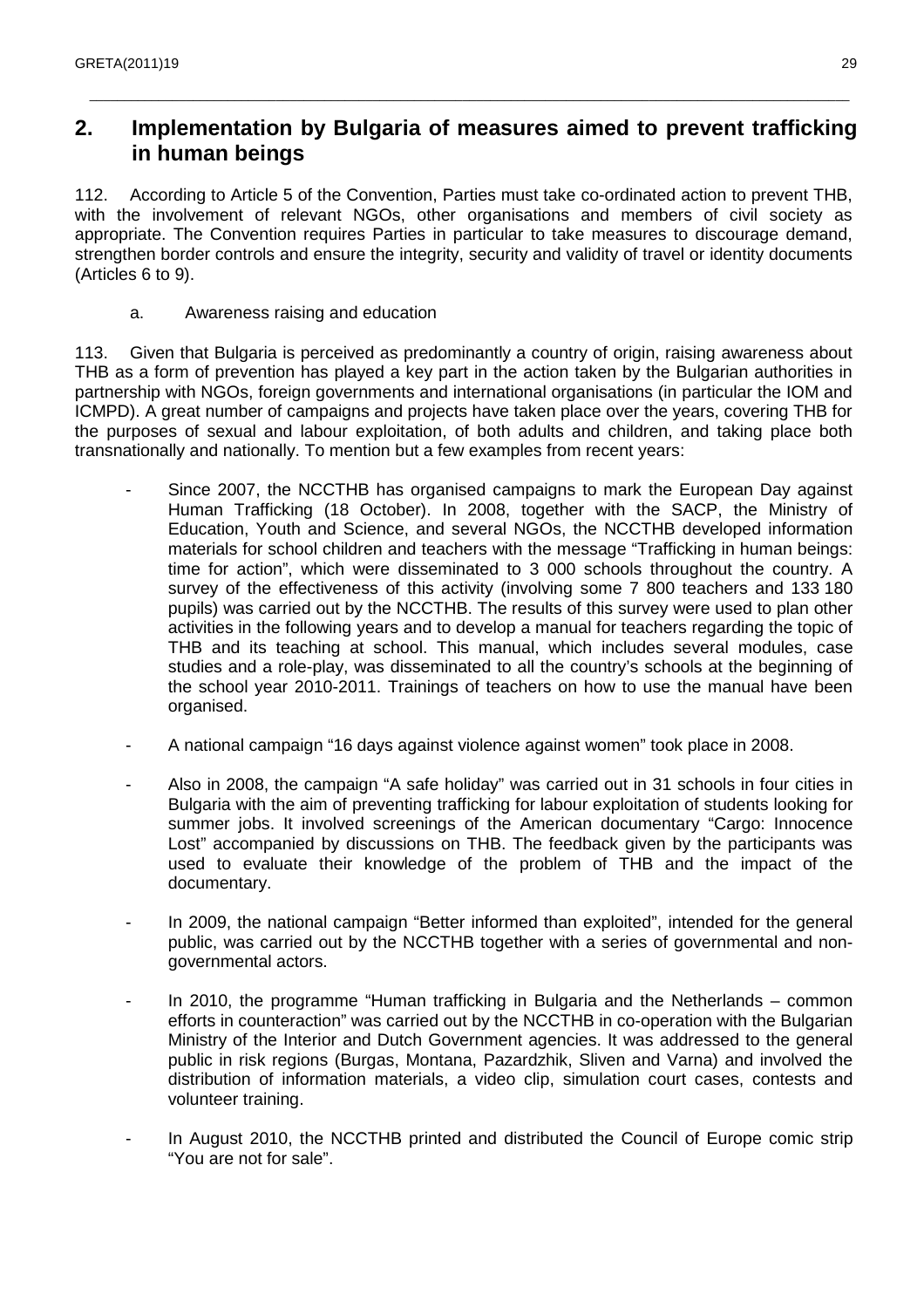The NGO Animus Association runs a 27-month long project "REACT – Raising awareness" and empowerment against child trafficking", which is implemented in Bulgaria, Denmark, Italy and Romania. The aim of the project is to prevent trafficking in children in particular through the use of new information technologies. As part of the project, a survey was carried out and its results were presented in an analytical report. Further, 10 workshops were organised with the participation of children.

\_\_\_\_\_\_\_\_\_\_\_\_\_\_\_\_\_\_\_\_\_\_\_\_\_\_\_\_\_\_\_\_\_\_\_\_\_\_\_\_\_\_\_\_\_\_\_\_\_\_\_\_\_\_\_\_\_\_\_\_\_\_\_\_\_\_\_\_\_\_\_\_\_\_\_\_\_\_\_\_\_\_\_\_\_\_\_\_\_\_\_\_\_\_\_\_\_\_\_\_\_\_\_\_\_\_\_\_\_\_\_

114. At the local level, the commission for combating THB in Varna has recently carried out several campaigns: "Where do you travel to?" (targeting labour exploitation), "A summer without risk" (for young people from risk groups), "You are not for sale" (also targeting young people) and "Pay it forward" (including the distribution of discs with prevention materials). Also in Varna, efforts have been made to raise awareness and prevent risk behaviour in the Roma community (see paragraph 118) and amongst young people with mental problems. In 2009, the local commission in Burgas published a brochure on THB and distributed it in schools as part of an information campaign. Also in 2009, the local commission in Sliven carried out a campaign entitled "No to trafficking – a person is not a commodity" with the involvement of actors, as well as a charity event under the slogan "Trafficking in persons – there is always a choice" and discussions in schools. Further, in 2009 the local commissions in Burgas, Pazardzhik and Varna set up information and consultation centres.

115. Since young people in Bulgaria, attracted by the hope of a "better life" abroad, constitute the majority of victims of trafficking, an emphasis has been put on measures to raise the awareness of pupils and students about THB. For example, in 2009, seminars for teachers and preventive programmes for secondary school pupils were organised in Blagoevgrad, Pazardzhik, Pomorie, Rousse, Sofia and Varna, with the joint efforts of the national and local authorities and NGOs. In 2010 and 2011, the NCCTHB organised training sessions for teachers and 7 800 manuals on how to prevent THB were distributed to schools, institutions for children with disabilities or deprived of parental care, municipalities, NGOs, etc.

116. Following a pilot project implemented since 2007 by the SACP, UNICEF and the NGO Nadia Centre Foundation, a national hotline for children (using the harmonised European number 116 111) was opened in October 2009, providing free of charge 24-hour consultations and services on a wide range of issues. Efforts have been made to popularise the hotline through the media, by means of a webpage, and through posters and stickers distributed in schools and on public transport in Sofia. Further, representatives of the national hotline for children organised meetings with secondary school pupils where apart from the introduction of the hotline, they talked about the problems related to violence and trafficking in human beings.

117. In 2010, the Bulgarian Embassy in Brussels organised an information campaign about counteracting sexual and labour exploitation of Bulgarian citizens in Belgium. Further, the Bulgarian Embassy in Warsaw conducted an individual explanatory activity on the rights of victims of THB and co-operated with a Polish charity organisation for the provision of assistance to such victims.

118. There are a few examples of prevention measures targeted towards the Roma community which, as mentioned in paragraph 100, is disproportionately highly affected by the problem of THB. Since 2009, the municipal authorities in Varna have run a prevention programme for high-risk groups in two Roma neighbourhoods. The programme follows a multifaceted approach to prevention (targeting not only THB but also HIV/AIDS and drug abuse) and is based on outreach work. The success of the programme depends on recruiting more people from the Roma community who can be trained to do outreach work, involving Roma leaders and finding additional financing. Similar programmes are reportedly launched in the village of Kameno (Burgas region) and Montana.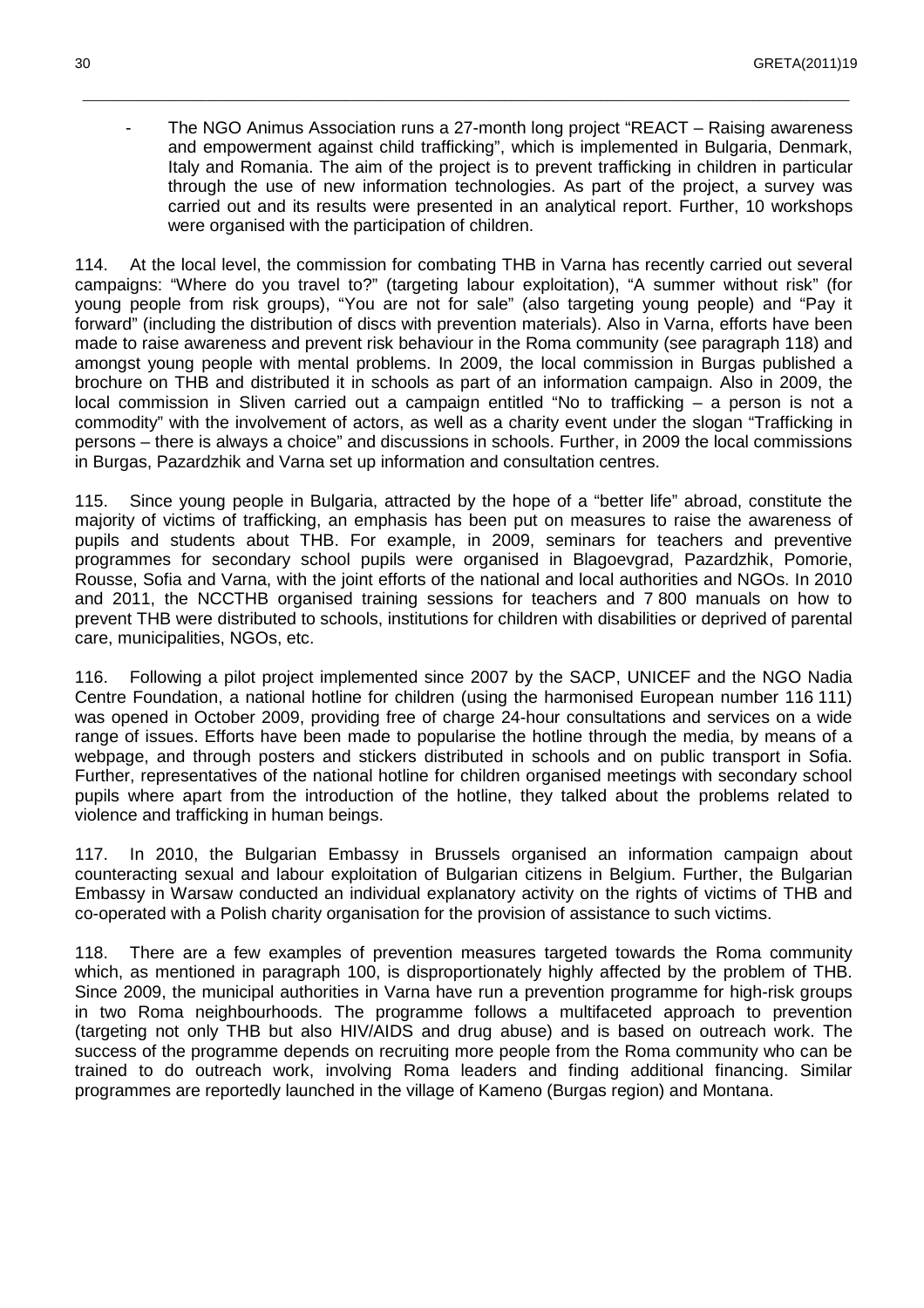119. Despite the host of projects and campaigns mentioned above, awareness-raising activities have been concentrated in big cities and not enough has been done to reach villages and poor areas where most of the victims come from. As already noted in paragraph 71, there has been a shortage of prevention measures in Roma neighbourhoods. The fact that the Roma community has an oral culture limits the impact of written information materials. Further, it would appear that the awareness-raising campaigns which have been organised so far have focused on potential victims, whereas little has been done to target perpetrators. Research shows that there is still a lack of understanding in society of the phenomenon of THB and people tend to think that what happens to victims is "their fault".

\_\_\_\_\_\_\_\_\_\_\_\_\_\_\_\_\_\_\_\_\_\_\_\_\_\_\_\_\_\_\_\_\_\_\_\_\_\_\_\_\_\_\_\_\_\_\_\_\_\_\_\_\_\_\_\_\_\_\_\_\_\_\_\_\_\_\_\_\_\_\_\_\_\_\_\_\_\_\_\_\_\_\_\_\_\_\_\_\_\_\_\_\_\_\_\_\_\_\_\_\_\_\_\_\_\_\_\_\_\_

120. GRETA welcomes the efforts of the Bulgarian authorities to develop the aspect of prevention of human trafficking, including through awareness raising and education in schools. **GRETA considers that future actions in the area of awareness raising should be designed in the light of the assessment of previous measures and be focused on the needs identified. GRETA urges the Bulgarian authorities to develop the aspect of prevention in the Roma community through specific campaigns which are not based on written materials. Increased emphasis should also be placed on changing social attitudes towards victims. The success of the efforts will depend on efficient data collection, adequate funding and regular evaluation.** 

b. Social, economic and other initiatives for groups vulnerable to THB

121. Pursuant to the Anti-Trafficking Law, the NCCTHB has amongst its tasks to initiate and take part in the development and implementation of measures aimed at creating equal social and economic opportunities for risk groups, including conditions for integration of individuals from risk regions and risk groups into the labour market, micro-crediting programmes and programmes inciting employers to hire individuals from risk groups.

122. The Ministry of Labour and Social Affairs (MLSA), which is represented in the NCCTHB, is responsible for managing the State policy as regards living standards, social assistance, access to the labour market, support of children and the family, ethnic issues and equal opportunities. The MLSP develops programmes vulnerable groups, such as unemployed people, immigrants and children.

123. The Employment Agency of the MLSA executes a number of programmes, projects and measures for training and employment provision to different target groups (young people, persons who will retire soon, disabled). In 2010, there was no specific project within the framework of the National Employment Action Plan aimed at the integration of victims of THB. However, when victims register at the National Employment Agency they can use the full range of employment services.

124. In 2009, the MLSA set up information centres for immigrants in Burgas, Varna and Sofia, with financing from the European Fund for Integration of Third-Country Nationals. Two more such centres were established in 2010. Further, mobile teams have been set up for the provision of information to immigrants, including on the issue of THB.

125. As regards children, social workers from the Child Protection Units of the Agency for Social Assistance consult children on their rights and possibilities for support and protection. The Agency for Social Assistance participates in the training of staff of crisis centres for children victims of violence and human trafficking.

126. As already noted (see paragraph 100), the Roma community in Bulgaria represents a high-risk group in terms of THB. Several negative factors lead to the vulnerability of Roma to trafficking: illiteracy, lower education opportunities, unemployment, poverty, marriages and pregnancies at an early age, no systematic registration of newly born children, lack of permanent residence registration and hence no entitlement to social assistance allowance. It is noteworthy that nearly all pregnant women trafficked for the purpose of having their babies sold abroad have reportedly been Roma.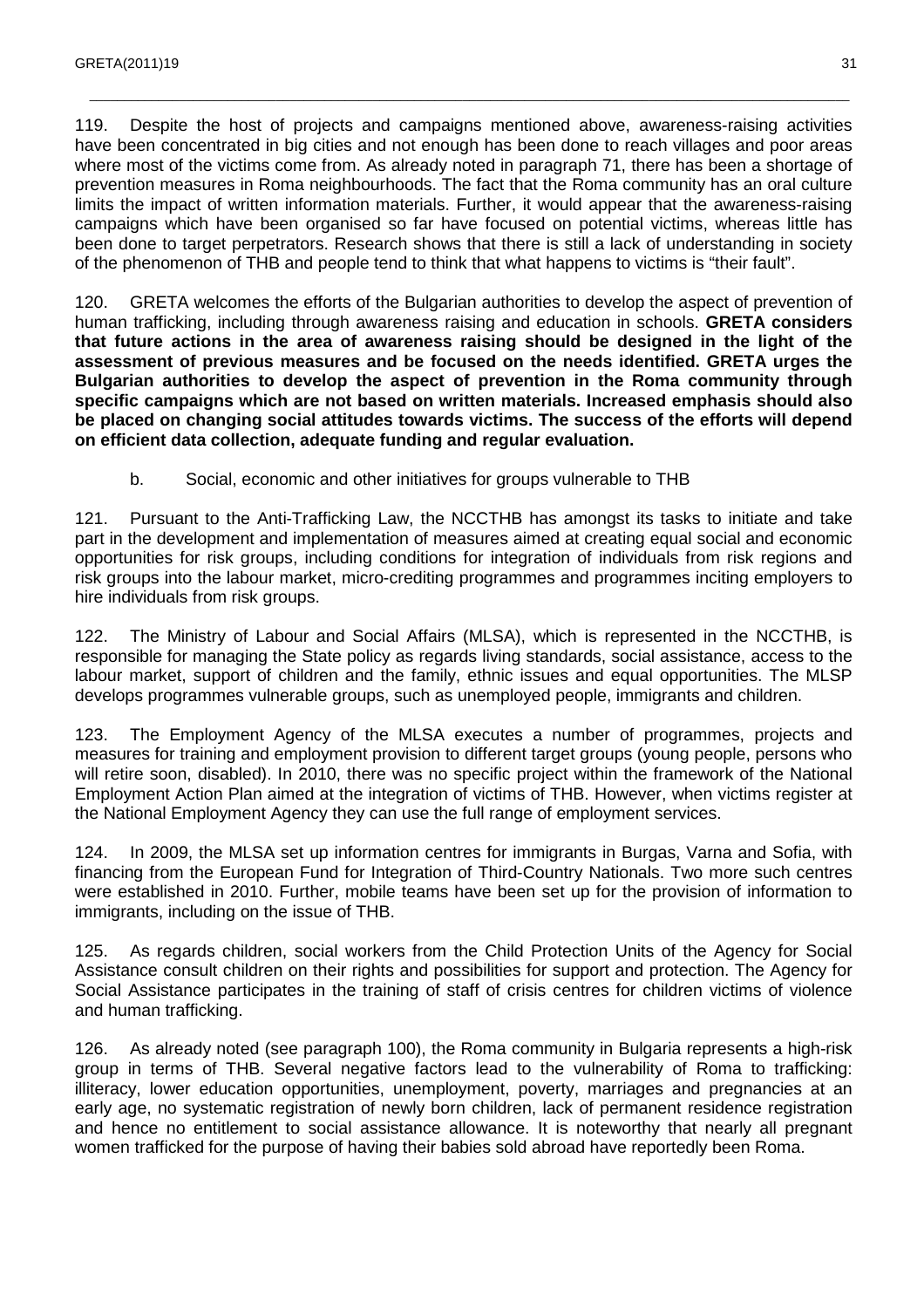127. The Bulgarian authorities have informed GRETA of a variety of measures designed to combat the above-mentioned negative factors and prevent the trafficking of Roma. For example, the Directorate for Integration of Ethnic Minorities of the MLSA works with Roma NGOs and efforts are being made to change the practice of early marriages and introduce family planning. As an administrative measure, the MLSA has started fining doctors who become aware of the pregnancy of a girl aged less than 14 (which is illegal) without informing the relevant authorities. Further, the Ministry of Education, Youth and Science is taking measures to ensure that more Roma children attend school. The introduction of obligatory schooling from the age of five has reportedly had some positive results. Similarly to the MLSA, a centre for the integration of ethnic minorities has been set up at the Ministry of Education, and a multidisciplinary project aimed at the Roma community is being prepared. The National Council for co-operation on ethnic and integration affairs (within the Council of Ministers) is currently co-ordinating the development of a strategic document under the framework programme for the integration of Roma in society (2010-2020), which will include the topic of human trafficking.

\_\_\_\_\_\_\_\_\_\_\_\_\_\_\_\_\_\_\_\_\_\_\_\_\_\_\_\_\_\_\_\_\_\_\_\_\_\_\_\_\_\_\_\_\_\_\_\_\_\_\_\_\_\_\_\_\_\_\_\_\_\_\_\_\_\_\_\_\_\_\_\_\_\_\_\_\_\_\_\_\_\_\_\_\_\_\_\_\_\_\_\_\_\_\_\_\_\_\_\_\_\_\_\_\_\_\_\_\_\_\_

128. **GRETA urges the Bulgarian authorities to strengthen the aspect of prevention through social and economic empowerment measures for groups vulnerable to THB. GRETA concludes that there is a need for a comprehensive, co-ordinated and adapted approach towards the problems in the Roma community, involving all relevant institutions and aiming at improving their integration and access to education, health care and social assistance as an ultimate prevention measure against THB. In this context, GRETA encourages the Bulgarian authorities to include in the national strategy for the integration of Roma in society measures to prevent the trafficking of Roma and to provide victims with assistance and protection.**

129. **Further, GRETA urges the Bulgarian authorities to take steps to secure the registration of all persons from socially vulnerable groups at birth and for social services, both as a prevention measure and in order to avoid re-trafficking.**

c. Measures to discourage demand

130. In accordance with the Convention, measures to discourage demand for the services of victims of THB, especially women and children, should be understood as a positive obligation on Parties to adopt and reinforce such measures as regards THB for the purpose of any form of exploitation (see paragraph 108 of the Explanatory Report on the Convention). As it is stated in the Recommended Principles and Guidelines on Human Rights and Human Trafficking, strategies aimed at preventing THB shall address demand as a root cause of trafficking<sup>9</sup>.

131. Following the criminalisation of the use of services of trafficked persons in 2009, the NCCTHB organised a campaign to increase knowledge of the new Article 159c of the CC. In 2010 the NCCTHB, together with the company "Fame cards", conducted an information campaign for the prevention of THB for sexual exploitation, which was directed at the users of sexual services. A brochure with information on the new legal provision was printed in 23 000 copies which were distributed in September 2010 in 424 public houses in seven cities especially selected because of the increasing use of sexual services and the high number of cases of THB. The campaign was assessed as successful due to the high interest of clients in the public houses towards the brochure.

132. **GRETA invites the Bulgarian authorities to continue their efforts to discourage demand for services from trafficked persons, targeting in particular the most common forms of THB in the country.**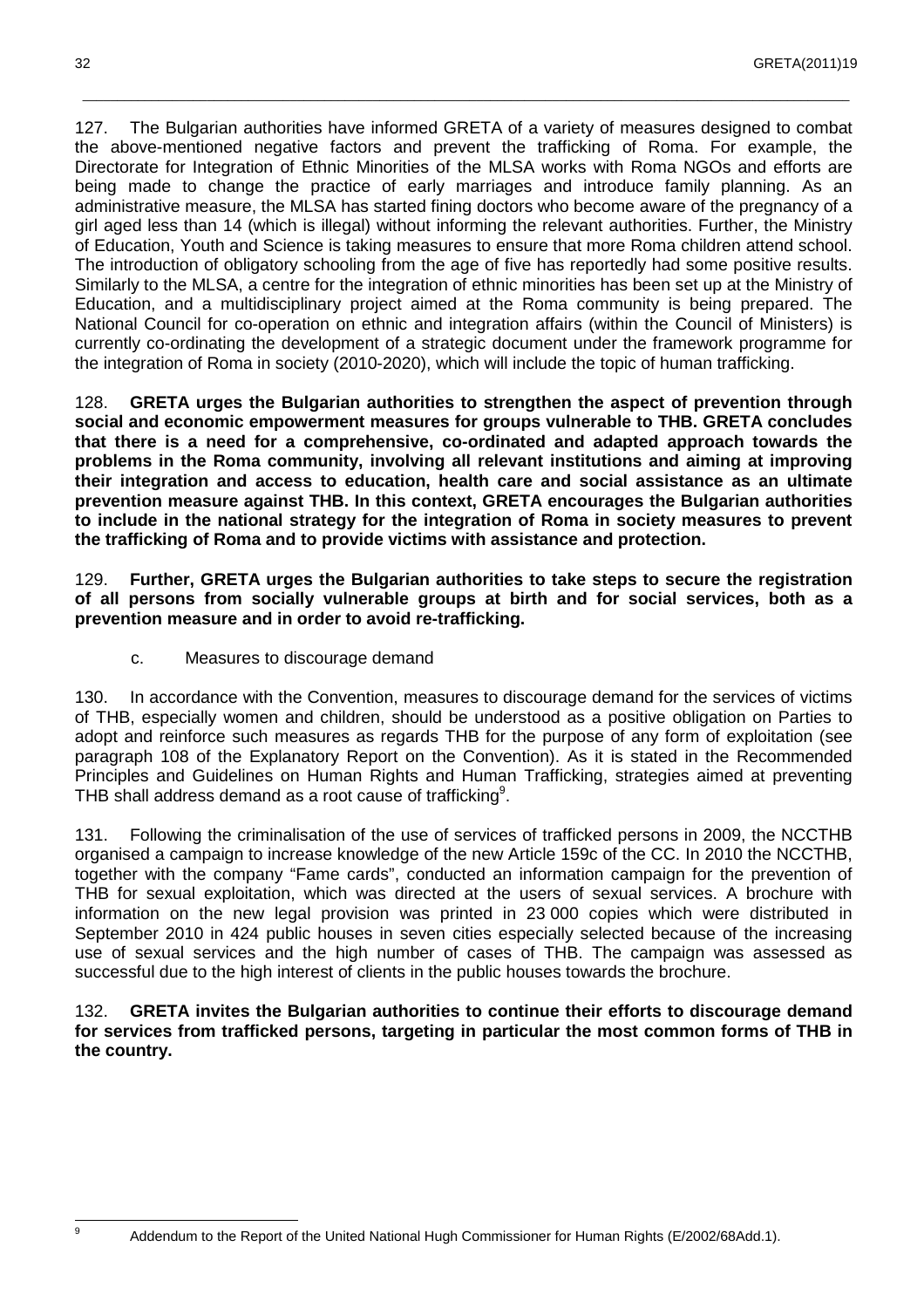#### d. Border measures to prevent THB and measures to enable legal migration

133. The identification of potential victims of THB at the borders is performed by officials of the General Directorate Border Police of the Ministry of the Interior. These officials, who are specifically trained, are organised in "Operational-investigation activity" units, which function at each national border, including EU borders, as well as at airports certified by the International Civil Aviation Organisation. The most common methods used by border police officials are risk analysis and prevention measures. The latter include checks of preliminary lists of passengers from third countries and upon request, for flights to and from the EU, for comparison and investigation of persons travelling together.

\_\_\_\_\_\_\_\_\_\_\_\_\_\_\_\_\_\_\_\_\_\_\_\_\_\_\_\_\_\_\_\_\_\_\_\_\_\_\_\_\_\_\_\_\_\_\_\_\_\_\_\_\_\_\_\_\_\_\_\_\_\_\_\_\_\_\_\_\_\_\_\_\_\_\_\_\_\_\_\_\_\_\_\_\_\_\_\_\_\_\_\_\_\_\_\_\_\_\_\_\_\_\_\_\_\_\_\_\_\_

134. Bulgaria is still not a party to the Schengen Agreement. However, there are mixed border guard teams with Romania which, according to the Bulgarian authorities, have produced excellent results in combating THB along the Bulgarian-Romanian border (which has become a trafficking hub) and the Black Sea coastline. The expected admission of Bulgaria to the Schengen Agreement is likely to affect the flow of immigrants, with more third-country nationals being trafficked to Bulgaria as a country of destination. The Bulgarian authorities are aware of the risks ahead and have taken measures to train police officers on the Schengen Information System (SIS) and its implications for illegal migration and THB.

135. Special measures are taken to prevent children who risk being subjected to trafficking from leaving the country. Thus pursuant to Article 76a of the Law on Bulgarian Identity Documents, if there is information that a child might be involved in activities listed in Article 11 of the Law on Child Protection (according to which "Every child has a right to protection against their use for purposes of begging, prostitution, dissemination of pornographic material, receipt of unlawful pecuniary income, as well as protection against sexual abuse"), the Ministry of the Interior, upon proposal by the Chairperson of the SACP, can decide not to issue a passport or to take away an already issued passport. Such measures were reportedly taken in respect of 51 children identified as victims of THB in 2008, 36 in 2009 and 31 in 2010. The Minister of the Interior, the Chairperson of the SACP and the Minister of Foreign Affairs have issued a joint instruction for the implementation of these measures.

136. Further, if there is information about persons concerning their involvement in recruitment, transportation, hiding or accepting people or groups of people with the aim of trafficking, the information is submitted to the Ministry of Foreign Affairs, together with a statement from the State Agency for National Security, with the aim of preventing potential victims from leaving the country when there is an invitation from persons suspected of trafficking.

137. Information on the procedure for entry and residence of foreigners in Bulgaria is provided through the websites of the Ministry of Foreign Affairs and Bulgarian embassies and representations abroad. Written information is also available on information boards placed at the entrance of Bulgarian consular offices abroad. According to the Bulgarian authorities, if there is substantial information that a person applying for a Bulgarian visa is a victim of human trafficking or is about to be involved in THB, this information is immediately sent to the respective authorities and in most such cases, the application for a visa is denied. If information about a THB situation is received after a visa has been issued, the border authorities are informed and have the right to deny the person's entry into the country.

138. As regards Bulgarian citizens travelling and working abroad, information on their rights of legal employment and as citizens of the EU is provided by the Bulgarian embassies and consular services (in particular in Berlin, Dublin and Nicosia). The Bulgarian embassy in Stockholm conducts explanatory activities for Bulgarian citizens regarding their rights of legal employment, labour exploitation and the consequences of illegal mediation in hiring labour. The latter embassy also reportedly provides a 24 hour hotline for victims of trafficking. Further, through its network of information and consultation centres in Bulgaria, the IOM Office in Sofia offers information and advice regarding labour legislation, travelling abroad safely, possibilities for legal migration as well as raising awareness on the risks of irregular migration.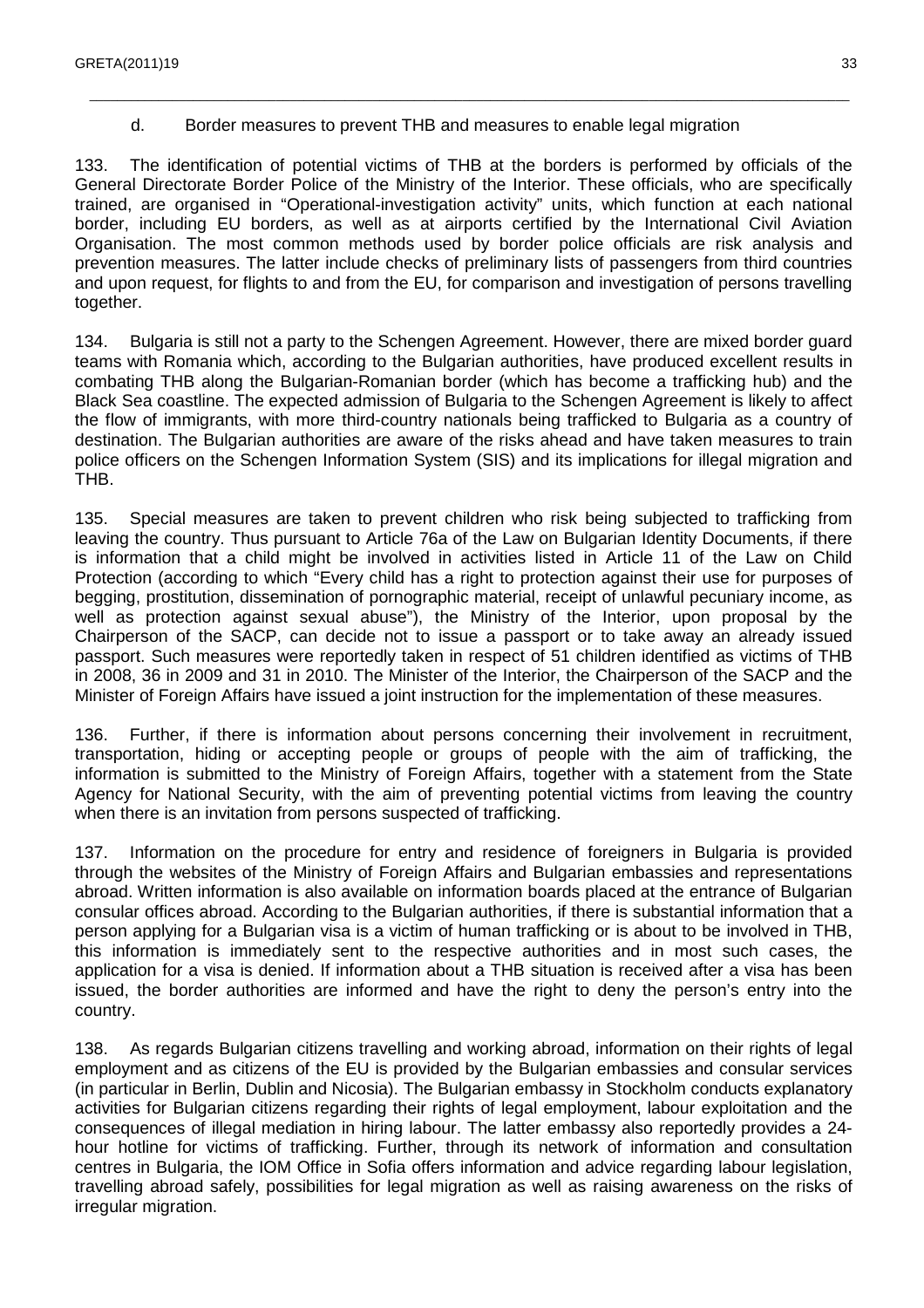139. A good practice is the appointment of "labour attachés" (officials of the MLSA) at a number of Bulgarian embassies in countries where Bulgarian nationals seek employment (there is currently one such "labour attaché" for Greece and Cyprus, one for the UK and Ireland, one for Spain and Portugal, one for Germany and Austria, and one for France). To prevent trafficking for labour exploitation, the Employment Agency of the MLSA provides information on its site about licensed employment agencies which offer work abroad. Information and practical advice for those intending to work abroad is also provided on the site of the NCCTHB. In this context, GRETA was informed that licenses have been taken away by an administrative order and the labour inspectorates have closed down dozens of companies advertising work abroad which could lead to labour exploitation.

\_\_\_\_\_\_\_\_\_\_\_\_\_\_\_\_\_\_\_\_\_\_\_\_\_\_\_\_\_\_\_\_\_\_\_\_\_\_\_\_\_\_\_\_\_\_\_\_\_\_\_\_\_\_\_\_\_\_\_\_\_\_\_\_\_\_\_\_\_\_\_\_\_\_\_\_\_\_\_\_\_\_\_\_\_\_\_\_\_\_\_\_\_\_\_\_\_\_\_\_\_\_\_\_\_\_\_\_\_\_\_

140. GRETA welcomes the measures already taken by the Bulgarian authorities and **considers that the authorities should make further efforts to:** 

- detect cases of THB in the context of border controls;
- **introduce a checklist to identify potential THB-related risks during the visa application system.**

141. **Further, GRETA invites the Bulgarian authorities to consider carrying out information campaigns to alert potential foreign victims of THB-related risks, in co-operation with countries of origin.**

e. Measures to ensure the quality, security and integrity of travel and identity documents

142. The accession of Bulgaria to the EU has been accompanied by a process of harmonisation of Bulgarian identity, travel and other personal documents with EU requirements. According to information provided by the Bulgarian authorities, the new Bulgarian identity documents are in accordance with international requirements, including the recommendations of the International Civil Aviation Organisation on machine readable travel documents, the standards of the International Organisation for Standardisation, and EU decisions on unified passport templates.

143. Various measures have been taken to prevent the issuance of identity documents with the information of one person and the photograph of another. A real time online computer information system has been developed for the design and control of new Bulgarian personal documents, which is in accordance with the Law on Bulgarian Identity Documents regarding the preservation and use of personal data information files. Further, in order to prevent the use of falsified identity documents, some of the Bulgarian personal documents contain an electronic device with information about the biometric data of the person (photograph and finger prints). The issuance of these documents began in March 2010.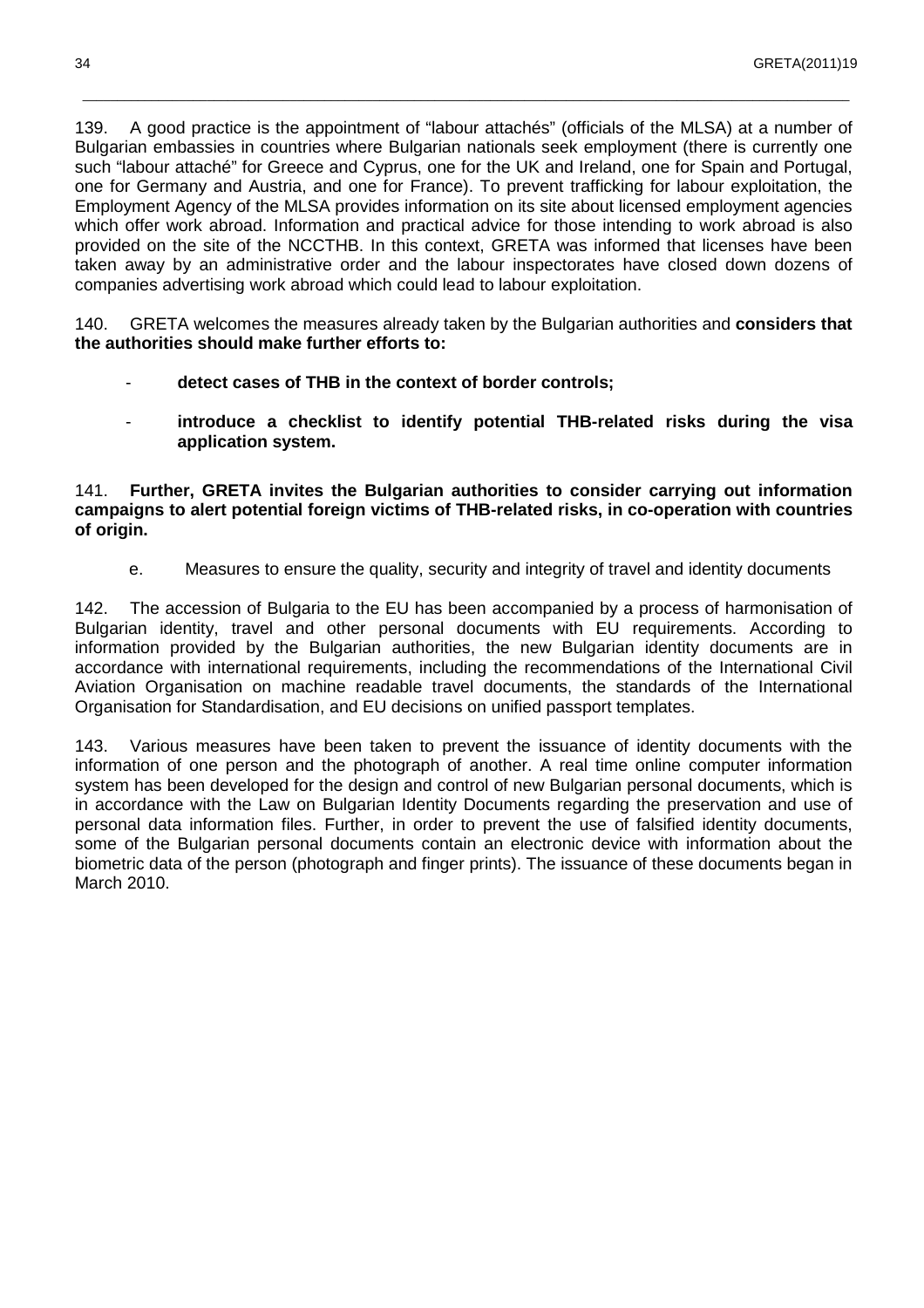## **3. Implementation by Bulgaria of measures to protect and promote the rights of victims of trafficking in human beings**

\_\_\_\_\_\_\_\_\_\_\_\_\_\_\_\_\_\_\_\_\_\_\_\_\_\_\_\_\_\_\_\_\_\_\_\_\_\_\_\_\_\_\_\_\_\_\_\_\_\_\_\_\_\_\_\_\_\_\_\_\_\_\_\_\_\_\_\_\_\_\_\_\_\_\_\_\_\_\_\_\_\_\_\_\_\_\_\_\_\_\_\_\_\_\_\_\_\_\_\_\_\_\_\_\_\_\_\_\_\_

a. Identification of victims of THB

144. Article 10 of the Convention requires Parties to adopt measures to identify victims. In order to do so, Parties must provide their competent authorities with persons who are trained and qualified in preventing and combating THB and in identifying and helping victims, including children. Identifying a trafficking victim is a process which takes time, and therefore the Convention provides that if the competent authorities have reasonable grounds to believe that a person has been a victim of trafficking, that person shall not be removed from the country until the identification process is completed and shall receive the assistance required by the Convention.

145. In Bulgaria, the identification of a victim of trafficking can be initiated in any one of the following ways: (i) a preliminary declaration by an institution or NGO, physical or legal entity, including a doctor, social worker or teacher; (ii) a complaint submitted by the victim or his/her relatives; (iii) during a police check-up or investigation. According to Bulgarian legislation, although a person can perform selfreporting, he/she is treated formally as a potential victim on the basis of existing indicators for the identification of victims of THB, which can happen through an NGO, the police or a citizen; in other words, self-identification is not possible. The police co-operates with NGOs in identifying victims. As mentioned in paragraph 45, memoranda of understanding have been signed between the Ministry of the Interior and certain NGOs.

146. The majority of Bulgarian victims trafficked abroad are identified either by law enforcement agencies in the country of destination (e.g. during a police raid) or by foreign NGOs doing outreach work. In such cases, either the Bulgarian police or a Bulgarian NGO are contacted by their foreign counterpart in order to assist the victim's return to Bulgaria. In more rare cases, identification takes place following preventive and investigative work which allows the law enforcement agencies to know in advance that a victim would be trafficked and to stop the trafficker and the victim at the border. As regards internal trafficking, the identification of victims often depends on proactive investigative work by the police. The police carries out periodic raids in nightclubs, bars and massage parlours.

147. As already noted (see paragraph 33), a National Mechanism for Referral and Support of Trafficked Persons in Bulgaria (NRM) was adopted at the end of 2010. It describes the roles and procedures of all stakeholders involved in the identification of victims of trafficking. The NRM provides for both informal identification (performed by employees of organisations who have the first contact with the victim) and formal identification (performed by staff of bodies responsible for pre-trial proceedings and aimed at starting the investigation). The indicators which are used for the identification process are included in an appendix to the NRM. These indicators are divided into two groups: (i) criminal activities against the victim, and (ii) effects of trafficking on the behaviour and psychological condition of the victim. Following the identification, the trafficked person's identity should be verified and he/she should be informed about the right to a reflection period. The identification process should include a risk assessment with regard to the immediate dangers to the health and life of the victim and the development of an individual safety plan.

148. Pursuant to the NRM, when a child victim of trafficking is identified, the SACP and the Ministry of the Interior are obligatorily informed within a period of 24 hours. The Co-ordination Mechanism for Referral, Care and Protection of Repatriated Unaccompanied Minors (see paragraph 35) is to be executed. The SACP, which has a co-ordinating role in the implementation of this mechanism, should inform the other relevant public bodies (Directorate for Child Protection of the Agency for Social Assistance, the NCCTHB, the Ministry of Foreign Affairs, local health-care authorities). In case a child victim of trafficking is a foreign citizen present on the territory of Bulgaria, the same Co-ordination Mechanism is to be implemented.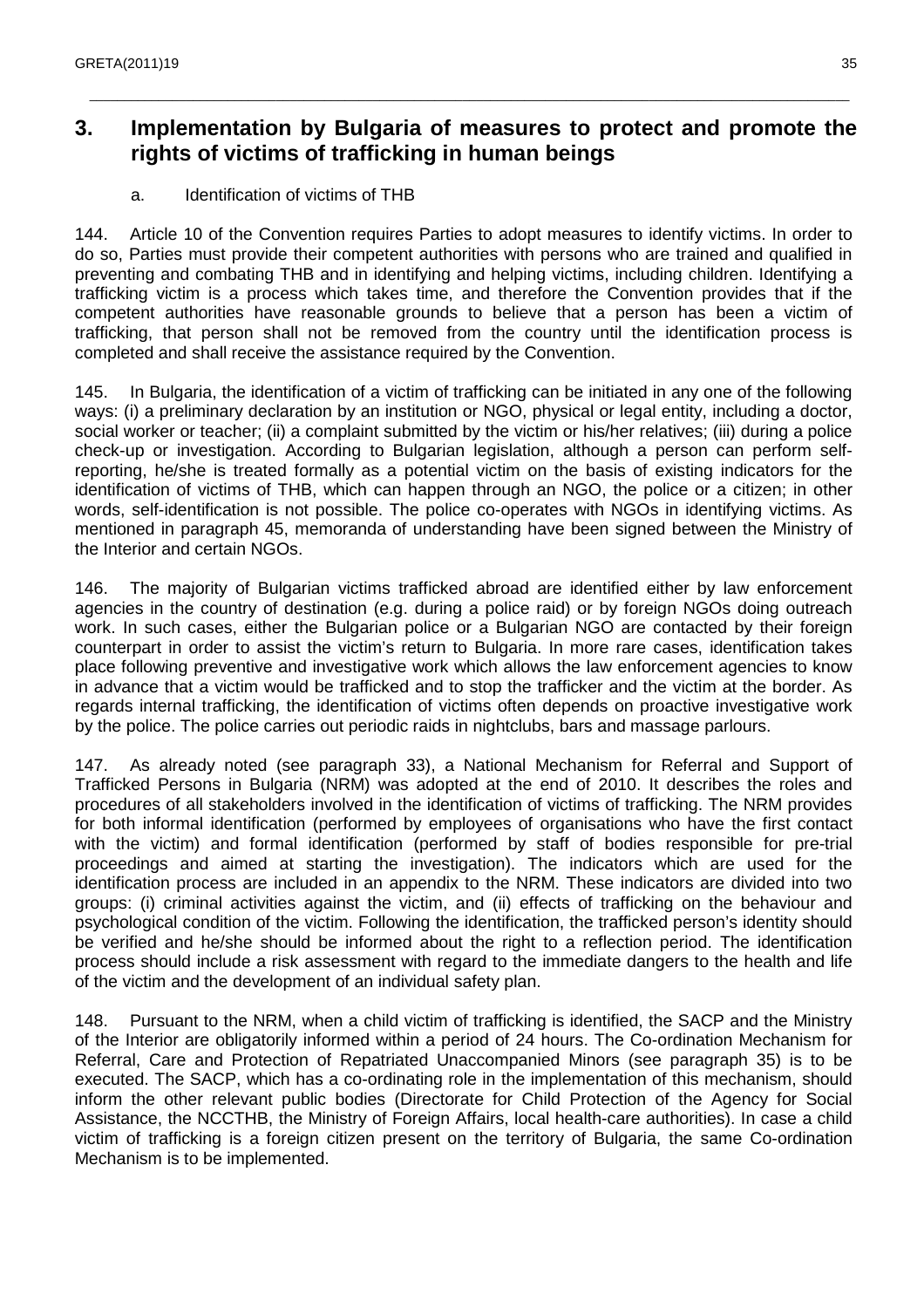149. Concerning the identification of children trafficked inside Bulgaria, the attention of GRETA has been drawn to a contradiction between the Anti-Trafficking Law and the Law on the Prevention of Juvenile Delinquency. Pursuant to the latter law, a child who is begging, prostituting or stealing can be subject to educational measures. In order for a child to receive protection as a victim of trafficking, he/she should be formally referred by the relevant Child Protection Unit to the SACP. However, there have reportedly been cases in which the latter unit failed to identify a child victim of trafficking (especially in cases where the parents are the traffickers of their own child) and hence the trafficked child was subjected to educational measures rather than to assistance and protection. Without a formal preliminary investigation, the child cannot be taken away from his/her family.

\_\_\_\_\_\_\_\_\_\_\_\_\_\_\_\_\_\_\_\_\_\_\_\_\_\_\_\_\_\_\_\_\_\_\_\_\_\_\_\_\_\_\_\_\_\_\_\_\_\_\_\_\_\_\_\_\_\_\_\_\_\_\_\_\_\_\_\_\_\_\_\_\_\_\_\_\_\_\_\_\_\_\_\_\_\_\_\_\_\_\_\_\_\_\_\_\_\_\_\_\_\_\_\_\_\_\_\_\_\_\_

150. In this context, the Bulgarian authorities have indicated that a new Concept for State policy in the area of juvenile justice was adopted by the Council of Ministers on 3 August 2011. The Concept puts the emphasis on measures which guarantee the best interest of the child, including strengthening the legal status of the child, creation of dedicated investigation and prosecution units for juveniles and specialised panels of judges, and closing down the juvenile delinquency commissions. The Concept envisages, inter alia, the adoption of a new Law on the Child, which will lead to repealing the Law on the Prevention of Juvenile Delinquency, a reorganisation of the child protection system and a full-scale reform in the area of children and family policies. The new Law on the Child will introduce a new approach to the rights of the child as a right-bearer and not only as an object for protection. The guarantees for observing the child's rights will be regulated by clear procedures and responsibilities of the relevant bodies, protection of the child outside the family, sanctions for violating the law and the introduction of a mechanism for co-ordination among institutions. GRETA welcomes the adoption of the new State policy in the area of juvenile justice and **encourages the Bulgarian authorities to ensure that the legal and institutional changes lead to improved prevention, identification and assistance of child victims of trafficking.**

151. As regards foreign victims of trafficking, according to statistical data provided by the Bulgarian authorities, only three cases have been identified in recent years (one from Poland and two from Moldova). The Border Police performs the identification of foreign victims at border checkpoints. Non-EU citizens residing illegally in Bulgaria are detained at the Special Home for Temporary Placement of Foreign Nationals in Busmantsi (near Sofia) pending their expulsion/forcible removal to the border. If the person files a request for asylum, the request is forwarded to the State Agency for Refugees GRETA was informed that staff of the Migration Directorate of the Ministry of the Interior working at the Busmantsi Home as well as staff of the State Agency for Refugees have received training for the identification of victims of trafficking. However, no such victims have been identified to date. NGOs providing assistance to irregular migrants have expressed concern about the lack of interpretation when staff of the Migration Directorate interview persons held at the Busmantsi Home, and the risk that trafficked persons may be sent back to their countries without being identified.

152. The Bulgarian authorities have indicated that the status of a victim of trafficking issued by another member state of the Convention is recognised in Bulgaria. A victim of trafficking can request special protection status, but cannot receive it automatically solely on the basis of having been given the status of a victim of trafficking in another country.

153. The statistical data provided by the Bulgarian authorities indicates that the number of identified victims of THB has been on the rise in the last three years: 283 victims identified in 2008, 319 in 2009, and 432 in 2010. As pointed out in paragraph 105, these statistics are collected by the Supreme Cassation Prosecutor's Office and are limited to persons who have taken part in criminal proceedings. There is no data about other victims of THB, e.g. persons who are reluctant to co-operate with the authorities and take part in judicial proceedings against the alleged traffickers. The Bulgarian authorities acknowledge themselves that the above-mentioned figures are merely "the tip of the iceberg" and that the problem of trafficking is much more extensive than what is shown by the statistics.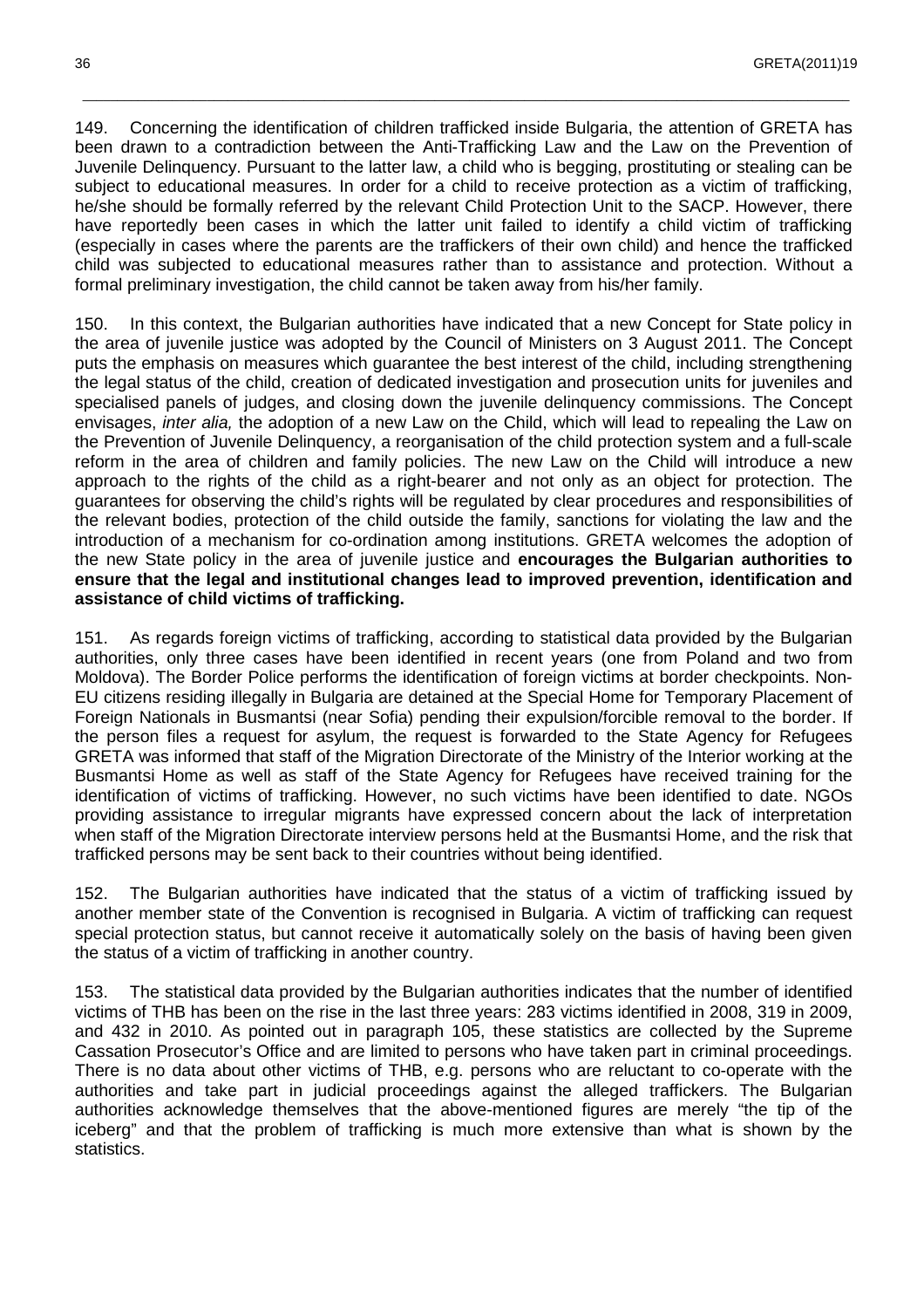154. While acknowledging the efforts made by the Bulgarian authorities to improve the identification of victims of THB through the setting up of a National Mechanism for Referral and Support of Trafficked Persons, **GRETA concludes that the current identification system of trafficking victims is not sufficiently effective as it risks to leave out those who do not want to co-operate with the authorities and take part in judicial proceedings against the alleged traffickers**. **GRETA urges the Bulgarian authorities to address this issue.**

\_\_\_\_\_\_\_\_\_\_\_\_\_\_\_\_\_\_\_\_\_\_\_\_\_\_\_\_\_\_\_\_\_\_\_\_\_\_\_\_\_\_\_\_\_\_\_\_\_\_\_\_\_\_\_\_\_\_\_\_\_\_\_\_\_\_\_\_\_\_\_\_\_\_\_\_\_\_\_\_\_\_\_\_\_\_\_\_\_\_\_\_\_\_\_\_\_\_\_\_\_\_\_\_\_\_\_\_\_\_

155. **Further, GRETA considers that the Bulgarian authorities should pay more attention to the identification of persons detained as irregular migrants and provide additional training to staff who come in contact with such persons. In this context, GRETA stresses the importance of providing potential victims of THB with good quality and independent interpreters from the early stages of the investigation about their possible condition as victims.** 

#### b. Assistance to victims

156. The Convention requires Parties to take measures to assist victims in their physical, psychological and social recovery, taking account of the victim's safety and protection needs, in cooperation with NGOs and other organisations engaged in assistance to victims. This assistance must be provided on a consensual and informed basis, taking account of the special needs of persons in a vulnerable position, as well as children, and it must not be made conditional on the victim's willingness to act as a witness (Article 12). The need to take account of victims' needs is also referred to in the Convention's provisions concerning temporary residence permits (Article 14) and the rights of children victims of THB (Article 12(7)). The Convention also establishes that the assistance to victims of THB must include appropriate and secure accommodation.

157. In Bulgaria, assistance to victims of trafficking is provided for in the Anti-Trafficking Law and the Law on Assistance and Financial Compensation of Crime Victims. The procedures for the provision of such assistance are also detailed in the NRM. Pursuant to Articles 9 and 10 of the Anti-Trafficking Law, upon the victim's request, he/she can be accommodated in a shelter for a period of 10 days with the possibility of extending this period to 30 days. According to Article 25 of the Anti-Trafficking Law, the stay in a shelter can be further extended until the end of the criminal proceedings if a decision has been taken to grant "special protection status" (see paragraph 218) to a victim of THB who has declared his/her willingness to co-operate for the disclosure of the trafficking offenders.

158. According to Article 10 of the Anti-Trafficking Law, shelters for temporary accommodation should provide victims of trafficking with normal living conditions, food, medicines, and emergency medical and psychological assistance. Further, the shelters should support trafficking victims in establishing contacts with their relatives and the competent authorities. The Law on Assistance and Financial Compensation of Crime Victims also contains provisions on the assistance to victims of crimes (including victims of THB), such as medical treatment in emergency situations, psychological counselling and assistance, free legal aid and practical help. The NRM stresses that not only those victims of trafficking who have been formally identified, but also potential victims of trafficking should have immediate access to support programmes and services, following an informal identification (see paragraph 147).

159. The setting up of shelters has taken time due to problems of finding appropriate premises and securing funding from the State budget. According to information provided by the NCCTHB, a Statefunded shelter was set up in Varna in 2009. At the time of GRETA's country visit to Bulgaria, this shelter was not admitting victims because it was in the process of being refurbished. A second Staterun shelter, in Burgas, was set up in December 2010, but due to the insufficient budget of the NCCTHB it could not become operational. Following the provision of an additional 60 000 BGN from the State budget in July 2011 (see paragraph 27), the shelter in Burgas was scheduled for opening on 1 September 2011. The financing of both shelters is the full responsibility of the NCCTHB. In addition, GRETA was informed of a Resolution of the Deputy Prime Minister according to which the State should cover the cost of support and crisis intervention for victims who are not accommodated in State-run shelters. In 2010, 29 such requests were made and 80% of the costs were reportedly covered by the NCCTHB.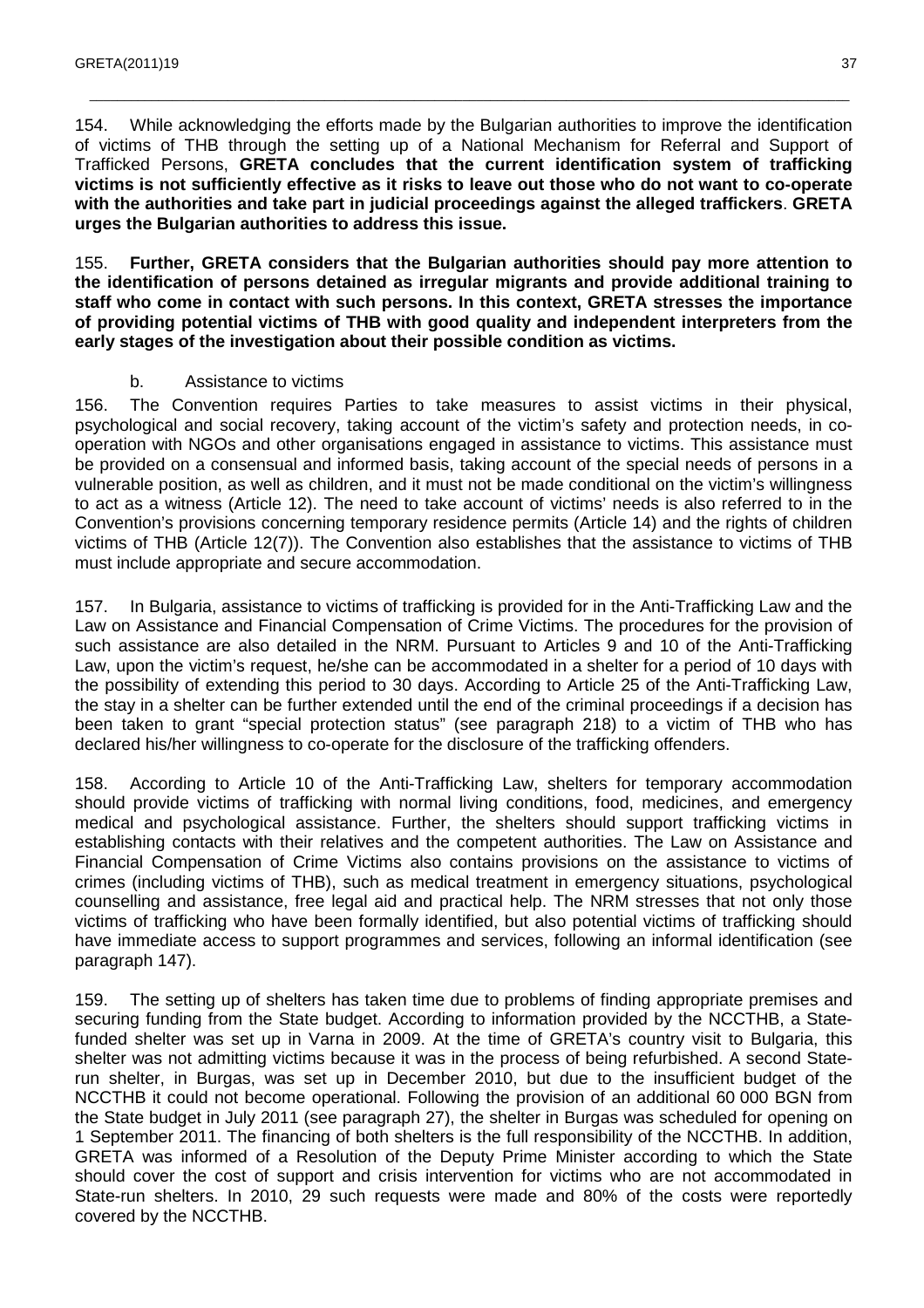160. At the time of GRETA's country visit to Bulgaria, adult victims of trafficking were being accommodated in five operational crisis centres/shelters run by NGOs. The GRETA delegation visited two of them, intended to accommodate both female and child victims of domestic violence and female victims of trafficking. The first one, run by the NGO SOS Families at Risk and located in Varna, was being funded by the municipality through a budget delegated by the State. The second one, run by the NGO Animus Association and located in Sofia, was financed entirely by that NGO without any contribution from the State budget.

\_\_\_\_\_\_\_\_\_\_\_\_\_\_\_\_\_\_\_\_\_\_\_\_\_\_\_\_\_\_\_\_\_\_\_\_\_\_\_\_\_\_\_\_\_\_\_\_\_\_\_\_\_\_\_\_\_\_\_\_\_\_\_\_\_\_\_\_\_\_\_\_\_\_\_\_\_\_\_\_\_\_\_\_\_\_\_\_\_\_\_\_\_\_\_\_\_\_\_\_\_\_\_\_\_\_\_\_\_\_\_

161. Both crisis centres employed qualified staff (a psychologist, social workers) and were staffed around the clock. They were located in secure, anonymous buildings which provided adequate living conditions (bedrooms with one to three beds, kitchen, living room, bathroom). Upon arrival, staff performed crisis intervention, including the provision of emergency psychological, medical, social and humanitarian help. Each victim accommodated in the centre was assigned a contact person responsible for performing risk assessment and developing an individual action plan with the involvement of the person concerned.

162. GRETA was informed that during their stay at the crisis centres, victims are offered a package of services, including legal consultations, medical examinations, and assistance to find work. Further, victims involved in criminal proceedings are provided with therapeutic care and counselling before and after attending court hearings. Depending on the risk assessment, persons accommodated in the crisis centres can be allowed to go out of the crisis centre and some of them work.

163. The crisis centre run by Animus Association is the only one of its kind in Sofia and given that it also accommodates victims of violence, its capacity of six beds is not sufficient to meet the needs of the capital city. The GRETA delegation was informed that the centre was practically always full and sometimes additional beds had to be used. The centre had accommodated 40 women victims of THB in 2008, 47 in 2009, and 34 in 2010, all of them Bulgarian nationals. As for the crisis centre run by the NGO SOS Families at Risk in Varna, it had a total capacity of 10 places and was also often operating at full capacity.

164. GRETA was informed of several problems in the provision of assistance to victims of trafficking. Most victims cannot benefit from free-of-charge health care because they have not paid contributions to the State Health Fund. As a result, NGOs running accommodation facilities for victims have to pay for any health care which is not "emergency" assistance. Further, many victims do not have identity documents and need to be issued with such. Moreover, social assistance allocations can be given only to persons with a permanent address registration, and many victims of trafficking do not qualify in this respect. The NCCTHB has indicated that it is making efforts to ensure that health care is provided to all victims and to assist NGOs when there are complicated cases.

165. When it comes to male victims of trafficking, although by law they are entitled to the same assistance measures as other victims of THB, there are currently no shelters or crisis centres accommodating men and therefore no service providers.

166. As regards child victims of trafficking, the assistance and protection measures are contained in the Law on Child Protection and its Implementing Regulations. The SACP has a co-ordinating role in the referral of child victims of trafficking. The child is accommodated in a crisis centre where he/she can remain for up to six months. The initial placement is decided by the SACP and should be confirmed by a court decision. According to the authorities, as of 1 October 2011, there were 10 crisis centres for children (accommodating different categories of children at risk), with a total capacity of 109 places. These centres are run by the Agency for Social Assistance and are financed from the State budget according to a standard allowance of 7,21 BGN (i.e. some 3,50 Euros) per place per day, the actual services being provided by the municipalities. GRETA was informed that during their stay, children receive medical care, education in a local school and group therapy aimed at improving their social skills and preventing re-trafficking. During the year following his/her departure from the centre, the child and his/her family are supervised by social workers. If necessary, the child's stay in a centre can be prolonged. Measures to assist the family can also be taken, e.g. social aid in case of low income. Foreign children victims of trafficking have the same rights, but there have been no identified cases to date.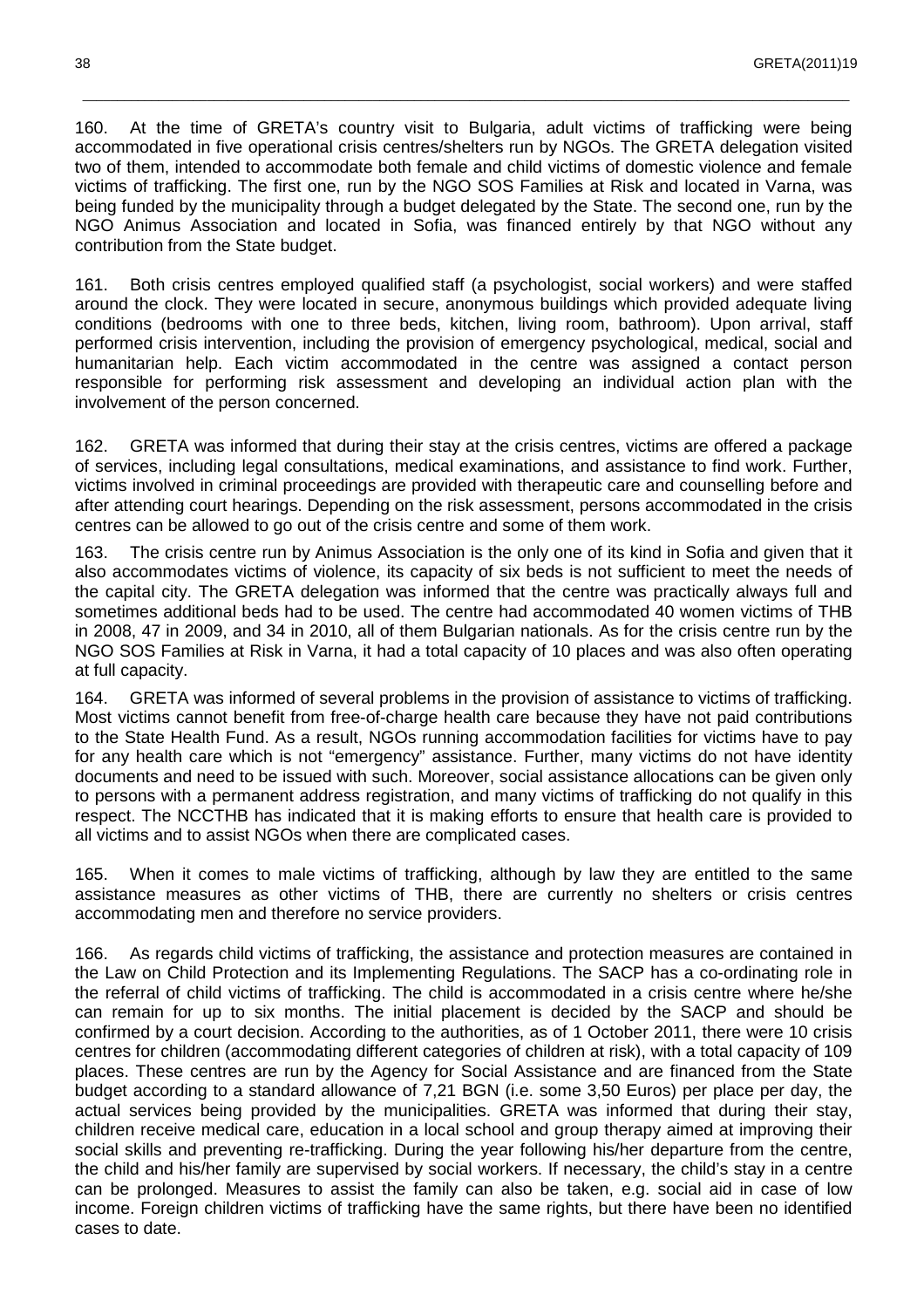167. The GRETA delegation did not visit a crisis centre for children during the country visit to Bulgaria, but NGOs expressed concern about inadequate material conditions in such centres and pointed out that the standard allowance is not sufficient to cover the real cost of accommodating children, and therefore the municipal authorities or donors help the centres to function. Further, GRETA's attention was drawn to the risk of re-trafficking which children face once they leave the secure environment of the crisis centre. The Bulgarian authorities have reported that in the period 2010-2015, the regional and municipal authorities are expected to develop strategies for the development of social services which should involve the setting up of 43 crisis centres for victims of violence, trafficking and other forms of exploitation.

\_\_\_\_\_\_\_\_\_\_\_\_\_\_\_\_\_\_\_\_\_\_\_\_\_\_\_\_\_\_\_\_\_\_\_\_\_\_\_\_\_\_\_\_\_\_\_\_\_\_\_\_\_\_\_\_\_\_\_\_\_\_\_\_\_\_\_\_\_\_\_\_\_\_\_\_\_\_\_\_\_\_\_\_\_\_\_\_\_\_\_\_\_\_\_\_\_\_\_\_\_\_\_\_\_\_\_\_\_\_

168. When it comes to the reintegration of victims of trafficking, GRETA was informed by NGOs providing services to victims that very little was being done in practice. After a short stay in a shelter/crisis centre, victims typically return to their usual environments and risk re-trafficking. Opportunities for employment and long-term income of victims of THB are missing.

169. **GRETA urges the Bulgarian authorities to step up their efforts to provide assistance to victims of trafficking, and in particular to:** 

- **ensure that all assistance measures provided for in law are guaranteed in practice; when assistance is delegated to NGOs as service providers, the State has an obligation to provide adequate financing and ensure the quality of the services delivered by the NGOs;**
- **guarantee access to public health care for victims of trafficking;**
- improve the system for providing assistance to child victims of trafficking, **both in terms of accommodation in crisis centres and as regards medium and long-term support programmes tailored to the needs of the children;**
- set up a sufficient number of shelters for victims of trafficking to meet the **needs for accommodating such victims, and ensure that the conditions provided in the shelters are adequate;**
- **ensure that suitable accommodation is provided to male victims of trafficking and that they can fully benefit from the assistance measures provided for in law;**
- facilitate the reintegration of victims of trafficking into society and avoid re**trafficking by providing them with vocational training and access to the labour market.**

170. GRETA understand that the procedure for the final approval of the NRM by all ministries concerned has not yet been completed. Nevertheless, the NCCTHB has already taken steps to distribute written materials explaining the NRM, in Bulgarian and English, to relevant actors (see paragraph 34). **GRETA invites the Bulgarian authorities to continue spreading knowledge of the NRM and to ensure that all relevant professionals are trained to apply it.** 

c. Recovery and reflection period

171. As victims of THB are extremely vulnerable after the trauma they have experienced, Article 13 of the Convention introduces the obligation for Parties to provide in their internal law for a recovery and reflection period of at least 30 days. The minimum 30-day period constitutes an important guarantee for victims and potential victims and serves a number of purposes, including to allow them to recover and escape the influence of traffickers. During this period, Parties must authorise the person concerned to stay on their territory and expulsion orders cannot be enforced.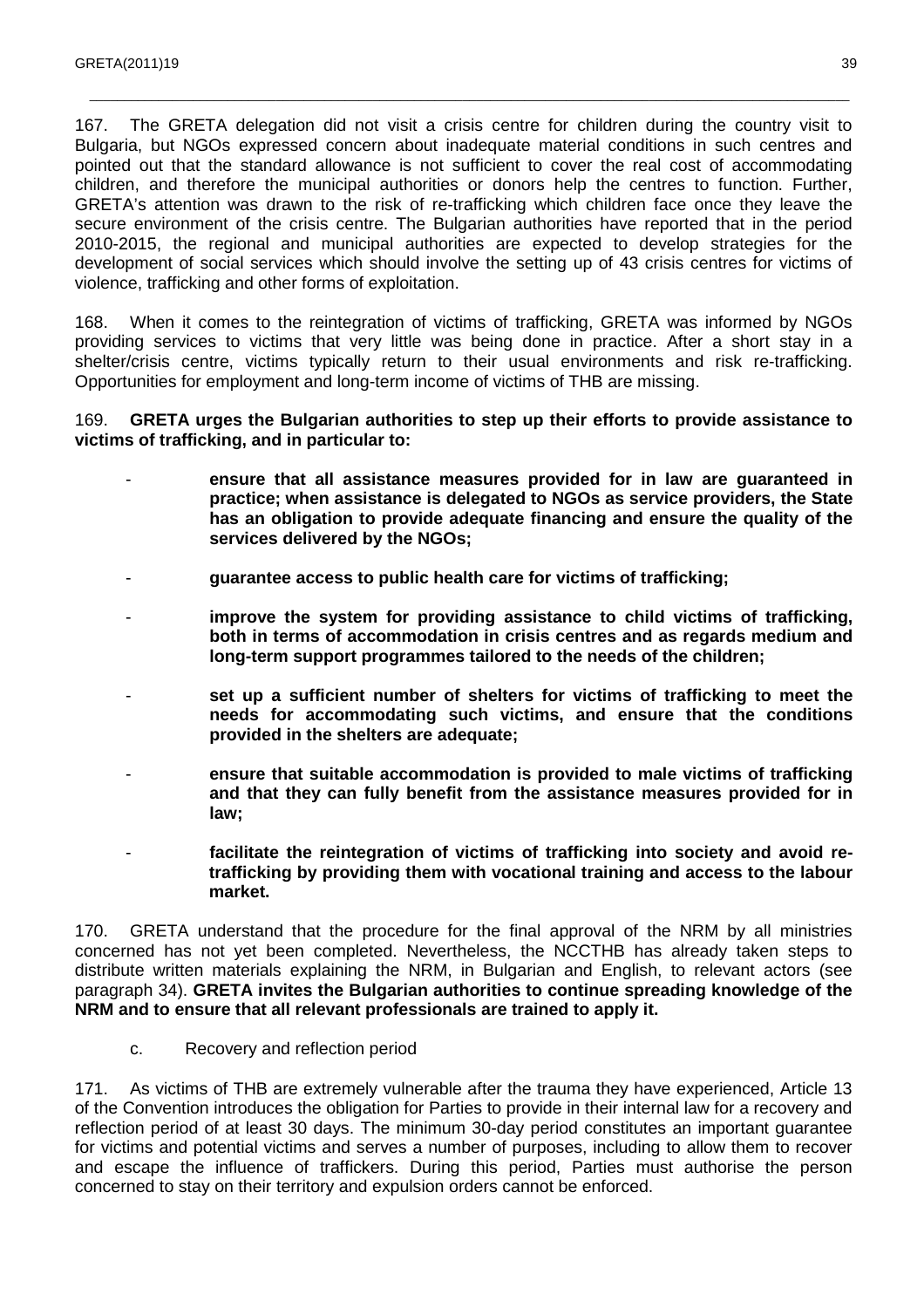172. The recovery and reflection period under Article 13 of the Convention is not defined explicitly under Bulgarian law. The Bulgarian authorities have made reference to Article 26 of the Anti-Trafficking Law, according to which the authorities involved in the conduct of pre-trial proceedings should promptly inform victims of THB upon their identification about the possibility to receive "special protection status" if within one month they declare their consent to collaborate with the investigation. This period can be extended to two months in the case of child victims of trafficking.

\_\_\_\_\_\_\_\_\_\_\_\_\_\_\_\_\_\_\_\_\_\_\_\_\_\_\_\_\_\_\_\_\_\_\_\_\_\_\_\_\_\_\_\_\_\_\_\_\_\_\_\_\_\_\_\_\_\_\_\_\_\_\_\_\_\_\_\_\_\_\_\_\_\_\_\_\_\_\_\_\_\_\_\_\_\_\_\_\_\_\_\_\_\_\_\_\_\_\_\_\_\_\_\_\_\_\_\_\_\_\_

173. Pursuant to the NRM, trafficked persons should be informed as soon as possible after their identification about the possibility to benefit from a reflection period. The NRM also states that foreign nationals who are residing illegally in Bulgaria may be detained in the Busmantsi Home (see paragraph 151), but as soon as they have been identified as victims of THB, they are entitled to a 30-day reflection period and must be accommodated in a shelter or crisis centre.

174. The Bulgarian authorities have indicated that no victims of THB received a recovery and reflection period in 2008 and 2009.

175. **GRETA invites the Bulgarian authorities to review the legislation in order to ensure that the recovery and reflection period provided for in Article 13 of the Convention is specifically defined in Bulgarian law.** 

176. **Further, GRETA urges the Bulgarian authorities to ensure that trafficked persons are systematically informed of the possibility to use a recovery and reflection period and are effectively granted such a period.** 

d. Residence permits

177. Article 14(1) of the Convention provides for two possibilities when it comes to the issuing of residence permits to victims of THB: on the basis of their personal situation and/or their co-operation with the competent authorities in the investigation or criminal proceedings. However, EU member States have been encouraged to follow the second option in the application of EU Council Directive 2004/81/EC on the residence permit issued to third-country nationals who are victims of trafficking in human beings or who have been the subject of an action to facilitate illegal immigration, and who cooperate with the competent authorities. In this context, it is noteworthy that Article 4 of the Directive allows member States to adopt or maintain more favourable provisions for third-country nationals who are victims of THB<sup>10</sup>.

178. The grounds for issuing residence permits to victims of THB are envisaged in Article 25 of the Anti-Trafficking Law, pursuant to which victims of THB who have declared their willingness to collaborate for the disclosure of the trafficking offenders can receive "special protection status" for the time of the criminal proceedings. The protection measures are: (i) permission for long-term stay in the country in respect of foreign nationals; (ii) extension of the accommodation period in a shelter. The requirement of Article 26 of the Anti-Trafficking Law is that the victim of trafficking declares within a 30-day period his/her consent to collaborate in the investigation of the crime. According to Article 24, paragraph 1, point 17, of the Law on Foreigners in Bulgaria, a long-term residence permit can be granted to a foreigner who has received "special protection status" under Article 25 of the Anti-Trafficking Act. Pursuant to Article 23, paragraph 3, of the Law on Foreigners in Bulgaria, a long-term residence permit is of a duration of up to one year or of indefinite duration. If the legal proceedings have not been completed within the period of validity of the residence permit, a request for its renewal can be made until the end of the legal proceedings. After being granted a "special protection status" and a residence permit, foreign victims cannot be taken out of the country unless they so wish. One exception is envisaged under Article 28, paragraph 3, of the Anti-Trafficking Law, which concerns persons who do not possess identity documents and refuse to co-operate for their identification. In such cases, the permission for long-term stay is not issued.

 $10<sub>1</sub>$ Certain EU member States provide for residence permits on the basis of the vulnerable position of the victim of THB, although this is sometimes limited to particular categories of persons, such as minors.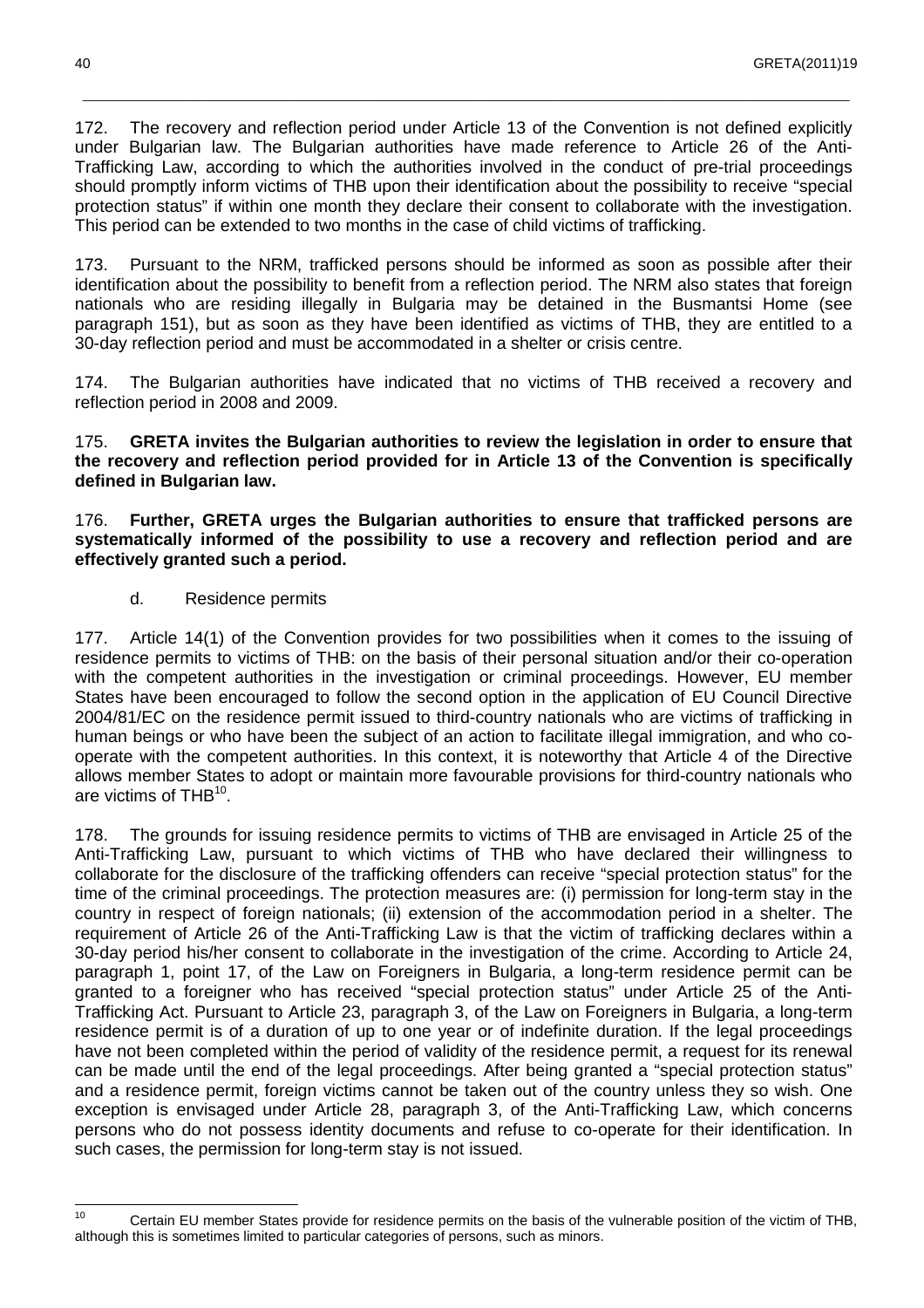179. It is clear from the above that co-operation with the authorities is a requirement for granting a residence permit for THB victims. In this context, concern was expressed by NGOs that the identification of victims is linked to their willingness to co-operate and the one-month reflection period is not really applied (see paragraph 174).

\_\_\_\_\_\_\_\_\_\_\_\_\_\_\_\_\_\_\_\_\_\_\_\_\_\_\_\_\_\_\_\_\_\_\_\_\_\_\_\_\_\_\_\_\_\_\_\_\_\_\_\_\_\_\_\_\_\_\_\_\_\_\_\_\_\_\_\_\_\_\_\_\_\_\_\_\_\_\_\_\_\_\_\_\_\_\_\_\_\_\_\_\_\_\_\_\_\_\_\_\_\_\_\_\_\_\_\_\_\_

180. According to a recent report from the European Commission to the European Parliament and the Council concerning the application of Council Directive  $2004/81/EC^{11}$ , Bulgaria requires that the victims present documents such as a passport or an entrance visa as a pre-condition for the issue of the residence permit, which may impede the actual employment of the rights under the Directive. The report also states that no venues where psychological assistance is given to third-country nationals have been established in Bulgaria, and that interpretation is provided only during criminal proceedings.

181. The statistics provided by the Bulgarian authorities show that no victims of trafficking were issued a residence permit in 2008 and 2009. The Migration Directorate of the Ministry of the Interior informed the GRETA delegation of plans to develop the aspect of granting of residence permits.

182. **GRETA considers that the Bulgarian authorities should take steps to ensure that victims of THB can take full advantage of the right to be granted a temporary residence permit. GRETA also invites the Bulgarian authorities to consider granting temporary residence permits to victims who for various reasons do not co-operate with the competent authorities.** 

e. Compensation and legal redress

183. Article 15 of the Convention establishes the obligation for Parties to provide in their internal law for the right of victims of trafficking to legal assistance and free legal aid. Parties must also provide for the right of victims of trafficking to compensation from the perpetrators as well as adopt legislative or other measures to guarantee compensation for victims from the State. Further, Article 15(1) of the Convention establishes that victims of trafficking must have access to information on relevant judicial and administrative proceedings in a language which they can understand.

184. As already indicated in paragraph 17, the Law on Assistance and Financial Compensation to Crime Victims stipulates that THB is one of the seven most serious crimes for which the State has the obligation to support and compensate victims. Pursuant to Article 6(1) of this Law, victims should be informed in writing or verbally in a language they understand of their rights. This information is to be provided by Ministry of the Interior officials or victim support organisations. Article 7(1) of the law states that the National Council for Assistance and Compensation to Victims of Crime should publish and distribute a brochure in Bulgarian, English, French and German containing information on rights.

185. The Law on Assistance and Financial Compensation to Crime Victims also provides that victims of crime are entitled to free-of-charge legal aid under the terms and procedures of the Law on Legal Aid. As regards in particular children, pursuant to Article 15(8) of the Law on Child Protection, they have the right to legal aid at all stages of the proceedings. However, according to NGOs, in practice victims of THB have no access to independent and quality legal assistance and aid, which prevents them from exercising their right to compensation.

186. The Code of Criminal Procedure determines the ways to file a compensation claim by victims. If the victim does not file a compensation claim during the criminal proceedings or thinks that the awarded compensation does not cover all inflicted damages, he/she has the right to file a new claim under the Law for Obligations and Contracts in front of a civil court. The latter claim is considered in the framework of the Code of Civil Procedure.

41

 $\frac{1}{11}$ 

European Commission, COM(2010) 493 final, Brussels, 15 October 2010.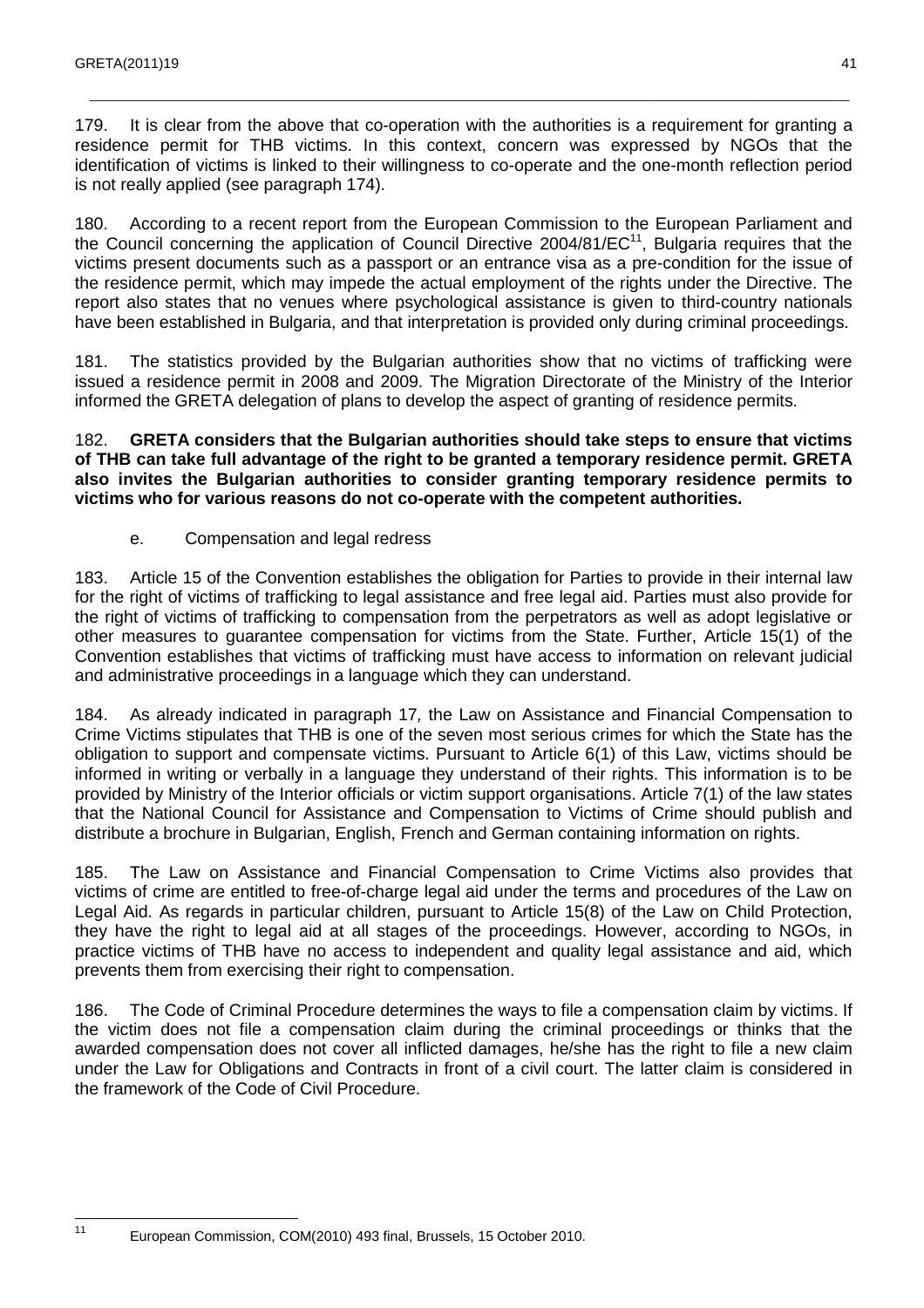187. The compensation of victims of THB is also provided for in Article 3(3) of the Law on Assistance and Financial Compensation to Crime Victims, which states that "assistance and financial compensation may be provided to persons […] who have suffered damages as a result of any of the following crimes: terrorism; murder; intentional grievous bodily harm; sexual harassment or rape resulting in serious health impairment; trafficking in people […]. "Citizens of EU member States are also entitled to financial compensation under this Law. This pro bono compensation may be granted after a conviction has been made or after the issue of an act by a prosecutor or court for suspension or closure of a criminal case. The victim should apply for compensation to the National Council for Assistance and Financial Compensation of Victims of Crimes (under the Ministry of Justice) within two months after the conviction or the suspension/closure of the criminal case. The amount awarded may range between 250 and 5 000 BGN.

\_\_\_\_\_\_\_\_\_\_\_\_\_\_\_\_\_\_\_\_\_\_\_\_\_\_\_\_\_\_\_\_\_\_\_\_\_\_\_\_\_\_\_\_\_\_\_\_\_\_\_\_\_\_\_\_\_\_\_\_\_\_\_\_\_\_\_\_\_\_\_\_\_\_\_\_\_\_\_\_\_\_\_\_\_\_\_\_\_\_\_\_\_\_\_\_\_\_\_\_\_\_\_\_\_\_\_\_\_\_\_

188. Despite the existence of legal possibilities for compensation of victims of THB, this aspect remains unexplored. GRETA notes that there has been no compensation granted to victims of THB to date. There appear to be difficulties in practice for victims to receive compensation. In particular, the procedure requires them to provide copies of bills (e.g. from a pharmacy, doctor) as proof of damage. The Ministry of Justice and NGOs working with victims of trafficking are planning steps to spread information about the possibility to receive pro bono compensation.

189. Further, GRETA notes that the adoption in 2005 of the Law on Forfeiture of Assets Acquired from Criminal Activity has not yet had an impact, e.g. through the establishment of a fund for victim compensation or assistance. A discussion on the setting up of such a fund started in March 2011 (see paragraph 204).

190. **GRETA urges the Bulgarian authorities to increase their efforts to provide information to victims of THB about their right to compensation and the ways to access it, and to ensure that victims have effective access to legal aid in this respect**. **Further, GRETA urges the Bulgarian authorities to make State compensation accessible to all victims of THB, irrespective of their nationality and residence status.**

f. Repatriation and return of victims

191. Article 16 of the Convention requires Parties to establish repatriation programmes which aim at avoiding re-victimisation and involve relevant national or international institutions and NGOs, as well as to make efforts to favour the reintegration of victims into the society of the State of return. Parties must also make available to victims of trafficking contact information or structures that can assist them in the country of return, such as law enforcement offices, NGOs, legal professionals and social welfare agencies. The return of victims of trafficking must preferably be voluntary and needs to be carried out with due regard for the rights, safety and dignity of the person and for the status of any legal proceedings related to the fact that the person is a victim of THB.

192. As already noted in paragraph 33, a Co-ordination Mechanism for Referral, Care and Protection of Repatriated Unaccompanied Minors has been developed since 2005, under the leadership of the SACP. According to information provided by the Bulgarian authorities, 25 Bulgarian children victims of trafficking were repatriated in 2008, and 16 in 2009. No statistical information has been provided on the repatriation of adult victims of trafficking. NGOs running crisis centres have indicated that in some cases, they are contacted by partner NGOs in foreign countries and organise together the repatriation of Bulgarian victims of THB. In this context, some NGOs have expressed concern about cases in which the Bulgarian consular authorities apparently did not facilitate the return to Bulgaria of men victims of trafficking for the purpose of labour exploitation.

193. IOM Sofia, in co-operation with other IOM missions and partner organisations, runs programmes for assisted voluntary return of Bulgarian nationals to Bulgaria (mostly from EU countries) and of foreign nationals from Bulgaria to their countries of origin. As part of these programmes, victims of THB and witnesses are offered protection and reintegration assistance. Particular attention is said to be paid to child victims of trafficking.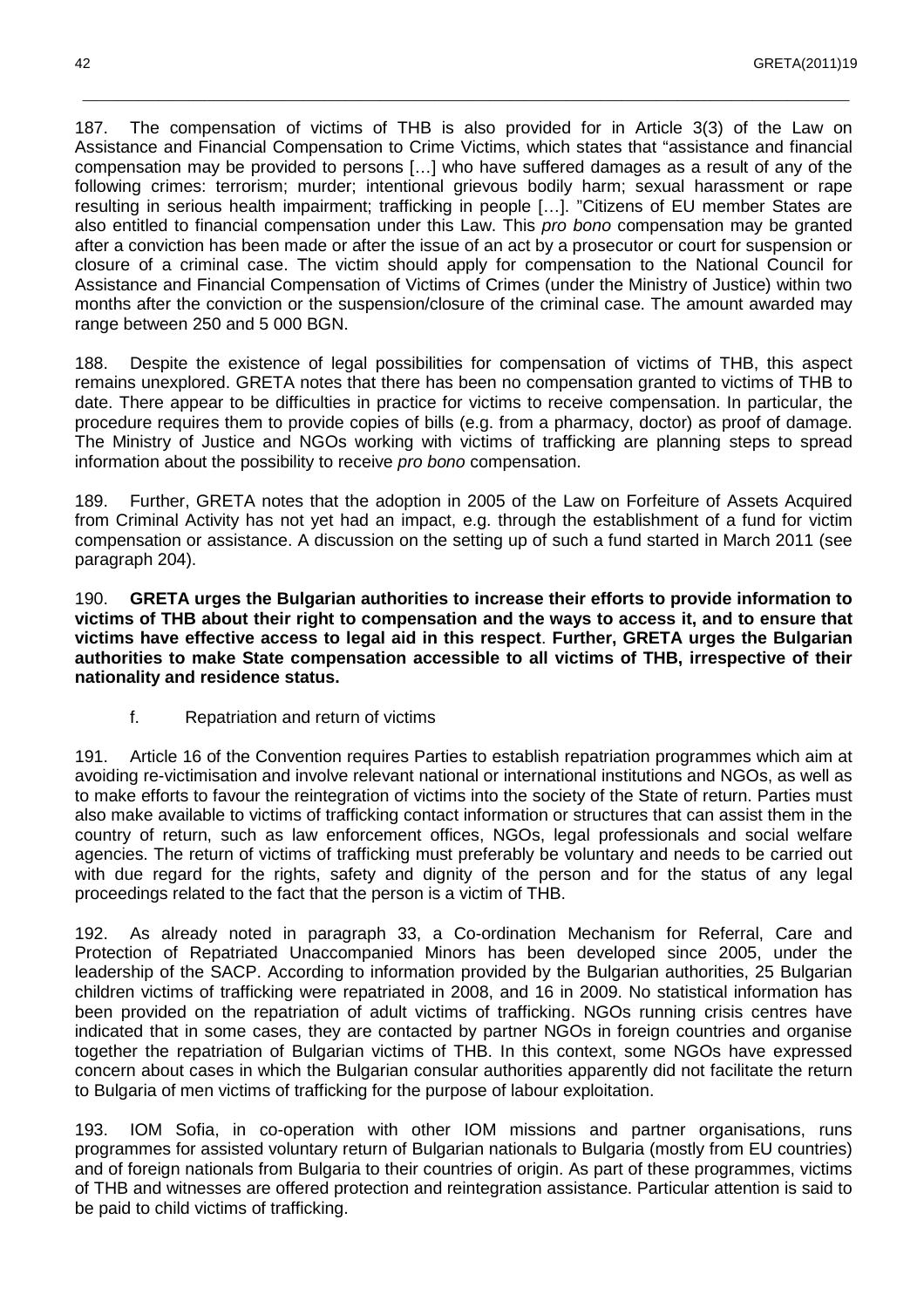194. The NRM adopted at the end of 2010 defines the measures and institutions responsible for the return of victims and encompasses the above-mentioned Co-ordination Mechanism for minors and the Transnational Referral Mechanism for Victims of Trafficking developed under an ICMPD project in which Bulgaria took part.

\_\_\_\_\_\_\_\_\_\_\_\_\_\_\_\_\_\_\_\_\_\_\_\_\_\_\_\_\_\_\_\_\_\_\_\_\_\_\_\_\_\_\_\_\_\_\_\_\_\_\_\_\_\_\_\_\_\_\_\_\_\_\_\_\_\_\_\_\_\_\_\_\_\_\_\_\_\_\_\_\_\_\_\_\_\_\_\_\_\_\_\_\_\_\_\_\_\_\_\_\_\_\_\_\_\_\_\_\_\_

195. **GRETA considers that the Bulgarian authorities should take additional steps to develop the institutional and procedural framework for the repatriation and return of victims of THB, with due regard to their safety, dignity and protection. Particular attention should be paid to ensuring financial means for the travel of victims of THB.** 

## **4. Implementation by Bulgaria of measures concerning substantive criminal law, investigation, prosecution and procedural law**

#### a. Substantive criminal law

196. Pursuant to Article 18 of the Convention, Parties have the obligation to establish THB as a criminal offence when committed intentionally. Further, the Convention requires Parties to consider taking measures to criminalise the use of services which are the object of exploitation, with the knowledge that the person is a victim of THB (Article 19). In addition, forging travel or identity documents, removing, concealing or destroying them, as well as procuring or providing them, must also be established as criminal offences, when committed intentionally and for the purpose of enabling THB (Article 20).

197. Trafficking in human beings is subject to a single criminal offence in Bulgaria since the introduction in the Criminal Code of Section IX "Trafficking in People" under Chapter II "Crimes against the Person" (Articles 159a to 159d).

198. By virtue of the provisions of the CC, the offence of THB is punished by imprisonment for two to eight years and a fine from 3 000 to 12 000 BGN (Article 159a, paragraph 1). As noted in paragraph 62, the use of means (coercion, deception, kidnapping, illegal deprivation of liberty, abuse of status of dependency, abuse of power and promising or receiving benefits) is considered as aggravating circumstances and is punished by imprisonment from three to 10 years and a fine of from 10 000 to 20 000 BGN (Article 159a, paragraph 2). Similarly, trafficking in children is punished by imprisonment from three to 10 years and a fine of 10 000 to 20 000 BGN. Trafficking a pregnant woman for the purpose of selling her child carries a heavier penalty, from three to 15 years and a fine of from 20 000 to 50 000 BGN.

199. Further, the trafficking of a person abroad is punished by imprisonment from three to 12 years and a fine of from 10 000 to 20 000 BGN; these penalties are increased if the means of coercion, deception, kidnapping or illegal deprivation of liberty are used (imprisonment from five to 12 years and a fine from 20 000 to 50 000 BGN). Finally, if the trafficking was committed at the orders or in implementing a decision of an organised crime group, the penalties are imprisonment from five to 15 years, a fine from 20 000 to 100 000 BGN, and a possible confiscation of the perpetrator's possessions.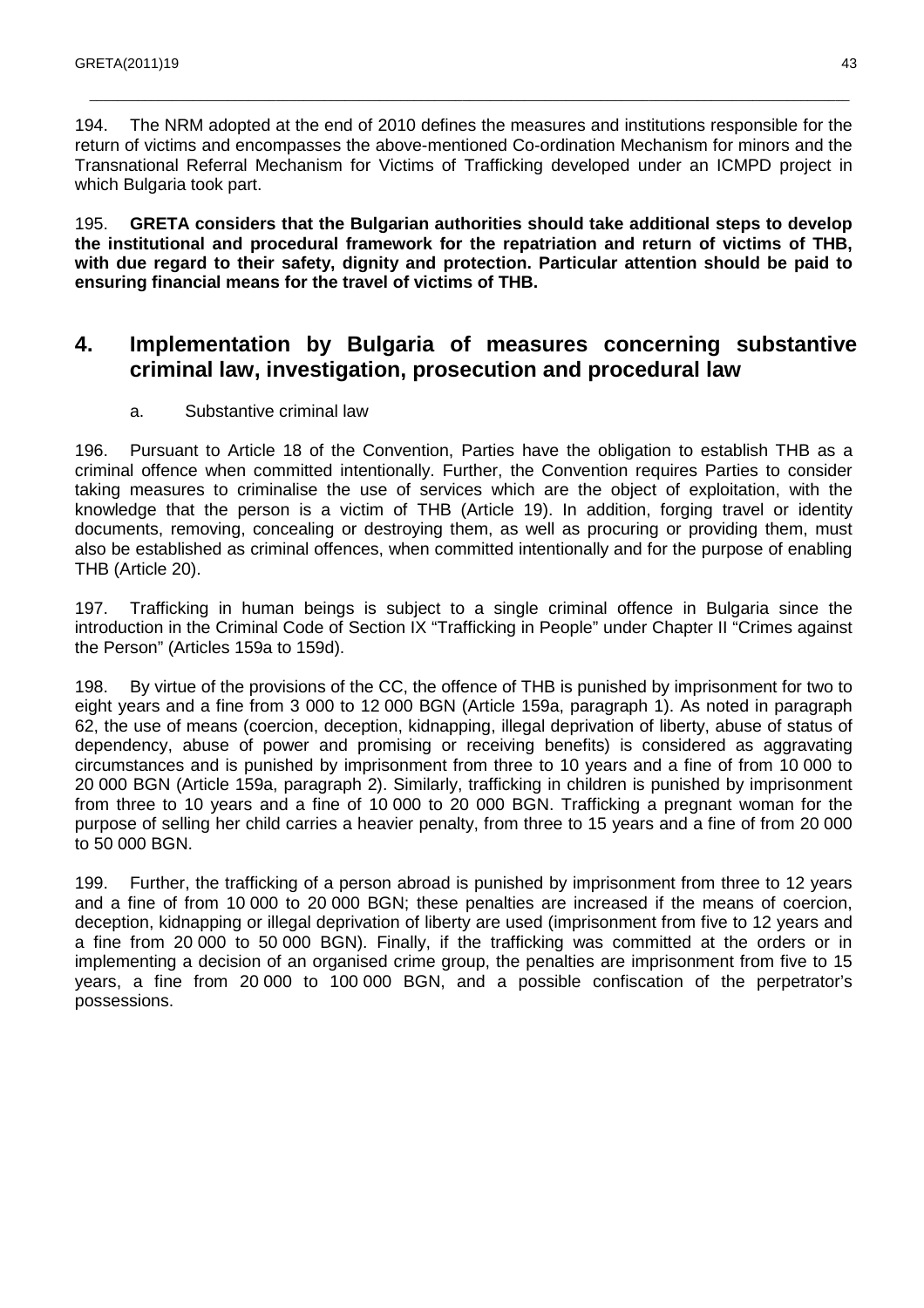200. However, two aggravating circumstances provided for in the Convention are omitted from the text of Article 159 of the CC, namely when the offence is committed by a public official in the performance of his/her duties and when it deliberately or by gross negligence endangered the life of the victim. As regards the former, the Bulgarian authorities have referred to Article 282 of the CC which covers in general criminal offences committed by public officials in violation of or failure to fulfil their duties, and which envisages penalties of up to 15 years of imprisonment. As regards "deliberately or by gross negligence endangering the life of the victim", the authorities have indicated that this would lead to crimes under Article 115 of the CC (murder), respectively Article 122 (causing death by negligence) and Article 123 (causing death through ignorance or negligent performance of professional or other legally regulated activity) GRETA wishes to point out that the purpose of the aggravating circumstance of "deliberately or by gross negligence endangering the life of the victim" is to cover situations when victims of trafficking are, for example, transported in conditions which are so bad as to endanger their lives. **GRETA concludes that this aggravating circumstance is not adequately reflected in Bulgarian law and urges the Bulgarian authorities to include it in the CC.** 

\_\_\_\_\_\_\_\_\_\_\_\_\_\_\_\_\_\_\_\_\_\_\_\_\_\_\_\_\_\_\_\_\_\_\_\_\_\_\_\_\_\_\_\_\_\_\_\_\_\_\_\_\_\_\_\_\_\_\_\_\_\_\_\_\_\_\_\_\_\_\_\_\_\_\_\_\_\_\_\_\_\_\_\_\_\_\_\_\_\_\_\_\_\_\_\_\_\_\_\_\_\_\_\_\_\_\_\_\_\_\_

201. Following amendments to the CC in April 2009, the known use of services of trafficked persons was criminalised under Article 159c. This is a welcome development.

202. As regards the criminalisation of acts relating to travel or identity documents, Article 309 of the CC criminalises the forgery of private documents and Article 319 of the CC provides for punishment for the destruction, concealing or damaging of the documents of another person. There is no special punishment for forging, destroying, concealing or damaging of documents to enable the trafficking of a person. However, the Bulgarian authorities have indicated that if in the course of the investigation there is proof that such acts have taken place to enable THB, this will be considered as a crime and there will be an accomplice link to the crime with the other persons who have engaged in THB. However, GRETA notes that these provisions do not cover all the obligations stemming out of Article 20 of the Convention, which requires the establishment of criminal offences related to procuring or providing a forged travel or identity document as well as to retaining, removing, concealing, damaging or destroying a travel or identity document, when committed intentionally and for the purpose of enabling THB. **GRETA considers that the Bulgarian authorities should review the legislation in order to fully reflect the substantive provisions under Article 20 of the Convention regarding the criminalisation of acts relating to travel or identity documents.** 

203. The Bulgarian authorities have indicated that under national law, criminal responsibility is personal and cannot be sought from legal entities, which is why there are no sanctions for legal persons under the CC. However, administrative responsibility of legal persons for the crime of THB is provided for under Article 83a of the Law on Administrative Violations and Sanctions. Pursuant to this article, a legal person which has enriched or may enrich itself from a crime committed by an individual controlling, managing or representing that legal person is punishable by a property sanction of up to one million BGN, but not less than the equivalent of the benefit of a property nature, and if the benefit is not of a property nature or its amount cannot be established, a property sanction from 5 000 to 100 000 BGN. GRETA notes that the condition for attaching administrative responsibility to a legal person is enrichment or possible enrichment, which is not a part of the criminal offence of THB. **GRETA invites the Bulgarian authorities to assess the implementation of the legal provisions concerning liability of legal persons for criminal offences related to THB, in the light of the provisions on corporate liability in Article 22 of the Convention.**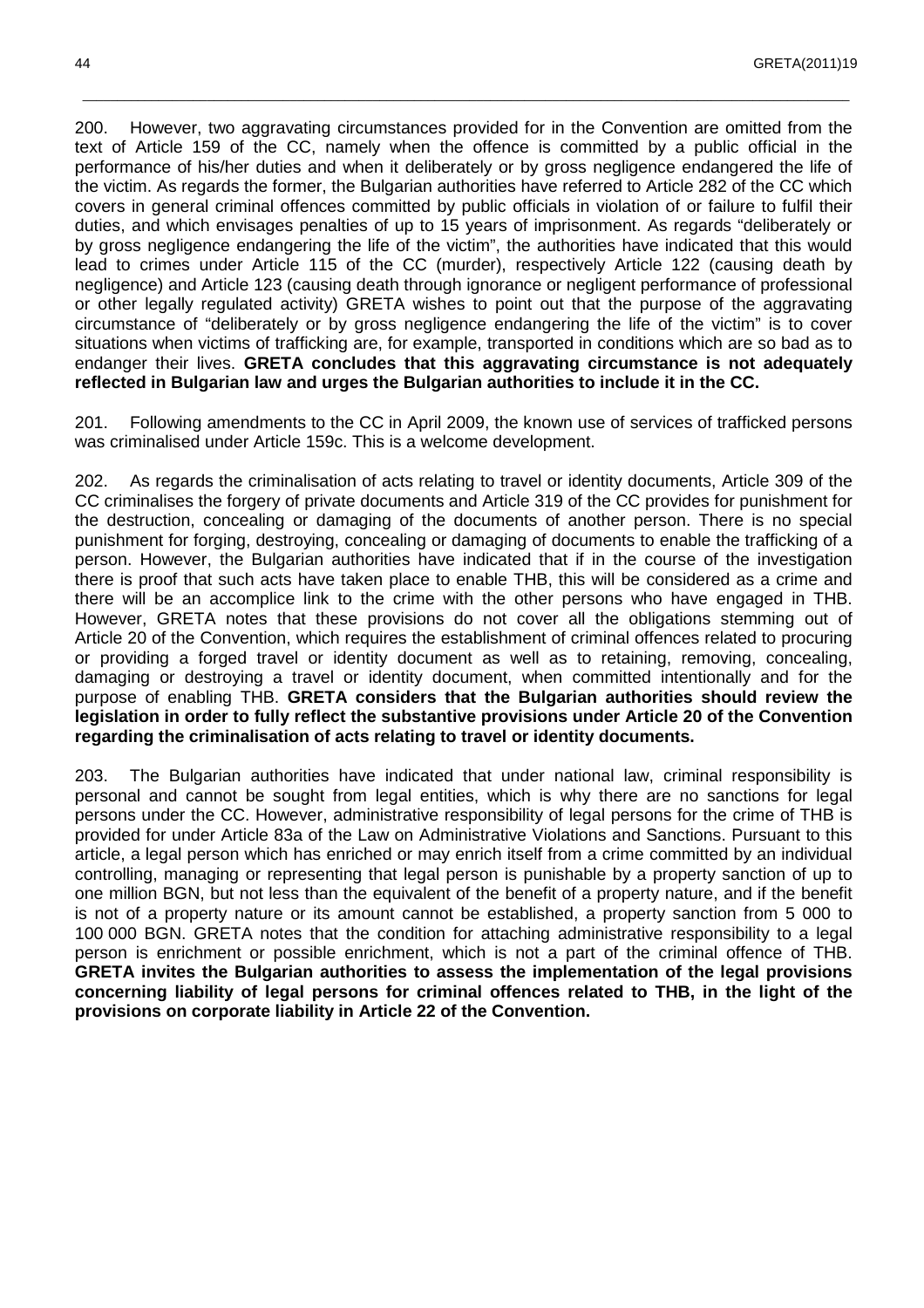204. As regards the confiscation of assets acquired through the crime of THB, Article 53(2)(b) of the CC provides that "confiscated in favour of the state shall be [..] objects acquired through the crime, if they do not have to be returned or restored. Where the acquired objects are not available or have been disposed of, an equivalent amount shall be adjudged." Further, pursuant to Article 3(1) of the Law on Forfeiture of Assets Acquired from Criminal Activity (see paragraph 189), THB is one of the crimes for which proceedings should be conducted when it is established that a person has acquired assets of substantial value which can be reasonably assumed to have been derived from criminal activity and criminal prosecution has been undertaken against such a person in connection with a criminal offence under the CC. A special commission for establishment of property acquired through criminal activity has been set up by the Government to deal with the implementation of this new law. From 2006 until mid-2011, as a result of the commission's work, the courts have passed final sentences for the forfeiture of property acquired from human trafficking at a total value of 1 562 808 BGN.<sup>12</sup> The commission has no competence regarding the utilisation of the property forfeited as a result of its activity, but GRETA understands that discussions are underway about the way in which the confiscated assets are to be used, in particular how a part of them can be directed to the victims (e.g. through the establishment of a fund for victim compensation or assistance). The Deputy Prime Minister and Chair of the NCCTHB reportedly support the idea to set up such a fund and further developments are expected. Considering that Article 23(3) of the Convention requires Parties to adopt such legislative and other measures as may be necessary to enable them to confiscate or otherwise deprive the instrumentalities and proceeds of criminal offences related to THB or property the value of which corresponds to such proceeds, GRETA welcomes the fact that there have been confiscations of proceeds from criminal offences related to THB in Bulgaria. GRETA recalls that the confiscation of criminal assets, which requires as a prerequisite to detect, identify and seize the illegal assets at the time of the criminal investigations and to have adequate procedures to do so, is crucial as a way of reinforcing the effect of the penalty as well as ensuring the payment of compensation to the victim.

\_\_\_\_\_\_\_\_\_\_\_\_\_\_\_\_\_\_\_\_\_\_\_\_\_\_\_\_\_\_\_\_\_\_\_\_\_\_\_\_\_\_\_\_\_\_\_\_\_\_\_\_\_\_\_\_\_\_\_\_\_\_\_\_\_\_\_\_\_\_\_\_\_\_\_\_\_\_\_\_\_\_\_\_\_\_\_\_\_\_\_\_\_\_\_\_\_\_\_\_\_\_\_\_\_\_\_\_\_\_

205. The Bulgarian authorities have indicated that previous sentences issued by other countries to persons for the crime of THB can be taken into consideration by Bulgarian courts when determining the penalty for a new crime committed by the person concerned. The authorities have referred to Article 5 (4) of the Bulgarian Constitution, which establishes the primacy of any international treaty to which Bulgaria has acceded over any conflicting provision of the domestic legislation. Despite the fact that under the CC a previous sentence issued by another country does not provide ground for an increase in the maximum punishment for this type of crime, it can show an increased degree of social danger represented by the perpetrator and thus lead to an increase in the punishment within the framework of the actual legal provision.

b. Non-punishment of victims of THB

206. Pursuant to Article 26 of the Convention, Parties must provide for the possibility of not imposing penalties upon victims of THB for their involvement in unlawful activities, to the extent that they have been compelled to do so.

207. The Bulgarian CC does not include a specific provision which introduces Article 26 of the Convention. According to some reports, there have been isolated cases of victims of THB being sentenced for illegal border crossing, an unlawful act committed as a result of their being trafficked, which would be in contradiction with Article 26 of the Convention. The Bulgarian authorities acknowledge the need to address this issue and the 2011 National Programme envisages introducing legislative measures to this effect. In particular, it is proposed that the new CC, which is currently being drafted, exclude the prosecution of victims of trafficking under Article 279(5) of the CC (illegal crossing of the national border) when the offence is committed under coercion during the execution of the crime of THB. Further, it is proposed to amend the Law on Bulgarian Identity Documents with a view to dropping the fine imposed on victims of THB whose identity documents have been destroyed and issuing them with new Bulgarian identity documents free-of-charge.

 $\frac{1}{12}$  The Bulgarian authorities have provided information on the number of procedures which were opened for injunction orders on property about which there is a grounded supposition that it has been acquired through human trafficking: five in 2009, nine in 2010 and four in the first six months of 2011.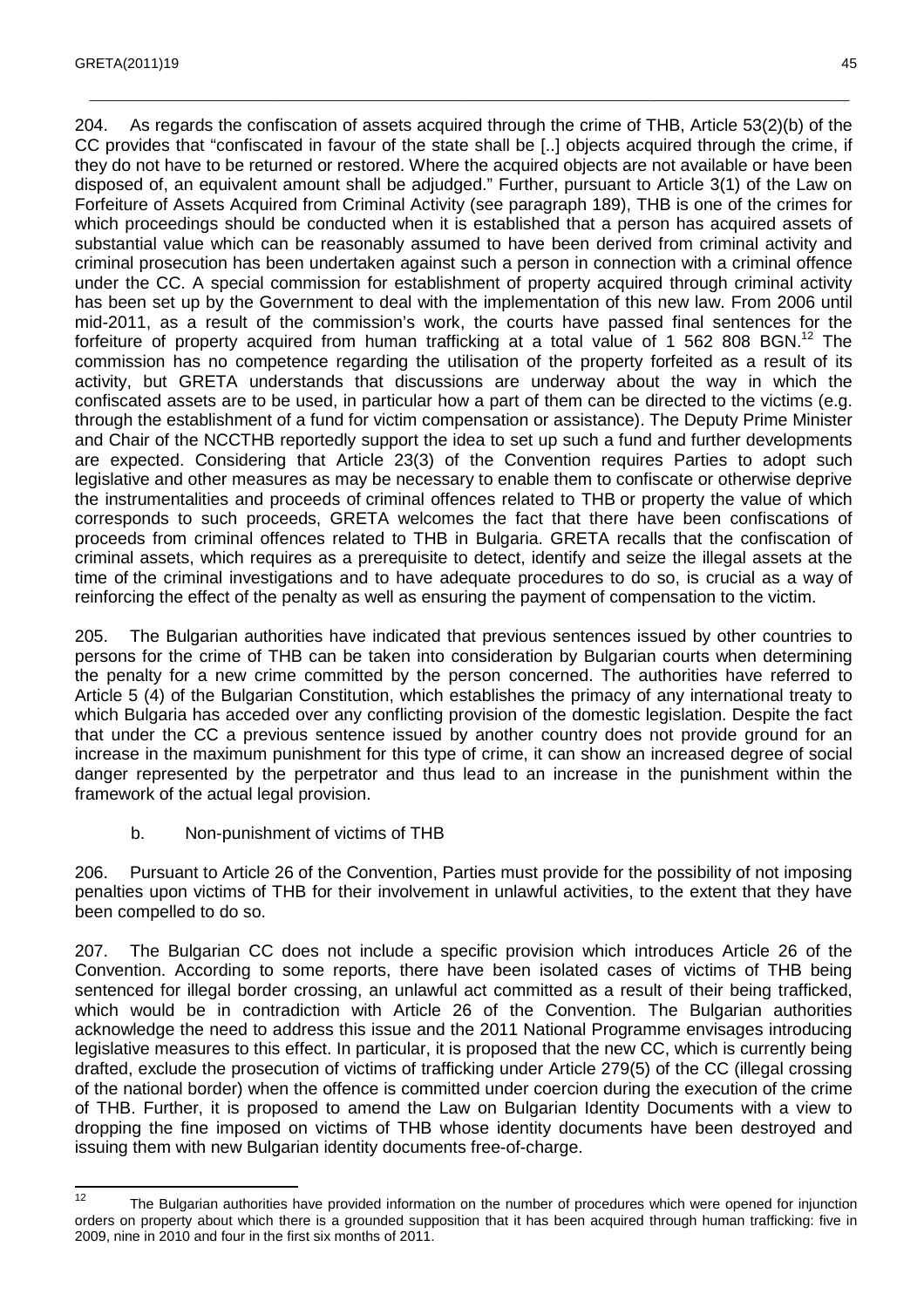#### 208. **GRETA urges the Bulgarian authorities to take legislative measures allowing for the possibility of not imposing penalties on victims of THB for their involvement in unlawful activities to the extent that they were compelled to do so.**

\_\_\_\_\_\_\_\_\_\_\_\_\_\_\_\_\_\_\_\_\_\_\_\_\_\_\_\_\_\_\_\_\_\_\_\_\_\_\_\_\_\_\_\_\_\_\_\_\_\_\_\_\_\_\_\_\_\_\_\_\_\_\_\_\_\_\_\_\_\_\_\_\_\_\_\_\_\_\_\_\_\_\_\_\_\_\_\_\_\_\_\_\_\_\_\_\_\_\_\_\_\_\_\_\_\_\_\_\_\_\_

c. Investigation, prosecution and procedural law

209. One of the purposes of the Convention is to ensure the effective investigation and prosecution of THB. In this context, Parties are required to co-operate with each other regarding investigations and criminal proceedings related to THB (Article 32). Further, the Convention establishes that the investigation or prosecution of THB offences must not depend on victims' reports, and that associations or NGOs aimed at fighting THB or protecting human rights must be able to assist and support victims during criminal proceedings, in accordance with the conditions established in the internal law and with the victim's consent (Article 27).

210. Further, by virtue of Article 28 the Convention, Parties must take measures to provide effective and appropriate protection from potential retaliation or intimidation, in particular during and after the investigation and prosecution of perpetrators. This protection can be of various types (physical, relocation, identity change, etc.) and is to be provided to victims of THB, to those who report it or otherwise co-operate with the investigating or prosecuting authorities, to witnesses who give testimony and, when necessary, to members of the families of those listed above. Article 30 of the Convention includes a provision requesting Parties to take measures to protect victims' private life and identity and to provide for their safety and protection from intimidation in the course of judicial proceedings, including special protection measures for child victims of THB.

211. In Bulgaria, a criminal investigation into trafficking in human beings is initiated ex officio by the prosecutor or investigative body irrespective of whether there has been a complaint from the victim and regardless of the victim's will or the withdrawal of the victim's complaint. According to Article 191 of the CCP, pre-trial proceedings shall be carried out into crimes of general nature (such as trafficking in human beings). Pre-trial proceedings shall be instituted where there is a legal reason and sufficient information about the perpetration of a crime. Pursuant to Article 208 of the CCP, the legal reasons can be: a signal about a committed crime (not only by the victim of trafficking, but also by a citizen); information about a committed crime disseminated by the media; personal reporting by a person confessing a committed crime; or immediate disclosure of a crime by the law enforcement authorities.

212. A specialised unit has been set up at the National Investigation Service for investigation of THB offences. It deals mostly with cases of transnational THB. In 2008, the NIC received 33 international investigation requests related to THB, followed by 14 in 2009 and 19 in 2010. Internal THB is investigated by the regional police departments or, if the Prosecutor's Office directs the investigation, by the regional departments of the NIS. As already noted in paragraph 37, there is an anti-trafficking unit within the Chief Directorate for Combating Organised Crime at the Ministry of the Interior. Further, a number of agreements for the setting up of JITs have been concluded or are in the process of being discussed between the police and prosecution authorities of Bulgaria and other States.

213. The special investigative techniques used in cases of trafficking in human beings are the same as those foreseen for other serious crimes. Investigators follow special guidelines on methods for investigating the crime of THB, developed by the National Investigation Service. These guidelines pay particular attention to the manner in which victims and witnesses are to be questioned, which is one of the main investigative actions. If there is a threat to the security of victims and/or their families, the investigator should immediately take protection measures (see paragraph 218). In order to avoid the traffickers influencing victims to make them change their statements, the investigator should secure the victim's testimony through a hearing before a judge; it is recommended to perform this before charging the traffickers. Other investigative actions concern determining the movement of the traffickers and victims and the flow of money acquired as a result of the exploitation. In the case of transnational trafficking, international investigative orders are issued and the services of EUROPOL and Interpol are used to request information. In this context, the Bulgarian police participates in the Analysis Work File on THB ("Phoenix") created and administrated by Europol, the purpose of which is to support EU Member States in investigations on THB cases through exchanges of data and analysis.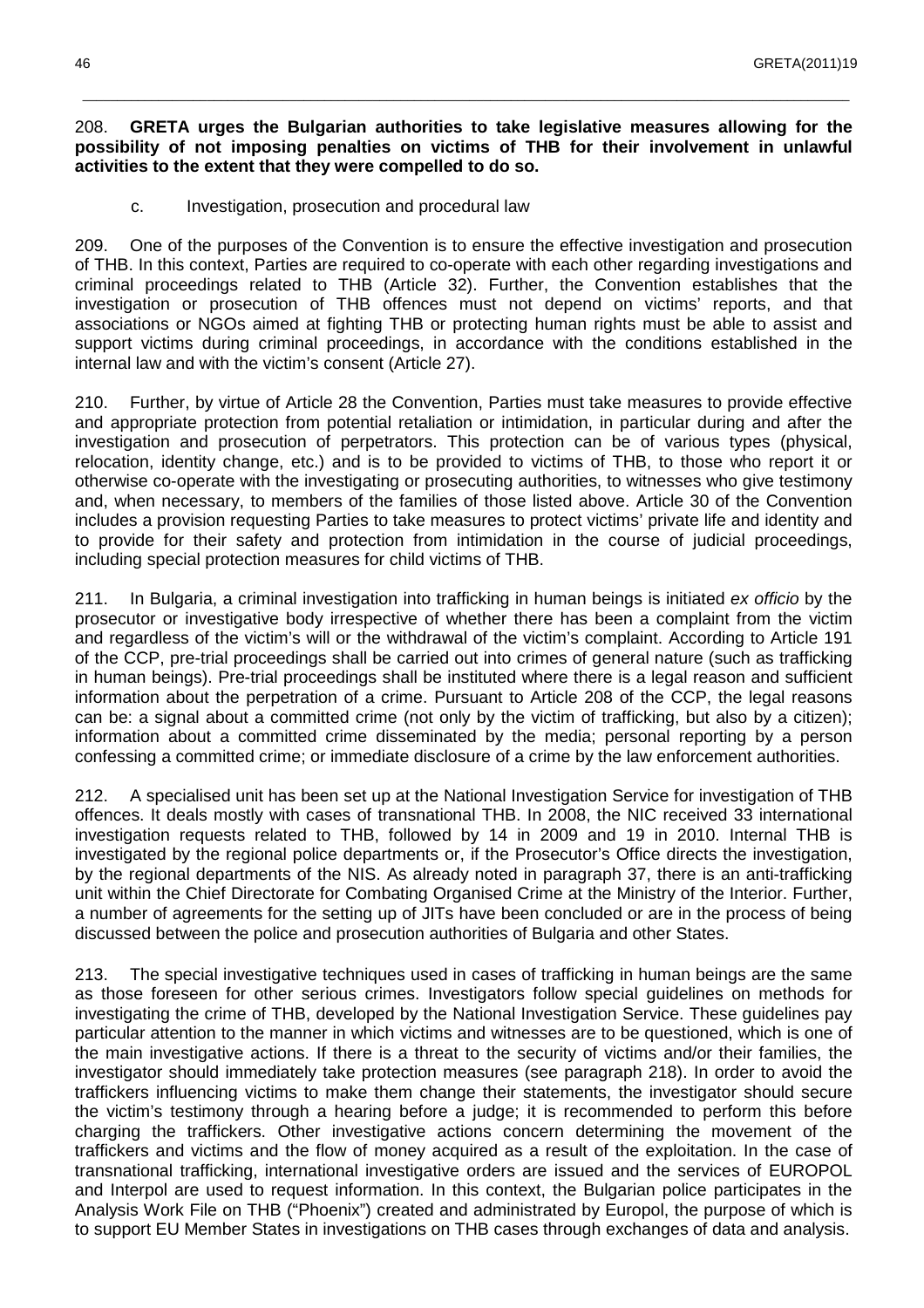214. Representatives of the Ministry of the Interior met by the GRETA delegation during the visit to Bulgaria indicated that, in order to detect THB for the purpose of sexual exploitation, the police organises raids in night clubs, in particular at the sea-side in the summer and in ski resorts in the winter. However, according to the research conducted by the Bulgarian Helsinki Committee on the trafficking of Roma (see paragraph 100), the police tends to adopt a reactive approach rather than carrying out proactive investigative work. The most common explanation for this is the lack of suitable witnesses.

\_\_\_\_\_\_\_\_\_\_\_\_\_\_\_\_\_\_\_\_\_\_\_\_\_\_\_\_\_\_\_\_\_\_\_\_\_\_\_\_\_\_\_\_\_\_\_\_\_\_\_\_\_\_\_\_\_\_\_\_\_\_\_\_\_\_\_\_\_\_\_\_\_\_\_\_\_\_\_\_\_\_\_\_\_\_\_\_\_\_\_\_\_\_\_\_\_\_\_\_\_\_\_\_\_\_\_\_\_\_

215. According to a study<sup>13</sup> published by the Fundamental Rights Agency (FRA) in 2008, a practical difficulty in the investigation of organised criminal groups involved in transnational THB is that the victims leave the country legally, in line with the visa and border crossing rules, and the crimes are committed in EU countries which are the final destination for the trafficking. It is also difficult to find evidence on cases where pregnant women leave Bulgaria and deliver their babies abroad, and where false fathers with the consent of the mothers legally register such children as their own. Trafficking of such babies cannot easily be legally defined in these cases, as they were not born and were not subject to criminal activity when their mothers crossed the border, and because there is mutual understanding and consent between the pretended fathers and the mothers, which makes police investigation difficult. Trafficking in children for the purpose of sexual exploitation, theft and begging abroad is also difficult to investigate as the children may leave Bulgaria legally and accompanied by an adult who is usually their parent, or as a minimum with the pretended certified consent of both parents. Despite these difficulties, there have been a number of successful investigations through co-operation with other countries (see paragraph 106).

216. GRETA was informed that labour inspectors do not issue work licenses to women in the entertainment business if there is a suspicion that they have been trafficked. The Bulgarian authorities have indicated that for the summer season of 2011, the Chief Labour Inspection set up mobile units of labour inspectors who performed checks for violations of the Labour Code, in particular in seaside locations. These mobile teams reportedly work at night and at weekends when violations are most common. No cases of trafficking for the purpose of labour exploitation have been identified during these checks, but there were detected cases of labour exploitation.

217. The protection of victims of human trafficking is addressed in three legal acts: the CCP, the Law on Protection of Persons at Risk in Relation to Criminal Proceedings, and the Anti-Trafficking Law. Pursuant to the Article 123 of the CCP, victims of THB who act as witnesses in criminal proceedings can be provided with personal physical protection and concealment of their identity. An amendment of the CCP from May 2010 introduced the possibility for victims of THB to be questioned as witnesses by means of a video-conference. Further, the Law on Protection of Persons at Risk in Relation to Criminal Proceedings which, inter alia, applies to cases of THB, provides for several forms of protection throughout the criminal proceedings: physical protection (personal and in respect of members of the family of the victim/witness and their property); temporary relocation to a safer place; change of residence, work place or educational institution; and change of identity.

218. In addition, pursuant to Article 25 of the Anti-Trafficking Law, victims of THB who have declared their willingness to collaborate for the disclosure of trafficking offenders can receive a "special protection status" for the time of the criminal proceedings. The measures for protection are: (i) permission to foreign nationals for long-term stay in the country; (ii) extension of the accommodation period in a shelter. Article 27 of the Anti-Trafficking Law sets out the procedure for receiving special protection status, by request of the victim to a prosecutor who should issue a written decision within three days. A refusal to grant special protection status may be appealed before a higher-level prosecutor whose decision is final. The special protection status may be withdrawn if the victim has renewed his/her contact with the perpetrators, if the victim's consent to co-operate with the authorities is fictitious, and in case of danger to public order and national security.

 $\frac{1}{13}$  FRA, Thematic Study on Child Trafficking - Bulgaria, August 2008, p. 47, quoting General Prosecutor's Office (2005), Информация относно противозаконния трафик на български деца в чужбина [Information on Trafficking in Bulgarian Children Abroad], p.10, http://www.prb.bg/php/document.php**.**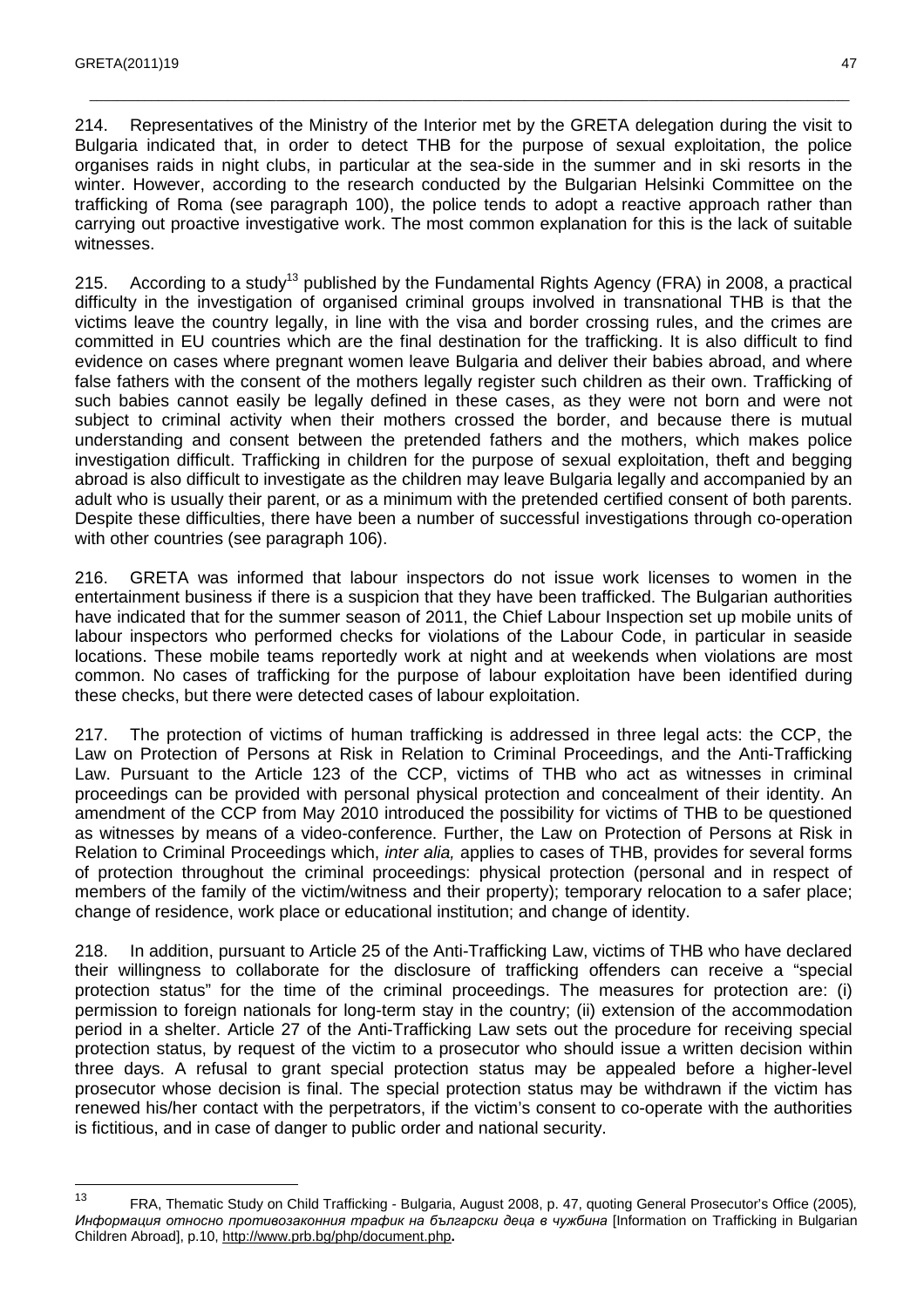219. According to information provided by the Supreme Cassation Prosecutor's Office, in 2010, a total of six victims of THB were subject to protection, of whom five under the provisions of the CCP and one under the Anti-Trafficking Law. GRETA understands that the special protection provided under the latter law is hardly ever used (there were no cases in 2008 and 2009). However, according to the Bulgarian authorities, in recent years there has been an increase in the use of methods of threat by traffickers and the measure of special protection should become more frequently used, in parallel with the establishment of the two State shelters.

\_\_\_\_\_\_\_\_\_\_\_\_\_\_\_\_\_\_\_\_\_\_\_\_\_\_\_\_\_\_\_\_\_\_\_\_\_\_\_\_\_\_\_\_\_\_\_\_\_\_\_\_\_\_\_\_\_\_\_\_\_\_\_\_\_\_\_\_\_\_\_\_\_\_\_\_\_\_\_\_\_\_\_\_\_\_\_\_\_\_\_\_\_\_\_\_\_\_\_\_\_\_\_\_\_\_\_\_\_\_\_

220. As regards child victims of trafficking, they are subject to special rules and protection during the investigation and are questioned only once in the course of the criminal proceedings. Special premises for questioning children have been set up at some police departments, e.g. at the Sofia Directorate of the Interior, consisting of two rooms: one especially furnished for children and the other separated by glass mirrors behind which the child can recognise the suspects. One single hearing is conducted in the presence of a judge, prosecutor and defence lawyer, and there is no need for the child to be present in the court.

221. Investigators, prosecutors and judges met during GRETA's visit to Bulgaria indicated that most of the difficulties in prosecutions for the crime of THB are related to finding sufficient proof in addition to the victim's statements. Moreover, victims are sometimes afraid or reluctant to make depositions. There are several reasons for this: threat of revenge from the perpetrators, lack of trust in the effectiveness of the police actions and fear that the victims would lose the only source of income they have access to. Once the victims agree to testify, they need to do so three times: before the police, before the prosecutors and before the court. Thus, they often meet the perpetrators several times and repeatedly experience trauma and fear. According to NGOs assisting victims of THB, it is extremely rare for protection measures such as hiding the identity of the witness to be applied during the investigation or to prevent her/him from meeting the perpetrator. Some of the NGOs have mentioned cases of victims fainting in the court room because of stress, or changing their statements several times during the same hearing before the court because of insecurity about their protection. The fact that legal proceedings against traffickers often take a long time (occasionally up to seven years) also has a dissuasive effect on victims and negatively influences their readiness to testify.

222. Reference should be made to the previously mentioned Interpretative Decision of the Supreme Court of Cassation dated 16 July 2009 (see paragraph 62) which provides answers to a number of questions put by the Prosecutor General's Office concerning contradictory court practices in cases of THB. According to it, the use of hidden identity as a form of witness protection does not constitute a procedural violation of the rights of the defendant. The decision also clarifies the issue of jurisdiction when the crime of THB is committed abroad against Bulgarian nationals (the relevant court is the one in the area where the pre-trial proceedings were concluded).

223. Despite the provisions of the Law on Legal Assistance (see paragraph 185), NGOs have expressed concern that, in practice, when victims are questioned, they are not given a lawyer and when they are children, the only person present at the questioning is an inspector from the Child Pedagogical Department (a policeman with pedagogic training who deals with the anti-social behaviour of juveniles).

224. The provisions of the CCP exclude the participation of representatives of NGOs in legal proceedings except as witnesses evaluating the health and psychological condition of victims of trafficking.

225. The 2011 National Programme contains several legislative measures aimed at improving the prosecution of trafficking cases. For example, it is proposed to drop criminal liability under Article 182b of the CC for parents who have sold their child as long as they provide evidence and co-operate in the disclosure of the crime. Further, it is envisaged to criminalise unauthorised possession and use of a debit card belonging to a third party by a person suspected of placing under dependence a pregnant woman or her relatives for the purpose of indebting them ("debt bondage").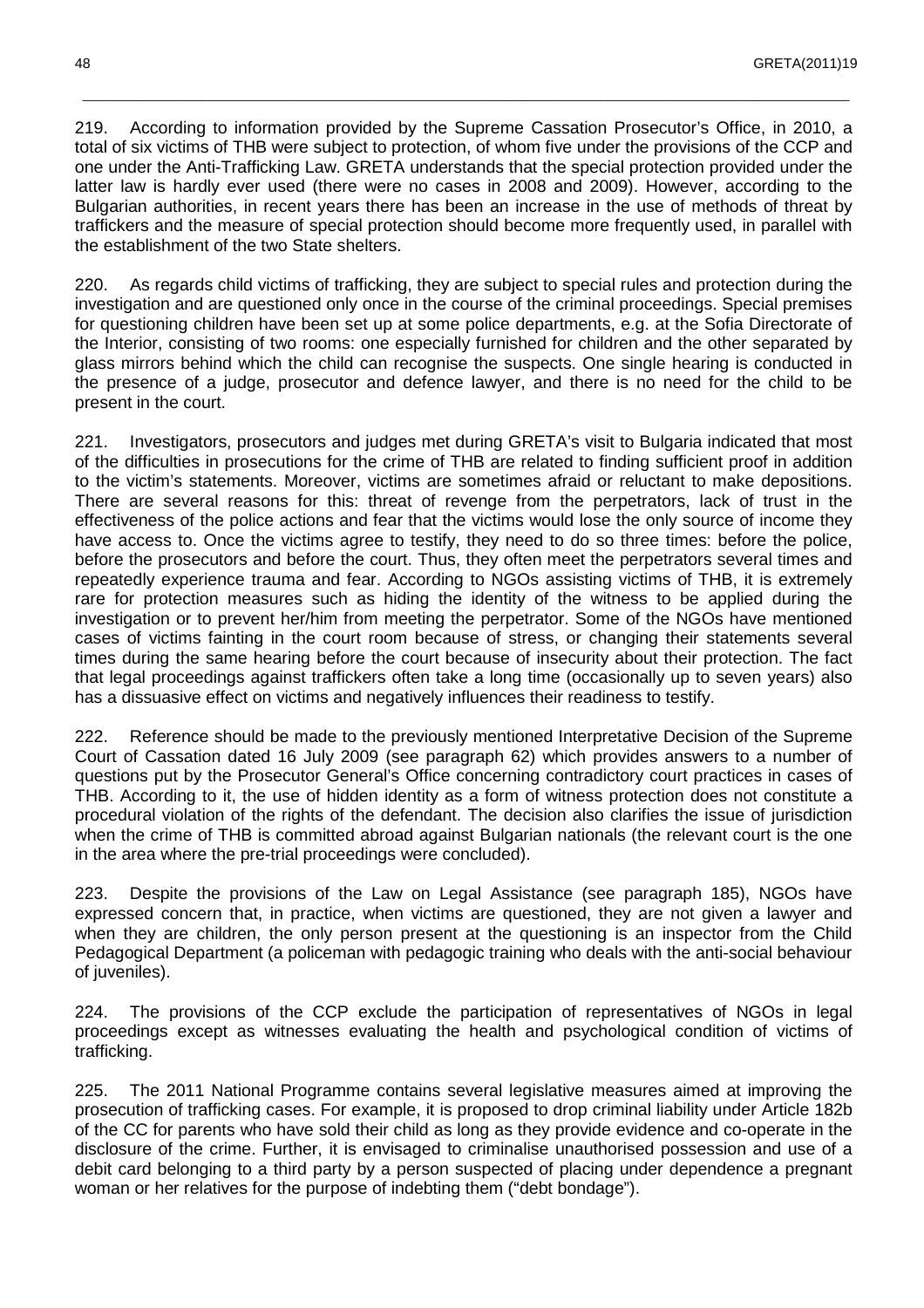226. According to statistics provided by the Supreme Cassation Prosecutor's Office, the number of new pre-trial proceedings opened for THB was 107 in 2008, 135 in 2009, and 134 in 2010. The number of convictions was respectively 69 in 2008, 108 in 2009 and 106 in 2010. Of the 106 convictions pronounced in 2010, 97 entered into force by the end of the year; of them, 34 were effectively enforced (including seven sentences of imprisonment from five to 10 years, three sentences of imprisonment of up to five years, and 24 sentences of imprisonment of up to three years), and 63 were conditional. Following the entry into force of the new Article 159c of the CC criminalising the use of services of a victim of THB, there were four convictions in 2009 and seven in 2010.

\_\_\_\_\_\_\_\_\_\_\_\_\_\_\_\_\_\_\_\_\_\_\_\_\_\_\_\_\_\_\_\_\_\_\_\_\_\_\_\_\_\_\_\_\_\_\_\_\_\_\_\_\_\_\_\_\_\_\_\_\_\_\_\_\_\_\_\_\_\_\_\_\_\_\_\_\_\_\_\_\_\_\_\_\_\_\_\_\_\_\_\_\_\_\_\_\_\_\_\_\_\_\_\_\_\_\_\_\_\_

227. **GRETA urges the Bulgarian authorities to step up the proactive investigation of potential cases of THB in sectors such as entertainment, tourism and construction.** 

228. **Further, GRETA considers that the Bulgarian authorities should prioritise the identification of gaps in the investigation procedure and the presentation of cases in court, inter alia with a view to ensuring an expeditious trail. In this context, GRETA wishes to stress the importance of making use of investigation techniques such as phone tapping and informants so that crimes related to THB can be investigated and prosecuted effectively.** 

229. **GRETA also considers that the Bulgarian authorities should make full use of the available measures to protect victims and to prevent intimidation during the investigation and during and after the court proceedings. In this context, the Bulgarian authorities should take additional measures to ensure that victims of THB are adequately informed and assisted during the pre-trial and court proceedings.**

## **5. Concluding remarks**

230. The legal and institutional framework for combating trafficking in human beings put in place by the Bulgarian authorities since the early 2000s is comprehensive and provides a good basis for tackling this phenomenon from a human-rights based perspective. GRETA welcomes the policy statements that THB is considered a human rights violation in Bulgaria and the steps taken to translate these statements into practice, most recently by setting up a National Mechanism for Referral and Support of Trafficked Persons.

231. That said, GRETA considers that the Bulgarian authorities should take further steps to ensure that the human rights-based and victim-centred approach underpinning the Convention is fully reflected and applied in the national policy to combat THB, from prevention to protection, prosecution and redress. This includes taking measures to strengthen the aspect of prevention amongst groups vulnerable to THB and changing negative social attitudes towards trafficking victims. The training of law enforcement officials, prosecutors, judges, social workers and other relevant professionals should stress the need to apply a human rights-based approach to action against THB on the basis of the Council of Europe Anti-Trafficking Convention and the case-law of the European Court of Human Rights.

232. The human rights-based approach to THB also requires taking further steps to secure that all victims of THB are properly identified. GRETA notes with concern that hardly any foreign national victims of THB have been identified in Bulgaria. This raises questions about the effectiveness of the existing identification procedures.

233. More should be done to empower victims of THB by enhancing their access to assistance and protection, including by ensuring adequate financing to service providers. As the official statistics show only "the tip of the iceberg", there may be an urgent need for enhanced capacity for assistance to trafficking victims. Increased provision should also be made in the national policy against THB for measures to assist the reintegration of victims of THB and prevent re-trafficking.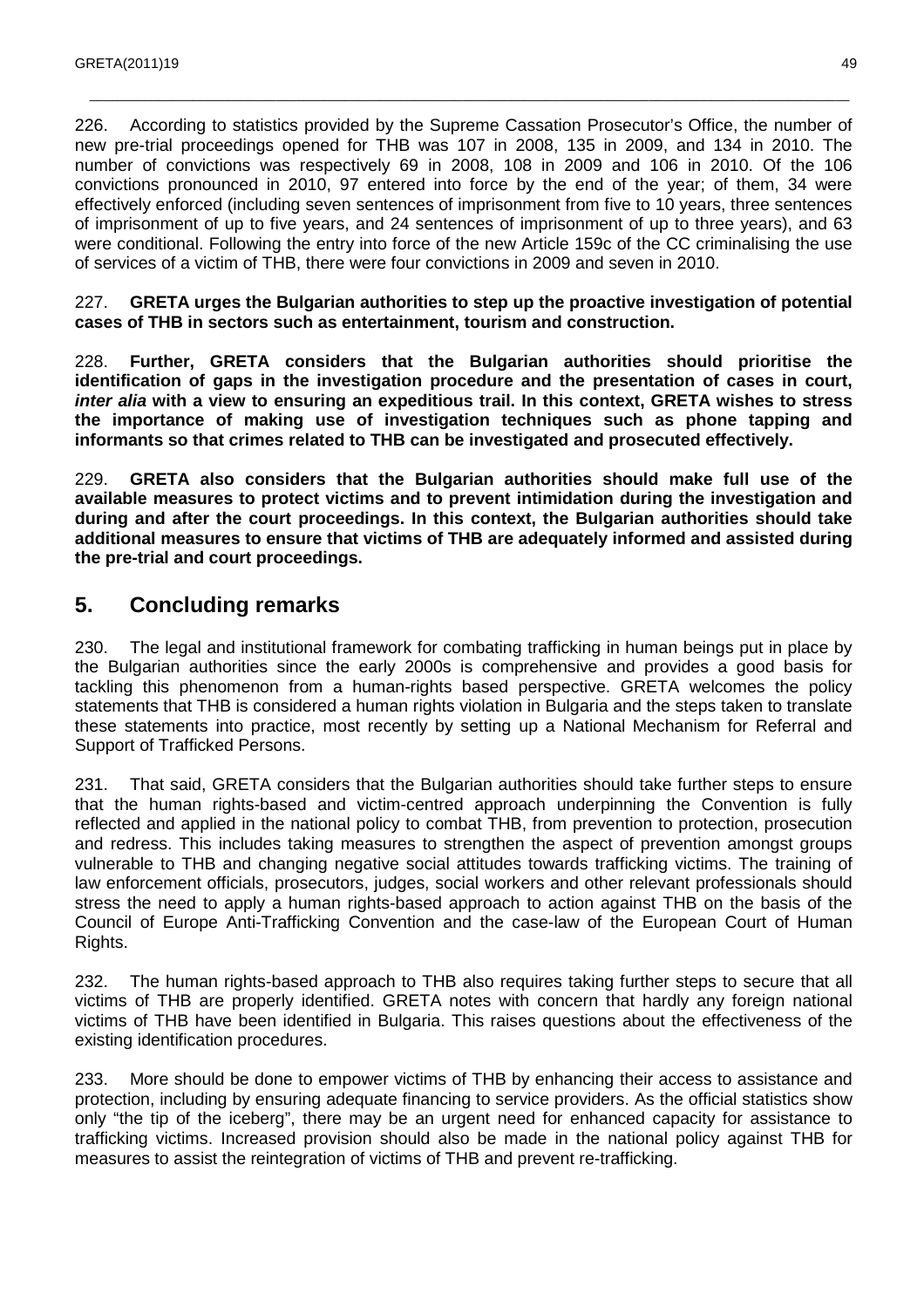234. In the field of prosecution of traffickers, while the Bulgarian authorities have achieved some positive results as concerns the rate of convictions, more efforts should be made to protect and assist victims before, during and after the criminal proceedings in order to guarantee a human-rights based approach. Effective access to legal redress and compensation for victims of trafficking should also be a priority for the Bulgarian authorities.

\_\_\_\_\_\_\_\_\_\_\_\_\_\_\_\_\_\_\_\_\_\_\_\_\_\_\_\_\_\_\_\_\_\_\_\_\_\_\_\_\_\_\_\_\_\_\_\_\_\_\_\_\_\_\_\_\_\_\_\_\_\_\_\_\_\_\_\_\_\_\_\_\_\_\_\_\_\_\_\_\_\_\_\_\_\_\_\_\_\_\_\_\_\_\_\_\_\_\_\_\_\_\_\_\_\_\_\_\_\_\_

235. GRETA invites the Bulgarian authorities to keep it regularly informed of developments as regards the implementation of the Council of Europe Anti-Trafficking Convention and looks forward to continuing its good co-operation with the Bulgarian Government for achieving the purposes of this Convention.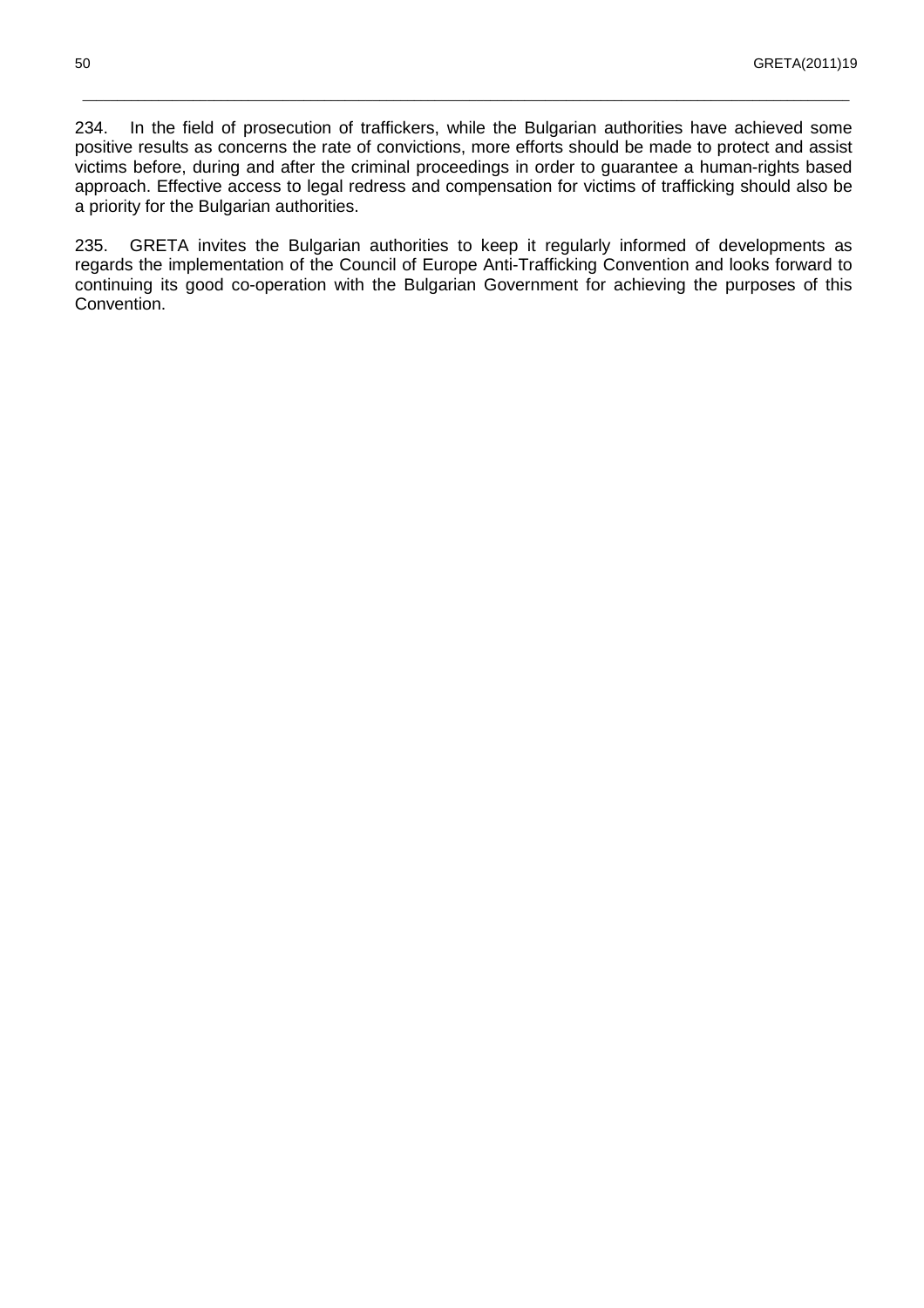## **Appendix I: List of GRETA's proposals**

#### **Core concepts and definitions**

1. GRETA notes the difference between the two definitions of trafficking in human beings under Bulgarian law as regards the use of means and invites the Bulgarian authorities to ensure that the national anti-trafficking provisions are interpreted in a manner fully conforming to the Convention.

\_\_\_\_\_\_\_\_\_\_\_\_\_\_\_\_\_\_\_\_\_\_\_\_\_\_\_\_\_\_\_\_\_\_\_\_\_\_\_\_\_\_\_\_\_\_\_\_\_\_\_\_\_\_\_\_\_\_\_\_\_\_\_\_\_\_\_\_\_\_\_\_\_\_\_\_\_\_\_\_\_\_\_\_\_\_\_\_\_\_\_\_\_\_\_\_\_\_\_\_\_\_\_\_\_\_\_\_\_\_

#### **Comprehensive approach to THB**

2. GRETA considers that the Bulgarian authorities should take further steps to ensure that the national action to combat THB is comprehensive, and in particular:

- pay increased attention to preventive measures among vulnerable groups, such as the Roma community, children and disabled persons;
- include in the national policy measures to identify the scale of trafficking of foreign nationals and to provide such victims of THB with assistance in accordance with the Convention;
- ensure that gender mainstreaming is reflected in the national anti-trafficking policy;
- include in the national action measures to address THB for the purpose of removal of organs;
- provide in the national policy for increased measures to assist the reintegration of victims of THB and prevent re-trafficking;
- allocate the necessary resources to the NCCTHB to enable it to fulfil its mandate;
- include action against THB as a priority issue in the programmes and projects proposed for financing through EU Structural Funds.

3. Further, GRETA invites the Bulgarian authorities to introduce an independent evaluation of the annual National Programme as a tool for assessing the impact of the activities and for planning future policies and measures to combat THB.

#### **Co-ordination**

4. GRETA invites the Bulgarian authorities to invest in the human resources of the NCCTHB and the local commissions for combating THB so that they can effectively carry out the full range of tasks within their mandate.

5. GRETA also invites the Bulgarian authorities to further strengthen co-ordination between national and municipal authorities and NGOs active in the field of action against THB and to ensure that NGOs are involved in the planning of the national policy. This could involve the conclusion of formal agreements between state authorities and NGOs setting out the specific framework for cooperation. Particular attention should also be paid to involving Roma NGOs in the fight against THB.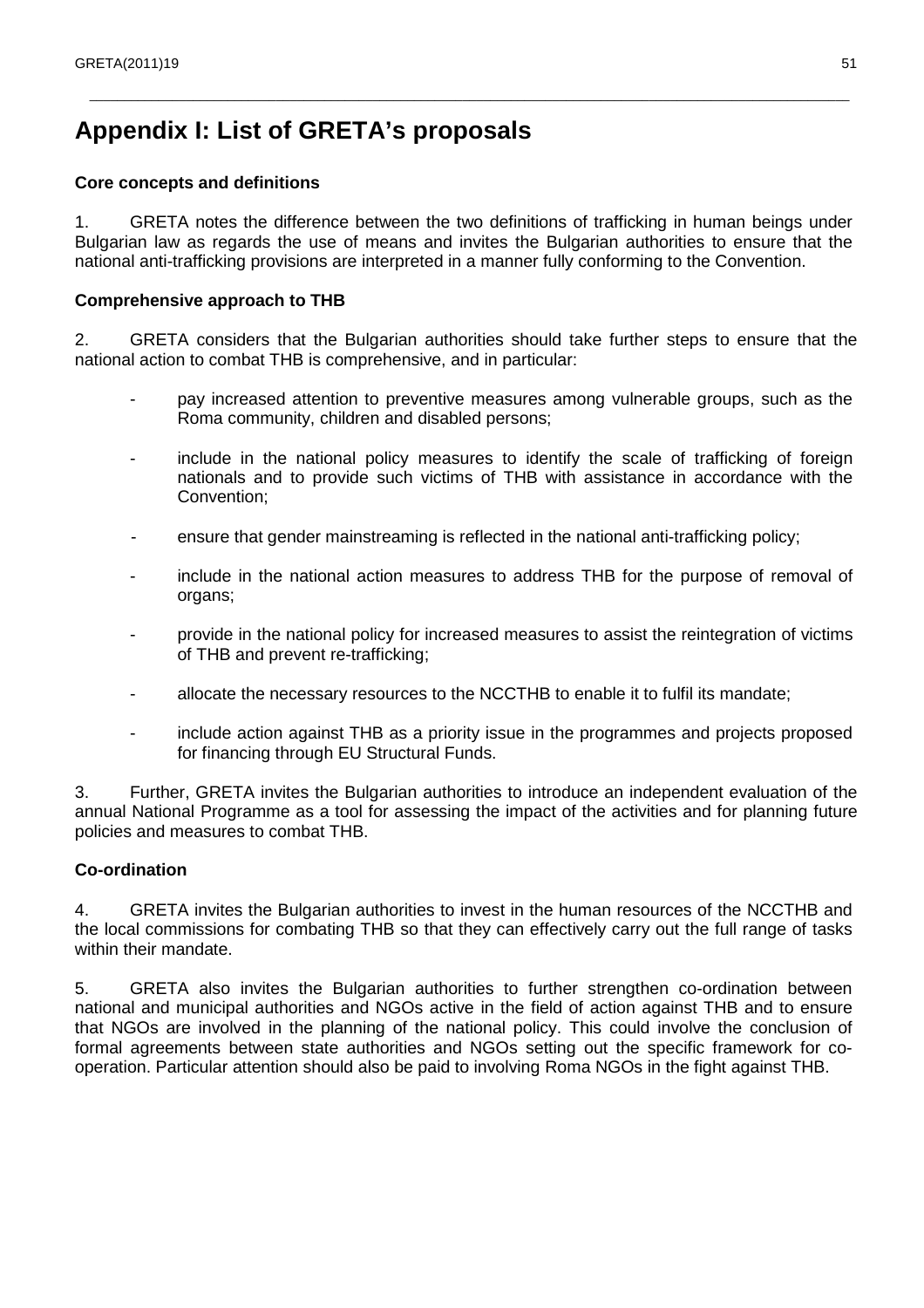#### **Training of relevant professionals**

6. GRETA invites the Bulgarian authorities to design future training programmes with a view to improving the knowledge and skills of relevant professionals which enable them to identify victims of trafficking and to assist and protect them. Training on THB-related issues should also be provided to staff working in homes for children without parental care and the local commissions for combating juvenile delinquency. During the training, particular attention should be paid to overcoming entrenched negative attitudes and prejudices vis-à-vis victims of trafficking. As regards in particular training for law enforcement officials, it should aim also at developing skills for proactive prevention work.

\_\_\_\_\_\_\_\_\_\_\_\_\_\_\_\_\_\_\_\_\_\_\_\_\_\_\_\_\_\_\_\_\_\_\_\_\_\_\_\_\_\_\_\_\_\_\_\_\_\_\_\_\_\_\_\_\_\_\_\_\_\_\_\_\_\_\_\_\_\_\_\_\_\_\_\_\_\_\_\_\_\_\_\_\_\_\_\_\_\_\_\_\_\_\_\_\_\_\_\_\_\_\_\_\_\_\_\_\_\_\_

#### **Data collection and research**

7. GRETA considers that, for the purpose of preparing, monitoring and evaluating anti-trafficking policies, the Bulgarian authorities should develop and maintain a comprehensive and coherent statistical system on trafficking in human beings by compiling reliable statistical information from all main actors and allowing disaggregation (concerning gender, age, type of exploitation, country of origin and/or destination, etc.). This should be accompanied by all the necessary measures to respect the right of data subjects to personal data protection, including when NGOs working with victims of trafficking are asked to provide information for the national database.

8. GRETA invites the Bulgarian authorities to continue conducting and supporting research on THB-related issues as an important source of information for future policy measures in the field of action against THB. Areas where research is needed in order to shed more light on the extent of the problem of THB include trafficking of foreign nationals and trafficking for the purpose of labour exploitation in Bulgaria.

#### **International co-operation**

9. GRETA invites the Bulgarian authorities to continue exploring possibilities for international cooperation in the fields of protecting and assisting victims of THB, and the investigation and prosecution of trafficking cases.

#### **Awareness raising and education**

10. GRETA considers that future actions in the area of awareness raising should be designed in the light of the assessment of previous measures and be focused on the needs identified. GRETA urges the Bulgarian authorities to develop the aspect of prevention in the Roma community through specific campaigns which are not based on written materials. Increased emphasis should also be placed on changing social attitudes towards victims. The success of the efforts will depend on efficient data collection, adequate funding and regular evaluation.

#### **Social, economic and other initiatives for groups vulnerable to THB**

11. GRETA urges the Bulgarian authorities to strengthen the aspect of prevention through social and economic empowerment measures for groups vulnerable to THB. GRETA concludes that there is a need for a comprehensive, co-ordinated and adapted approach towards the problems in the Roma community, involving all relevant institutions and aiming at improving their integration and access to education, health care and social assistance as an ultimate prevention measure against THB. In this context, GRETA encourages the Bulgarian authorities to include in the national strategy for the integration of Roma in society measures to prevent the trafficking of Roma and to provide victims with assistance and protection.

12. Further, GRETA urges the Bulgarian authorities to take steps to secure the registration of all persons from socially vulnerable groups at birth and for social services, both as a prevention measure and in order to avoid re-trafficking.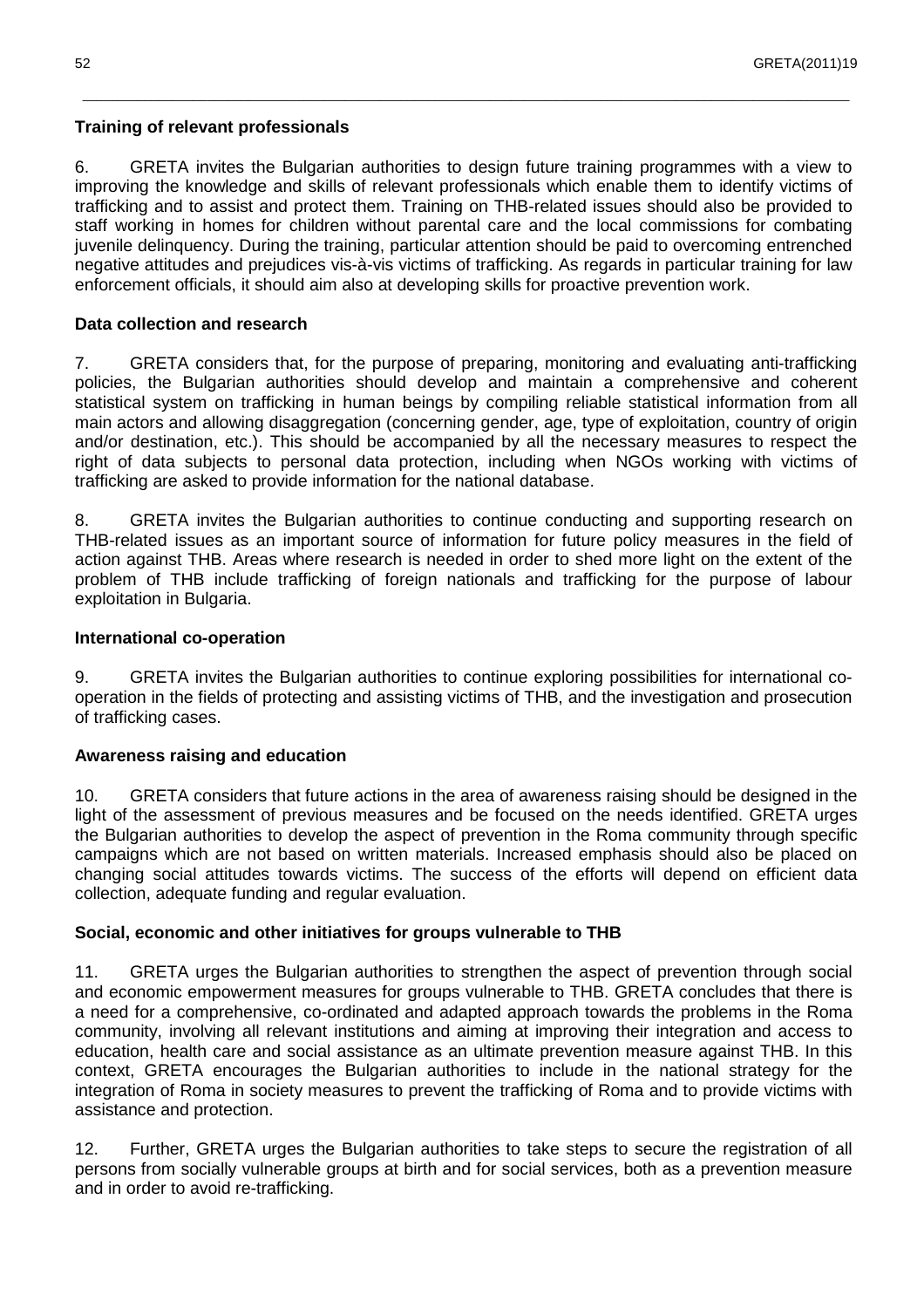#### **Measures to discourage demand**

13. GRETA invites the Bulgarian authorities to continues their efforts to discourage demand for services from trafficked persons, targeting in particular the most common forms of THB in the country.

\_\_\_\_\_\_\_\_\_\_\_\_\_\_\_\_\_\_\_\_\_\_\_\_\_\_\_\_\_\_\_\_\_\_\_\_\_\_\_\_\_\_\_\_\_\_\_\_\_\_\_\_\_\_\_\_\_\_\_\_\_\_\_\_\_\_\_\_\_\_\_\_\_\_\_\_\_\_\_\_\_\_\_\_\_\_\_\_\_\_\_\_\_\_\_\_\_\_\_\_\_\_\_\_\_\_\_\_\_\_

#### **Border measures to prevent THB and measures to enable legal migration**

14. GRETA considers that the authorities should make further efforts to:

- detect cases of THB in the context of border controls;
- introduce a checklist to identify potential THB-related risks during the visa application procedure.

15. GRETA invites the Bulgarian authorities to consider carrying out information campaigns to alert potential foreign national victims of THB-related risks, in co-operation with countries of origin.

#### **Identification of victims of THB**

16. GRETA encourages the Bulgarian authorities to ensure that the legal and institutional changes introduced by the new State policy in the area of juvenile justice lead to improved prevention, identification and assistance of child victims of trafficking.

17. GRETA concludes that the current identification system of trafficking victims is not sufficiently effective as it risks to leave out those who do not want to co-operate with the authorities and take part in judicial proceedings against the alleged traffickers. GRETA urges the Bulgarian authorities to address this issue.

18. GRETA considers that the Bulgarian authorities should pay more attention to the identification of persons detained as irregular migrants and provide additional training of staff. In this context, GRETA stresses the importance of good quality and independent interpreters for potential victims of THB from the early stages of the investigation about their possible condition as victims.

#### **Assistance to victims**

19. GRETA urges the Bulgarian authorities to step up their efforts to provide assistance to victims of trafficking, and in particular to:

- ensure that all assistance measures provided for in law are guaranteed in practice; when assistance is delegated to NGOs as service providers, the State has an obligation to provide adequate financing and ensure the quality of the services delivered by the NGOs;
- guarantee access to public health care for victims of trafficking;
- improve the system for providing assistance to child victims of trafficking, both in terms of accommodation in crisis centres and as regards medium and long-term support programmes tailored to the needs of the children;
- set up a sufficient number of shelters for victims of trafficking to meet the needs for accommodating such victims, and ensure that the conditions provided in the shelters are adequate;
- ensure that suitable accommodation is provided to male victims of trafficking and that they can fully benefit from the assistance measures provided for in law;
- facilitate the reintegration of victims of trafficking into society and avoid re-trafficking by providing them with vocational training and access to the labour market.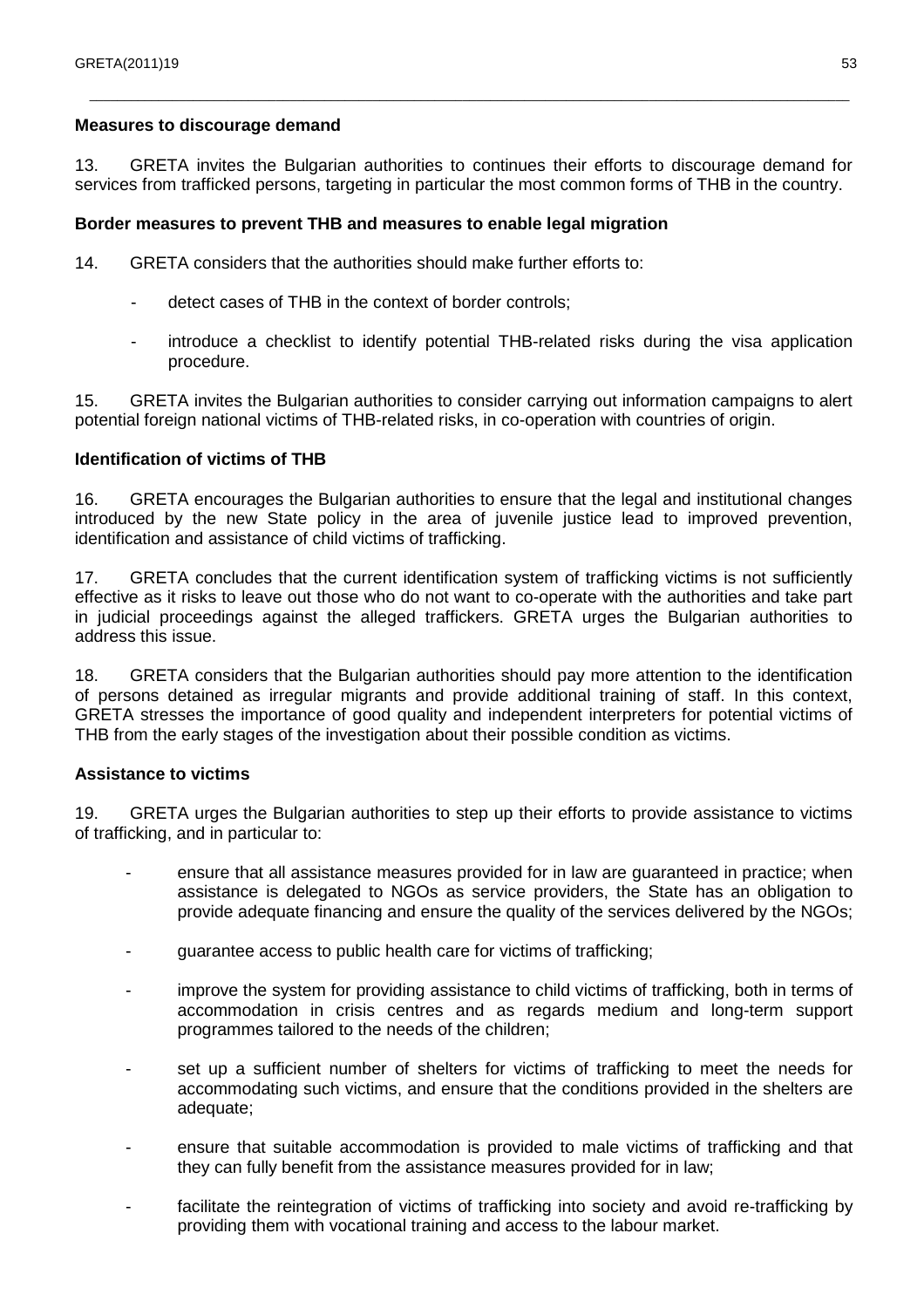20. GRETA invites the Bulgarian authorities to continue spreading knowledge of the NRM and to ensure that all relevant professionals are trained to apply it.

\_\_\_\_\_\_\_\_\_\_\_\_\_\_\_\_\_\_\_\_\_\_\_\_\_\_\_\_\_\_\_\_\_\_\_\_\_\_\_\_\_\_\_\_\_\_\_\_\_\_\_\_\_\_\_\_\_\_\_\_\_\_\_\_\_\_\_\_\_\_\_\_\_\_\_\_\_\_\_\_\_\_\_\_\_\_\_\_\_\_\_\_\_\_\_\_\_\_\_\_\_\_\_\_\_\_\_\_\_\_\_

#### **Recovery and reflection period**

21. GRETA invites the Bulgarian authorities to review the legislation in order to ensure that the recovery and reflection period provided for in Article 13 of the Convention is specifically defined in Bulgarian law.

22. Further, GRETA urges the Bulgarian authorities to ensure that trafficked persons are systematically informed of the possibility to use a recovery and reflection period and are effectively granted such a period.

#### **Residence permits**

23. GRETA considers that the Bulgarian authorities should take steps to ensure that victims of THB can take full advantage of the right to be granted a temporary residence permit. GRETA also invites the Bulgarian authorities to consider granting temporary residence permits to victims who for various reasons do not co-operate with the competent authorities.

#### **Compensation and legal redress**

24. GRETA urges the Bulgarian authorities to increase their efforts to provide information to victims of THB about their right to compensation and the ways to access it, and to ensure that victims have effective access to legal aid in this respect.

25. Further, GRETA urges the Bulgarian authorities to make State compensation accessible to all victims of THB, irrespective of their nationality and residence status.

#### **Repatriation and return of victims**

26. GRETA considers that the Bulgarian authorities should take additional steps to develop the institutional and procedural framework for the repatriation and return of victims of THB, with due regard to their safety, dignity and protection. Particular attention should be paid to ensuring financial means for the travel of victims of THB.

#### **Substantive criminal law**

27. GRETA urges the Bulgarian authorities to include the aggravating circumstance of "deliberately or by gross negligence endangering the life of the victim" in the CC.

28. GRETA considers that the Bulgarian authorities should review the legislation in order to fully reflect the substantive provisions under Article 20 of the Convention regarding the criminalisation of acts relating to travel or identity documents.

29. GRETA invites the Bulgarian authorities to assess the implementation of the legal provisions concerning liability of legal persons for criminal offences related to THB, in the light of the provisions on corporate liability in Article 22 of the Convention.

#### **Non-punishment of victims of THB**

30. GRETA urges the Bulgarian authorities to take legislative measures allowing for the possibility of not imposing penalties on victims of THB for their involvement in unlawful activities to the extent that they were compelled to do so.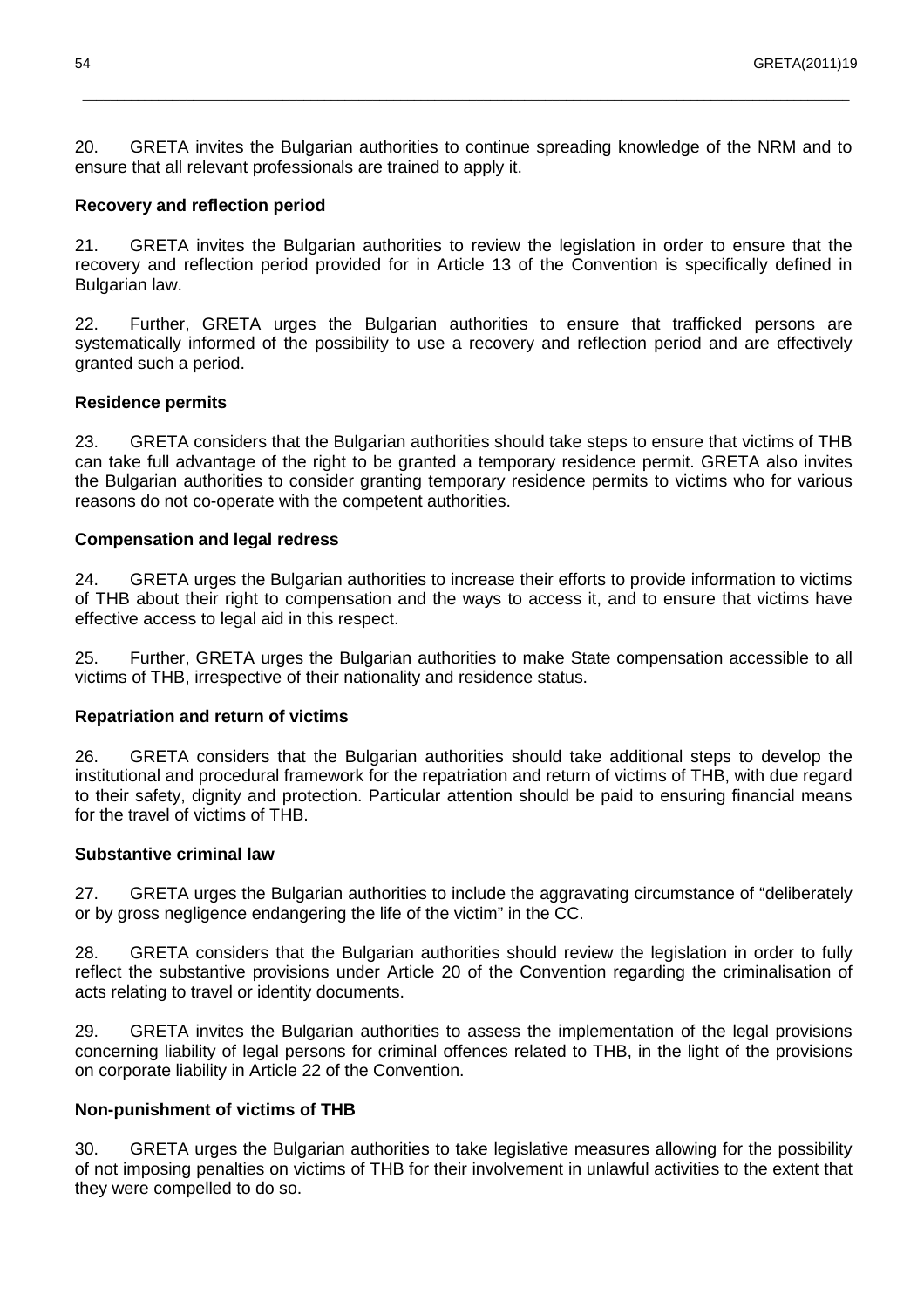#### **Investigation, prosecution and procedural law**

31. GRETA urges the Bulgarian authorities to step up the proactive investigation of potential cases of THB in sectors such as entertainment, tourism and construction.

\_\_\_\_\_\_\_\_\_\_\_\_\_\_\_\_\_\_\_\_\_\_\_\_\_\_\_\_\_\_\_\_\_\_\_\_\_\_\_\_\_\_\_\_\_\_\_\_\_\_\_\_\_\_\_\_\_\_\_\_\_\_\_\_\_\_\_\_\_\_\_\_\_\_\_\_\_\_\_\_\_\_\_\_\_\_\_\_\_\_\_\_\_\_\_\_\_\_\_\_\_\_\_\_\_\_\_\_\_\_

32. Further, GRETA considers that the Bulgarian authorities should prioritise the identification of gaps in the investigation procedure and the presentation of cases in court, *inter alia* with a view to ensuring an expeditious trail. In this context, GRETA wishes to stress the importance of making use of investigation techniques such as phone tapping and informants so that crimes related to THB can be investigated and prosecuted effectively.

33. GRETA also considers that the Bulgarian authorities should make full use of the available measures to protect victims and to prevent intimidation during the investigation and during and after the court proceedings. In this context, the Bulgarian authorities should take additional measures to ensure that victims of THB are adequately informed and assisted during the pre-trial and court proceedings.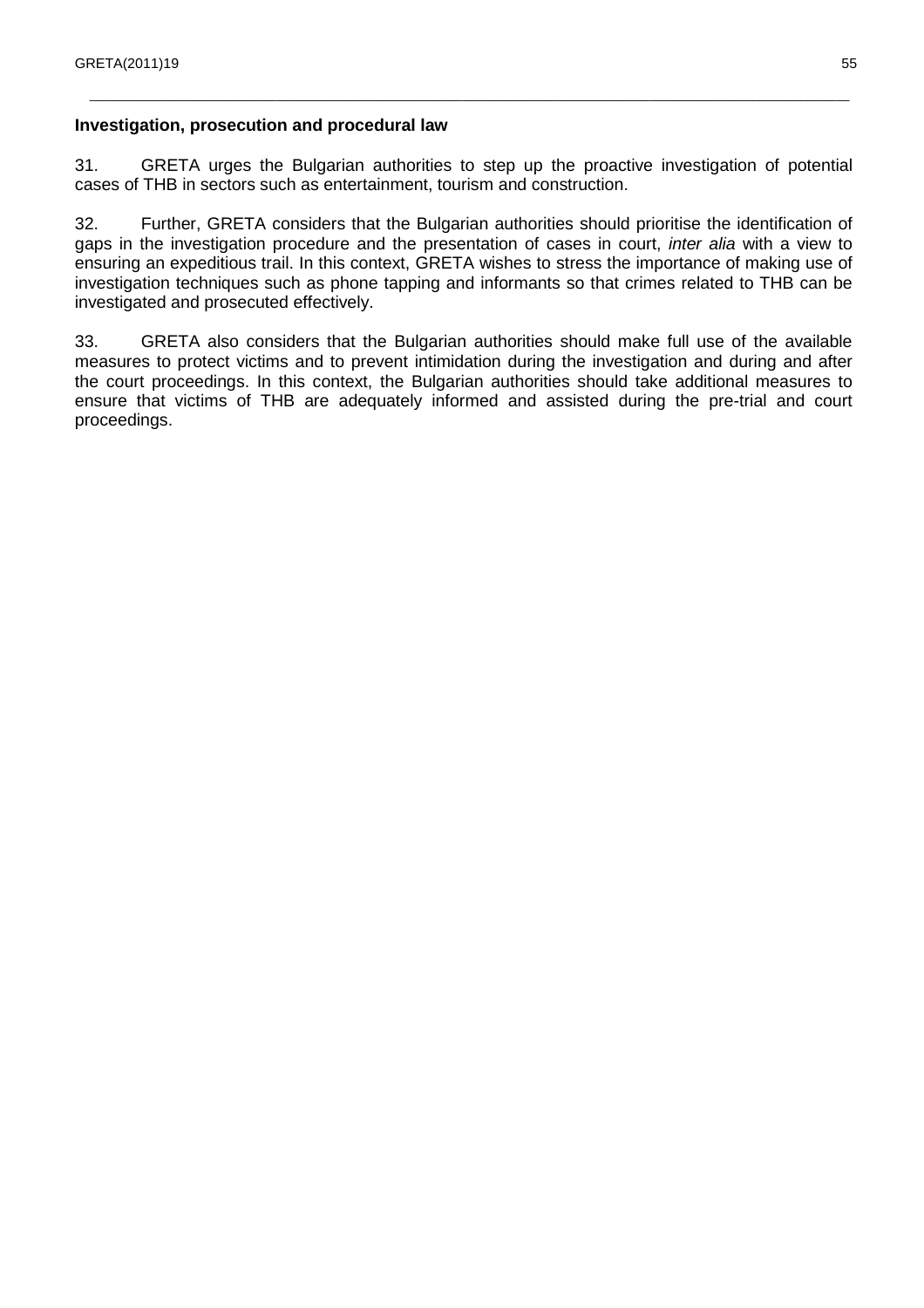## **Appendix II: List of public bodies and intergovernmental and non-governmental organisations with which GRETA held consultations**

#### **Public bodies**

Mr Tsvetan Tsvetanov, Deputy Prime Minister, Minister of the Interior and Chair of the National Commission for Combating Trafficking in Human Beings

\_\_\_\_\_\_\_\_\_\_\_\_\_\_\_\_\_\_\_\_\_\_\_\_\_\_\_\_\_\_\_\_\_\_\_\_\_\_\_\_\_\_\_\_\_\_\_\_\_\_\_\_\_\_\_\_\_\_\_\_\_\_\_\_\_\_\_\_\_\_\_\_\_\_\_\_\_\_\_\_\_\_\_\_\_\_\_\_\_\_\_\_\_\_\_\_\_\_\_\_\_\_\_\_\_\_\_\_\_\_\_

- Mr Konstantin Penchey, Ombudsman of the Republic of Bulgaria
- Ministry of the Interior
- Ministry of Education, Youth and Science
- Ministry of Health
- Ministry of Justice
- Ministry of Foreign Affairs
- Ministry of Labour and Social Policy
- National Commission for Combating Trafficking in Human Beings
- National Investigation Service
- State Agency for Child Protection
- Agency for Social Support
- State Agency for Refugees
- Supreme Court of Cassation
- Prosecutor General's Office
- Local Commission for Combating Trafficking in Human Beings, Varna

#### **Intergovernmental organisations**

International Organisation for Migration

#### **Non-governmental organisations**

- Animus Association/La Strada
- Nadya Centre
- **Foundation Partners Bulgaria**
- Bulgarian Helsinki Committee
- **Bulgarian Gender Research Foundation**
- Caritas Rousse
- SOS Families at risk, Varna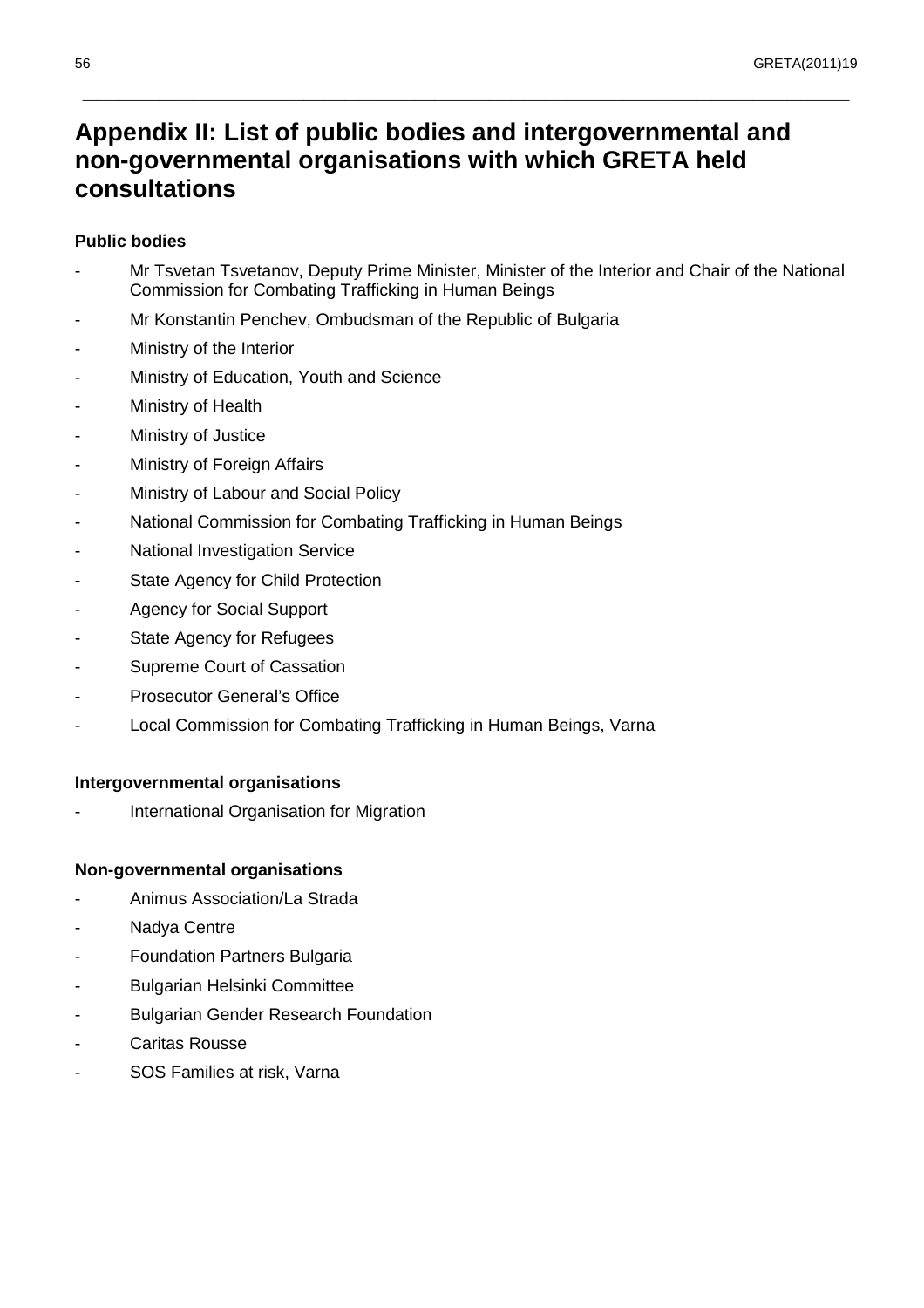## **Government's comments**

\_\_\_\_\_\_\_\_\_\_\_\_\_\_\_\_\_\_\_\_\_\_\_\_\_\_\_\_\_\_\_\_\_\_\_\_\_\_\_\_\_\_\_\_\_\_\_\_\_\_\_\_\_\_\_\_\_\_\_\_\_\_\_\_\_\_\_\_\_\_\_\_\_\_\_\_\_\_\_\_\_\_\_\_\_\_\_\_\_\_\_\_\_\_\_\_\_\_\_\_\_\_\_\_\_\_\_\_\_\_

## **The following comments do not form part of GRETA's analysis concerning the situation in Bulgaria**

GRETA engaged in a dialogue with the authorities of Bulgaria on a first draft of the report. A number of the authorities' comments were taken on board and integrated into the report's final version.

The Convention requires that "the report and conclusions of GRETA shall be made public as from their adoption, together with eventual comments by the Party concerned." GRETA transmitted its final report to the Bulgarian authorities on 14 October and invited them to submit any final comments within one month. The Bulgarian authorities' comments, submitted on 14 November 2011, are reproduced hereafter.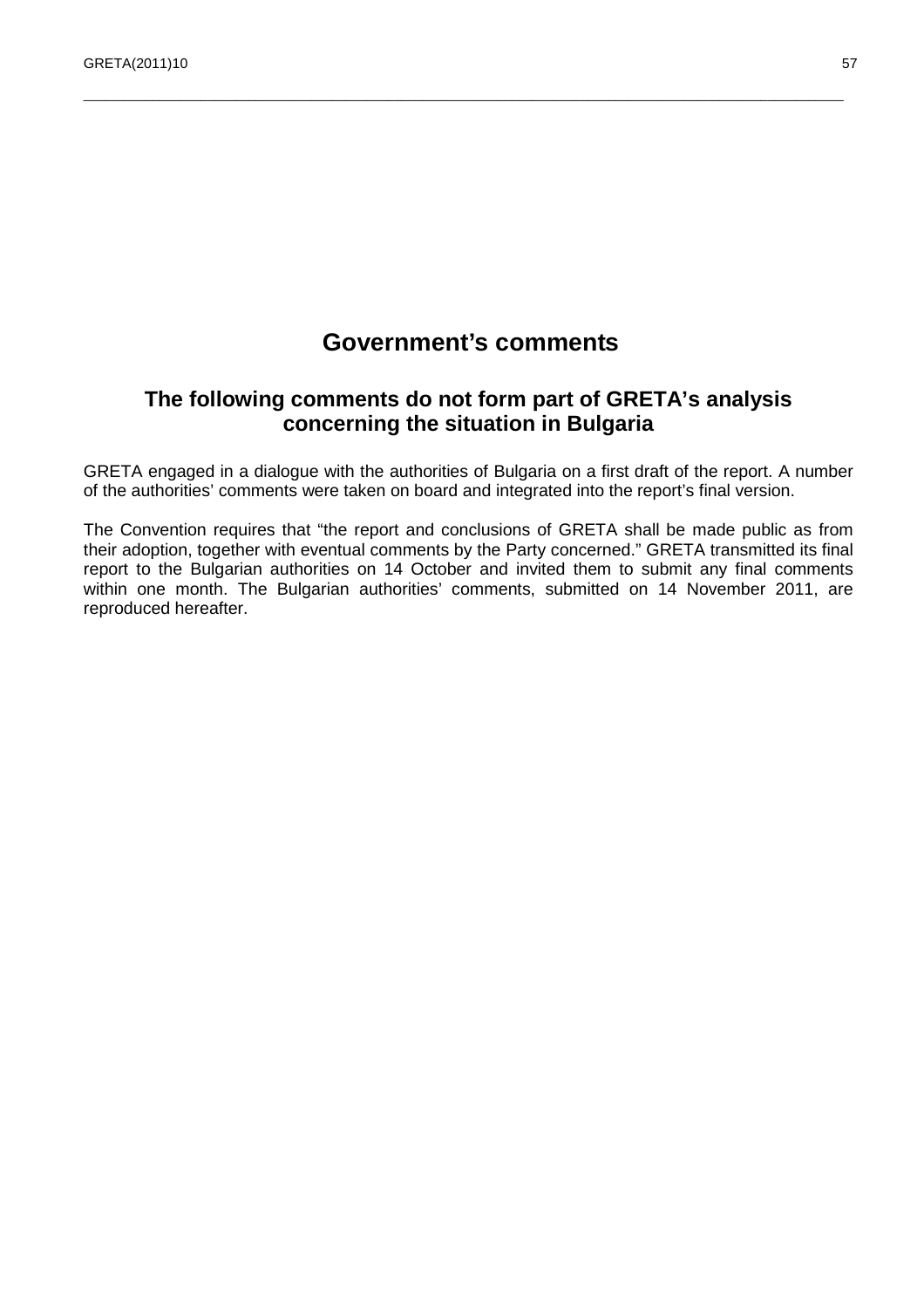

#### REPUBLIC OF BULGARIA **COUNCIL OF MINISTERS**

#### NATIONAL COMMISSION FOR COMBATING TRAFFICKING IN HUMAN BEINGS

 $N_2.T - 02.368$  $M_{\odot} M_{\odot}$  2011

By email to: Petya.NESTOROVA@coe.int Ref. No.: DG-HL/PN/gm

**TO** 

MRS. PETYA NESTOROVA **EXECUTIVE SECRETARY OF THE COUNCIL OF EUROPE CONVENTION** ON ACTION AGAINST TRAFFICKING IN **HUMAN BEINGS** 

#### DEAR MRS. NESTOROVA,

In pursuance of Article 38, paragraph 6, of the Council of Europe Convention on Action against Trafficking in Human Beings, on October 14, 2011 Bulgaria received the final report drawn up by the Group of Experts on Action against Trafficking in Human Beings (GRETA), containing conclusions on the measures taken by Bulgaria in implementing the provisions of the Convention, which was adopted by GRETA at its  $11<sup>th</sup>$  meeting.

With respect to Article 38, paragraph 6, of the Convention and GRETA's Rules of procedure for evaluating implementation of the Convention, Bulgaria submits with this letter the comments on the final report.

Yours sincerely,



STATE EXPERT AT NCCTHB AND **CONTACT PERSON** TO LIAISE WITH GRETA

1797 Sofia, 52A, "G.M. Dimitrov" blvd. tel: +359 2 807 80 50 fax: +359 2 807 80 59 www.antitraffic.government.bg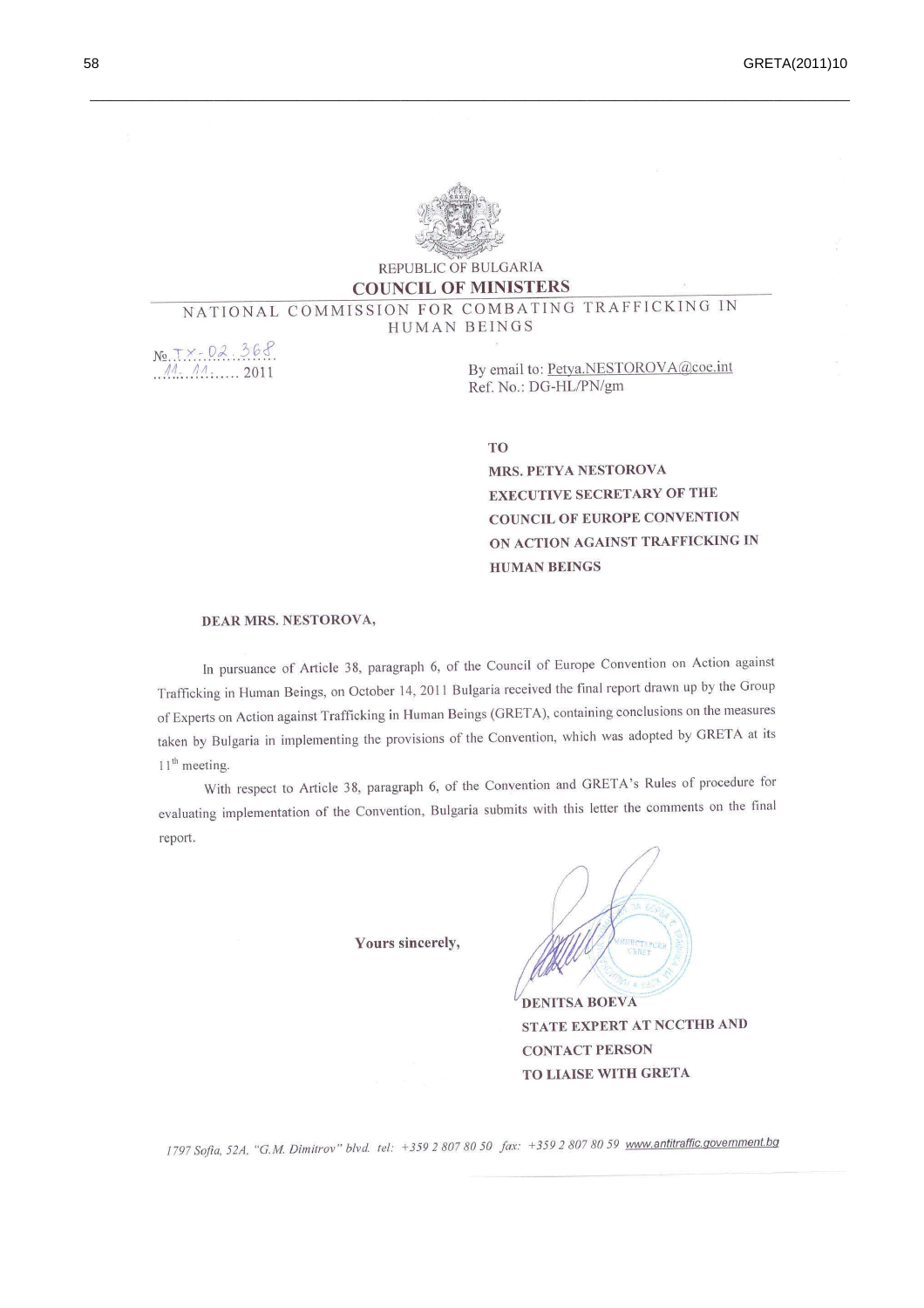#### **Introduction**

The Bulgarian Government would like to assure GRETA and the Secretariat of the Council of Europe Convention on Action against Trafficking in Human Beings that combating human trafficking is one of the priorities in the country's actions against crimes against the personality and organized crime.

\_\_\_\_\_\_\_\_\_\_\_\_\_\_\_\_\_\_\_\_\_\_\_\_\_\_\_\_\_\_\_\_\_\_\_\_\_\_\_\_\_\_\_\_\_\_\_\_\_\_\_\_\_\_\_\_\_\_\_\_\_\_\_\_\_\_\_\_\_\_\_\_\_\_\_\_\_\_\_\_\_\_\_\_\_\_\_\_\_\_\_\_\_\_\_\_\_\_\_\_\_\_\_\_\_\_\_\_\_\_

For the period since the introduction of the crime "Human trafficking" in the Criminal Code of the country (2002) Bulgaria shows a constant and sustainable development of the anti-trafficking policies towards keeping legislation up-to-date with international and European standards, increasing penalties, protecting and caring for victims. The institutional framework is being established as to the requirements and recommendations. The fact that the Bulgarian legislator included in the definition of human trafficking the "irrelevance of the consent of the victim" is giving the opportunity for a larger scale of rights' approach to be tailored to victims in order for them to receive services and rights, and wider opportunities for the law-enforcement to initiate investigation.

Bulgaria would like to stress out that in the current period of financial and economic crisis, the legal and institutional frameworks for combating trafficking and human beings and protection of the victims remain intact, and continue functioning at full capacity. In the light of the victim-centered approach, Bulgaria would like to draw to GRETA's attention the fact that no shelters or crisis centers were closed. Just the opposite: in September 2011 a second state-run shelter for adult victims of trafficking became fully operational, and a plan for opening crisis centers for children victims are on the agenda.

On the aspect of criminal justice, it is noteworthy the rise of the number of victims (316 in 2009, 432 in 2010, also noted by GRETA and 313 – up to June 2011) who are all witness in the cases against perpetrators. Bulgaria would like to put an accent of the fact that a growing trust in the institutions among victims is noted. Bulgaria supports the idea of establishing a special fund for victims of crimes including victims of trafficking and, moreover, this idea is currently being under discussion and procedures.

In the times of financial difficulty both for the institutions and civil society, Bulgaria understands and supports more than ever the close cooperation between actors for the effective work against human trafficking and protection of the victims. In this sense the work of the National Commission for Combating Trafficking in Human Beings encompasses close collaboration with international actors, national institutions and NGOs.

All that said, Bulgaria would like to express its will to improve further the country's actions against trafficking in human beings having in mind the recommendations made by GRETA. However, in the light of the above mentioned and the national peculiarities of the processes of human trafficking, Bulgaria considers that in this difficult period for Europe, some of the recommendations of GRETA are too thorough and demanding.

Having received comments on the final report by Ministry of Interior, Ministry of Labour and Social Policy, State Agency for Child Protection, Agency for Social Assistance, National Investigative Service, Supreme Prosecution of Cassation, Commission for establishing of property acquired from criminal activity and the National Commission for Combating Trafficking in Human Beings, Bulgaria would like to put to the attention of GRETA the following notes and questions following the paragraphs of the report: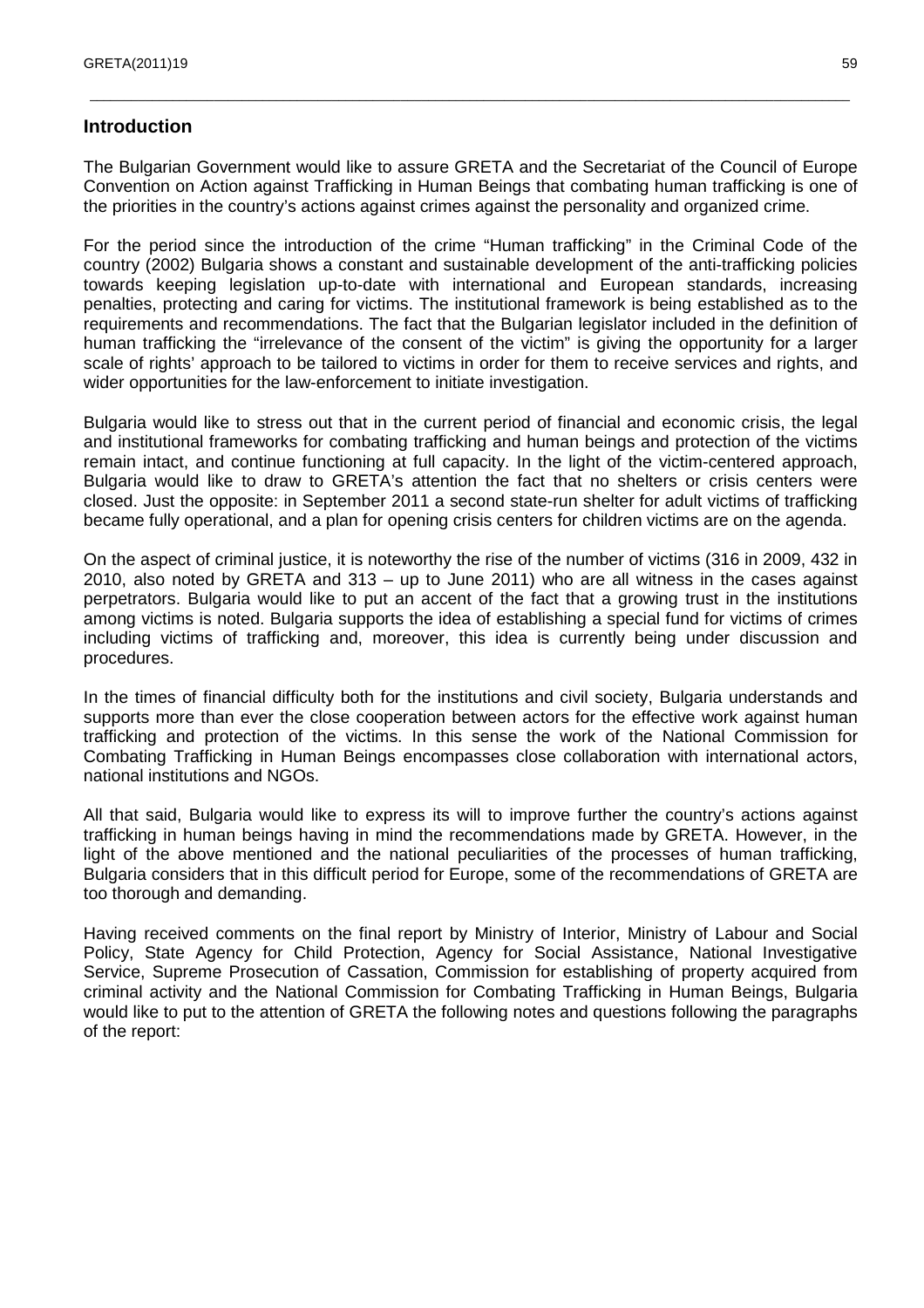#### **Final comments of Bulgaria on the "Report concerning the implementation of the Council of Europe Convention on Action against Trafficking in Human Beings by Bulgaria"**

\_\_\_\_\_\_\_\_\_\_\_\_\_\_\_\_\_\_\_\_\_\_\_\_\_\_\_\_\_\_\_\_\_\_\_\_\_\_\_\_\_\_\_\_\_\_\_\_\_\_\_\_\_\_\_\_\_\_\_\_\_\_\_\_\_\_\_\_\_\_\_\_\_\_\_\_\_\_\_\_\_\_\_\_\_\_\_\_\_\_\_\_\_\_\_\_\_\_\_\_\_\_\_\_\_\_\_\_\_\_

#### **Executive summary:**

**Page 7:**  Paragraph 2, line 3: Please, insert "for 2011" after the word "increased".

Paragraph 3: Bulgarian authorities are not aware of the large scale of the problem of unregistered newborns as imposed by this report at risk of trafficking. We would like GRETA to provide us with the information at their disposal (numbers and specific cases) that would be useful to develop necessary actions to prevent human trafficking by prevention of not registering children at birth.

Paragraph 4: Ministry of Interior "does not agree with the statement made by GRETA that there are no identification criteria for identifying children-victims of trafficking. There are very clear criteria which police, border police, liaison officers and social workers are using to identify children victims of trafficking (as stated by GRETA in paragraphs 143 and 145). For all cases of children-victims of trafficking the Coordination mechanism for referral of cases of unaccompanied children and childrenvictims of trafficking returning from abroad which was adopted in 2005 is implemented. The responsible institutions are the State Agency for Child Protection, Ministry of Foreign Affairs, Ministry of Interior, Ministry of Labour and Social Policy and the Agency for Social Assistance. A special "Guide for identification of victims of trafficking in human beings" was developed by Ministry of Interior, National Commission for Combating THB, IOM and foundation "Animus Association" comprising different indicators for identification of victims of trafficking for different types of exploitation. These indicators and criteria give the opportunity for all institutions and organizations timely to recognize and identify victims of trafficking.

For the purpose of increasing qualification and sensitivity of law-enforcement and other actors, during the years a lot of trainings were conducted with special attention to victims' identification. What is more, leading world and European practices were adopted in the curriculum of the National Justice Institute, Ministry of Interior Academy and MFA Diplomatic Institute.

Paragraph 5: The National Commission for Combating Trafficking in Human Beings would like to stress upon the fact that the delegated functions for managing the state shelters for adults are currently signed under mutual agreements with NGOs that are managing them. Expenses are calculated on the basis of all needs (presented by the NGOs) of the victims and whenever any additional costs appear, the National Commission covers them. Related to the allowance for the crisis centers for children victims of trafficking, according to information of State Agency for Social Assistance, it is the third highest such allowance in the country.

With respect to GRETA's recommendation for the state to open more shelters for victims, Bulgaria would like to focus GRETA's attention on the information by the Agency for Social Assistance that apart from the existing number of crisis centers for children victims of trafficking, another 42 will be opened in the coming five years. As for shelters for adult victims of human trafficking, the National Commission for Combating Trafficking in Human Beings would like GRETA to have in mind the information in the introduction of this document, i.e. in the current period of financial and economic crisis, the legal and institutional frameworks for combating trafficking and human beings and protection of the victims remain intact, and continue functioning at full capacity. In the light of the victim-centered approach, Bulgaria would like to draw to GRETA's attention the fact that no shelters or crisis centers were closed. Just the opposite: in September 2011 a second state-run shelter for adult victims of trafficking became fully operational.

Bulgaria would like GRETA to be aware that in practice most victims prefer to go back to their homes. Whenever the two shelters prove to be full of capacity, as it is not currently, the National Commission will definitely consider the option of opening a third shelter.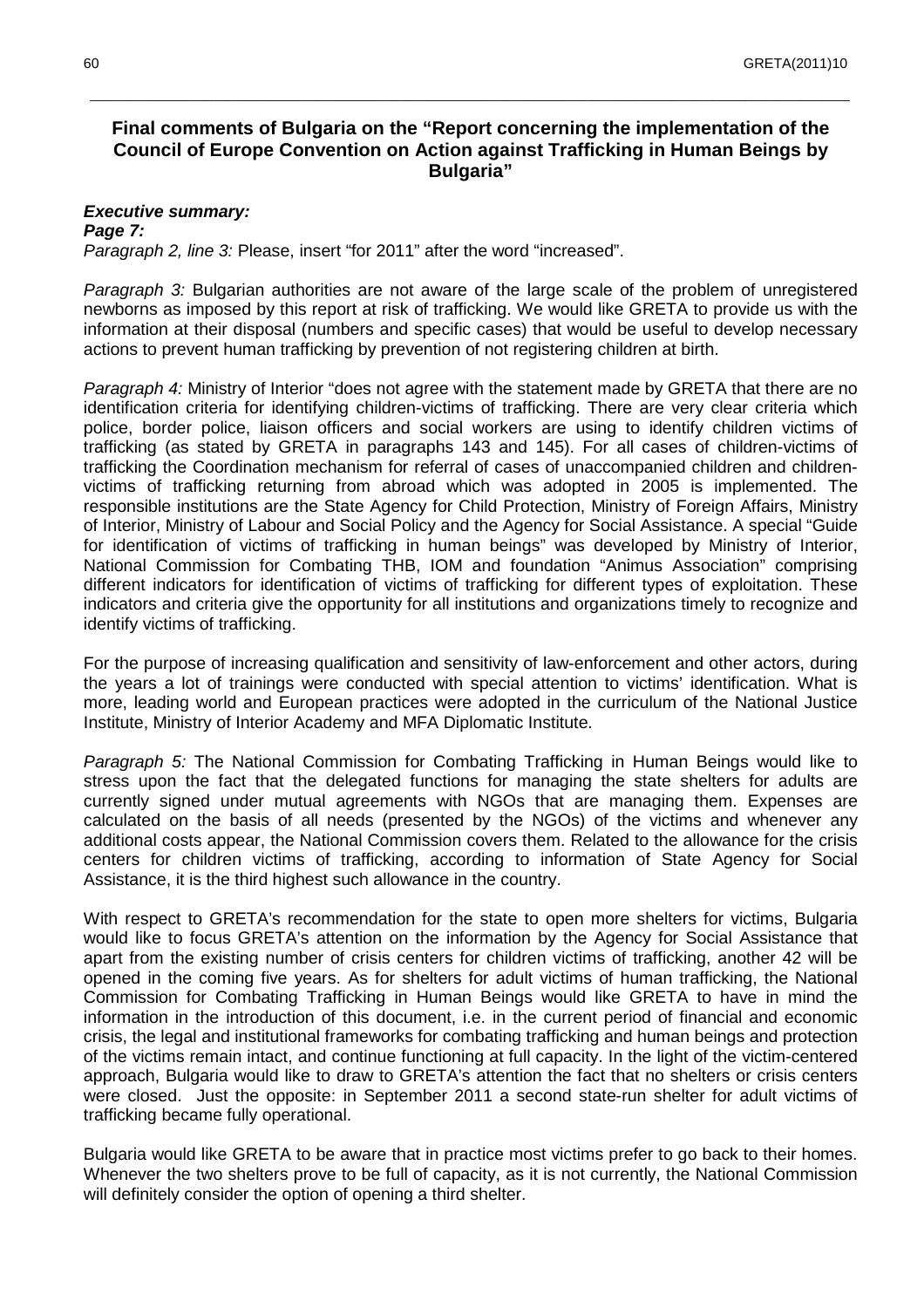#### **Page 8:**

Paragraph 3: Related to the GRETA's recommendation on not imposing penalties on victims of trafficking, Bulgaria accepts it and would like to stress upon the fact that this measure is already being considered by authorities and is most probably going to be reflected with all planned legislative changes, including those related to 2011/36/EU directive.

\_\_\_\_\_\_\_\_\_\_\_\_\_\_\_\_\_\_\_\_\_\_\_\_\_\_\_\_\_\_\_\_\_\_\_\_\_\_\_\_\_\_\_\_\_\_\_\_\_\_\_\_\_\_\_\_\_\_\_\_\_\_\_\_\_\_\_\_\_\_\_\_\_\_\_\_\_\_\_\_\_\_\_\_\_\_\_\_\_\_\_\_\_\_\_\_\_\_\_\_\_\_\_\_\_\_\_\_\_\_

Paragraph 4: The Supreme Prosecutor's Office of Cassation considers the recommendation to priorities economy sectors for investigations as inappropriate. Whenever there is information, no matter the economy or other sector, human trafficking will always be investigated (this comments shall also relate to paragraph 225 of the report).

Considering GRETA's recommendation on the setting up of proactive investigations, Ministry of Interior points out that Bulgaria is currently a leading country with highest number of registered JITs in Eurojust (currently 3 with the Netherlands, 2 with UK; and preparing 1 with Germany and 1 with France). Apart from this, Bulgaria is conducting a joint investigation with Macedonia (under SECI centre).

**Page 10:** Para 10 and 11: Supreme Prosecution of Cassation's submitted data with these comments is that pregnant women victims are 2007-1; 2008-0; 2009-6, 2010-7 and up to June 2011-12. The cases of trafficking for the purpose of organ removal are 6 for the period 2002-2011.

**Page 12:** Para 21: The report of the activities of the National Commission for Combating Trafficking in Human Beings for 2010 is already published on the internet site of the Commission: **www.antitraffic.government.bg**.

**Page 13:** Para 30: With respect to the setting up of more local commissions in 2011 and the statement that one more is to be established, the National Commission would like to state that under the National Programme for 2011, Section 1, p. 1 "Establishment of two new Local Commissions for Combating Trafficking in Human Beings (LCCTHB) in the cities of Rousse and Plovdiv", this activity has been already achieved and cited by GRETA in the report, and no more local commissions are planned to be opened in 2011.

**Page 14:** Para 31: The State Agency for Child Protection notes that the National Plan was adopted with decision of Council of Ministers No. 614 / 05.09.2003.

**Page 20:** Para 64 and 65: The Supreme Prosecution of Cassation comments: "We do not understand GRETA' statement in 64 "GRETA takes note of the above-mentioned explanations of the Bulgarian authorities, which however would not apply to extraditions from/ to non-EU countries." So far there were no cases of refusal for extradition by a state non-member of the EU, and respectively European arrest warrant (EAW) from by EU member-state on the grounds of human trafficking, so it cannot be accepted as correct the following phrase "would not apply to extraditions from/to non-EU countries". It is possible that in practice there would be no such cases due to the simple reason that for international trafficking usually the qualification of Art. 159b p.2 of the CC that the means are used (threat, violence and most often – a promise for real estate enrichment). It is not clear to us how this conclusion was drawn given the real facts that there was no single case of refusal of EAW for human trafficking."

**Page 21:** Para 71: Please, note the comment for Paragraph 3, page 2 of the Executive summary of the report.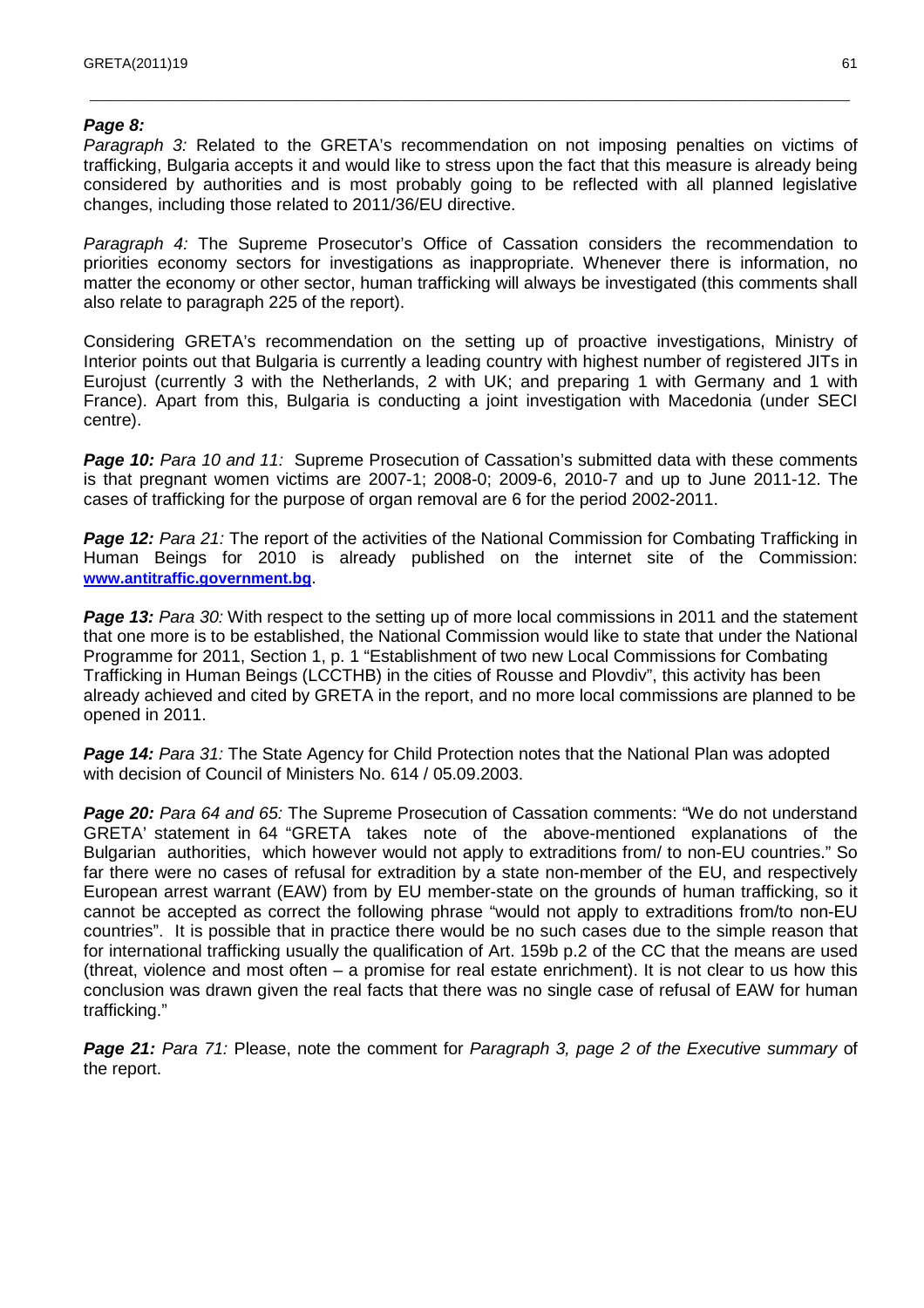#### **Page 22:**

Para 72: Bulgaria considers the statement of GRETA that trafficking of foreign nationals is underdeveloped aspect in the country's policy. Bulgaria is mainly a country of origin for victims of trafficking. For that reason, case law and experience with cases of foreign nationals is minimal. However, Bulgaria develops its policies targeting also such possible cases (the Combating Trafficking in Human Beings Act, the Law for foreigners in Bulgaria, the National referral mechanism, the Coordination mechanism for referral of children – all include specific measures for foreign victims of human trafficking both adult and children).

\_\_\_\_\_\_\_\_\_\_\_\_\_\_\_\_\_\_\_\_\_\_\_\_\_\_\_\_\_\_\_\_\_\_\_\_\_\_\_\_\_\_\_\_\_\_\_\_\_\_\_\_\_\_\_\_\_\_\_\_\_\_\_\_\_\_\_\_\_\_\_\_\_\_\_\_\_\_\_\_\_\_\_\_\_\_\_\_\_\_\_\_\_\_\_\_\_\_\_\_\_\_\_\_\_\_\_\_\_\_

Para 74: Ministry of Interior and the Supreme Prosecution of Cassation comment on this paragraph that "Journalists' investigation cannot function as a basis for the experts of GRETA to draw conclusions. Moreover, under the Bulgarian CPC media articles are lawful reason for initiating a criminal investigation. That means that in all cases of such journalist specific information – criminal proceedings have been initiated. It is not professional and correct to draw conclusions by comments and conclusion made by the media without concrete cases."

Para 76: The National Commission for Combating Trafficking in Human Beings would like to inform GRETA that the second shelter in Burgas is already open and fully operational.

Para 77: The National Commission fully understands the importance of external assessment of the National Program and accepts this recommendation of GRETA's. Having said that, the Commission would like to notify GRETA that it is awaiting a response by Ministry of Finance for possible financing of a project with the Dutch National Rapporteur on developing evaluation of the national anti-trafficking policies (under Operative Programme "Administrative Capacity").

#### **Page 24:**

Para 83: To participate in the permanent working group, the National Commission for Combating Trafficking in Human Beings has invited 7 (seven) international and non-governmental organizations. They represent a multidisciplinary excerpt of the expertise that the NGO sector in Bulgaria possesses (victims' protection, accommodation and legal consultation, prevention, research, policy development, international exposure, national representation via national branches)<sup>14</sup>. Currently, NGOs represent 32% of the composition of the working group. The National Commission would like to state that it works with more than 20 organizations in the country on all aspects of the fight against human trafficking on a daily basis.

Para 84: Related to GRETA's statement that "NGOs develop and implement their projects on their own", NCCTHB would like to make clear that the Commission supports NGOs in their activities and has not turned away any proposal for cooperation and partnership. The NCCTHB can provide a large number of projects for which it is partnering to NGOs for their projects. No intervention of the state authorities in NGOs projects without their proposal or agreement can be considered appropriate. As separate legal entities they naturally implement their projects. NCCTHB would appreciate clarification from GRETA on what is imposed by this statement.

**Page 25:** Para 95: With respect to GRETA's recommendation for Bulgaria to develop training modules and programmes, GRETA should bear in mind the provided before information that this has already been done. Bulgaria clearly understands the importance of training and has conducted, is conducting and is going to conduct hundreds of trainings in different formats: strictly for law-enforcement, for example, or in multidisciplinary groups, both theoretic and interactive, both in the country and abroad, both financed under projects or the state budget.

 $\frac{1}{14}$  IOM, ICMPD, foundation "Animus association", "Centre Nadia" foundation, Bulgarian Gender Research Foundation, Risk Monitor and Centre for Democracy Research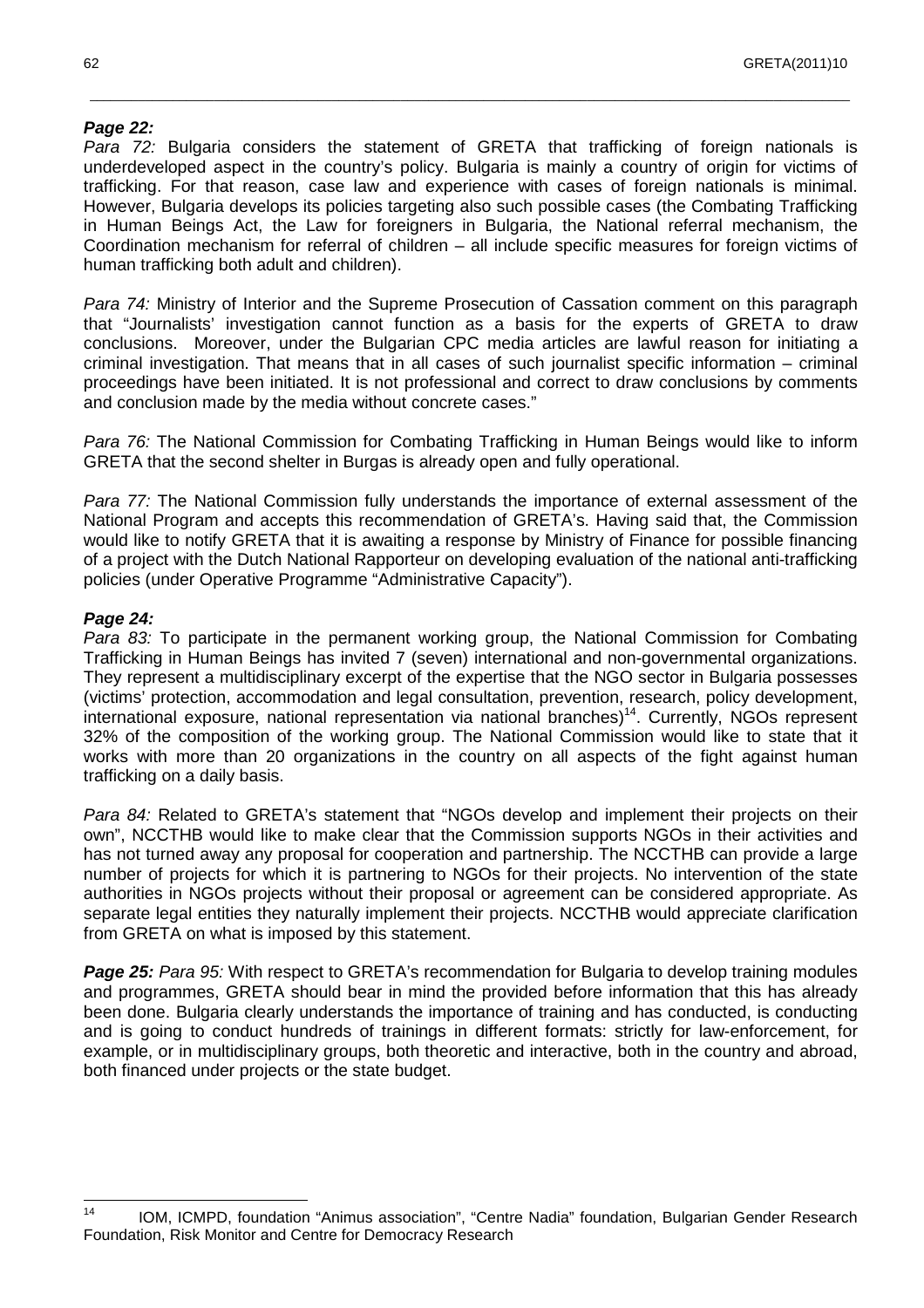Such training programmes are developed at the Academy of Ministry of Interior and National Investigation Service (for law-enforcement and prosecutors), at the National Justice Institute (for magistrates), at the Diplomatic Institute of MFA (for diplomats), at the National Commission (for social workers, teachers, NGOs, peers). Apart from that, NGOs also participate or conduct numerous trainings targeted at law-enforcement, magistrates, social workers, NGOs, etc. Numerous books and guidelines were developed for this purpose including a "Guide with indicators for identification of victims of trafficking" which was distributed to relevant actors throughout the country.

\_\_\_\_\_\_\_\_\_\_\_\_\_\_\_\_\_\_\_\_\_\_\_\_\_\_\_\_\_\_\_\_\_\_\_\_\_\_\_\_\_\_\_\_\_\_\_\_\_\_\_\_\_\_\_\_\_\_\_\_\_\_\_\_\_\_\_\_\_\_\_\_\_\_\_\_\_\_\_\_\_\_\_\_\_\_\_\_\_\_\_\_\_\_\_\_\_\_\_\_\_\_\_\_\_\_\_\_\_\_

**Page 26:** Para 97: The Supreme Prosecution of Cassation comments that the unified information system for combating crime is being developed and financially supported by the Ministry of Justice and the Supreme Justice Council.<sup>15</sup>

Para 100: The Supreme Prosecution of Cassation comments that the research of the Helsinki Committee in five Roma communities cannot be a basis for making the conclusion in the report that "police and prosecution do not collect information about potential victims/ perpetrators" which is actually out of the responsibilities of the police and the prosecution. There is an unambiguous provision in the Ministry of Interior Act, art. 157 (1) that "It shall be prohibited to collect information about citizens solely on the basis of race or ethnic origin, political, religious or philosophical beliefs, membership in political parties, organizations, religious, philosophical, political or trade union societies, or regarding the health condition or sexual life." That should also be well-known by the Committee.

Ministry of Interior comments that "It is too negative and ungrounded because this statement is not based on statistical data but on statements of NGOs that are not verified. The lack of statistical information on the basis of ethnic origin is a fact and if it existed that would be ground for organizations to criticize the State for ethnic discrimination. In connection to international trafficking, the majority of the victims are not from Roma origin. According to the Ministry's opinion, to officially make this statement, a thorough research should be made."

**Page 27:** Para 102: NCCTHB would like to point out that this recommendation is covering an activity that is already taking place in the country. The database for victims of trafficking (potential and formally identified) that NCCTHB manages contains more than 50 indicators. They cover the social background of the victims, the recruiter and the recruitment, the transportation process, the exploitation phase, the return, accommodation, assistance and reintegration, the criminal proceedings and compensation files. In 2011, NCCTHB especially started the procedure for gathering information, flawlessly, from NGOs.

Para 106: For more information on the JITs that currently Bulgaria executes, please, refer to Bulgaria's comments for page 8, paragraph 4 of this report.

**Page 30**: Para 116: The State Agency for Child Protection would like GRETA to take into consideration the following information: "The national telephone line for children uses the harmonized European number 116 111 and grants free for the callers 24-hour services on the territory of the country. The line gives the opportunity for consultation, information and assistance to children, encompassing a larger scale of their problems. Target groups to the line are children, their parents, specialists working with kids, as well as all citizens who would like to signalize for a child at risk or who would like to receive consultation for their problems related to children.

The national telephone line started its activities on 14.10.2009. Up to April 2010 the number 116 111 functioned in parallel with the number 0800 19 100 which was a pilot project since 2007 of UNICEF and foundation "Centre Nadia". After the end of the project in April 2009, the management of the line was directed to the State Agency for Child Protection for the purpose of introducing the harmonized 116 111. Since 01.05.2010 only 116 111 is functioning and its operation is delegated to foundation "Animus Association".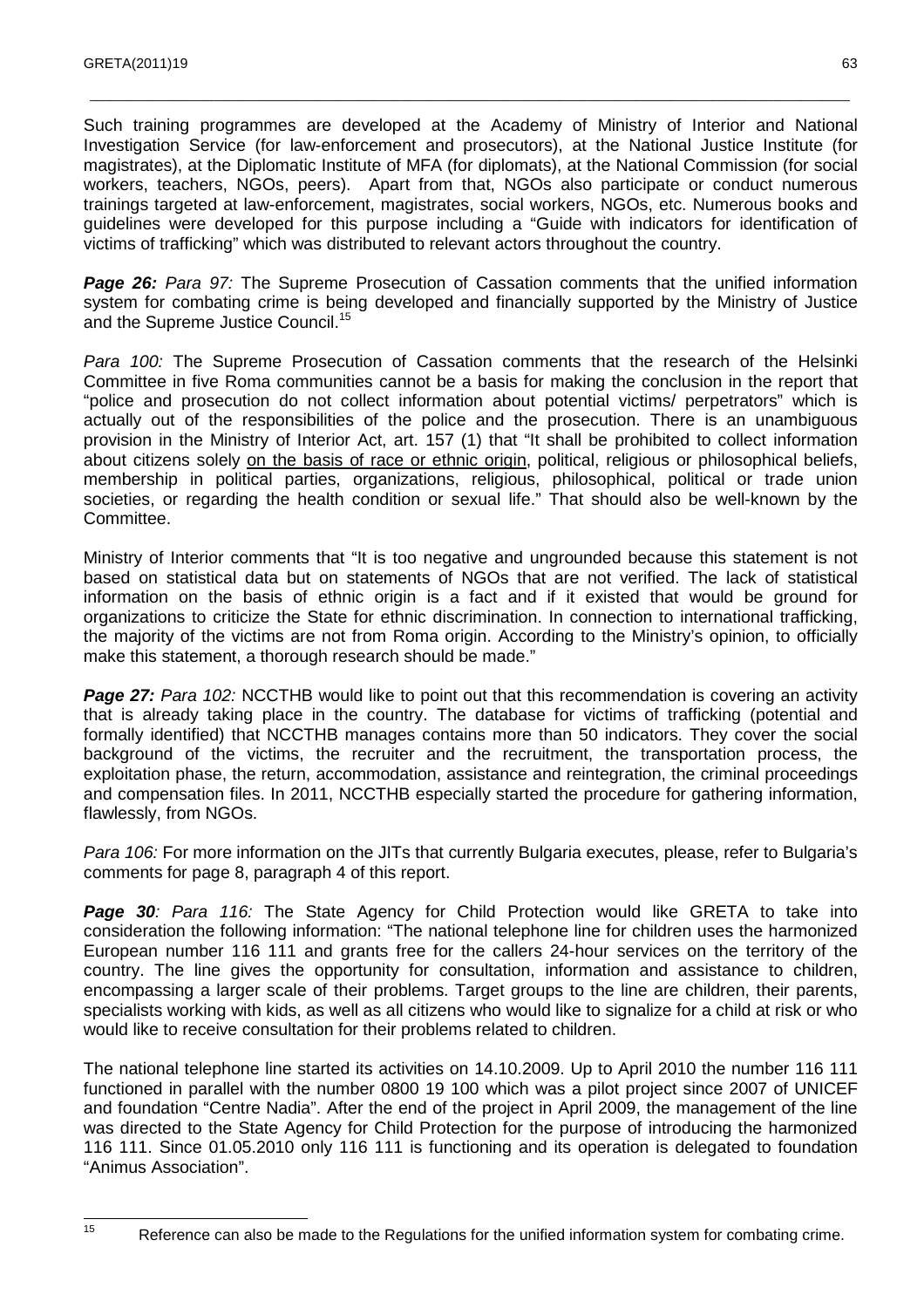Para 126: Please, refer to the comments on the Executive summary, p. 7, para 3 on the current report.

\_\_\_\_\_\_\_\_\_\_\_\_\_\_\_\_\_\_\_\_\_\_\_\_\_\_\_\_\_\_\_\_\_\_\_\_\_\_\_\_\_\_\_\_\_\_\_\_\_\_\_\_\_\_\_\_\_\_\_\_\_\_\_\_\_\_\_\_\_\_\_\_\_\_\_\_\_\_\_\_\_\_\_\_\_\_\_\_\_\_\_\_\_\_\_\_\_\_\_\_\_\_\_\_\_\_\_\_\_\_

**Page 32:** para 128: Bulgaria would like to present to GRETA's attention the National Strategy for integration of Roma and other vulnerable ethnic groups/ communities in similar situation in Bulgaria  $(2012-2020)^{16}$ . The vision of the document is overcoming the existing negative social- and economic characteristics, full-of-value social inclusion and future prosperity in the society. The purpose of the strategy is creation of conditions for equal integration in the society and economy through creation of equal opportunities and access to rights, goods, services, participation in all public spheres and improvement of the quality of life in the principles of equality and non-discrimination. The priorities enlisted are education, healthcare, living conditions, employment, supremacy of law and nondiscrimination, culture.

Para 129: Please, refer to the comments on the Executive summary, p. 7, para 3 on the current report.

**Page 33:** Para 133: Ministry of Interior adds to the information presented that in 2010, there are also established mixed law-enforcement teams at the Bulgarian-Greek and the Bulgarian-Macedonian borders that have the opportunity for quick exchange of information and data as a measure for counteraction of illegal migration, human smuggling and human trafficking.

Para 140 and 141: Bulgaria would like GRETA to take into account the comments under Executive summary, page 7, paragraph 4 and page 25, para 95.

Page 35: Para 148: The State Agency for Child Protection would like GRETA to precise the text regarding the coordination of child-victims of trafficking cases by SACP on one side, and on the other side the obligations of SACP for notification of other partners: "According to paragraph V, phase 1: Receiving signals for unaccompanied children or children victims of trafficking abroad and their repatriation to Bulgaria, p. 1.2 of the Coordination mechanism, SACP has the following powers: Ensures the coordination of the institutions responsible for repatriation, meeting and protecting children (MFA, MoI, ASA, and directorate Social Assistance), and for this purpose:

- notifies in written directorate Social Assistance (copying ASA) that is responsible for the permanent address registration of the child. SACP gives the available information for the case for the purpose of risk assessment of the family and social environment, and assessment of the need for accommodation of the child when brought back in the country;
- notifies in written (depending on the case) the following structures of MoI: Border police, Criminal Police and Combating organized Crime Directorate."

**Page 36:** Para 149: The child protection units are subordinated to the Agency for Social Assistance, not to SACP. The Chairman of SACP can only give methodological guidance to the units. para 153: Bulgaria invites GRETA to consider the comments made for para 102.

**Page 37:** Para 154: NCCTHB would like to stress the fact that the Commission adopts a victimcentered approach when providing assistance to victims of trafficking. That shall mean that all services for accommodation and assistance that the Commission grants are open to victims of trafficking no matter if they cooperate or not with the judicial authorities. By providing this option, the Commission gives victims the opportunity to recover and think whether they would like to cooperate in the future (reflection period). Denial to cooperate does not mean exclusion from the supporting programmes.

para 159: NCCTHB would like to notify GRETA that the two state shelters for victims of trafficking in Varna and Burgas are fully operational and accommodate victims.

16 The working document can be downloaded on http://www.nccedi.government.bg/page.php?category=125&id=1610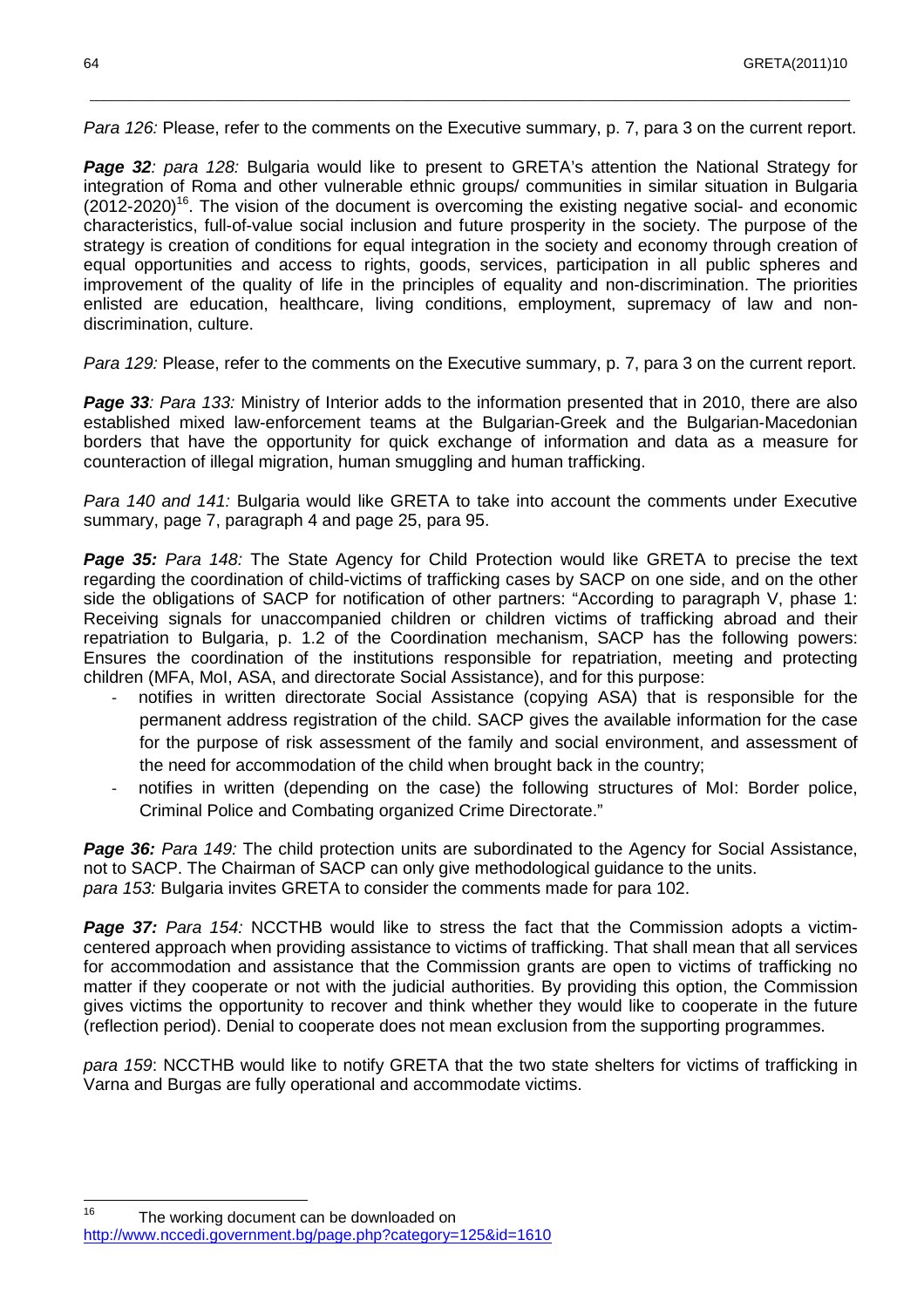**Page 38:** para 166: SACP would like to clarify that the accommodation of children victims of trafficking in the crisis centers is not decided by or executed by the Chairman of the SACP. Under art. 20, para. 4, p.2 of the Regulations for the implementation of the Child Protection Act "In cases when protection should be done towards children victims of violence or human trafficking, the Director of the directorate "Social assistance" grants an order for accommodation of the child at a crisis centre or other types of social services, and obligatory issues recommendations for the parents in view of best protection of the rights of the child." The order of the Director of the directorate "Social assistance" is ensured by a court decision.

\_\_\_\_\_\_\_\_\_\_\_\_\_\_\_\_\_\_\_\_\_\_\_\_\_\_\_\_\_\_\_\_\_\_\_\_\_\_\_\_\_\_\_\_\_\_\_\_\_\_\_\_\_\_\_\_\_\_\_\_\_\_\_\_\_\_\_\_\_\_\_\_\_\_\_\_\_\_\_\_\_\_\_\_\_\_\_\_\_\_\_\_\_\_\_\_\_\_\_\_\_\_\_\_\_\_\_\_\_\_

#### Page 39, 41: c) Recovery and reflection period

In the light of the above comments on protection of victims and their accommodation at shelter, the reflection period is guaranteed in the Bulgarian legislation and in practice. It is true that it is not documented formally by any written forms, but that shall not mean it is not granted to victims. Victims are not denied assistance based on their refusal to cooperate to authorities.

Para 179: Bulgaria would like to stress upon the fact that residence permits shall apply only to foreign victims of trafficking when they need to cooperate with authorities. Bulgarian victims do not need to express their willingness to cooperate with authorities as a prerequisite for protection.

**Page 42**: para 188: Ministry of Justice and NGOs have already disseminated information on the opportunity for compensation of victims. Brochures in four languages were distributed in all courthouses in the country, police departments, NCCTHB and all local commission for combating trafficking in human beings, NGOs in the country. Bulgaria understands the importance of sustainable provision of information to citizens and this activity is ongoing.

Para 189 and para 204 (page 45): The Commission for establishing of property acquired from criminal activity (CEPACA) would like to provide GRETA with additional information.

Practice and statistic concerning the application of art.3, par.1, subpart. 4 under the Law of Deprivation in Favor of the State of Property Acquired from Criminal Activity (LDFSPACA).

As early as 2005, a new Law of Deprivation in Favor of the State of Property Acquired from Criminal Activity entered into force (LDFSPACA). Articles 159a to 159c, contained the crimes related to human trafficking pursuant to the Penal Code, are expressly mentioned by the legislator as falling into the scope of this law. The Republic of Bulgaria has established the necessary civil legal framework to effectively freeze, seize and criminal assets forfeiture in the favor of the State of property acquired through human trafficking.

In order to assure the efficiency of the tracing, the freezing and the forfeiting of the above mentioned wealth, the LDFSPACA created the Commission for establishing of property acquired from criminal activity (CEPACA). This independent state authority is in charge of the investigation of the property of persons against whom a criminal proceeding for one of the crimes covered by this law has begun. If this property is of significant value and if it could be reasonably assumed that it is, directly or indirectly, linked to the crimes, the Commission comes up with a decision to take into court a reasoned motion for criminal assets forfeiture in favor of the State.

For the period of 01.06.2011 till now, CEPACA has initiated 2 procedures for imposing of injunction orders of property acquired through human trafficking (art. 159 of the Penal Code) with a total value 18 003 BGN.

The trend of criminal assets forfeiture of offenders, under art. 159 of the Penal Code is retained, from the beginning of the year (2011) till now, after the cassation appeal the courts have issued final sentences for the forfeiture of property acquired from human trafficking at a total value of 917 521 BGN, approximate 1 000 000 BGN.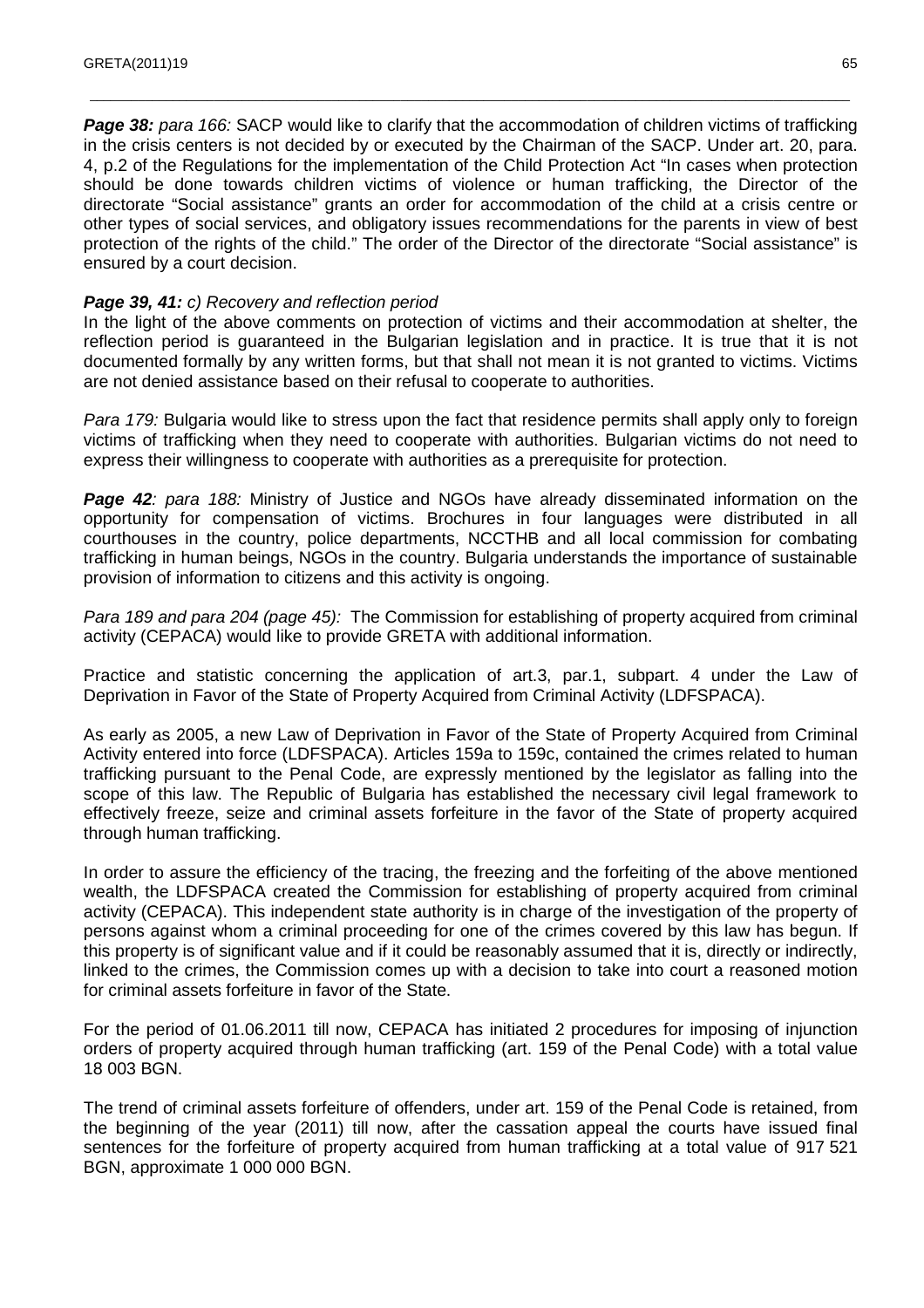Cooperation between national authorities

Concerning the cooperation between the Commission and other relevant national authorities, the Law of Deprivation in Favor of the State of Property Acquired from Criminal Activity entered into force stipulates:

\_\_\_\_\_\_\_\_\_\_\_\_\_\_\_\_\_\_\_\_\_\_\_\_\_\_\_\_\_\_\_\_\_\_\_\_\_\_\_\_\_\_\_\_\_\_\_\_\_\_\_\_\_\_\_\_\_\_\_\_\_\_\_\_\_\_\_\_\_\_\_\_\_\_\_\_\_\_\_\_\_\_\_\_\_\_\_\_\_\_\_\_\_\_\_\_\_\_\_\_\_\_\_\_\_\_\_\_\_\_

"Art.16. (1) The information necessary in connection with the check under this law shall be concede with priority to the bodies for establishing of property, acquired from criminal activity, the Agency for state internal financial control, the Audit Office, the Privatization Agency, the Agency for postprivatization control, Agency Customs, the tax administration. The services for entering, the regional courts keeping the commercial registers and the respective services of the municipal and the regional administration.

(2) The bodies for establishing of property, acquired from criminal activity, the bodies of the Ministry of Interior, the investigation and the prosecutor's office shall implement joint activities for achieving the objectives of this law.

(3) The implementing of the interaction of par.2 shall be determined with joint instruction of the Commission, the Minister of Finance, the Minister of Interior, the Chief prosecutor and the director of the National Investigation Service.

Art. 20. Officials who within their service come to know circumstances about the direct or indirect acquisition of property from criminal activity shall be obliged to announce this to the bodies of art. 12, par. 9 and concede to them the data which they dispose.

Art. 21. (1) The bodies of the pre-trial procedures shall notify immediately the directors of the respective territorial directorates about each case of started penal prosecution for crime under art. 3, par.1. In the notification shall be pointed out the person against whom penal prosecution has started the crime and the period of criminal activity as well as the whole information about the property which this person disposed.

(2) The bodies of the pre-trial procedures shall be also obliged to notify the directors of the respective territorial directorates upon the existence of the prerequisites of art. 3, par.2. Enacting these texts, CEPACA has established sustainable interconnection with various bodies from the executive and the judiciary. In 2006an agreement between CEPACA and the Registry Agency (Ministry of Justice) was reached and signed. In the same vein, the Instruction № 1 of 25/09/2006 was adopted to govern the Commission's work with the Ministry of Interior, the Ministry of Finance, the Prosecutor's Office and the National Investigation Service. Thus, the needed institutional framework between public authorities and officials, whose powers and duties are relevant to the work of the Commission, was built.

Explanation of the procedure of collecting and analyzing the information referred to above

The information about the activities of the Commission and its detailed analysis is published in the annual report of CEPACA which is presented to the National Assembly pursuant to the article 13, par. 4 of the LDFSPACA. These reports are the major source of the information and data mentioned in the above points.

Para 192: SACP provides GRETA with data for 2010 for repatriated children under the Coordination mechanism: 48. 15 of them were victims of sexual violence and exploitation, 2 of babies' sale. 34 were girls, 14 boys. The Chairman of SACP proposed 31 measures under art. 76a of the Bulgarian Personal Identity Documents Act.

Page 44: para 203: Bulgaria accepts GRETA's recommendation but would like GRETA to know that "it is absurd to pose criminal liability for legal persons because this would contradict a basic principle of Bulgarian penalty law.<sup>17</sup>"

**Page 46:** para 208: Please, refer to the comments made on page 8, paragraph 3.

 $17$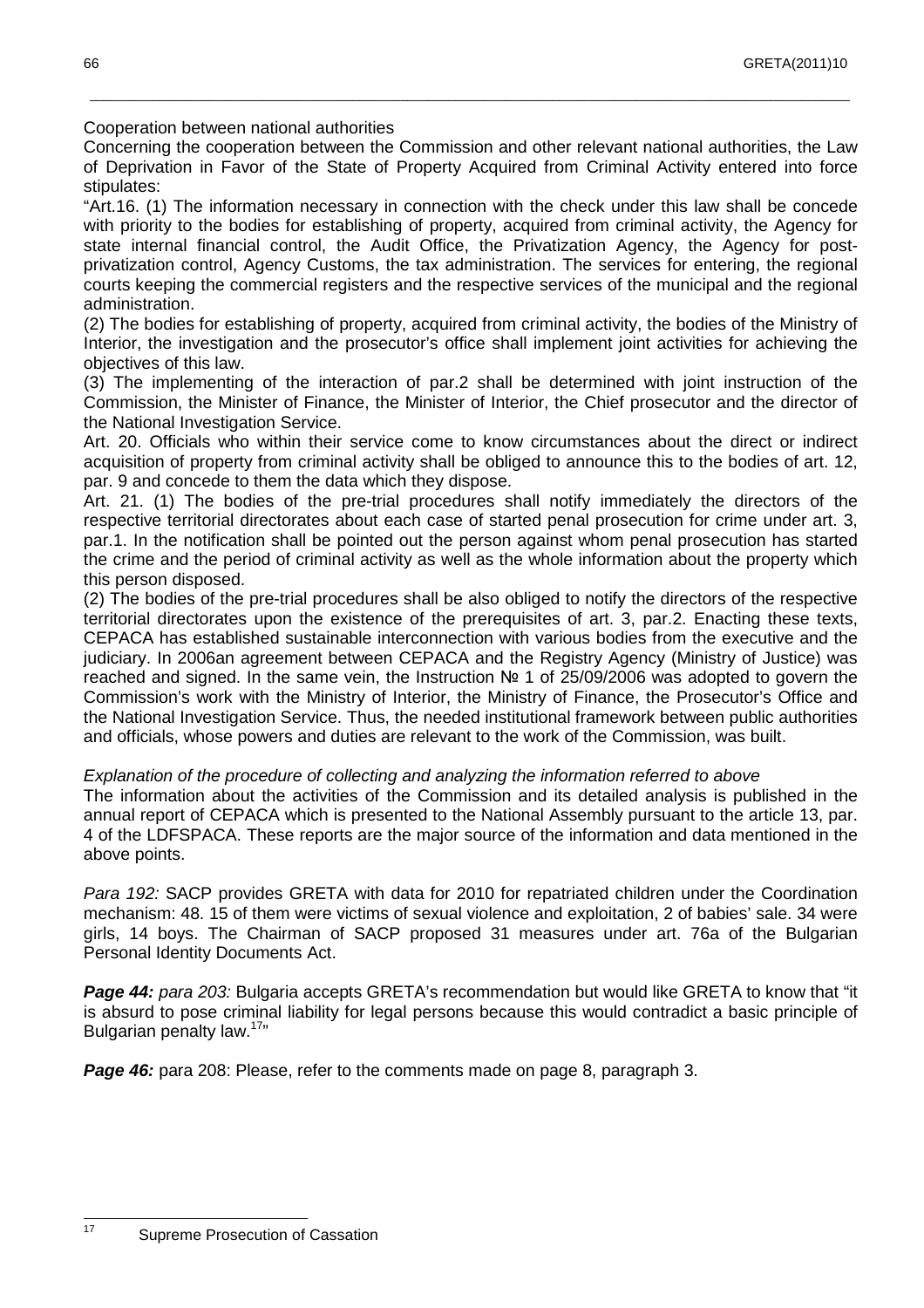c. Investigation, prosecution and procedural law, Para 211 and 226: Ministry of Interior comments that under this chapter ending with a recommendation, GRETA has not taken into account that in Bulgaria the following special investigative techniques are widely used: special intelligence means<sup>18</sup>, work with informators, under-cover agents. Special investigative techniques under the Act are: **Art 2:** (1) For the purposes of this Act "Special Intelligence Means" shall be the technical means and the operative methods for their application, which are used for preparing pieces of material evidence, i.e. films, video records, audio records, photographs, and marked items.

\_\_\_\_\_\_\_\_\_\_\_\_\_\_\_\_\_\_\_\_\_\_\_\_\_\_\_\_\_\_\_\_\_\_\_\_\_\_\_\_\_\_\_\_\_\_\_\_\_\_\_\_\_\_\_\_\_\_\_\_\_\_\_\_\_\_\_\_\_\_\_\_\_\_\_\_\_\_\_\_\_\_\_\_\_\_\_\_\_\_\_\_\_\_\_\_\_\_\_\_\_\_\_\_\_\_\_\_\_\_

 (2) "Technical Means" shall be electronic devices, mechanical devices, and substances, which are used to record the activities of monitored persons and facilities.

 (3) (Supplemented, SG No. 86/2005) "Operative Methods" shall be observation, tapping, surveillance, penetration, marking, and interception of mail and computerised information, controlled delivery, trusted transaction and investigation through an undercover officer, which are used in the course of applying the technical means referred to in Paragraph (2) above.

GRETA has not taken in account also the extensive participation of Bulgaria in JITs, and also that the number of victims cooperating with authorities has increased (313 up to June 2011, 432 in 2010, 316 in 2009).

**Page 48:** para 223: The Supreme Prosecution of Cassation "considers conclusions as incorrect. All victims of trafficking who are questioned as witnesses can consult a lawyer if they wish (art. 122, para 2 of the CPC). The so-called obligatory legal protection is considered only for defendants who are accused of the most severe crimes.

The conclusion that the only person present at the questioning of a child is an inspector from the Child Pedagogical Department. Under art. 140 of the CPC "Questioning of persons under 14 and under 18 years of age, is done obligatory in the presence of a pedagogue or psychologist, and if necessary – in the presence of a parent or a guardian." Since the amendments of 2008, questioning of children can be done via video-conference."

The Agency for Social Assistance adds to the comment that the social-psychological work with children starts at the entry point of the country when the child is referred to Bulgaria. The child is met by an inspector from directorate "Social Assistance" who participates in the first conversation with the child and ensures that his/ her rights are not violated.

Page 49: Paras 227 and 228 were commented above.

Para 232: The Supreme Prosecution of Cassation comments that "Bulgaria is predominantly a country of origin for victims of trafficking. The cases of foreign victims identified in Bulgaria are exceptions. The made by GRETA conclusion that the low number of foreign victims of trafficking "raises questions about the effectiveness of the existing identification procedures" is incorrect. In practice, investigations during the JITs show that it is much easier to identify victims in the countries of final destination than in the countries of origin. So, the low number of foreign victims of trafficking is not based on "effectiveness of the existing identification procedures".

<sup>18</sup> Regulated by Special Intelligence Means Act (Закон за специалните разузнавателни средства), Promulgated State Gazette No. 95/21.10.1997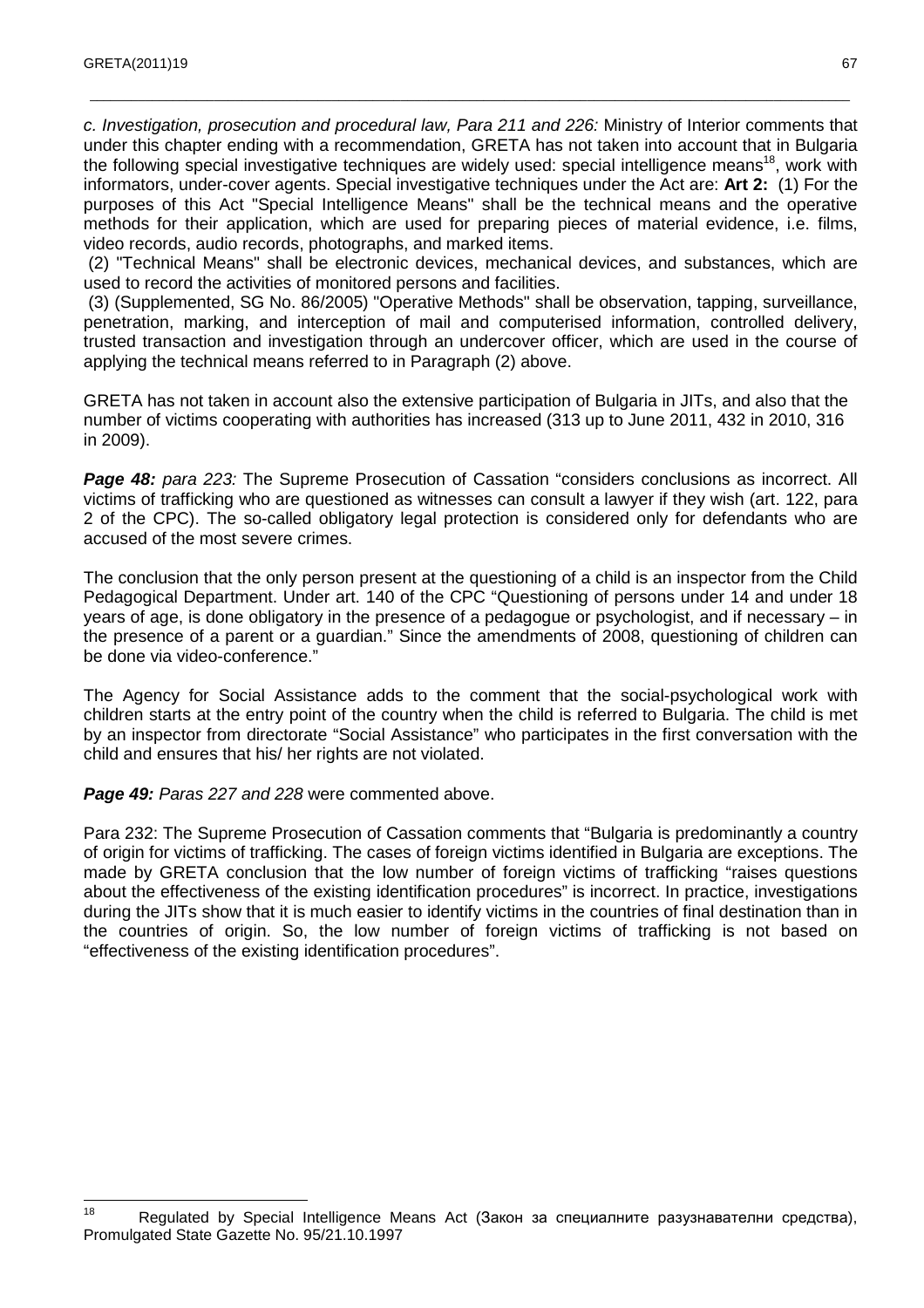#### **Additional information provided by the Agency of Social Assistance**

An important part in the work of social workers is the conduct of adequate assessment of the child's needs, risk assessment and planning activities and measures for the provision of protection and safety to the child. Data regarding the family environment of the child, the reasons for its transportation out of the country and involvement in trafficking are gathered.

\_\_\_\_\_\_\_\_\_\_\_\_\_\_\_\_\_\_\_\_\_\_\_\_\_\_\_\_\_\_\_\_\_\_\_\_\_\_\_\_\_\_\_\_\_\_\_\_\_\_\_\_\_\_\_\_\_\_\_\_\_\_\_\_\_\_\_\_\_\_\_\_\_\_\_\_\_\_\_\_\_\_\_\_\_\_\_\_\_\_\_\_\_\_\_\_\_\_\_\_\_\_\_\_\_\_\_\_\_\_

According to the provisions of the Child Protection Act, a protection measure is undertaken for the children, with the aim of guaranteeing their safety and preventing the consequences of trafficking.

• Usually, as a first measure for children – victims of trafficking, accommodation in a Crisis centre is carried out, where the children can stay for a period of up to 6 months. Parallel with that Directorate "Social Assistance" carries out research, which aims to gather information not only about the parents but also the relatives and the close family circle of the child, with the purpose of  $$ examining the possibilities for raising the child in family environment (the possibilities for reintegration of the children in the biological families, at relatives or close friends, foster families, social residential services, etc. are explored). As a last measure, if this is in the child's interest, it can be accommodated in a specialized institution.

When the measure for protection is carried in a family environment, the work is focused towards family consulting of the parents and relatives of the child on the problems of responsible parenthood. Social-psychological consultations with the child and its family are carried out. For focused and specialized work the child and its family can be directed to a social-service provider, such as a Center for social support, Complex for social services for persons and families and others.

The Court and Prosecution are notified to take competent action about parents, for whom there is data that they involve the child in activities, which adversely affect its development or with the actions or inaction place the child in risk.

\* Work for recovery of children – victims of trafficking and prevention of their re-trafficking:

As was stated above, after leaving the Crisis center, the children and their families can be directed to a specialized social-service provider for aiding the process of overcoming the trauma of trafficking, for socio-psychological work, for full integration in the social life, as well as prevention of retrafficking of the child.

Children – victims of trafficking are a priority group for accommodation at professional foster families.

Another service, which can be provided to victims of trafficking is the accommodation of mothers with small children (0-3 years old) in Unit "Mother and baby". The mother is provided with support for taking adequate care of the baby, acquiring parental skills, as well as activities for preventing the abandonment of the child.

Cases of children – victims of trafficking are actively monitored by department "Child Protection" for a period of one year, with the aim of providing the necessary support and preventing a new involvement of the children in trafficking, as well as preventing the possibility of involving other children from the family in this process. At the discretion of a social worker the monitoring period can be prolonged, depending on the specifics of each case.

\* SAA carries out monitoring of children – victims of trafficking repatriated from abroad by:

- Gathers information for performed social research, case assessment and undertaken protection measures. The indicated information is reflected in social reports and a specially prepared by department "Child Protection" form towards the relevant Directorate "Social Assistance".

- Summarizes the gathered information.

- If needed arises, provides methodological support to officials from department "Child Protection" in the work on specific cases.

\* The Unified expenditure standard for 2011 for the social service "Crisis center" is defined by Decision № 715 / 01.10.2010 of the Council of Ministers for the division of activities, finances through municipal budgets to local and delegated by the state activities and for determining standards for financing the delegated by the state activities in amount of up to 7210 levs per year for a single location.

Control over the quality of the provided social services is carried out by the Inspectorate at the Acting Director of the Social Assistance Agency and the State Agency for Child Protection.